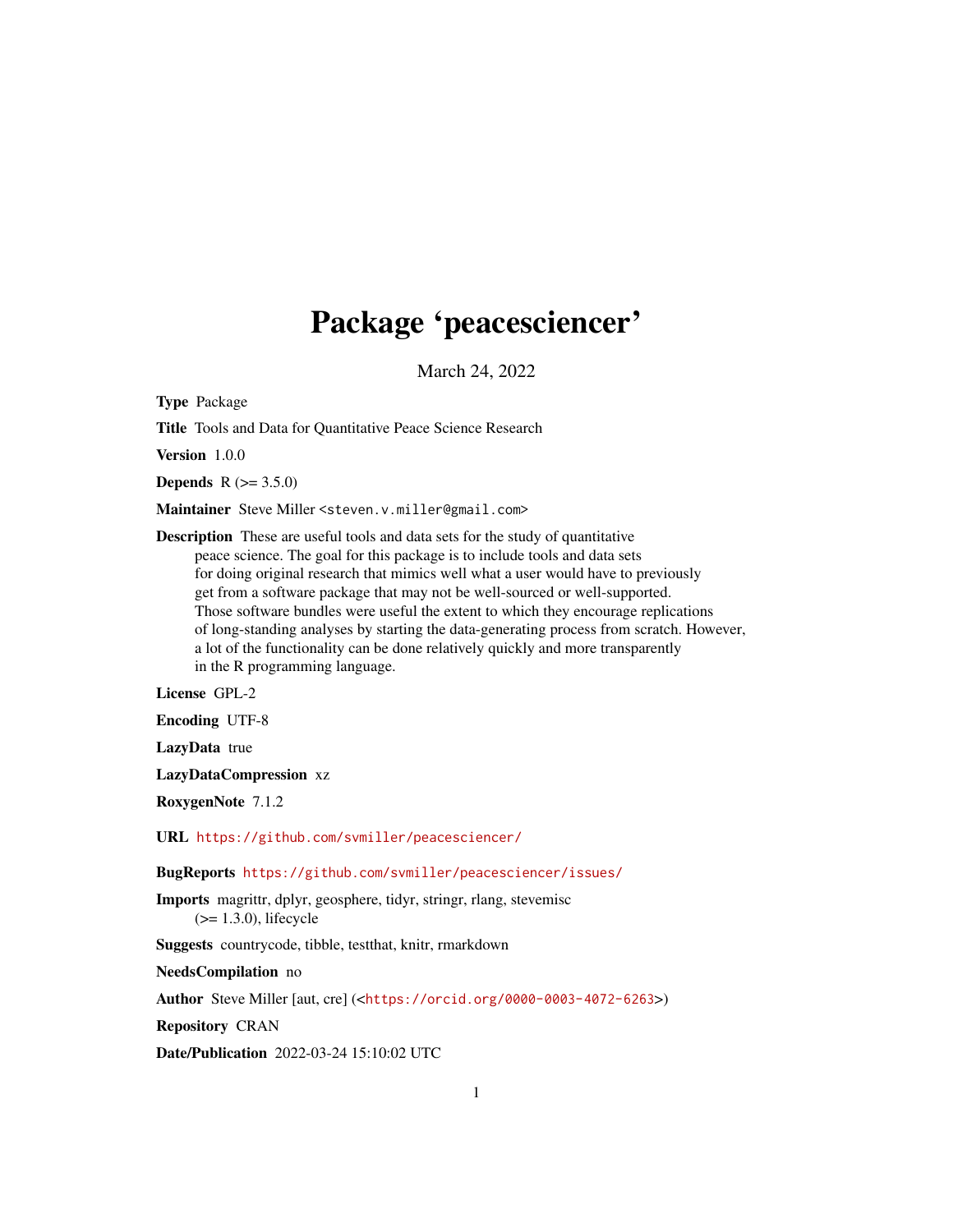# R topics documented:

|             | $\overline{4}$ |
|-------------|----------------|
|             | 5              |
|             | 6              |
|             | $\overline{7}$ |
|             | 8              |
|             | 10             |
|             | 11             |
|             | 12             |
|             | 13             |
|             | 14             |
|             | 16             |
|             | 17             |
|             | 19             |
|             | 22             |
|             | 24             |
|             |                |
|             |                |
|             |                |
|             |                |
|             |                |
|             |                |
|             |                |
|             |                |
|             |                |
|             |                |
|             |                |
|             | -41            |
|             | 42             |
|             | 43             |
|             |                |
|             |                |
|             |                |
|             | - 47           |
|             |                |
|             |                |
|             | 49             |
|             | 50             |
|             | 51             |
|             | 52             |
|             | 53             |
|             | 54             |
|             | 55             |
| cow nmc     | 56             |
| cow sdp gdp | 58             |
|             | 59             |
|             | 60             |
|             |                |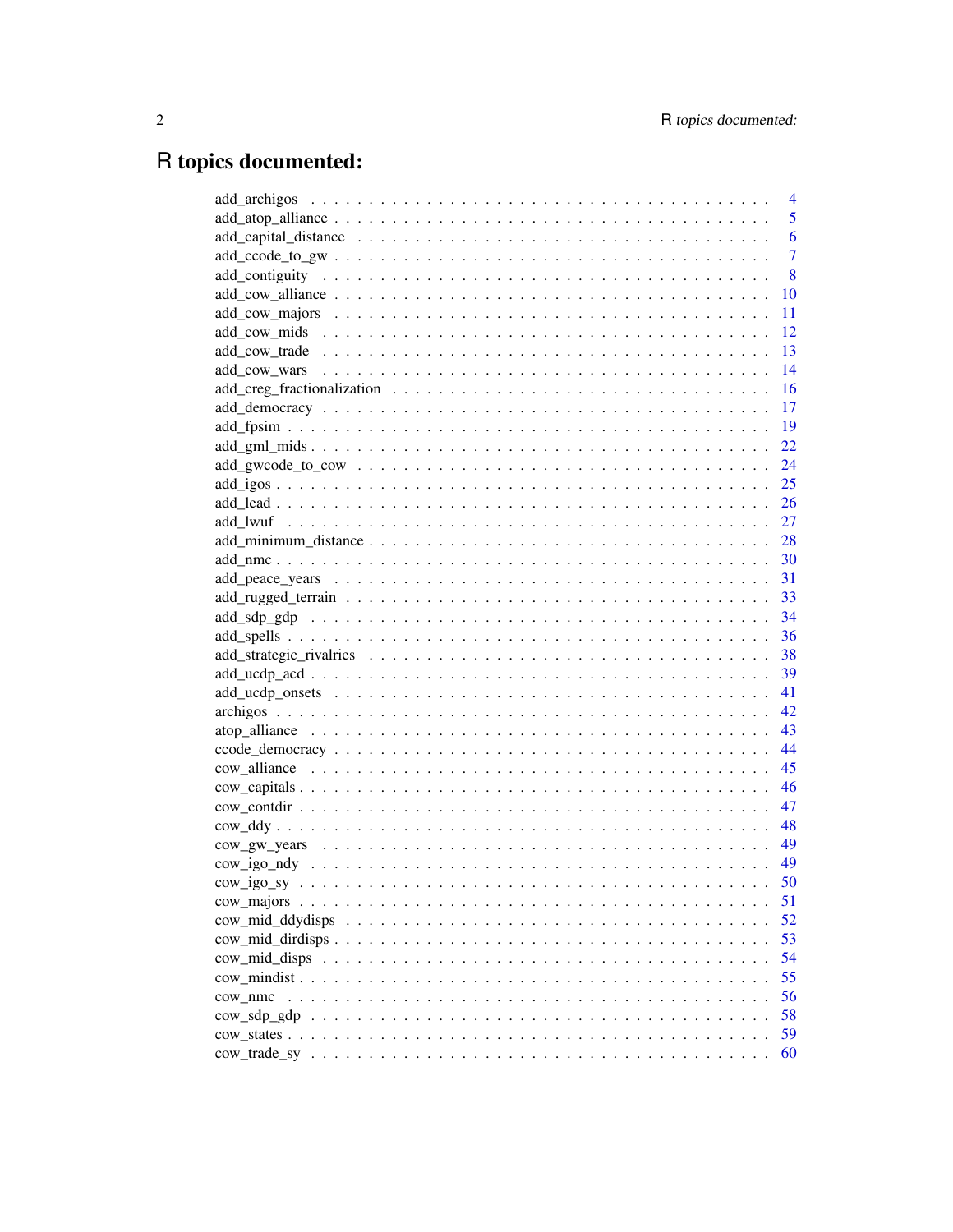|                                                                                                                             | 60   |
|-----------------------------------------------------------------------------------------------------------------------------|------|
|                                                                                                                             | 62   |
|                                                                                                                             | 63   |
|                                                                                                                             | 64   |
|                                                                                                                             | 66   |
|                                                                                                                             | 67   |
|                                                                                                                             | 69   |
|                                                                                                                             | 70   |
|                                                                                                                             | -71  |
|                                                                                                                             | - 73 |
|                                                                                                                             |      |
|                                                                                                                             |      |
|                                                                                                                             |      |
|                                                                                                                             |      |
|                                                                                                                             |      |
|                                                                                                                             |      |
|                                                                                                                             |      |
|                                                                                                                             |      |
|                                                                                                                             | 86   |
|                                                                                                                             | 87   |
|                                                                                                                             | 88   |
|                                                                                                                             | 89   |
|                                                                                                                             | 90   |
|                                                                                                                             | 91   |
|                                                                                                                             | 92   |
|                                                                                                                             | 93   |
|                                                                                                                             | 94   |
|                                                                                                                             | 95   |
|                                                                                                                             | 96   |
|                                                                                                                             | 96   |
|                                                                                                                             | 97   |
|                                                                                                                             |      |
|                                                                                                                             |      |
|                                                                                                                             |      |
|                                                                                                                             |      |
|                                                                                                                             |      |
|                                                                                                                             |      |
|                                                                                                                             |      |
|                                                                                                                             |      |
| td rivalries                                                                                                                |      |
| ucdp_acd                                                                                                                    |      |
|                                                                                                                             |      |
| whittle_conflicts_duration $\ldots \ldots \ldots \ldots \ldots \ldots \ldots \ldots \ldots \ldots \ldots \ldots \ldots 109$ |      |
|                                                                                                                             |      |
|                                                                                                                             |      |
| whittle_conflicts_jds                                                                                                       |      |
|                                                                                                                             |      |
|                                                                                                                             |      |
|                                                                                                                             |      |

 $\overline{3}$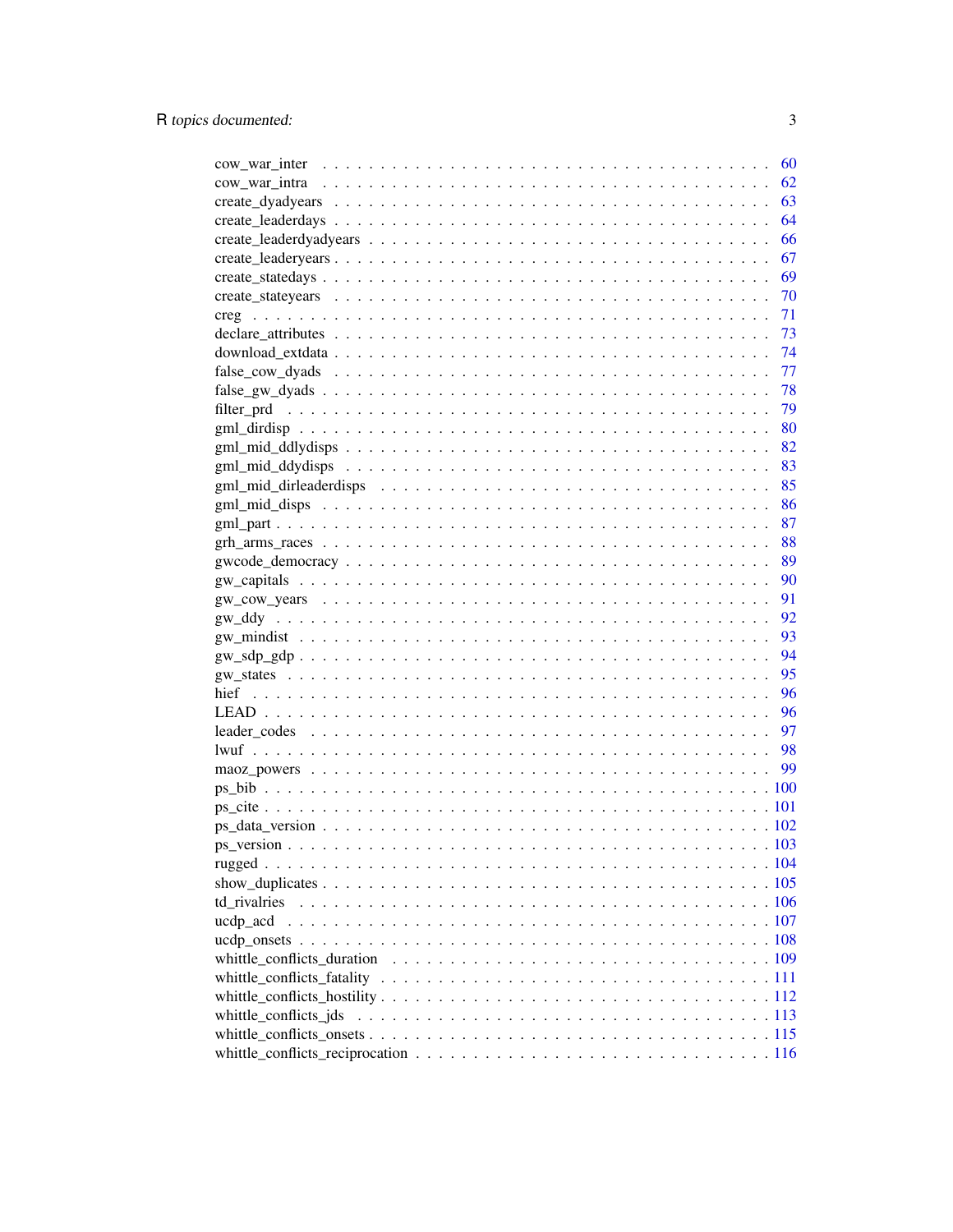# <span id="page-3-0"></span>4 add\_archigos

|--|--|--|

#### **Index** the contract of the contract of the contract of the contract of the contract of the contract of the contract of the contract of the contract of the contract of the contract of the contract of the contract of the co

add\_archigos *Add Archigos political leader information to dyad-year and state-year data*

# Description

add\_archigos() allows you to add some information about leaders to dyad-year or state-year data. The function leans on an abbreviated version of the data, which also comes in this package.

# Usage

```
add_archigos(data)
```
# Arguments

data a dyad-year data frame (either "directed" or "non-directed") or state-year data frame

# Details

The function leans on attributes of the data that are provided by the create\_dyadyear() or create\_stateyear() function. Make sure that function (or data created by that function) appear at the top of the proverbial pipe.

#### Value

add\_archigos() takes a dyad-year or state-year data frame and adds a few summary variables based off the leader-level data. These include whether there was a leader transition in the stateyear (or first/second state in the dyad-year), whether there was an "irregular" leader transition, the number of leaders in the state-year, the unique leader ID for Jan. 1 of the year, and the unique leader ID for Dec. 31 of the year.

#### Author(s)

Steven V. Miller

# References

Goemans, Henk E., Kristian Skrede Gleditsch, and Giacomo Chiozza. 2009. "Introducing Archigos: A Dataset of Political Leaders" *Journal of Peace Research* 46(2): 269–83.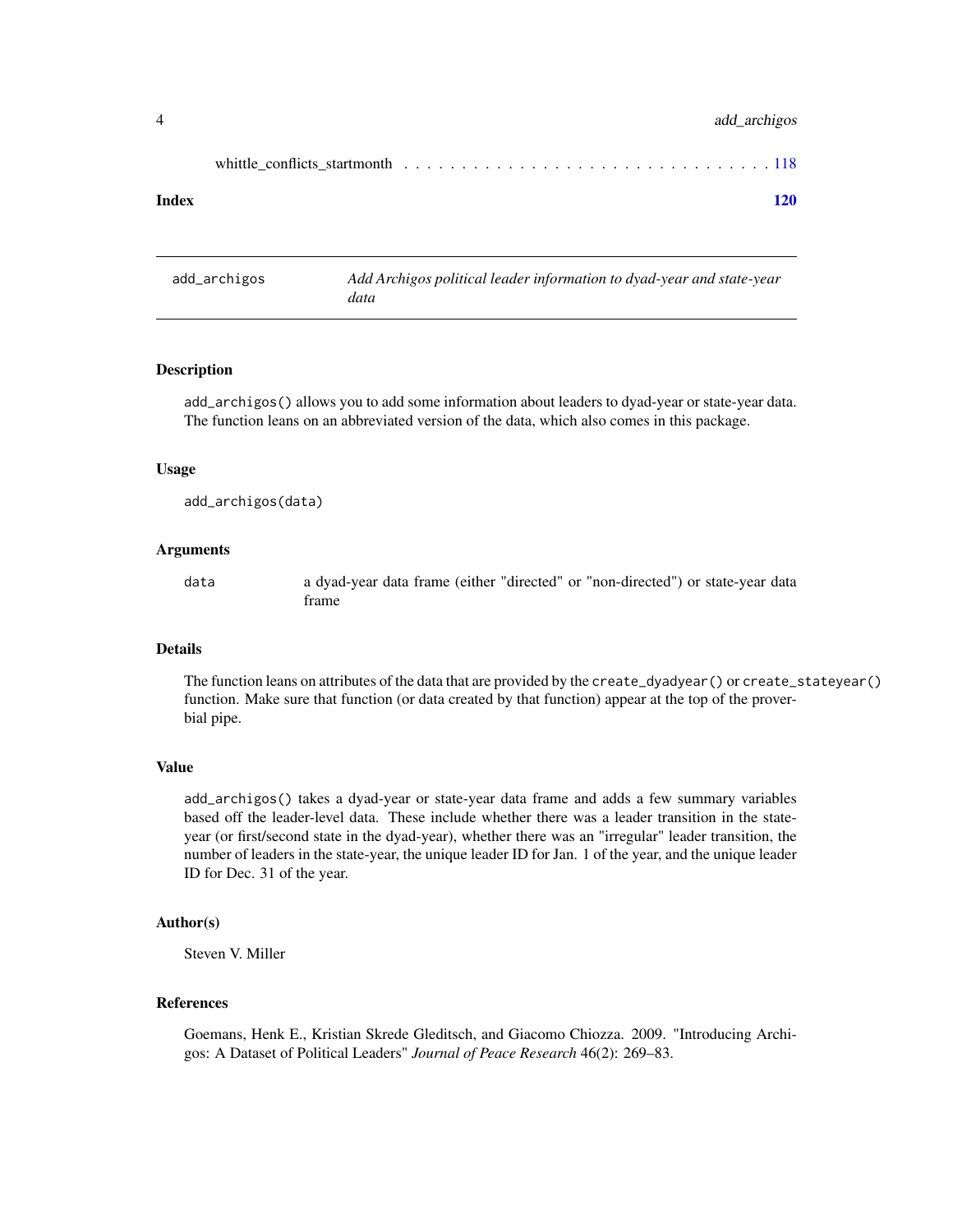# <span id="page-4-0"></span>add\_atop\_alliance 5

# Examples

```
# just call `library(tidyverse)` at the top of the your script
library(magrittr)
cow_ddy %>% add_archigos()
create_stateyears() %>% add_archigos()
```
add\_atop\_alliance *Add Alliance Treaty Obligations and Provisions (ATOP) alliance data to a dyad-year data frame*

# Description

add\_atop\_alliance() allows you to add Alliance Treaty Obligations and Provisions (ATOP) data to a (dyad-year, leader-dyad-year) data frame.

#### Usage

add\_atop\_alliance(data)

#### Arguments

data a data frame with appropriate **peacesciencer** attributes

# Details

Data are from version 5.0 of ATOP.

This function will also work with leader-dyad-years, though users should be careful with leaderlevel applications of alliance data. Alliance data are primarily communicated yearly, making it possible—even likely—that at least one leader-dyad in a given year is credited with an alliance that was not active in the particular leader-dyad. The ATOP alliance data are not communicated with time measurements more granular than the year, at least for dyad-years. The alliance-level data provided by ATOP do have termination dates, but I am unaware how well these start and termination dates coincide with particular members joining after the fact or exiting early. The alliance phase data appear to communicate that "phases" are understood as beginning/ending when the underlying document is amended in such a way that it affects one of their variable codings, but this may or may not be because of a signatory joining after the fact or exiting early. More guidance will be useful going forward, but use these data for leader-level analyses with that in mind.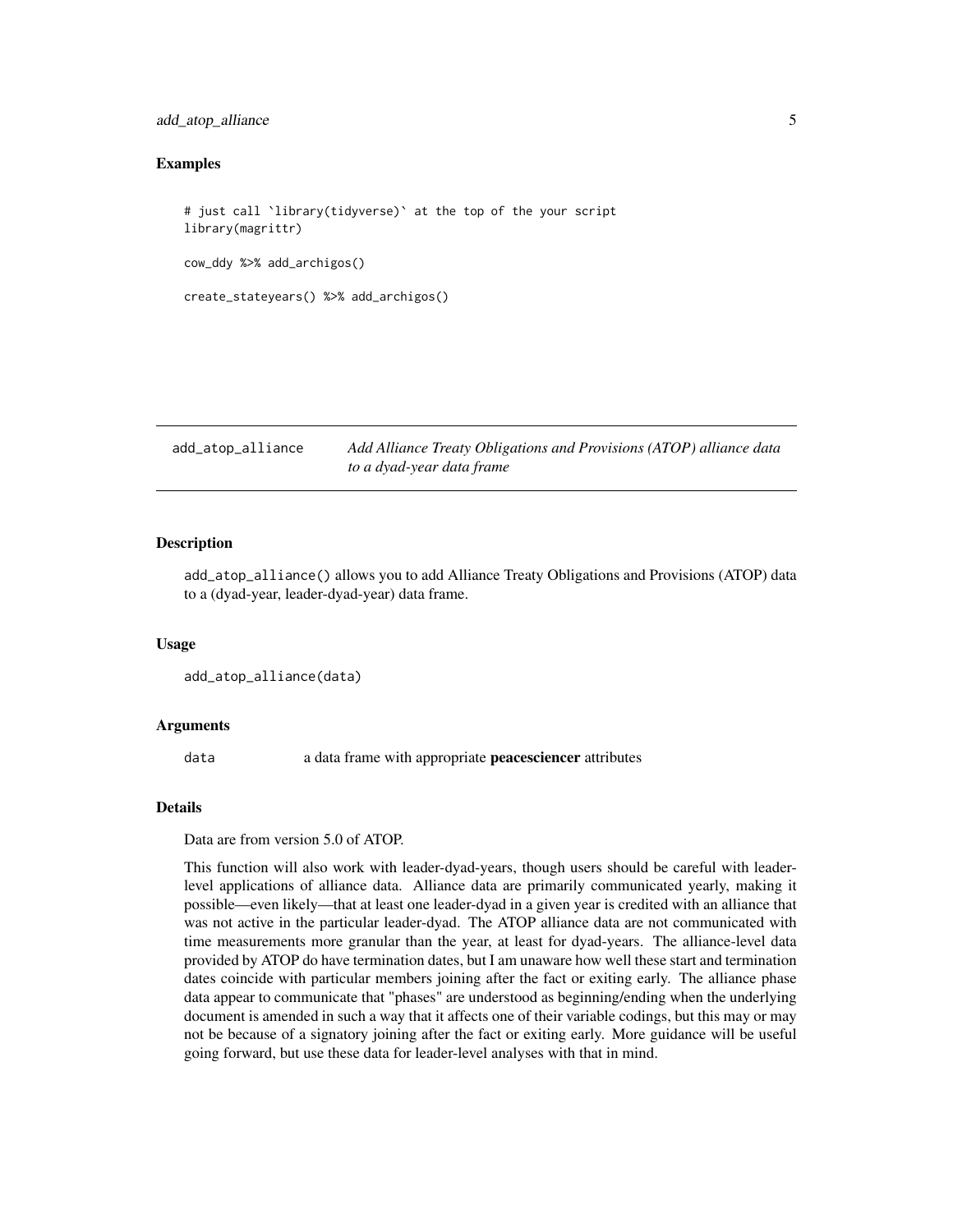#### <span id="page-5-0"></span>Value

add\_atop\_alliance() takes a (dyad-year, leader-dyad-year) data frame and adds information about the alliance pledge in that given dyad-year from the ATOP data. These include whether there was an alliance with a defense pledge, an offense pledge, neutrality pledge, non-aggression pledge, or pledge for consultation in time of crisis.

# Author(s)

Steven V. Miller

#### **References**

Leeds, Brett Ashley, Jeffrey M. Ritter, Sara McLaughlin Mitchell, and Andrew G. Long. 2002. Alliance Treaty Obligations and Provisions, 1815-1944. *International Interactions* 28: 237-60.

# Examples

```
# just call `library(tidyverse)` at the top of the your script
library(magrittr)
cow_ddy %>% add_atop_alliance()
```
add\_capital\_distance *Add capital-to-capital distance to a data frame*

#### **Description**

add\_capital\_distance() allows you to add capital-to-capital distance to a (dyad-year, leaderyear, leader-dyad-year, state-year) data frame. The capitals are coded in the cow\_capitals and gw\_capitals data frames, along with their latitudes and longitudes. The distance variable that emerges capdist is calculated using the "Vincenty" method (i.e. "as the crow flies") and is expressed in kilometers.

#### Usage

```
add_capital_distance(data)
```
# Arguments

data a data frame with appropriate **peacesciencer** attributes

#### Details

The function leans on attributes of the data that are provided by one of the "create" functions in this package (e.g. create\_dyadyear() or create\_stateyear()).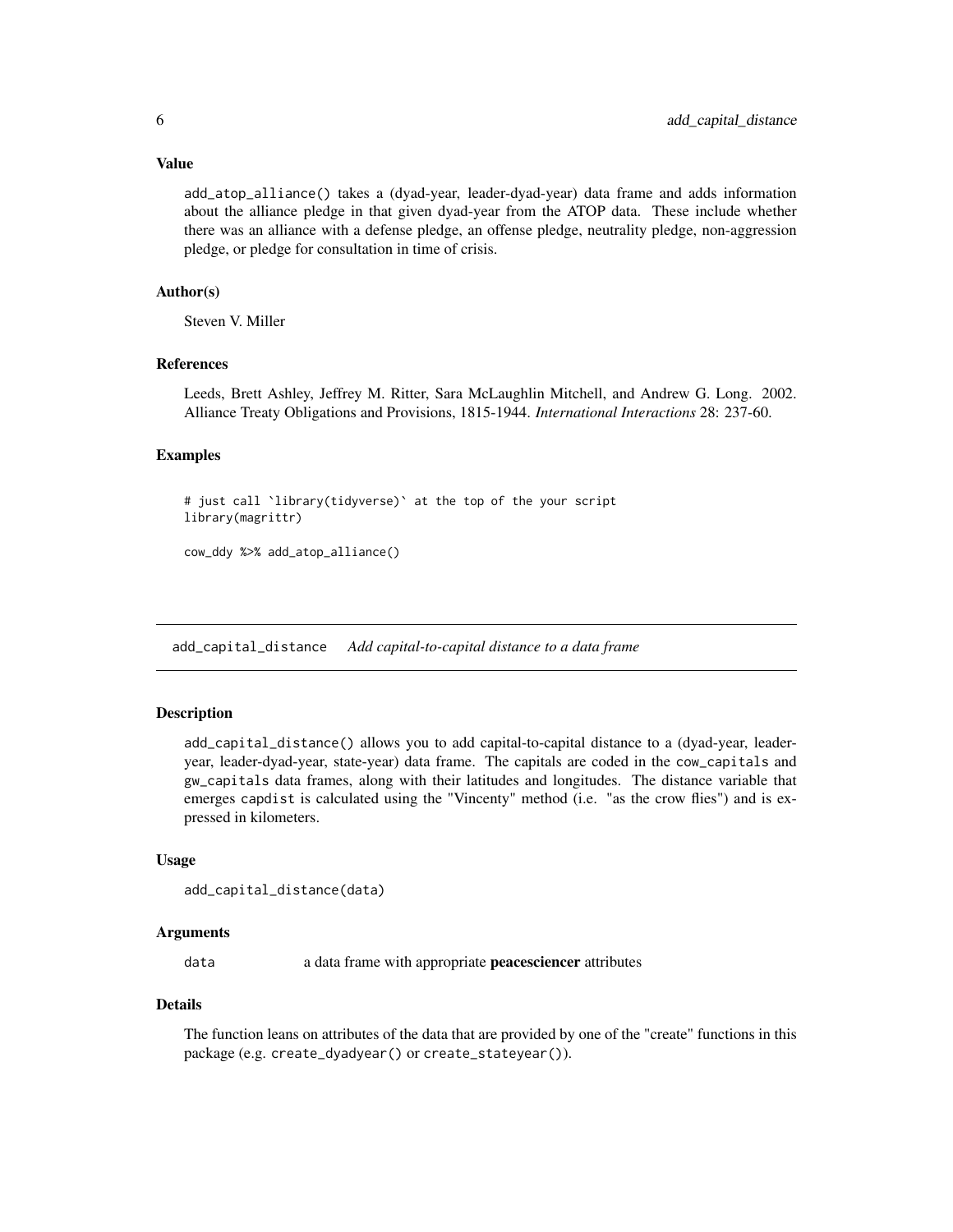# <span id="page-6-0"></span>Value

add\_capital\_distance() takes a (dyad-year, leader-year, leader-dyad-year, state-year) data frame and adds the capital-to-capital distance between the first state and the second state (in dyad-year data) or the minimum capital-to-capital distance for a given state in a given year. A minor note about this function: cases of capital transition are recorded in the underlying data but, in the conversion to capital-years (and eventual merging into a dyad-year data frame), the Jan. 1 capital is used for calculating distances.

# Author(s)

Steven V. Miller

# Examples

```
# just call `library(tidyverse)` at the top of the your script
library(magrittr)
cow_ddy %>% add_capital_distance()
```

```
create_stateyears() %>% add_capital_distance()
```

| add_ccode_to_gw | Add Correlates of War state system codes to your data with Gleditsch- |
|-----------------|-----------------------------------------------------------------------|
|                 | Ward state codes.                                                     |

# Description

add\_ccode\_to\_gw() allows you to match, as well as one can, Correlates of War system membership data with Gleditsch-Ward system data.

#### Usage

```
add_ccode_to_gw(data)
```
#### Arguments

data a data frame with appropriate **peacesciencer** attributes

# Details

The data-raw directory on the project's Github contains more information about the underlying data that assists in merging in these codes.

The user will invariably need to be careful and ask why they want these data included. The issue here is that both have a different composition and the merging process will not (and cannot) be perfect.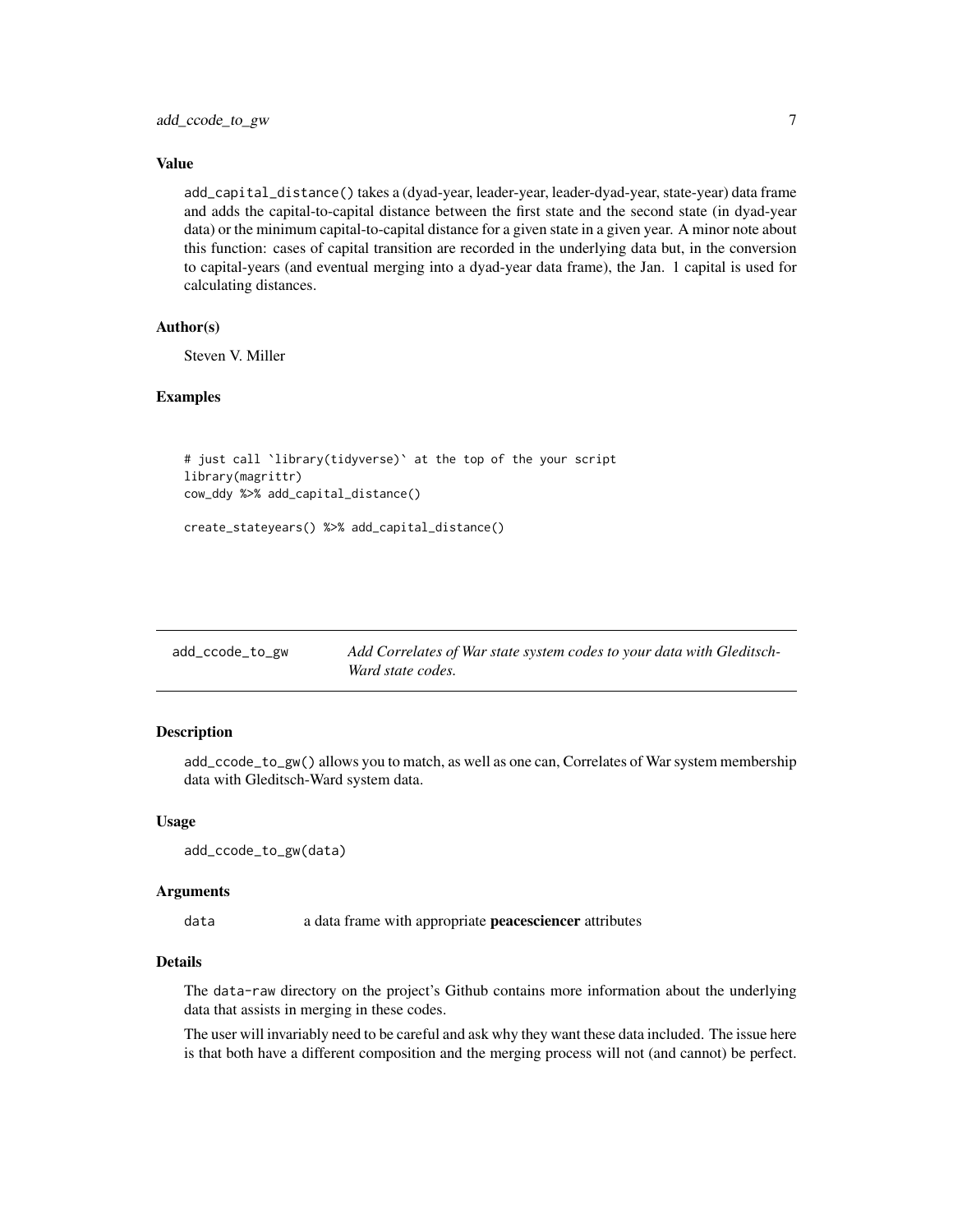We can note that a case like Gran Colombia is not too difficult to handle (i.e. CoW does not have this entity and none of the splinter states conflict with CoW's coding). However, there is greater weirdness with a case like the unification of West Germany and East Germany. Herein, Correlates of War treats the unification as the reappearance of the original Germany whereas Gleditsch-Ward treat the unification as an incorporation of East Germany into West Germany. The script will *not* create state-year or dyad-year duplicates for the Gleditsch-Ward codes. The size of the original data remain unchanged. However, there will be some year duplicates for various Correlates of War codes (prominently Serbia and Yugoslavia in 2006). Use with care. You can also use the countrycode package. Whether you use this function or the countrycode package, do *not* do this kind of merging without assessing the output.

# Value

add\_ccode\_to\_gw() takes a (dyad-year, leader-year, leader-dyad-year, state-year) data frame that already has Gleditsch-Ward state system codes and adds their corollary Correlates of War codes.

#### Author(s)

Steven V. Miller

# Examples

```
# just call `library(tidyverse)` at the top of the your script
library(magrittr)
create_dyadyears(system = "gw") %>% add_ccode_to_gw()
create_stateyears(system = 'gw') %>% add_ccode_to_gw()
```
add\_contiguity *Add Correlates of War direct contiguity information to a data frame*

# Description

add\_contiguity() allows you to add Correlates of War contiguity data to a dyad-year, leader-year, or leader-dyad-year, or state-year data frame.

#### Usage

```
add_contiguity(data)
```
#### Arguments

data a data frame with appropriate **peacesciencer** attributes

<span id="page-7-0"></span>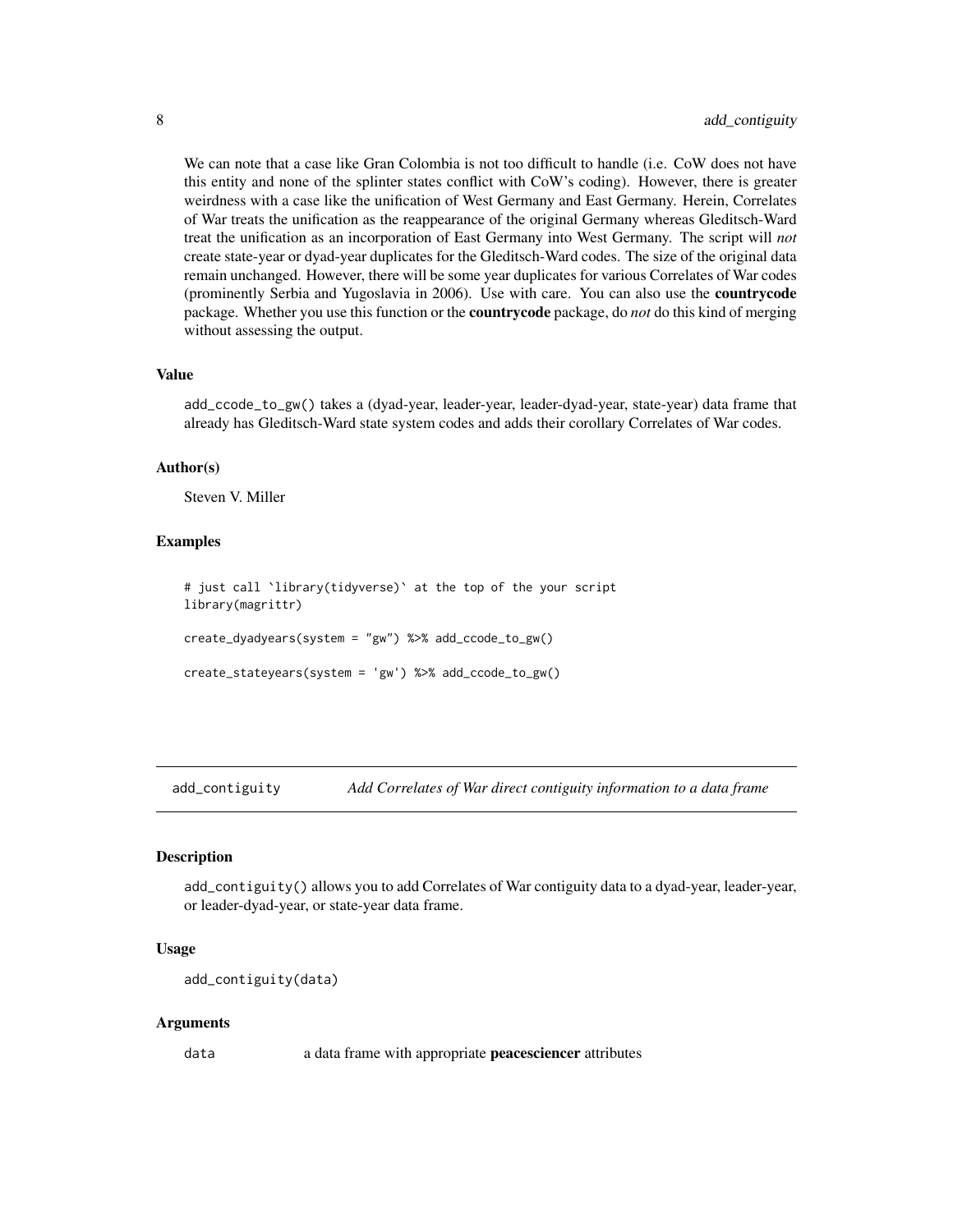# add\_contiguity 9

#### Details

The contiguity codes in the dyad-year data range from 0 to 5.  $1 =$  direct land contiguity.  $2 =$ separated by 12 miles of water or fewer (a la Stannis Baratheon). 3 = separated by 24 miles of water or fewer (but more than 12 miles). 4 = separated by 150 miles of water or fewer (but more than 24 miles). 5 = separated by 400 miles of water or fewer (but more than 150 miles).

Importantly, 0 are the dyads that are not contiguous at all in the CoW contiguity data. This is a conscious decision on my part as I do not think of the CoW's contiguity data as exactly ordinal. Cross-reference CoW's contiguity data with the minimum distance data in this exact package to see how some dyads that CoW codes as not contiguous are in fact very close to each other, sometimes even land-contiguous. For example, Zimbabwe and Namibia are separated by only about a few hundred feet of water at that peculiar intersection of the Zambezi River where the borders of Zambia, Botswana, Namibia, and Zimbabwe meet. There is no contiguity record for this in the CoW data. There are other cases where contiguity records are situationally missing (e.g. India-Bangladesh, and Bangladesh-Myanmar in 1971) or other cases where states are much closer than CoW's contiguity data imply (e.g. Pakistan and the Soviet Union were separated by under 30 kilometers of Afghani territory). The researcher is free to recode these 0s to be, say, 6s, but this is why **peacesciencer** does not do this.

For additional clarity, the "master records" produce duplicates for cases when the contiguity relationship changed in a given year. This function returns the *minimum* contiguity relationship observed in that given year. There should be no duplicates in the returned output.

Be mindful that the data are fundamentally state-year and that extensions to leader-level data should be understood as approximations for leaders in a given state-year.

#### Value

add\_contiguity() takes a data frame and adds information about the contiguity relationship based on the "master records" for the Correlates of War direct contiguity data (v. 3.2). If the data are dyadyear (or leader dyad-year), the function returns the lowest contiguity type observed in the dyad-year (if contiguity is observed at all). If the data are state-year (or leader-year), the data return the total number of land and sea borders calculated from these master records.

#### Author(s)

Steven V. Miller

#### References

Stinnett, Douglas M., Jaroslav Tir, Philip Schafer, Paul F. Diehl, and Charles Gochman (2002). "The Correlates of War Project Direct Contiguity Data, Version 3." Conflict Management and Peace Science 19 (2):58-66.

# Examples

```
# just call `library(tidyverse)` at the top of the your script
library(magrittr)
```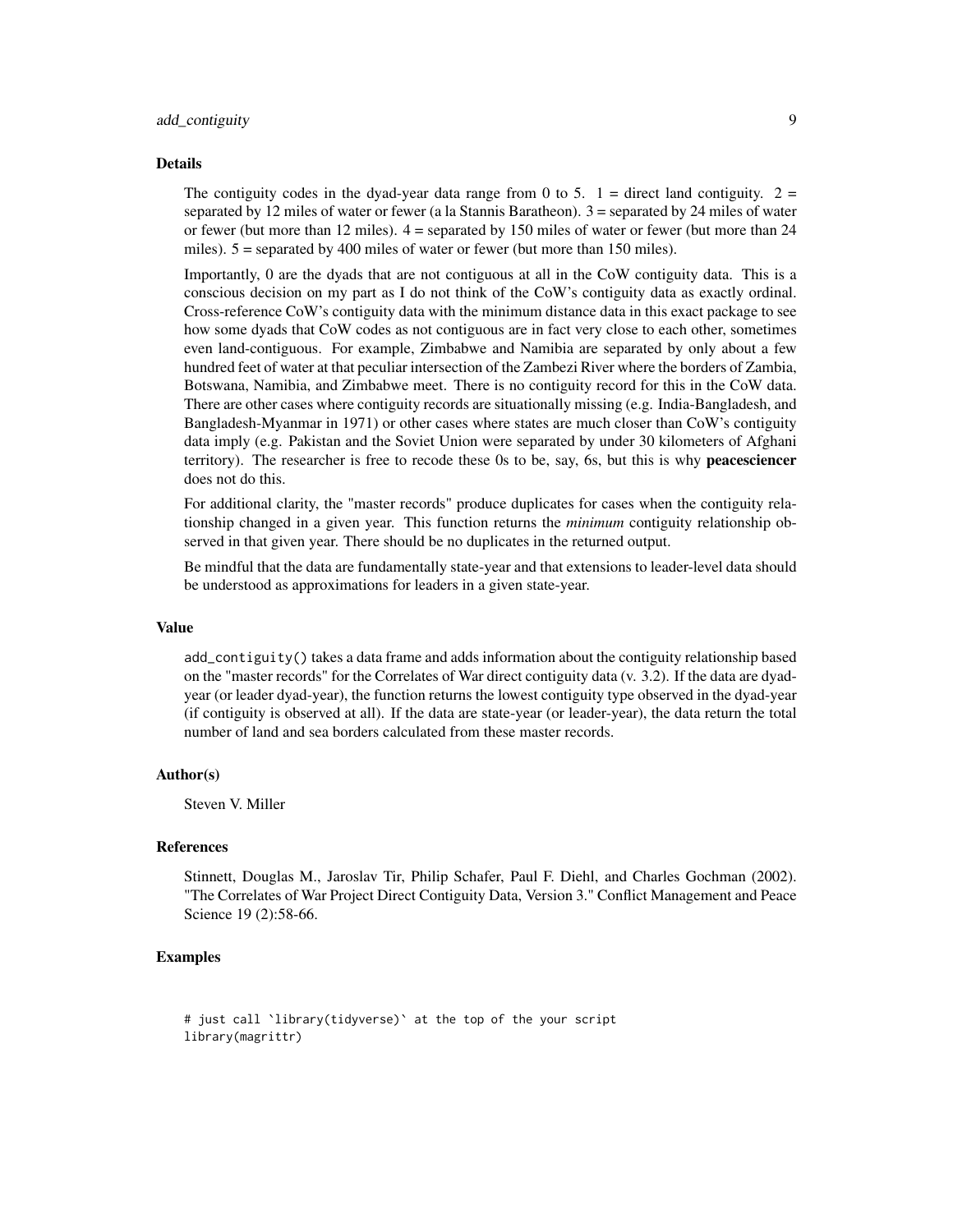```
cow_ddy %>% add_contiguity()
```

```
create_stateyears() %>% add_contiguity()
```
add\_cow\_alliance *Add Correlates of War alliance data to a data frame*

# **Description**

add\_cow\_alliance() allows you to add Correlates of War alliance data to a dyad-year data frame

#### Usage

```
add_cow_alliance(data)
```
#### Arguments

data a dyad-year or leader-dyad-year data frame (either "directed" or "non-directed")

#### Details

Duplicates in the original directed dyad-year alliance data were pre-processed. Check cow\_alliance in the package's data-raw directory on Github for more information.

This function will also work with leader-dyad-years, though users should be careful with leaderlevel applications of alliance data. Alliance data are primarily communicated yearly, making it possible—even likely—that at least one leader-dyad in a given year is credited with an alliance that was not active in the particular leader-dyad. The Correlates of War's alliance data are not communicated with time measurements more granular than the year. Apply these data to leaderlevel analyses with that in mind.

#### Value

add\_cow\_alliance() takes a dyad-year data frame and adds information about the alliance pledge in that given dyad-year. These include whether there was an alliance with a defense pledge, neutrality pledge, non-aggression pledge, or pledge for consultation in time of crisis (entente).

# Author(s)

Steven V. Miller

#### References

Gibler, Douglas M. 2009. *International Military Alliances, 1648-2008*. Congressional Quarterly Press.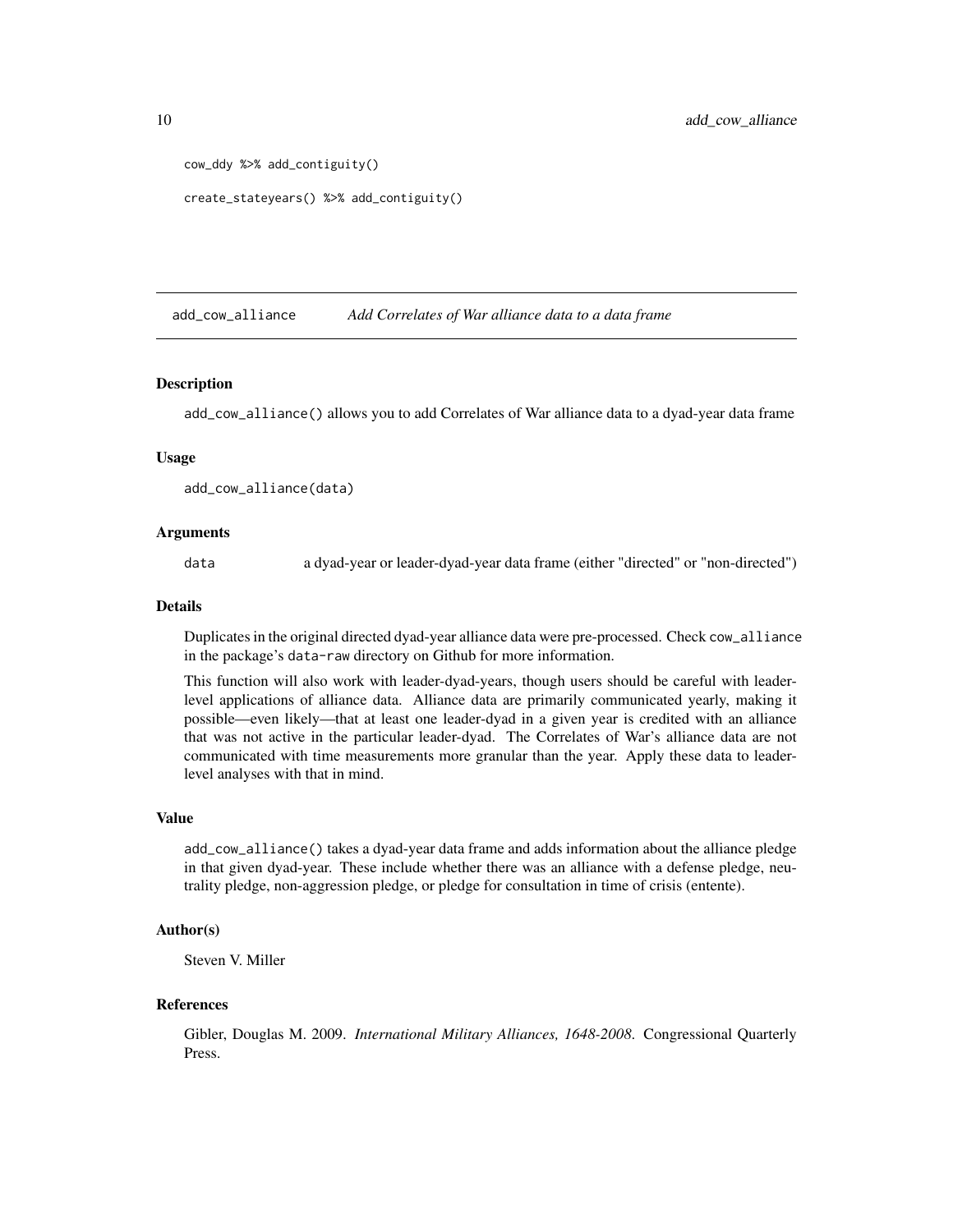# <span id="page-10-0"></span>add\_cow\_majors 11

# Examples

```
# just call `library(tidyverse)` at the top of the your script
library(magrittr)
cow_ddy %>% add_cow_alliance()
```
add\_cow\_majors *Add Correlates of War major power information to a data frame*

# **Description**

add\_cow\_majors() allows you to add Correlates of War major power variables to a dyad-year, leader-year, leader dyad-year, or state-year data frame.

# Usage

add\_cow\_majors(data)

#### Arguments

data a data frame with appropriate **peacesciencer** attributes

# Details

Be mindful that the data are fundamentally state-year and that extensions to leader-level data should be understood as approximations for leaders in a given state-year.

# Value

add\_cow\_majors() takes a data frame and adds information about major power status for the given state or dyad in that year. If the data are dyad-year (or leader dyad-year), the function returns two columns for whether the first state (i.e. ccode1) or the second state (i.e. ccode2) are major powers in the given year, according to the Correlates of War.  $1 =$  is a major power.  $0 =$  is not a major power. If the data are state-year (or leader-year), the functions returns just one column (cowmaj) for whether the state was a major power in a given state-year.

# Author(s)

Steven V. Miller

# References

Correlates of War Project. 2017. "State System Membership List, v2016." Online, [https://](https://correlatesofwar.org/data-sets/state-system-membership) [correlatesofwar.org/data-sets/state-system-membership](https://correlatesofwar.org/data-sets/state-system-membership)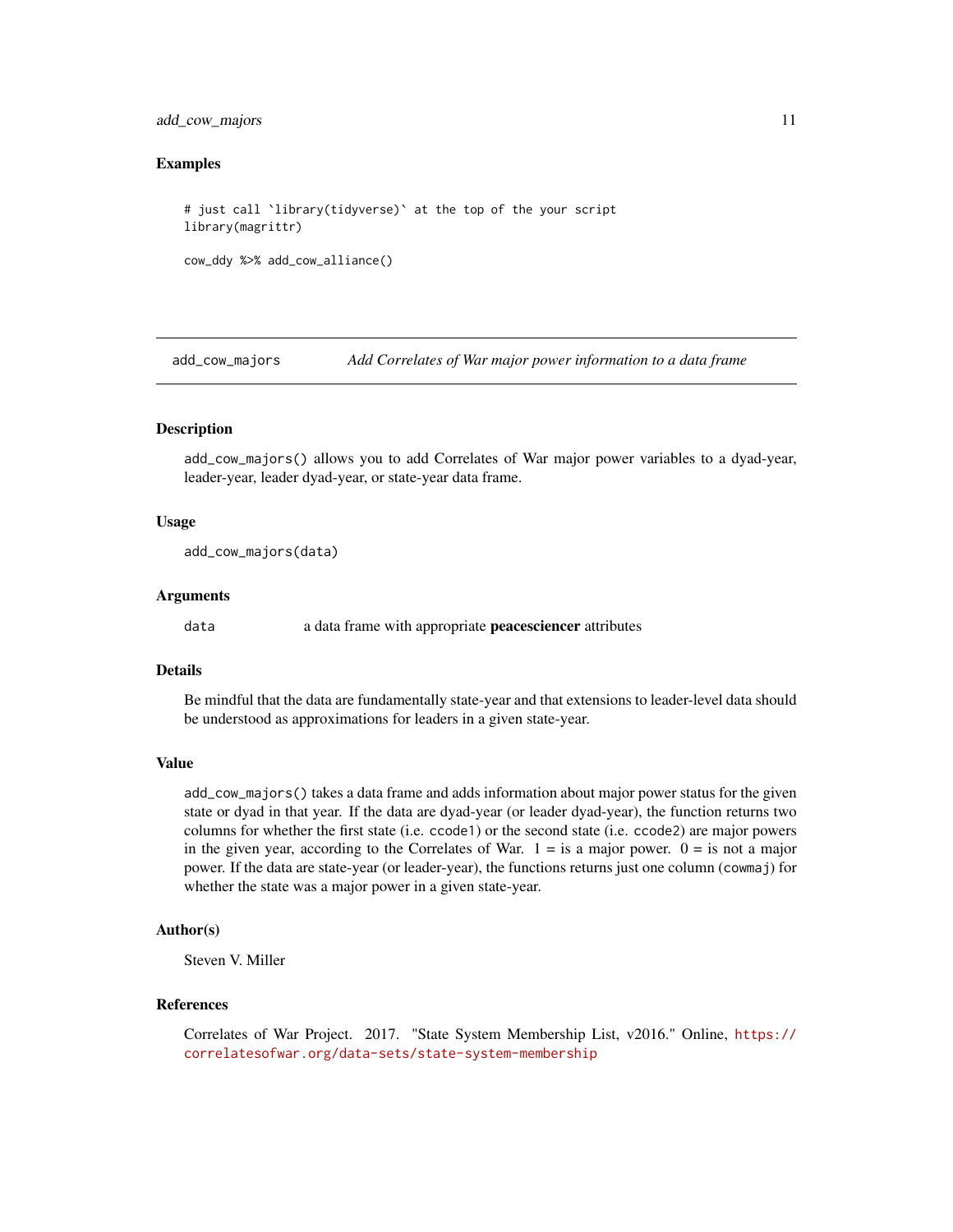# Examples

```
# just call `library(tidyverse)` at the top of the your script
library(magrittr)
cow_ddy %>% add_cow_majors()
```
add\_cow\_mids *Add Correlates of War (CoW) Militarized Interstate Dispute (MID) data to dyad-year data frame*

# Description

add\_cow\_mids() merges in CoW's MID data to a dyad-year data frame. The version of the CoW-MID data in this package is version 5.0.

# Usage

add\_cow\_mids(data, keep)

#### Arguments

| data | a dyad-year data frame (either "directed" or "non-directed")                                                                                                                                                                                                                                                                                                                                                                                                                                                                                                                                                                                                                 |
|------|------------------------------------------------------------------------------------------------------------------------------------------------------------------------------------------------------------------------------------------------------------------------------------------------------------------------------------------------------------------------------------------------------------------------------------------------------------------------------------------------------------------------------------------------------------------------------------------------------------------------------------------------------------------------------|
| keep | an optional parameter, specified as a character vector, passed to the function<br>in a select (one_of(.)) wrapper. This allows the user to discard unwanted<br>columns from the directed dispute data so that the output does not consume too<br>much space in memory. Note: the Correlates of War system codes (ccode1,<br>ccode2), the observation year (year), the presence or absence of an ongoing<br>MID (cowmidongoing), and the presence or absence of a unique MID onset<br>(cowmidonset) are <i>always</i> returned. It would be foolish and self-defeating to<br>eliminate those observations. The user is free to keep or discard anything else<br>they see fit. |
|      |                                                                                                                                                                                                                                                                                                                                                                                                                                                                                                                                                                                                                                                                              |

If keep is not specified in the function, the ensuing output returns everything.

#### Details

Dyads are capable of having multiple disputes in a given year, which can create a problem for merging into a complete dyad-year data frame. Consider the case of France and Italy in 1860, which had three separate dispute onsets that year (MID#0112, MID#0113, MID#0306), as illustrative of the problem. This merging process employs several rules to whittle down these duplicate dyad-years for merging into a dyad-year data frame.

The function will also return a message to the user about the case-exclusion rules that went into this process. Users who are interested in implementing their own case-exclusion rules should look up the "whittle" class of functions also provided in this package.

<span id="page-11-0"></span>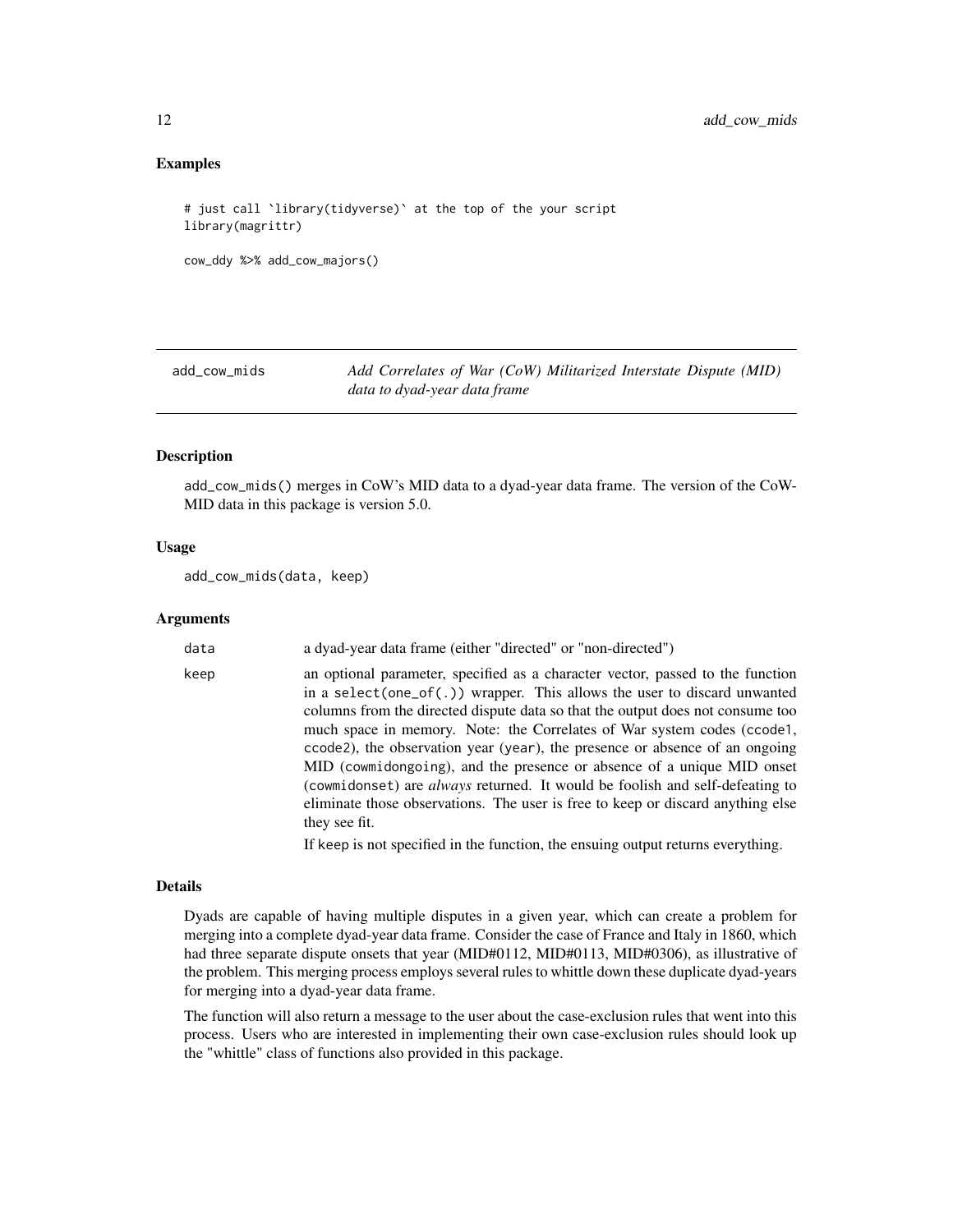<span id="page-12-0"></span>add\_cow\_trade 13

# Value

add\_cow\_mids() takes a dyad-year data frame and adds dyad-year dispute information from the CoW-MID data.

# Author(s)

Steven V. Miller

# References

Palmer, Glenn, and Roseanne W. McManus and Vito D'Orazio and Michael R. Kenwick and Mikaela Karstens and Chase Bloch and Nick Dietrich and Kayla Kahn and Kellan Ritter and Michael J. Soules. 2021. "The MID5 Dataset, 2011–2014: Procedures, coding rules, and description" *Conflict Management and Peace Science*.

# Examples

```
# just call `library(tidyverse)` at the top of the your script
library(magrittr)
cow_ddy %>% add_cow_mids()
# keep just the dispute number and Side A/B identifiers
```

```
cow_ddy %>% add_cow_mids(keep=c("dispnum","sidea1", "sidea2"))
```
add\_cow\_trade *Add Correlates of War trade data to a data frame*

#### Description

add\_cow\_trade() allows you to add Correlates of War trade data to your (dyad-year, leader-year, leader-dyad-year, state-year) data frame

#### Usage

add\_cow\_trade(data)

#### Arguments

data a data frame with appropriate **peacesciencer** attributes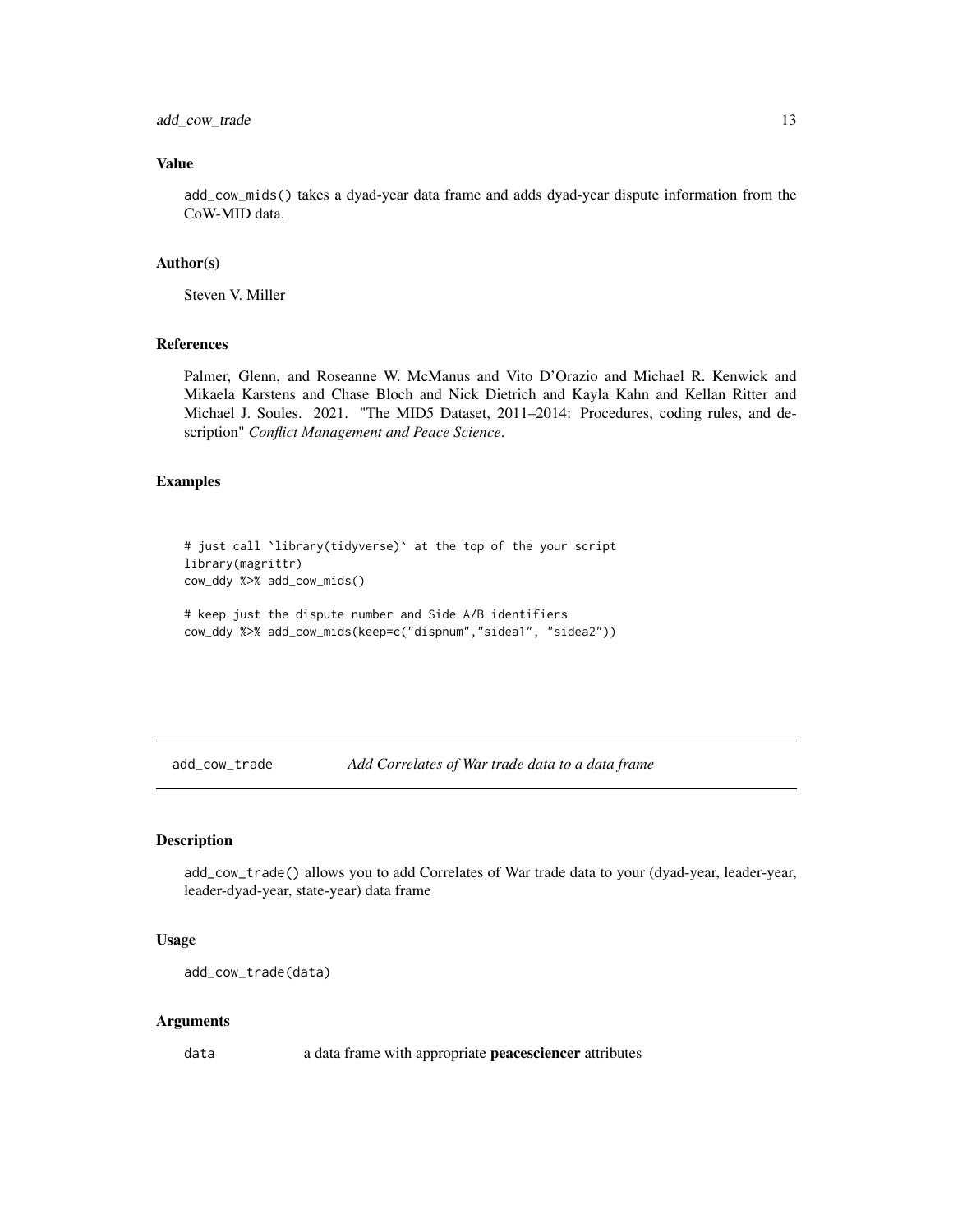#### <span id="page-13-0"></span>Details

For the dyad-year (and leader-dyad-year) data, there must be some kind of information loss in order to work within the limited space available to this package. This package loads a truncated version of the data in which the trade values are rounded to three decimal points in order to greatly reduce the disk space for this package. I do not think this to be terribly problematic, though I admit I do not like it. If this is a problem for your research question, you may want to consider not using this function for dyad-year or leader-dyad-year data.

Be mindful that the data are fundamentally state-year or dyad-year and that extensions to leaderlevel data should be understood as approximations for leaders (leader-dyads) in a given state-year (dyad-year).

# Value

add\_cow\_trade() takes a (dyad-year, leader-year, leader-dyad-year, state-year) data frame and adds information about the volume of trade in that given dyad-year or state-year. For the state-year (leader-year) data, these are minimally the sum of all imports and the sum of all exports. For dyadyear (leader-dyad-year) data, this function returns the value of imports in current million USD in the first country from the second country (and vice-versa) along with their "smooth" equivalents.

# Author(s)

Steven V. Miller

#### References

Barbieri, Katherine, Omar M. G. Keshk, and Brian Pollins. 2009. "TRADING DATA: Evaluating our Assumptions and Coding Rules." *Conflict Management and Peace Science*. 26(5): 471-491.

#### Examples

```
# just call `library(tidyverse)` at the top of the your script
library(magrittr)
# The function below works, but depends on running `download_extdata()` beforehand.
# cow_ddy %>% add_cow_trade()
```

```
create_stateyears() %>% add_cow_trade()
```
add\_cow\_wars *Add Correlates of War war data to dyad-year or state-year data frame.*

#### Description

add\_cow\_wars() allows you to Correlates of War data to a dyad-year or state-year data frame

# Usage

```
add_cow_wars(data, type, intratype = "all")
```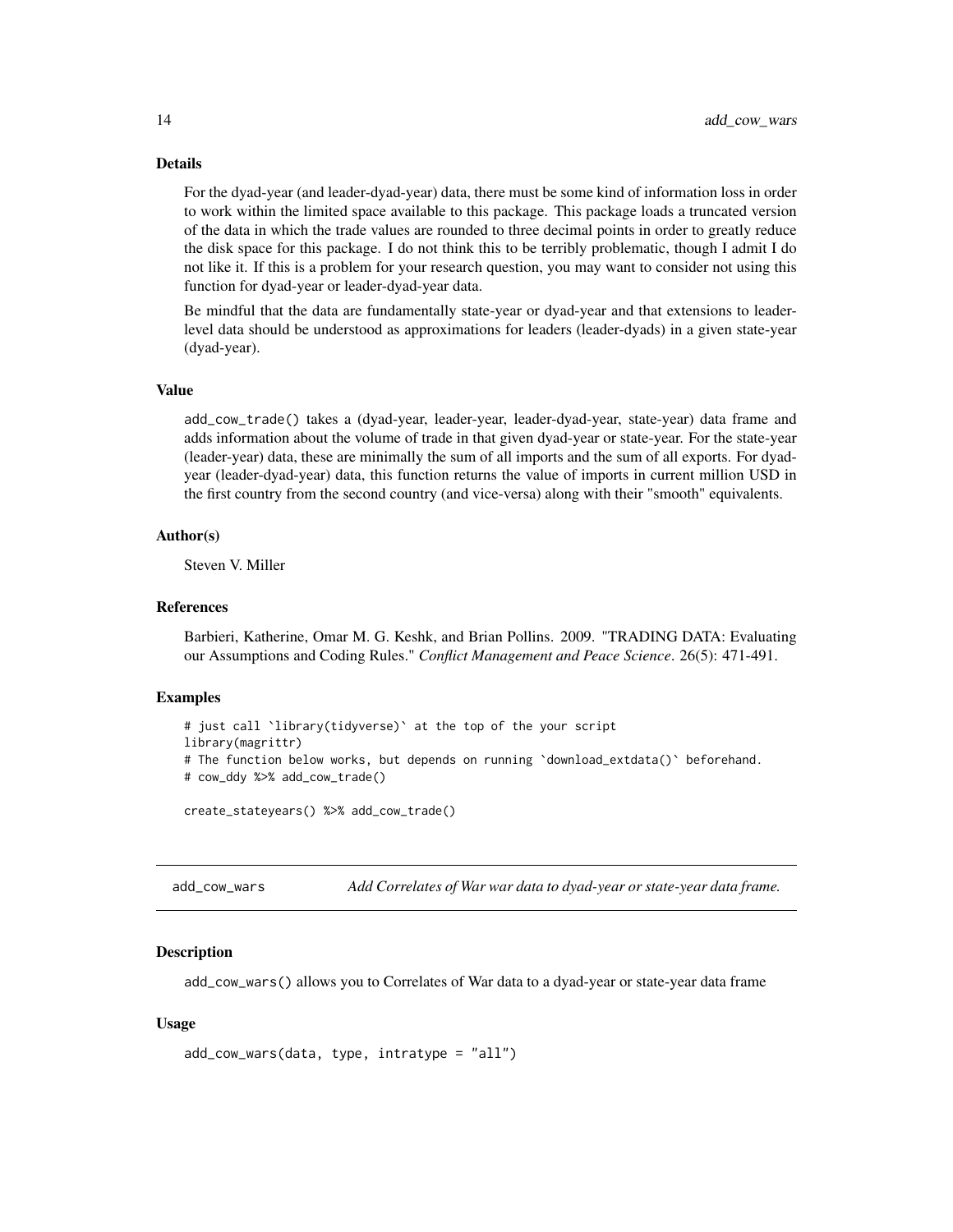#### Arguments

| data      | a data frame with appropriate <b>peacesciencer</b> attributes                                                                                                                             |
|-----------|-------------------------------------------------------------------------------------------------------------------------------------------------------------------------------------------|
| type      | the type of war you want to add. Options include "inter" or "intra".                                                                                                                      |
| intratype | the types of armed conflicts the user wants to consider, specified as a character<br>vector. Options include "local issues" and "central control". Applicable only if<br>type is "intra". |

#### Details

Intra-state war data are coerced into true state-year data by first selecting the duplicate state-years on unique onsets, then whichever war was the deadliest. The inter-state war data work functionally the same way.

On intra-state wars: the primary\_state is used to identify the government principally fighting the domestic non-state actor over central control over local issues. Internationalized civil wars are included in the data, but not for outside actors that intervene on behalf of the government or rebel group.

Extra-state war functionality is not available right now as I try to figure out the demand for its use.

# Value

add\_cow\_wars() takes a dyad-year or state-year data frame and returns information about wars from either the inter-state or intra-state war data set from the Correlates of War. The function works for state-year data when the user wants information about extra-state wars or intra-state wars. The function works for dyad-year data when the user wants information about inter-state wars.

# Author(s)

Steven V. Miller

# References

Dixon, Jeffrey, and Meredith Sarkees. 2016. *A Guide to Intra-State Wars: An Examination of Civil Wars, 1816-2014.* Thousand Oaks, CA: Sage.

Sarkees, Meredith Reid, and Frank Wheldon Wayman. 2010. *Resort to War: A Data Guide to Inter-State, Extra-State, Intra-State, and Non-State Wars, 1816-2007.* Washington DC: CQ Press.

# Examples

```
# just call `library(tidyverse)` at the top of the your script
library(magrittr)
create_stateyears(system = "cow") %>%
add_cow_wars(type = "intra", intratype = "central control")
create_stateyears(system = "cow") %>%
add_cow_wars(type = "intra", intratype = "local issues")
```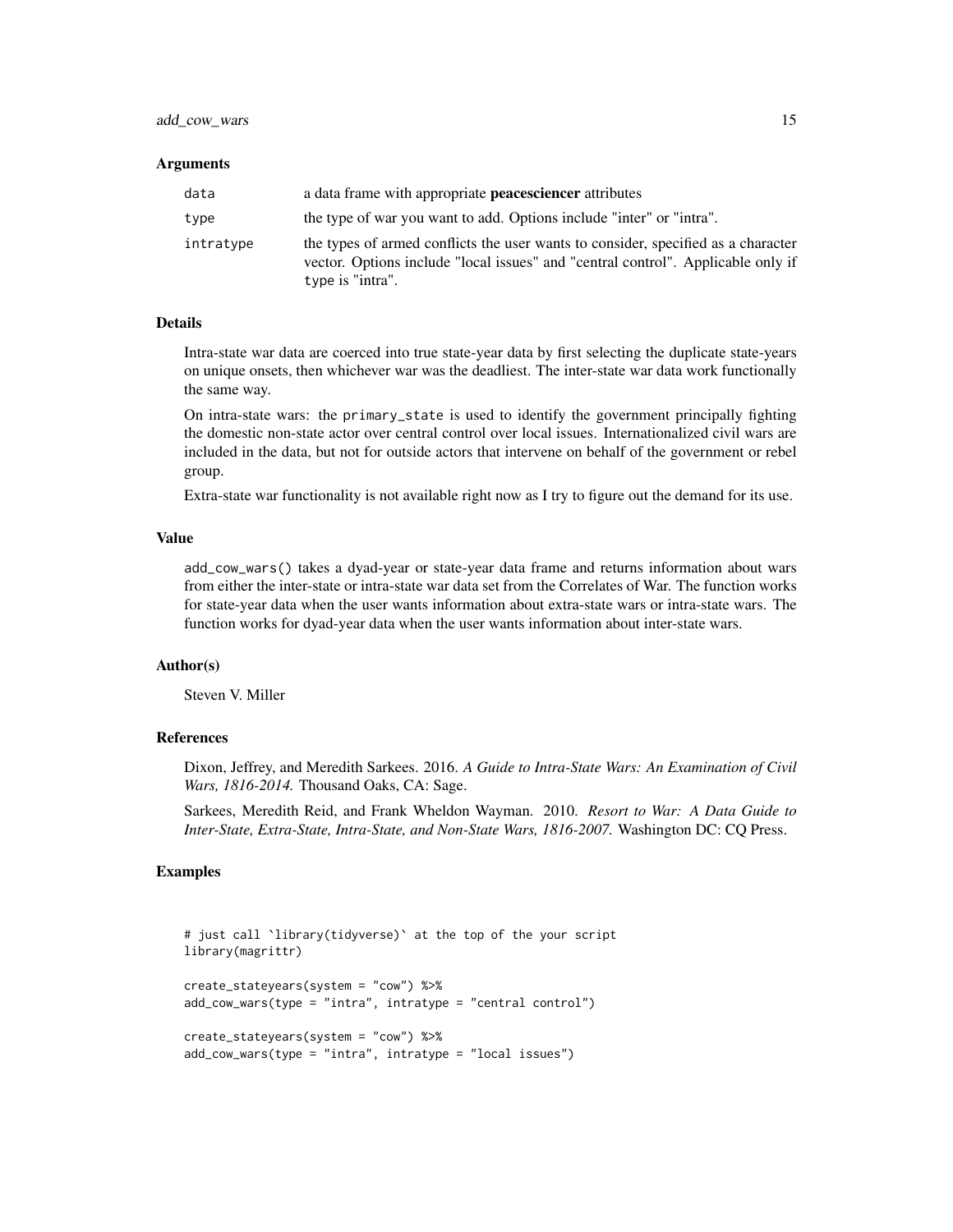<span id="page-15-0"></span>cow\_ddy %>% add\_cow\_wars(type = "inter")

add\_creg\_fractionalization

*Add fractionalization/polarization estimates from CREG to a data frame*

# Description

add\_creg\_fractionalization() allows you to add information about the fractionalization/polarization of a state's ethnic and religious groups to your data.

# Usage

add\_creg\_fractionalization(data)

#### Arguments

data a data frame with appropriate **peacesciencer** attributes

#### Details

Please see the information for the underlying data creg, and the associated R script in the data-raw directory, to see how these data are generated.

The creg data have a few duplicates. When standardizing to true CoW codes, the duplicates concern Serbia/Yugoslavia in 1991 and 1992 as well as Russia/the Soviet Union in 1991. When standardizing to true Gleditsch-Ward codes, the duplicates concern Serbia/Yugoslavia in 1991 and Russia/Soviet Union in 1991. In those cases, the function does a group-by arrange for the more fractionalized/polarized estimate under the (reasonable, I think) assumption that these are estimates prior to the dissolution of those states. If this is problematic, feel free to consult the underlying data and merge those in manually.

The underlying data have both Gleditsch-Ward codes and Correlates of War codes. The merge it makes depends on what you declare as the "master" system at the top of the pipe (i.e. in create\_dyadyears() or create\_stateyears()). If, for example, you run create\_stateyears(system="cow") and follow it with add\_gwcode\_to\_cow(), the merge will be on the Correlates of War codes and not the Gleditsch-Ward codes. You can see the script mechanics to see how this is achieved.

Be mindful that the data are fundamentally state-year and that extensions to leader-level data should be understood as approximations for leaders in a given state-year.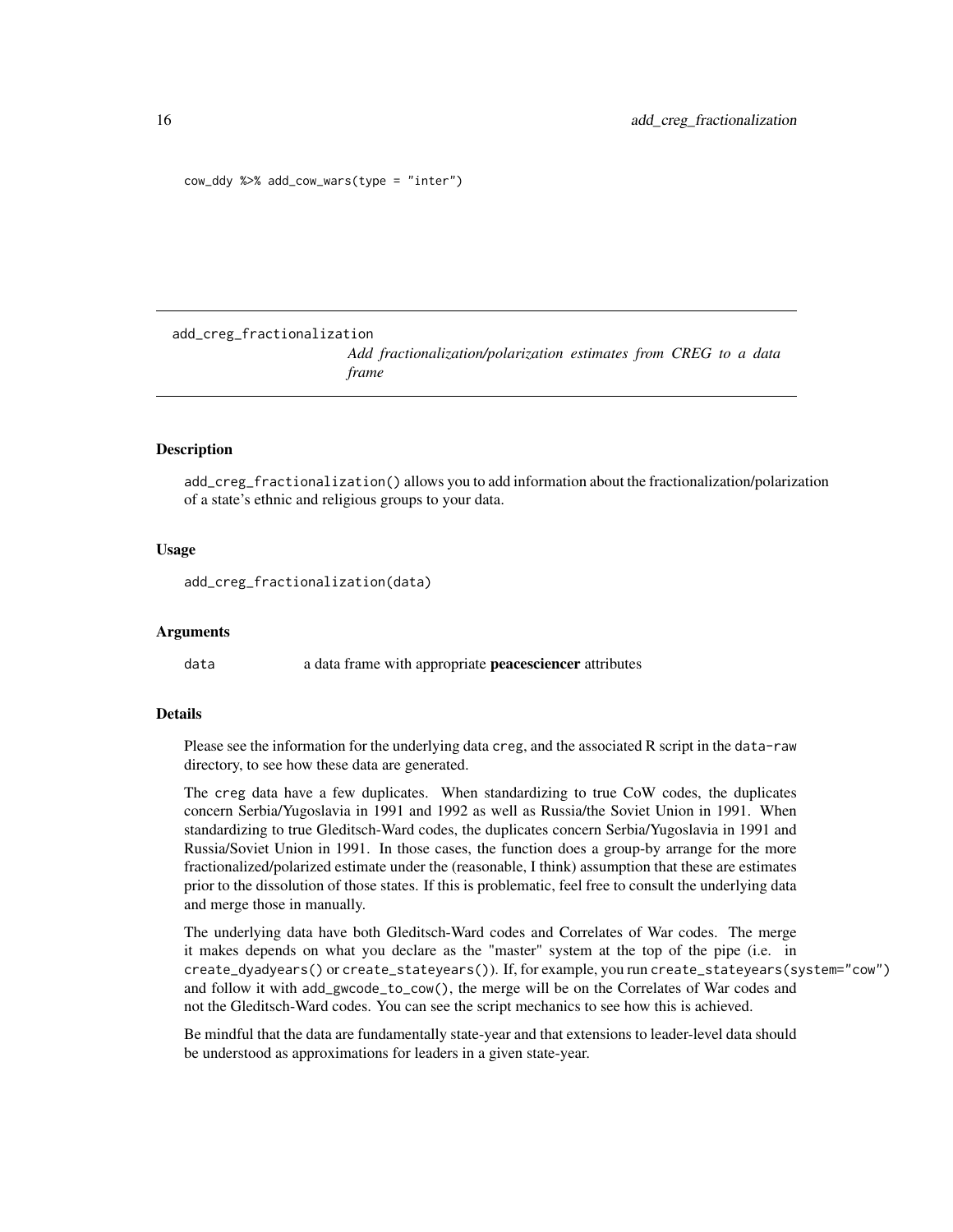#### <span id="page-16-0"></span>add\_democracy 17

# Value

add\_creg\_fractionalization() takes a dyad-year, leader-year, leader-dyad-year, or state-data frame, whether the primary state identifiers are from the Correlates of War system or the Gleditsch-Ward system, and returns information about the fractionalization and polarization of the state(s) in a given year. The function returns four additional columns when the data are state-year and returns eight additional columns when the data are state-year (or leader-year). The columns returned are the fractionalization of ethnic groups, the polarization of ethnic groups, the fractionalization of religious groups, and the polarization of religious groups. When the data are dyad-year (or leader-dyad-year), the return doubles because it provides information for both states in the dyad.

#### Author(s)

Steven V. Miller

# References

Alesina, Alberto, Arnaud Devleeschauwer, William Easterly, Sergio Kurlat and Romain Wacziarg. 2003. "Fractionalization". *Journal of Economic Growth* 8: 155-194.

Montalvo, Jose G. and Marta Reynal-Querol. 2005. "Ethnic Polarization, Potential Conflict, and Civil Wars" *American Economic Review* 95(3): 796–816.

Nardulli, Peter F., Cara J. Wong, Ajay Singh, Buddy Petyon, and Joseph Bajjalieh. 2012. *The Composition of Religious and Ethnic Groups (CREG) Project*. Cline Center for Democracy.

# Examples

```
# just call `library(tidyverse)` at the top of the your script
library(magrittr)
cow_ddy %>% add_creg_fractionalization()
create_stateyears() %>% add_creg_fractionalization()
```
create\_stateyears(system = "gw") %>% add\_creg\_fractionalization()

add\_democracy *Add democracy information to a data frame*

# **Description**

add\_democracy() allows you to add estimates of democracy to your data.

# Usage

add\_democracy(data)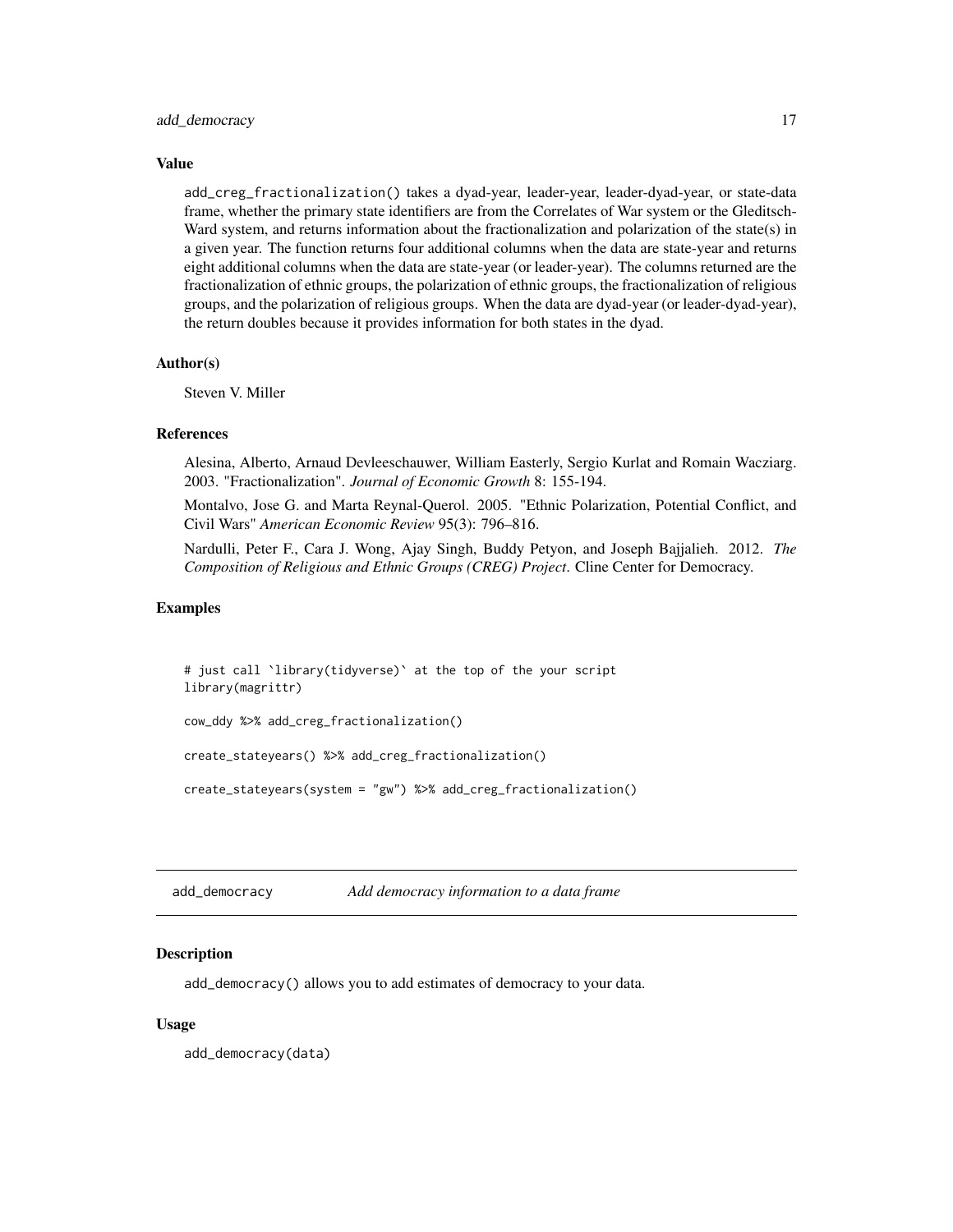#### Arguments

data a data frame with appropriate **peacesciencer** attributes

# Details

Be mindful that the data are fundamentally state-year and that extensions to leader-level data should be understood as approximations for leaders in a given state-year.

A vignette on the package's website talks about how these data are here primarily to encourage you to maximize the number of observations in the analysis to follow. Xavier Marquez' QuickUDS estimates have the best coverage. If democracy is ultimately a control variable, or otherwise a variable not of huge concern for the analysis (i.e. the user has no particular stake on the best measurement of democracy or the best conceptualization and operationalization of "democracy"), please use Marquez' estimates instead of Polity or V-dem. If the user is doing an analysis of inter-state conflict, and across the standard post-1816 domain in conflict studies, *definitely* don't use the Polity data because the extent of its missingness is both large and unnecessary. Please read the vignette describing these issues here: <http://svmiller.com/peacesciencer/articles/democracy.html>

#### Value

add\_democracy() takes a (dyad-year, leader-year, leader-dyad-year, state-year) data frame and adds information about the level of democracy for the state or two states in the dyad in a given year. If the data are dyad-year or leader-dyad-year, the function adds six total columns for the first state (i.e. ccode1 or gwcode1) and the second state (i.e. ccode2 or gwcode2) about the level of democracy measured by the Varieties of Democracy project (v2x\_polyarchy), the Polity project (polity2), and Xavier Marquez' QuickUDS extensions/estimates. If the data are state-year or leader-year, the function returns three additional columns to the original data that contain that same information for a given state in a given year.

# Author(s)

Steven V. Miller

# References

Coppedge, Michael, John Gerring, Carl Henrik Knutsen, Staffan I. Lindberg, Jan Teorell, David Altman, Michael Bernhard, M. Steven Fish, Adam Glynn, Allen Hicken, Anna Luhrmann, Kyle L. Marquardt, Kelly McMann, Pamela Paxton, Daniel Pemstein, Brigitte Seim, Rachel Sigman, Svend-Erik Skaaning, Jeffrey Staton, Agnes Cornell, Lisa Gastaldi, Haakon Gjerlow, Valeriya Mechkova, Johannes von Romer, Aksel Sundtrom, Eitan Tzelgov, Luca Uberti, Yi-ting Wang, Tore Wig, and Daniel Ziblatt. 2020. "V-Dem Codebook v10" Varieties of Democracy (V-Dem) Project.

Marshall, Monty G., Ted Robert Gurr, and Keith Jaggers. 2017. "Polity IV Project: Political Regime Characteristics and Transitions, 1800-2017." Center for Systemic Peace.

Marquez, Xavier, "A Quick Method for Extending the Unified Democracy Scores" (March 23, 2016). doi: [10.2139/ssrn.2753830](https://doi.org/10.2139/ssrn.2753830)

Pemstein, Daniel, Stephen Meserve, and James Melton. 2010. "Democratic Compromise: A Latent Variable Analysis of Ten Measures of Regime Type." *Political Analysis* 18(4): 426-449.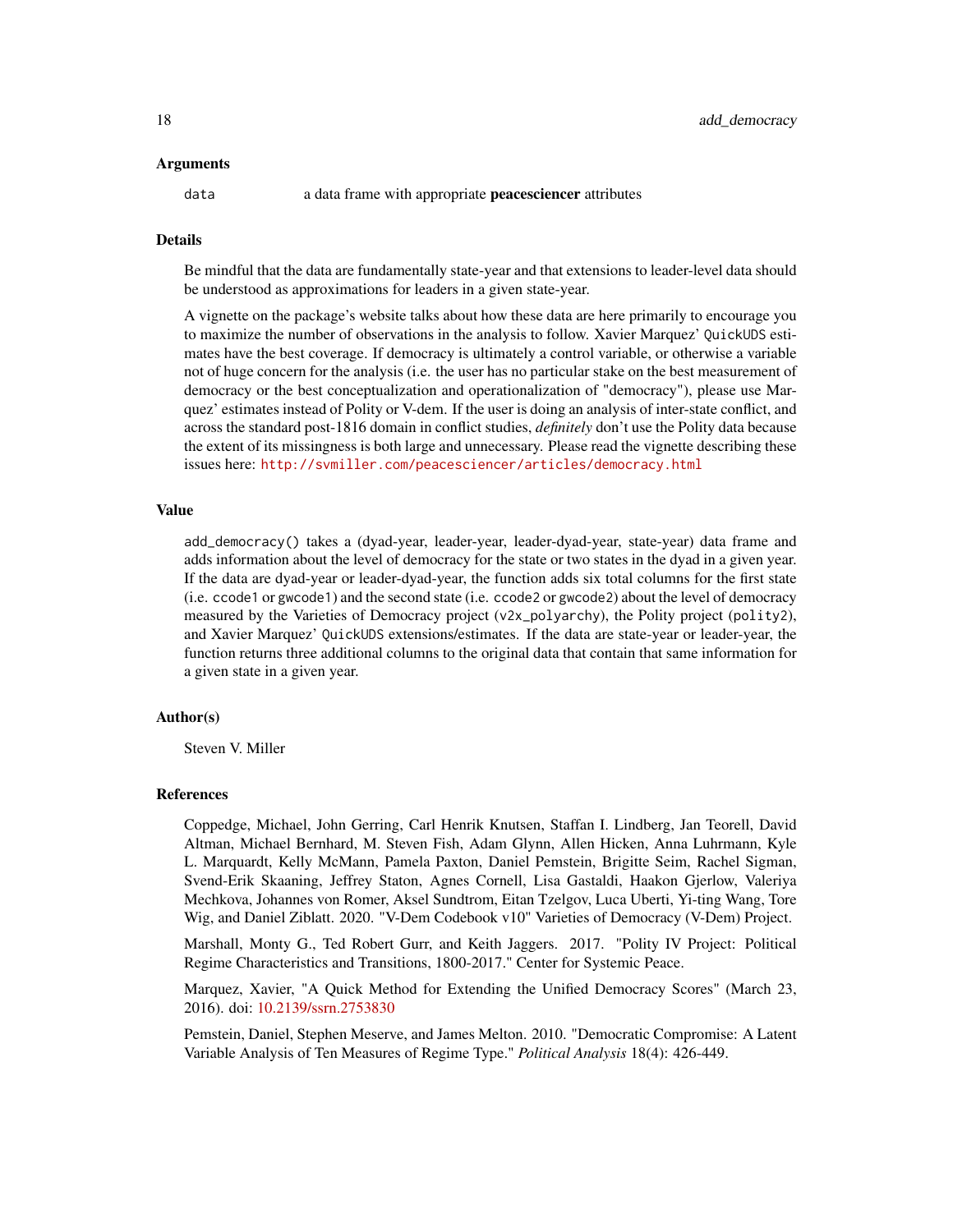#### <span id="page-18-0"></span>add\_fpsim and 19

# Examples

```
# just call `library(tidyverse)` at the top of the your script
library(magrittr)
cow_ddy %>% add_democracy()
create_stateyears(system="gw") %>% add_democracy()
create_stateyears(system="cow") %>% add_democracy()
```

```
add_fpsim Add dyadic foreign policy similarity measures to your data
```
# **Description**

add\_fpsim() allows you to add a variety of dyadic foreign policy similarity measures to your (dyad-year, leader-dyad-year) data frame

#### Usage

add\_fpsim(data, keep)

# Arguments

| data | a data frame with appropriate <b>peacesciencer</b> attributes                                                                                                                                                                                                                                                                                                                                              |
|------|------------------------------------------------------------------------------------------------------------------------------------------------------------------------------------------------------------------------------------------------------------------------------------------------------------------------------------------------------------------------------------------------------------|
| keep | an optional parameter, specified as a character vector, about what dyadic for-<br>eign policy similarity measure(s) the user wants returned from this function. If<br>keep is not specified, the function returns all 14 dyadic foreign policy similar-<br>ity measures calculated by Haege (2011). Otherwise, the function subsets the<br>underlying data to just what the user wants and merges in that. |

#### Details

For the dyad-year (and leader-dyad-year) data, there must be some kind of information loss in order to reduce the disk space data like these command. In this case, all calculations are rounded to three decimal spots. I do not think this to be terribly problematic, though I admit I do not like it. If this is a problem for your research question (though I can't imagine it would be), you may want to consider not using this function for dyad-year or leader-dyad-year data.

Be mindful that the data are fundamentally dyad-year and that extensions to leader-level data should be understood as approximations for leaders-dyads in a given dyad-year.

The data this function uses are directed dyad-year and the merge is a left-join, making this function agnostic about whether your dyad-year (or leader-dyad-year) data are directed or non-directed.

Haege's (2011) article reads at first glance as agnostic about which of these particular measures you should consider a "preferred" or "default" measure of dyadic foreign policy similarity. Indeed,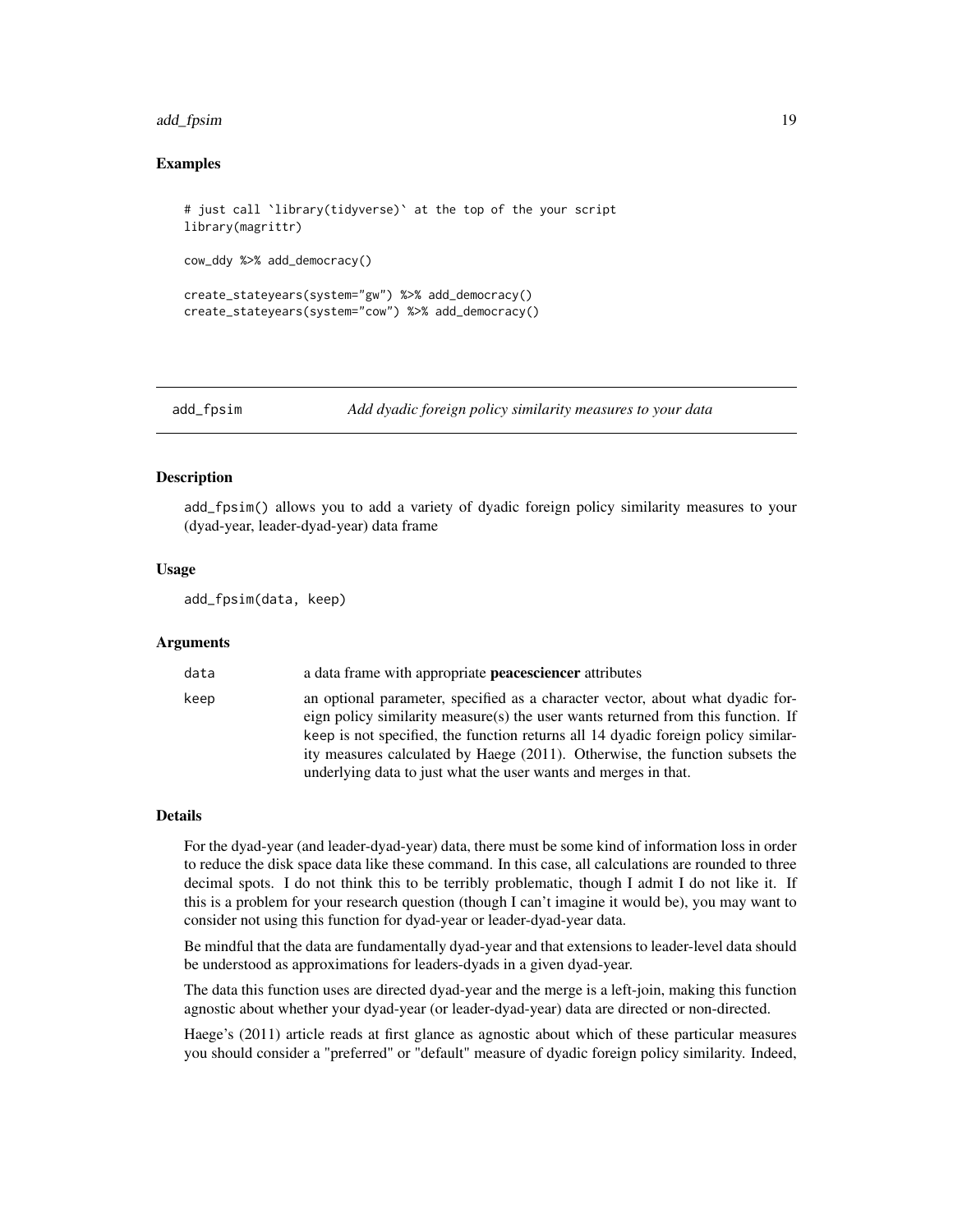the 2011 publication in *Political Analysis* mostly drives the point home that *S* has important limitations and the multiple variants Haege calculates are not substitutable. This means a user interested in measuring dyadic foreign policy similarity might have to cycle through all of them to assess their varying effects whereas a user interested in this as just a control variable for the model can (probably) get by with picking just one and not belaboring the measure any further.

#### Suggested Defaults:

An evaluation of the data, the article, and an email exchange with the author leads to the following points the user should consider. What follows is a rationale for why users should think of kappa as a default measure for dyadic foreign policy similarity, though why the "valued" equivalent for the alliance data is an inadvisable default. The example at the end of the document offers the operational "nudge" for what the user should want from this function.

- The choice of measure will in part depend on the temporal domain. If the user has just a post-WWII sample, the UN voting measures offer better coverage. We're all partial to the alliance data, though, because of its 19th century coverage.
- Haege implores the use of chance-corrected measures, like Cohen's (1960) kappa or Scott's (1955) pi. Of the two, Haege suggests kappa over pi. The rationale is the user would need to build in a very strong assumption that the baseline propensity of forming a tie in the dyad is the same for both members of the dyad to make Scott's (1955) pi as appropriate an estimate as Cohen's (1960) kappa even as both have the important chance correction.
- The choice of squared versus absolute distances is arbitrary. Users probably do not think about the differences, or know about the differences. *S* was usually calculated with absolute differences in software packages, though this was never usually belabored to the user. Comparability with *S* might be an argument in favor of absolute distance as a default, but keep in mind that squared distances are much more commonly used in most other types of distance and association metrics.
- The choice of binary or valued is also a design choice for the user to consider on the full merits, though the practice of valuing alliance ties on a quantitative scale builds in strong assumptions about the scale of alliance strength as presented in something like the Correlates of War or ATOP typology. *S* has traditionally done this by default, which is another reason its application in a lot of quantitative peace science research is suspect.

#### Value

add\_fpsim() takes a (dyad-year, leader-dyad-year) data frame and adds information about the dyadic foreign policy similarity, based on several measures calculated and offered by Frank Haege.

#### Author(s)

Steven V. Miller

#### References

# The Main Source of the Data:

For any use of these data whatsoever (except for Tau-b), please cite Haege (2011). Data are version 2.0.

• Haege, Frank M. 2011. "Choice or Circumstance? Adjusting Measures of Foreign Policy Similarity for Chance Agreement." *Political Analysis* 19(3): 287-305.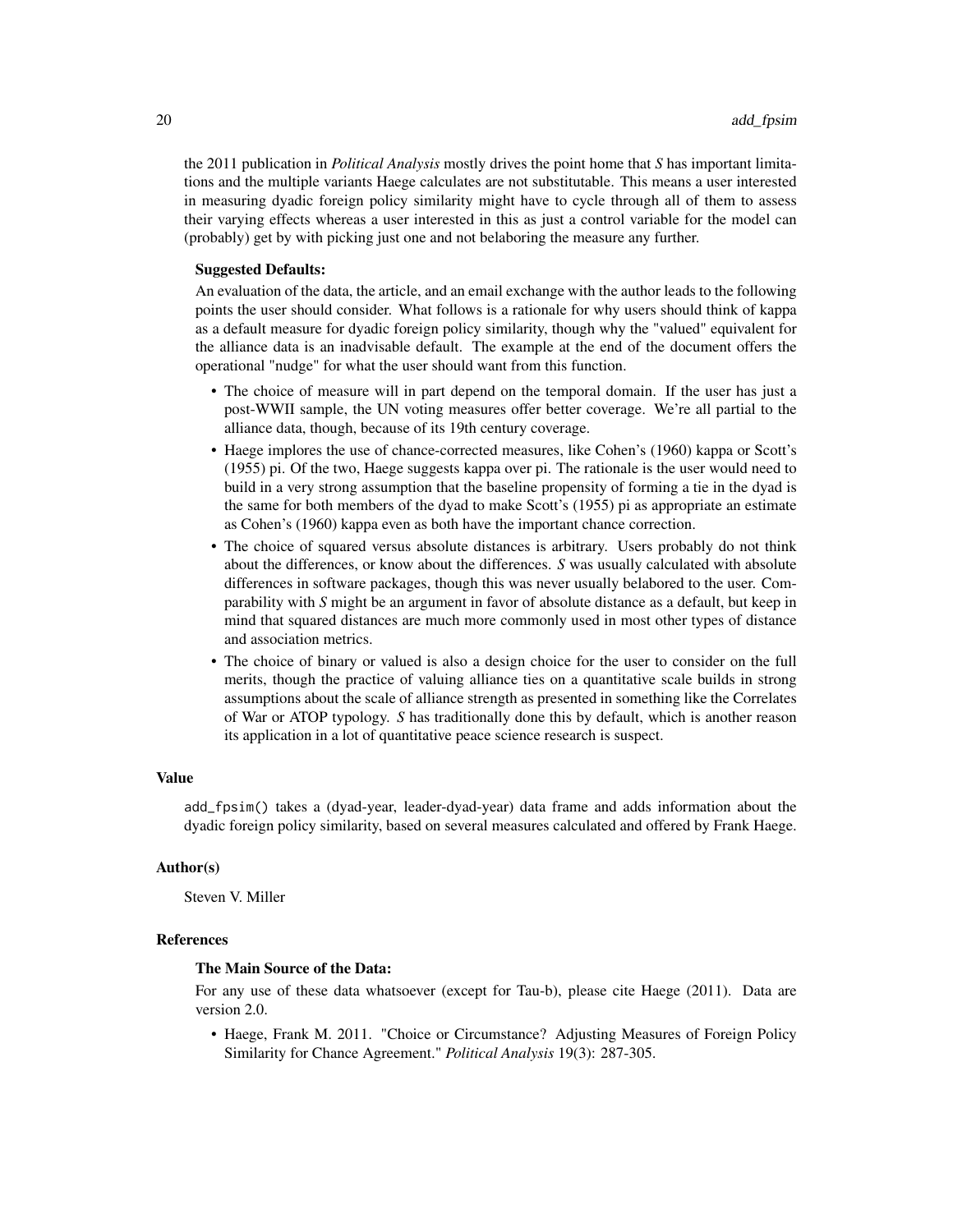# add\_fpsim 21

Tau-b is calculated by me and not Haege, and no additional citation (beyond citing the package) is necessary.

# Citations for the Particular Similarity Measure You Choose:

Additional citations depend on what particular measure of similarity you're using, whether Kendall's (1938) Tau-b, Signorino and Ritter's (1999) *S*, Cohen's (1960) kappa and Scott's (1955) pi. Haege (2011) is part of a chorus arguing against the use of *S*, though *S* measures are included in these data if you elect to ignore the chorus and use this measure. Likewise, Tau-b is in here, though it is not a good measure of dyadic foreign policy similarity for reasons that Signorino and Ritter (1999) mention. Haege (2011) argues for a chance-corrected measure of dyadic foreign policy similarity, either Cohen's (1960) kappa or Scott's (1955) pi.

- Cohen, Jacob. 1960. "A Coefficient of Agreement for Nominal Scales." *Educational and Psychological Measurement* 20(1): 37-46.
- Kendall, M.G. 1938. "A New Measure of Rank Correlation." *Biometrika* 30(1/2): 81–93.
- Scott, William A. 1955. "Reliability of Content Analysis: The Case of Nominal Scale Coding." *Public Opinion Quarterly* 19(3): 321–5.
- Signorino, Curtis S. and Jeffrey M. Ritter. "Tau-b or Not Tau-B: Measuring the Similarity of Foreign Policy Positions." 43(1): 115–44.

# Citations for the Underlying Data Informing the Similarity Measure:

Haege (2011) also suggests you cite the underlying data informing the similarity measure, whether it is UN voting or alliances. In his case, he recommended a Voeten citation from 2013 and the alliance data proper. In the case of the alliances, I know Gibler's (2009) book is recommended even if the alliance data have since been updated (and reflected in this measure). In the UN voting data, my understanding is the 2017 paper in *Journal of Conflict Resolution* is also the preferred citation.

- Bailey, Michael A., Anton Strezhnev, and Erik Voeten. 2017. "Estimating the Dynamic State Preferences from United Nations Voting Data." *Journal of Conflict Resolution* 61(2): 430–456.
- Gibler, Douglas M. 2009. *International Military Alliances, 1648-2008*. Washington DC: CQ Press.

#### Examples

```
## Not run:
# just call `library(tidyverse)` at the top of the your script.
library(magrittr)
# The function below works, but depends on
# running `download_extdata()` beforehand.
cow_ddy %>% add_fpsim()
# Select just the two kappa measures that are suggested defaults.
# `kappaba`: kappa for binary alliance data if you have pre-WWII data.
# `kappavv`: kappa for UN voting data if you just post-WWII data.
cow_ddy %>% add_fpsim(keep=c("kappaba", "kappavv"))
```
## End(Not run)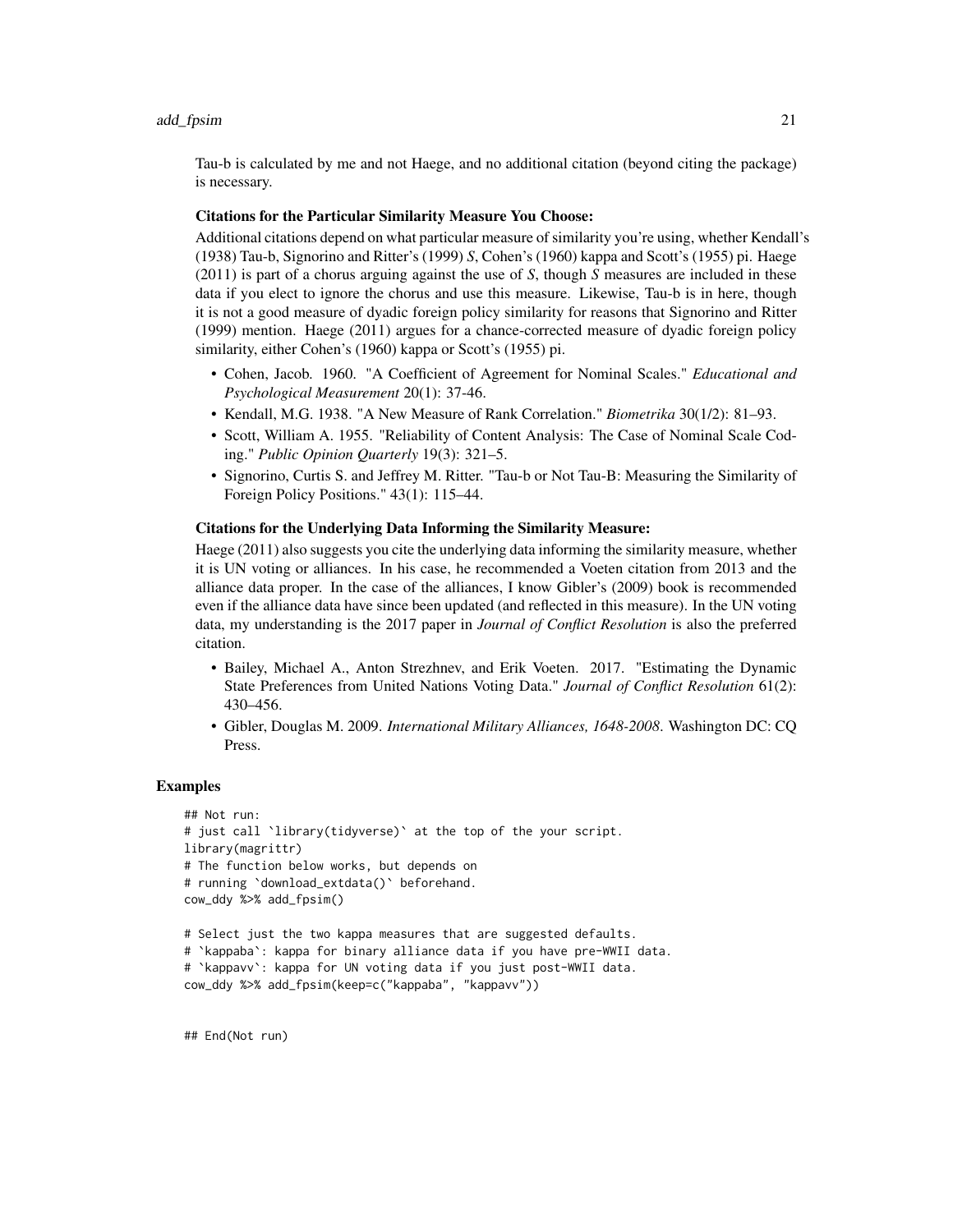<span id="page-21-0"></span>add\_gml\_mids *Add Gibler-Miller-Little (GML) Militarized Interstate Dispute (MID) data to a data frame*

# Description

add\_gml\_mids() merges in GML's MID data to a (dyad-year, leader-year, leader-dyad-year, stateyear) data frame. The current version of the GML MID data is 2.2.1.

#### Usage

add\_gml\_mids(data, keep, init = "sidea-all-joiners")

#### Arguments

| data | a data frame with appropriate peacesciencer attributes                                                                                                                                                                                                                                                                                                                                                                                                                                                                                                                                                                                                                                                                                                                                                                                                                                   |
|------|------------------------------------------------------------------------------------------------------------------------------------------------------------------------------------------------------------------------------------------------------------------------------------------------------------------------------------------------------------------------------------------------------------------------------------------------------------------------------------------------------------------------------------------------------------------------------------------------------------------------------------------------------------------------------------------------------------------------------------------------------------------------------------------------------------------------------------------------------------------------------------------|
| keep | an optional parameter, specified as a character vector, applicable to just the dyad-<br>year data, and passed to the function in a select (one_of(.)) wrapper. This<br>allows the user to discard unwanted columns from the directed dispute data so<br>that the output does not consume too much space in memory. Note: the Corre-<br>lates of War system codes (ccode1, ccode2), the observation year (year), the<br>presence or absence of an ongoing MID (gmlmidongoing), and the presence or<br>absence of a unique MID onset (gmlmidonset) are always returned. It would<br>be foolish and self-defeating to eliminate those observations. The user is free to<br>keep or discard anything else they see fit.                                                                                                                                                                      |
|      | If keep is not specified in the function, the ensuing output returns everything.                                                                                                                                                                                                                                                                                                                                                                                                                                                                                                                                                                                                                                                                                                                                                                                                         |
| init | how should initiators be coded? Applicable only to state-year, leader-dyad-<br>year, and leader-year data. This parameter accepts one of three possible values<br>("sidea-orig", "sidea-with-joiners", "sidea-all-joiners"). "sidea-orig"<br>$=$ a state initiates a MID (which appears as a summary return in the output) if<br>the state was on Side A at the onset of the dispute. "sidea-with-joiners" =<br>a state initiates a MID (which appears as a summary return in the output) if the<br>state was on Side A at the onset of the dispute or if the state joined the MID<br>on Side A. "sidea-all-joiners" = a state initiates a MID (which appears as<br>a summary return in the output) if the state was on Side A at the onset of the<br>dispute or if it joined at any point thereafter. See details section for more discus-<br>sion. The default is "sidea-all-joiners". |

# Details

Dyads are capable of having multiple disputes in a given year, which can create a problem for merging into a complete dyad-year data frame. Consider the case of France and Italy in 1860, which had three separate dispute onsets that year (MID#0112, MID#0113, MID#0306), as illustrative of the problem. This merging process employs several rules to whittle down these duplicate dyad-years for merging into a dyad-year data frame.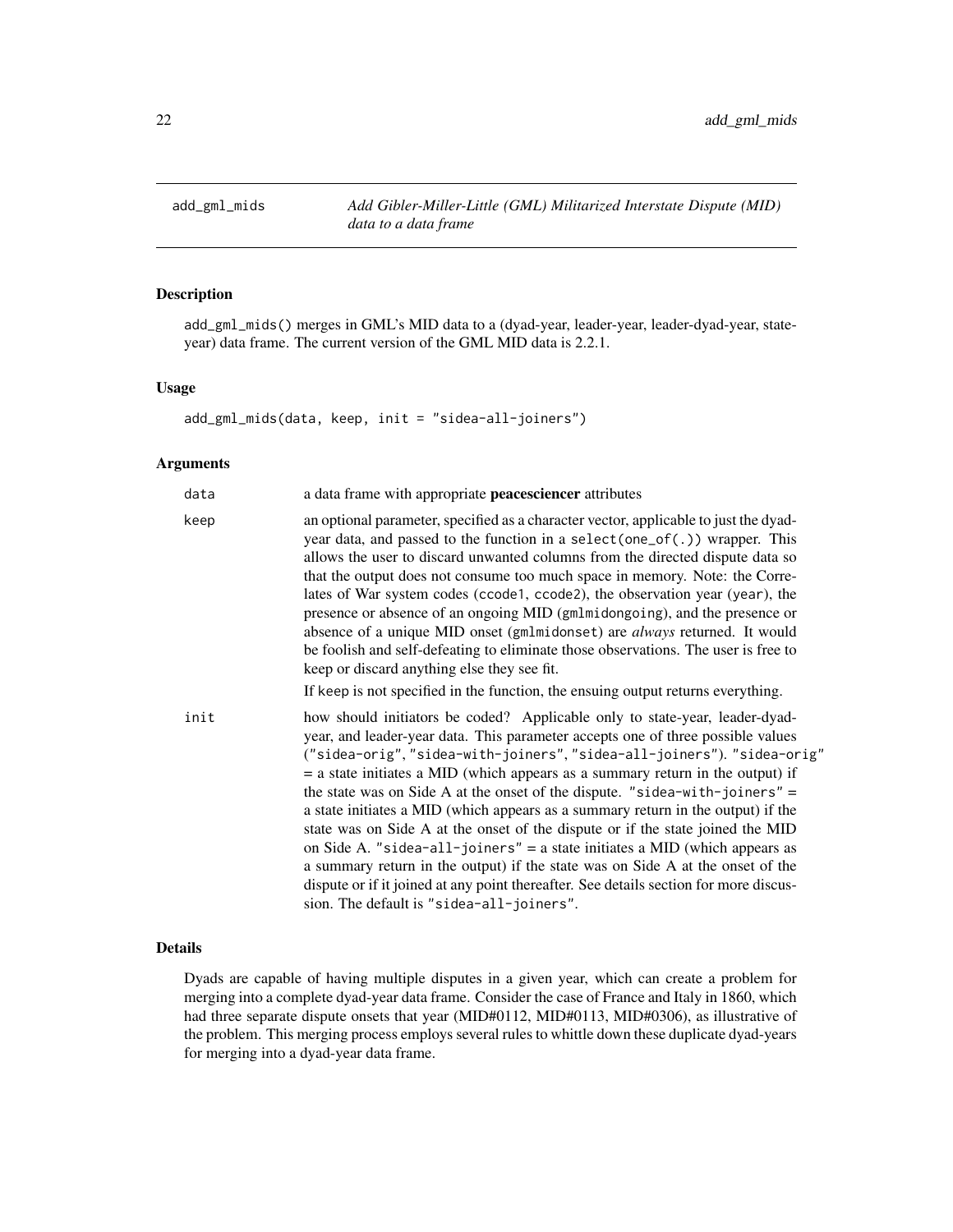The function will also return a message to the user about the case-exclusion rules that went into this process. Users who are interested in implementing their own case-exclusion rules should look up the "whittle" class of functions also provided in this package.

Determining "initiation" for state-year summaries of inter-state disputes is possible since there is an implied directionality of "initiation." In about half of all cases, this is straightforward. You can use the participant summaries and determine that if the dispute was bilateral and the dispute did not escalate beyond an attack, the state on Side A initiated the dispute. For multilateral MIDs, these conditions still hold at least for originators. However, there is *considerable* difficulty for cases where 1) participant-level summaries suggested actions at the level of clash or higher, 2) the participant was a joiner and not an originator. The effort required to flesh this out is enormous, and perhaps forthcoming in a future update.

add\_gml\_mids() allows you to make one of three judgment calls here (see the arguments section of the documentation). If it were my call to make, I would say you should probably use the option "sidea-all-joiners". My review of the MID data with Doug Gibler suggests most states that join a dispute are not roped into a conflict (i.e. targeted by some other state) after the first incident. They routinely initiate their entry into the conflict, which is what this concept of "initiation" is supposed to capture in the literature. There are no doubt cases where some third state is brought into the dispute by the actions of some other state even as the original MID coding rules place a high barrier on coding that type of dispute entry. However, the time required to individually assess whether a state initiated their entry into a MID under something other than the simplest of cases (e.g. bilateral cases where the highest participant action fell short of a clash) would be too timeconsuming. It would require an audit of almost half of all participant-level summaries in the data. In a forthcoming publication, Gibler and Miller offer excellent coverage here with a new data set on militarized events. However, this would include only confrontations after World War II.

#### Value

add\_gml\_mids() takes a (dyad-year, leader-year, leader-dyad-year, state-year) data frame and adds dispute information from the GML MID data. If the data are dyad-year, the return is a laundry list of information about onsets, ongoing conflicts, and assorted participant- and dispute-level summaries. If the data are leader-dyad-year, these are carefully matched to leaders as well. If the data are state-year or leader-year, the function returns information about ongoing disputes (and onsets) and whether there were any ongoing disputes (and onsets) the state (or leader) initiated.

#### Author(s)

Steven V. Miller

#### References

Gibler, Douglas M., Steven V. Miller, and Erin K. Little. 2016. "An Analysis of the Militarized Interstate Dispute (MID) Dataset, 1816-2001." International Studies Quarterly 60(4): 719-730.

# Examples

```
# just call `library(tidyverse)` at the top of the your script
library(magrittr)
```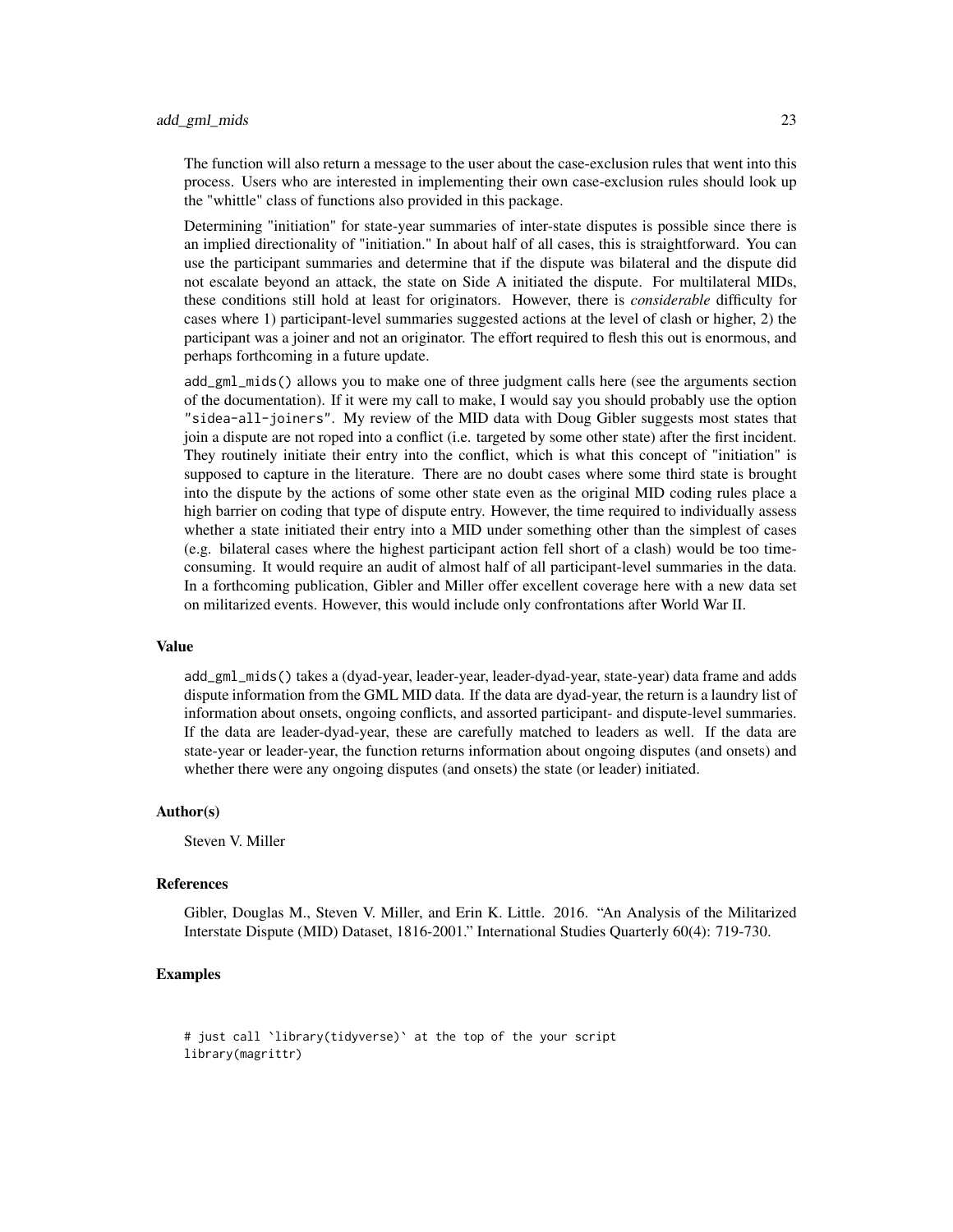```
cow_ddy %>% add_gml_mids()
# keep just the dispute number and Side A/B identifiers
cow_ddy %>% add_gml_mids(keep=c("dispnum","sidea1", "sidea2"))
```
add\_gwcode\_to\_cow *Add Gleditsch-Ward state system codes to your data with Correlates of War state codes.*

#### **Description**

add\_gwcode\_to\_cow() allows you to match, as well as one can, Gleditsch-Ward system membership data with Correlates of War state system membership data.

#### Usage

add\_gwcode\_to\_cow(data)

#### **Arguments**

data a data frame with appropriate **peacesciencer** attributes

#### Details

The data-raw directory on the project's Github contains more information about the underlying data that assists in merging in these codes.

The user will invariably need to be careful and ask why they want these data included. The issue here is that both have a different composition and the merging process will not (and cannot) be perfect. We can note that a case like Serbia/Yugoslavia is not too difficult to handle (since "Serbia" never overlaps with "Yugoslavia" in the Gleditsch-Ward data and Correlates of War understands Serbia as the predecessor state, dominant state, and successor state to Yugoslavia). However, there is greater weirdness with a case like Yemen/Yemen Arab Republic. The script will *not* create stateyear or dyad-year duplicates for the Correlates of War codes. The size of the original data remain unchanged. However, there will be some year duplicates for various Gleditsch-Ward codes (e.g. Yemen, again). Use with care. You can also use the **countrycode** package. Whether you use this function or the countrycode package, do *not* do this kind of merging without assessing the output.

# Value

add\_gwcode\_to\_cow() takes a (dyad-year, leader-year, leader-dyad-year, state-year) data frame that already has Correlates of War state system codes and adds their corollary Gleditsch-Ward codes.

# Author(s)

Steven V. Miller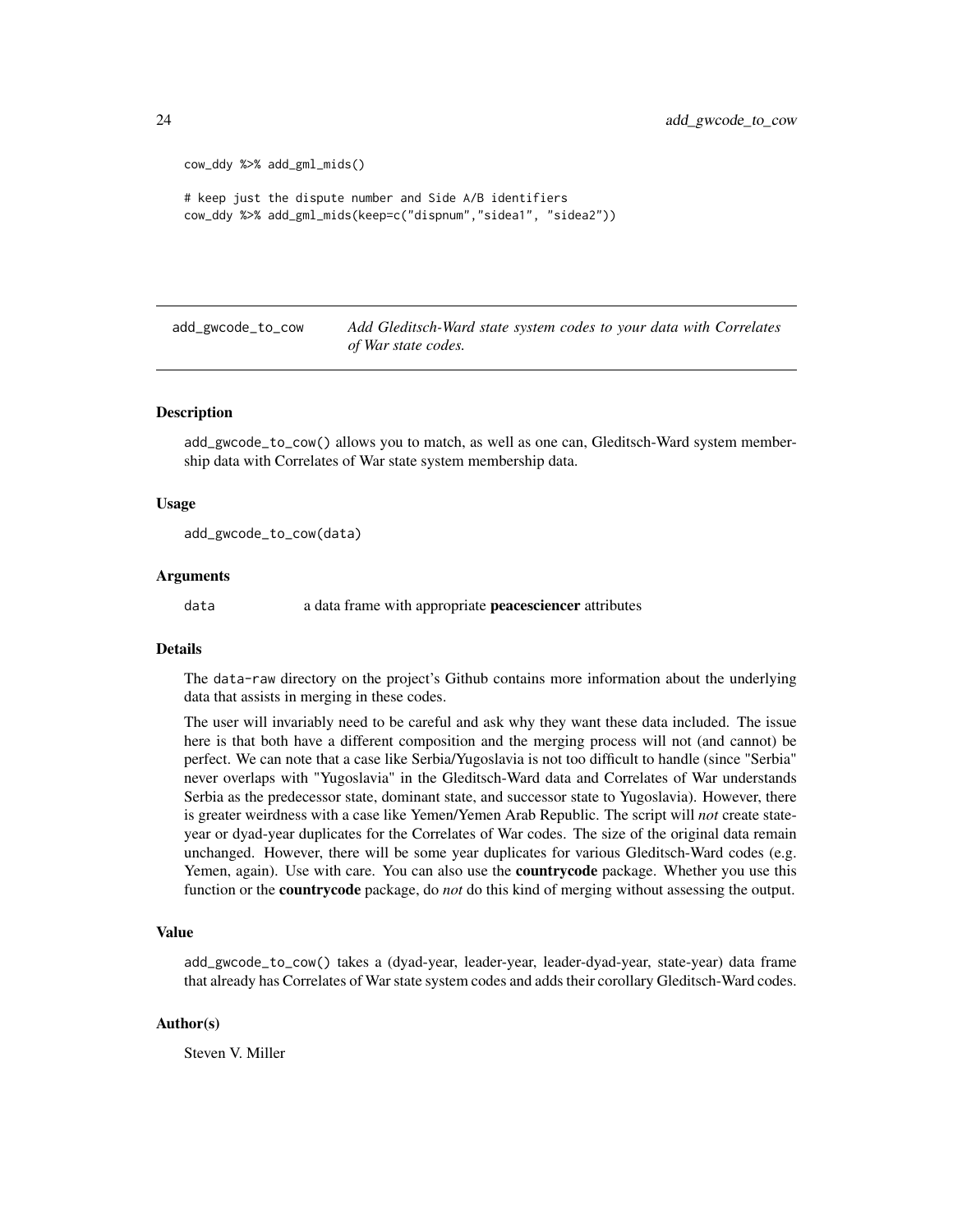#### <span id="page-24-0"></span>add\_igos 25

# Examples

```
# just call `library(tidyverse)` at the top of the your script
library(magrittr)
cow_ddy %>% add_gwcode_to_cow()
create_stateyears() %>% add_gwcode_to_cow()
```
add\_igos *Add Correlates of War international governmental organizations (IGOs) data to dyad-year or state-year data.*

#### **Description**

add\_igos() allows you to add information from the Correlates of War International Governmental Organizations data to dyad-year or state-year data, matching on Correlates of War system codes.

# Usage

add\_igos(data)

#### Arguments

data a dyad-year data frame (either "directed" or "non-directed") or a state-year data frame.

#### Details

The function leans on attributes of the data that are provided by the create\_dyadyear() or create\_stateyear() function. Make sure that function (or data created by that function) appear at the top of the proverbial pipe.

# Value

add\_igos() takes a dyad-year data frame or state-year data frame and adds information available from the Correlates of War International Governmental Organizations data. If the data are dyadyear, the function returns the original data with just one additional column for the total number of mutual IGOs for which both members of the dyad are full members. If the data are state-year, the function returns the original data with four additional columns. These are the number of IGOs for which the state is a full member, the number of IGOs for which the state is an associate member, the number of IGOs for which the state is an observer, and the number of IGOs for which the state is involved in any way (i.e. the sum of the other three columns).

# Author(s)

Steven V. Miller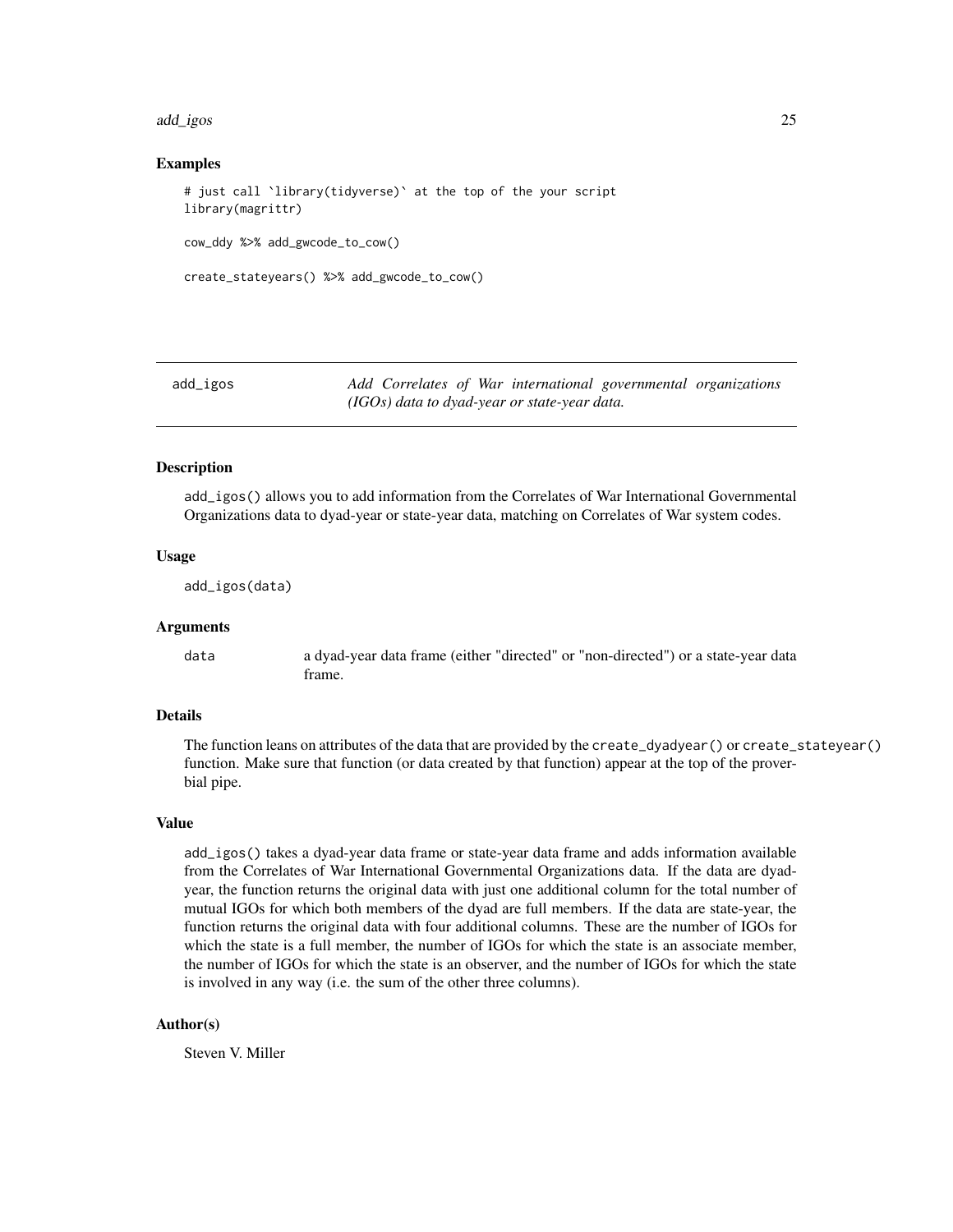# References

Pevehouse, Jon C.W., Timothy Nordstron, Roseanne W McManus, and Anne Spencer Jamison. 2020. "Tracking Organizations in the World: The Correlates of War IGO Version 3.0 datasets." *Journal of Peace Research* 57(3): 492-503.

Wallace, Michael, and J. David Singer. 1970. "International Governmental Organization in the Global System, 1815-1964." *International Organization* 24: 239-87.

# Examples

# just call library(tidyverse) at the top of the pipe library(magrittr)

```
cow_ddy %>% add_igos()
```

```
create_stateyears() %>% add_igos()
```
add\_lead *Add (Select) Leader Experience and Attribute Descriptions (LEAD) Data to Leader-Year or Leader-Dyad-Year Data*

#### Description

add\_lead() allows you to add some data recorded in the LEAD data to your leader-year or leaderdyad-year data.

# Usage

add\_lead(data, keep)

# Arguments

| data | a leader-year or leader-dyad-year data frame                                                                                                                                                                                                                                                                   |
|------|----------------------------------------------------------------------------------------------------------------------------------------------------------------------------------------------------------------------------------------------------------------------------------------------------------------|
| keep | an optional parameter, specified as a character vector, about what leader at-<br>tributes the user wants to return from this function. If keep is not specified,<br>everything from the LEAD data in this package is returned. Otherwise, the func-<br>tion subsets the LEAD data to just what the user wants. |

# Value

add\_lead() takes a leader-year or leader-dyad-year data frame and adds some data recorded in the LEAD data to it. For leader-dyad-year data, suffices of "1" and "2" are added to the data to indicate attributes of the first leader (obsid1) or the second leader (obsid2), respectively.

<span id="page-25-0"></span>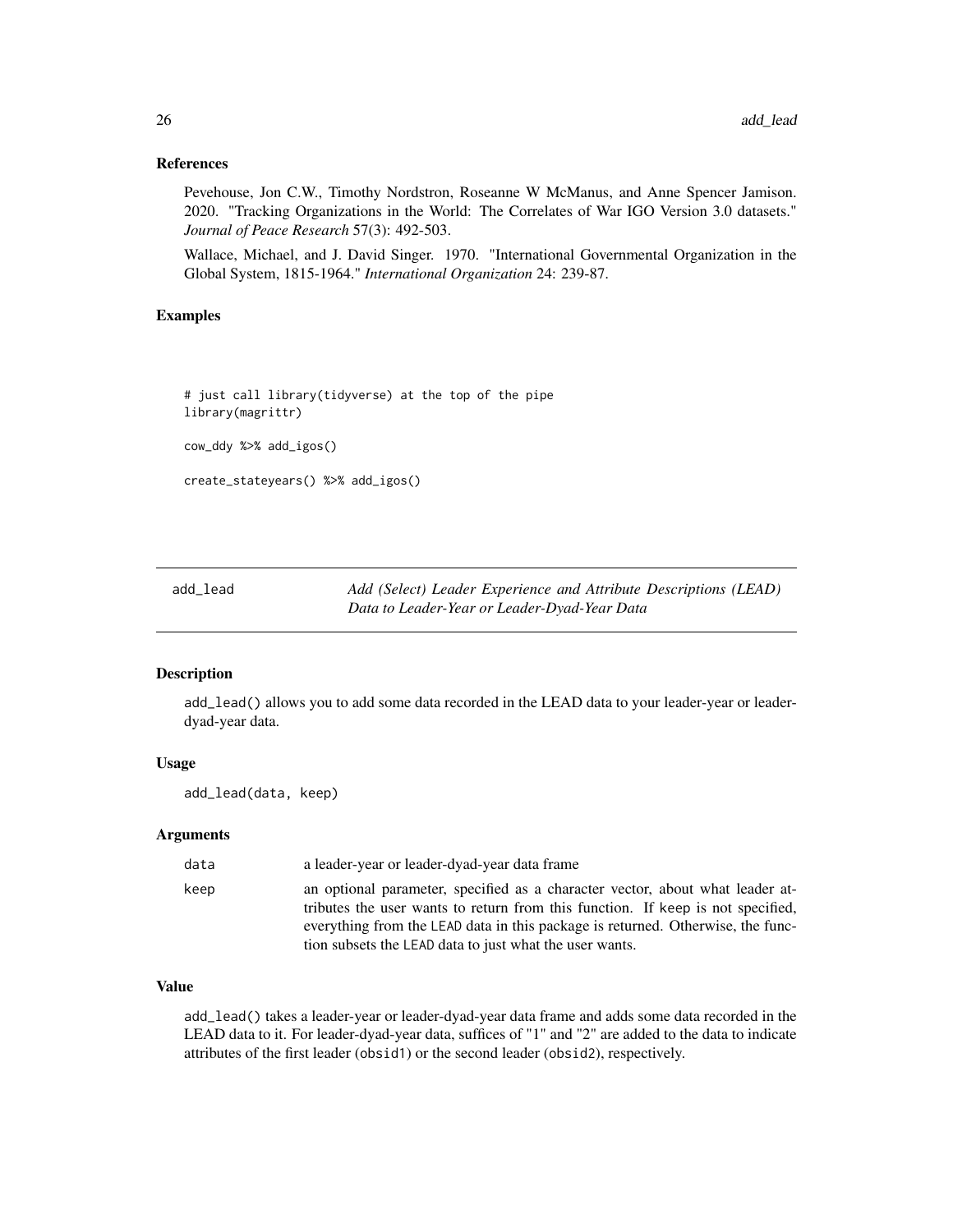<span id="page-26-0"></span>add\_lwuf 27

# Author(s)

Steven V. Miller

# References

Ellis, Carli Mortenson, Michael C. Horowitz, and Allan C. Stam. 2015. "Introducing the LEAD Data Set." *International Interactions* 41(4): 718–741.

# Examples

```
# just call `library(tidyverse)` at the top of the your script
library(magrittr)
create_leaderyears() %>% add_lead()
create_leaderyears() %>% add_lead(keep = c("yrsexper"))
```

| add_lwuf | Add Estimates of Leader Willingness to Use Force to Leader-Year |  |  |  |
|----------|-----------------------------------------------------------------|--|--|--|
|          | Data                                                            |  |  |  |

# Description

add\_lwuf() allows you to add estimates of leader willingness to use force to leader-year data or leader-dyad-year data.

# Usage

add\_lwuf(data, keep)

#### Arguments

| data<br>a leader-year or leader dyad-year data frame as generated in <b>peacesciencer</b>                                                                                                                                                                                                                                                      |  |
|------------------------------------------------------------------------------------------------------------------------------------------------------------------------------------------------------------------------------------------------------------------------------------------------------------------------------------------------|--|
| an optional argument, specified as a character vector, of the variables from the<br>keep<br>lwuf data frame the user wants in their data. See the lwuf data and its docu-<br>mentation for more. If the argument is unspecified, the function will return all<br>measures of leader willingness to use force as generated by Carter and Smith. |  |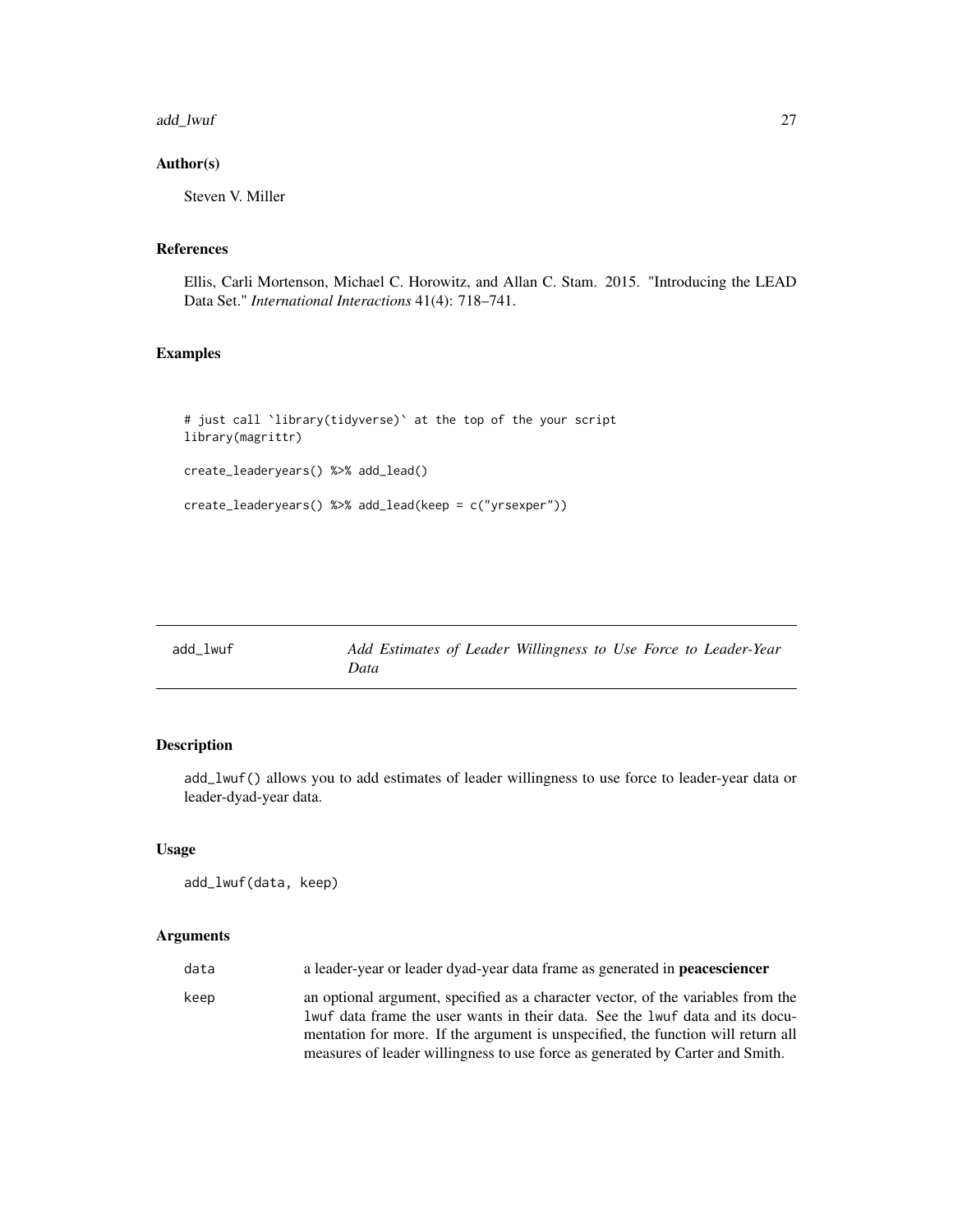# <span id="page-27-0"></span>Details

See lwuf for more information, but I'll copy-paste it here too.

The letter published by Carter and Smith (2020) contains more information as to what these thetas refer. The "M1" theta is a variation of the standard Rasch model from the boilerplate information in the LEAD data. The authors consider this to be "theoretically relevant" or "risk-related" as these all refer to conflict or risk-taking. The "M2" theta expands on "M1" by including political orientation and psychological characteristics. "M3" and "M4" expand on "M1" and "M2" by considering all 36 variables in the LEAD data.

The authors construct and include all these measures, though their analyses suggest "M2" is the bestperforming measure. You should probably consider using theta2\_mean as your default estimate of leader willingness to use force in leader-year analyses.

# Value

add\_lwuf() takes a leader-year or leader-dyad-year data frame and adds estimates of leader willingness to use force, as generated by Carter and Smith (2020).

# Author(s)

Steven V. Miller

#### References

Carter, Jeff and Charles E. Smith, Jr. 2020. "A Framework for Measuring Leaders' Willingness to Use Force." *American Political Science Review* 114(4): 1352–1358.

#### Examples

# just call `library(tidyverse)` at the top of the your script library(magrittr)

create\_leaderyears() %>% add\_lwuf()

add\_minimum\_distance *Add minimum distance data to your data frame*

# Description

add\_minimum\_distance() allows you to add the minimum distance (in kilometers) to a (dyadyear, leader-year, leader-dyad-year, state-year) data frame. These estimates are recorded in the cow\_mindist and gw\_mindist data that come with this package. The data are current as of the end of 2019.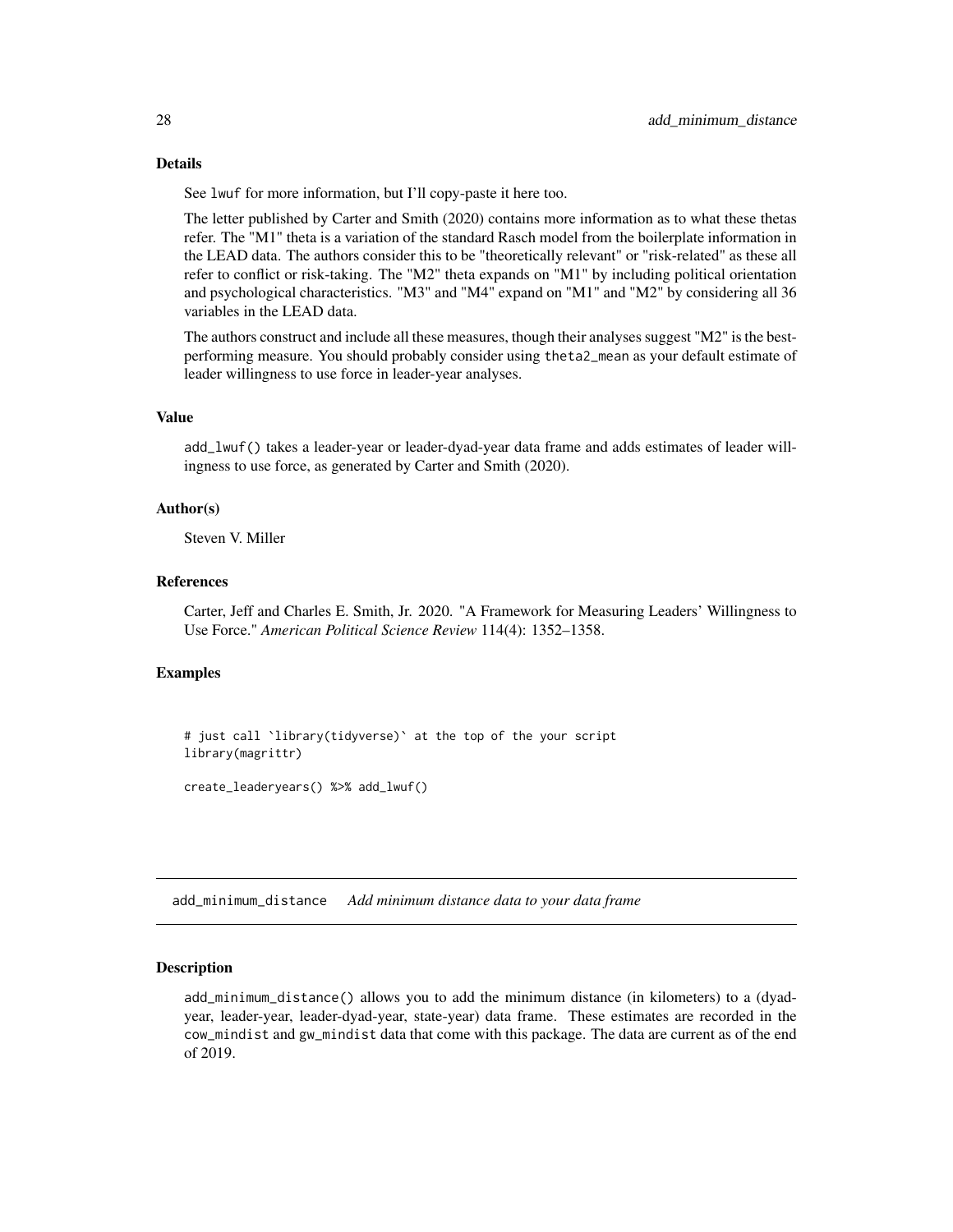# add\_minimum\_distance 29

#### Usage

add\_minimum\_distance(data)

# Arguments

data a data frame with appropriate **peacesciencer** attributes

# Details

The function leans on attributes of the data that are provided by one of the "create" functions in this package (e.g. create\_dyadyear() or create\_stateyear()).

# Value

add\_minimum\_distance() takes a (dyad-year, leader-year, leader-dyad-year, state-year) data frame and adds the minimum distance between the first state and the second state (in dyad-year data) or the minimum minimum (sic) distance for a given state in a given year.

# Author(s)

Steven V. Miller

#### References

Schvitz, Guy, Luc Girardin, Seraina Ruegger, Nils B. Weidmann, Lars-Erik Cederman, and Kristian Skrede Gleditsch. 2022. "Mapping The International System, 1886-2017: The CShapes 2.0 Dataset." *Journal of Conflict Resolution*. 66(1): 144-161.

Weidmann, Nils B. and Kristian Skrede Gleditsch. 2010. "Mapping and Measuring Country Shapes: The cshapes Package." *The R Journal* 2(1): 18-24.

# Examples

```
# just call `library(tidyverse)` at the top of the your script
library(magrittr)
cow_ddy %>% add_minimum_distance()
create_dyadyears(system = "gw") %>% add_minimum_distance()
```

```
create_stateyears(system ="gw") %>% add_minimum_distance()
```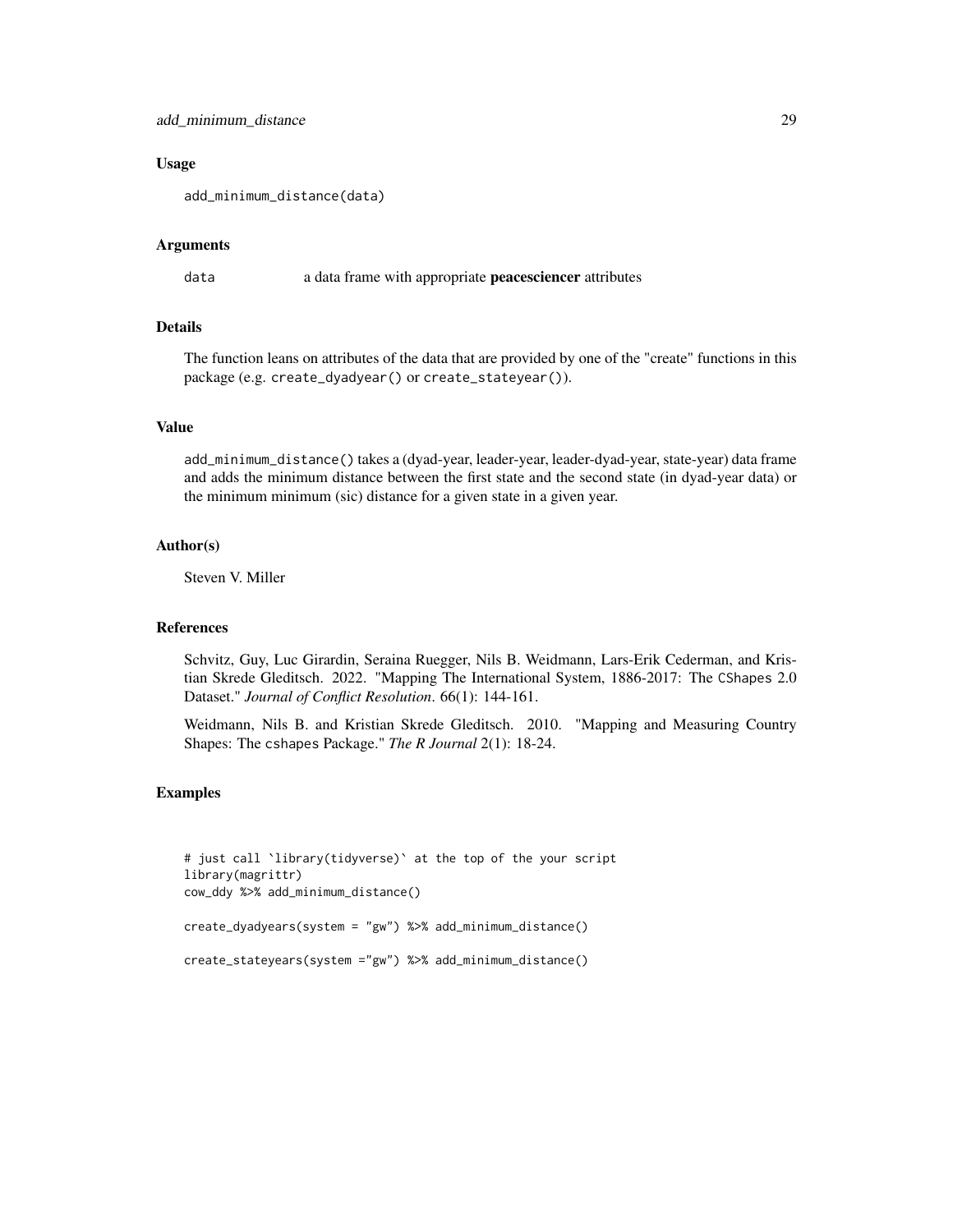<span id="page-29-0"></span>

#### Description

add\_nmc() allows you to add the Correlates of War National Material Capabilities data to your data.

#### Usage

add\_nmc(data)

# Arguments

data a data frame with appropriate **peacesciencer** attributes

# Details

Be mindful that the data are fundamentally state-year and that extensions to leader-level data should be understood as approximations for leaders in a given state-year.

#### Value

add\_nmc() takes a (dyad-year, leader-year, leader-dyad-year, state-year) data frame and adds information about the national material capabilities for the state or two states in the dyad in a given year. If the data are dyad-year (or leader-dyad-year), the function adds 12 total columns for the first state (i.e. ccode1) and the second state (i.e. ccode2) for all estimates of national military capabilities provided by the Correlates of War project. If the data are state-year (or leader-year), the function returns six additional columns to the original data that contain that same information for a given state in a given year.

# Author(s)

Steven V. Miller

#### References

Singer, J. David, Stuart Bremer, and John Stuckey. (1972). "Capability Distribution, Uncertainty, and Major Power War, 1820-1965." in Bruce Russett (ed) *Peace, War, and Numbers*, Beverly Hills: Sage, 19-48.

Singer, J. David. 1987. "Reconstructing the Correlates of War Dataset on Material Capabilities of States, 1816-1985." *International Interactions* 14(1): 115-32.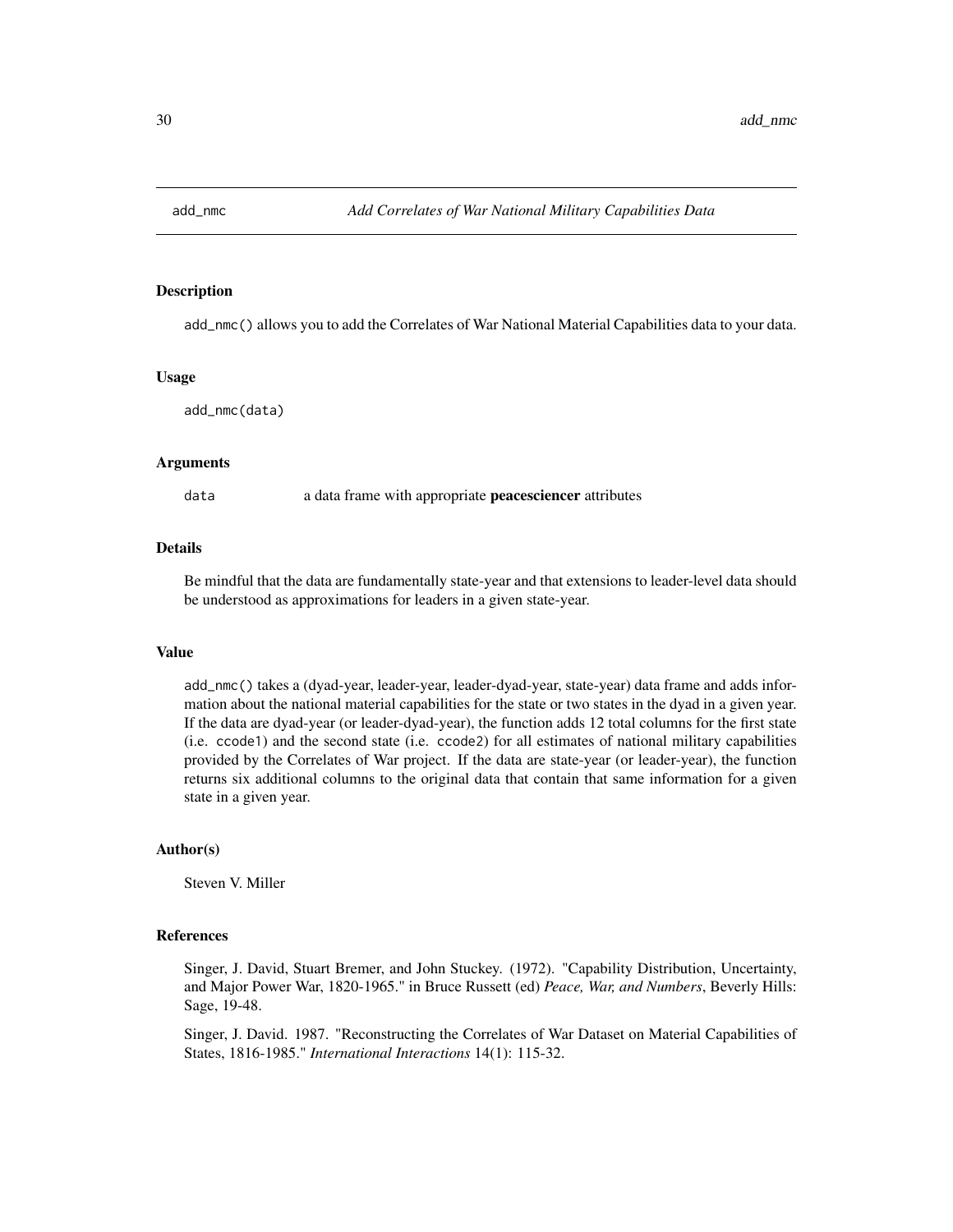# <span id="page-30-0"></span>add\_peace\_years 31

# Examples

```
# just call `library(tidyverse)` at the top of the your script
library(magrittr)
cow_ddy %>% add_nmc()
create_stateyears() %>% add_nmc()
```
add\_peace\_years *Add Peace Years to Your Conflict Data*

# Description

#### [Superseded]

add\_peace\_years() calculates peace years for your ongoing conflicts. The function works for both dyad-year and state-year data generated in **peacesciencer**. As of the forthcoming v. 0.7.0, add\_peace\_years() will be deprecated for the more generic and versatile add\_spells(). Users are free to continue with the function, though I recommend it only for more balanced panels (like state-year or dyad-year), and less for imbalanced panels (like leader-years, or leader-dyad-years). As the change in name implies, add\_spells() will have greater flexibility with both cross-sectional units and time.

#### Usage

add\_peace\_years(data, pad = FALSE)

# Arguments

| data | a dyad-year data frame (either "directed" or "non-directed") or state-year data<br>frame                                                                          |
|------|-------------------------------------------------------------------------------------------------------------------------------------------------------------------|
| pad  | an optional parameter, defaults to FALSE. If TRUE, the peace-year calculations<br>fill in cases where panels are unbalanced/have gaps. Think of a state like Ger- |
|      | many disappearing for 45 years as illustrative of this.                                                                                                           |

#### Details

The function internally uses sbtscs() from stevemisc. In the interest of full disclosure, sbtscs() leans heavily on btscs() from **DAMisc**. I optimized some code for performance.

Importantly, the underlying function (sbtscs() in **stevemisc**, by way of btscs() in **DAMisc**) has important performance issues if you're trying to run it when your event data are sandwiched by observations without any event data. Here's what I mean. Assume you got the full Gleditsch-Ward state-year data from 1816 to 2020 and then added the UCDP armed conflict data to it. If you want the peace-years for this, the function will fail because every year from 1816 to 1945 (along with 2020, as of writing) have no event data. You can force the function to "not fail" by setting pad = TRUE as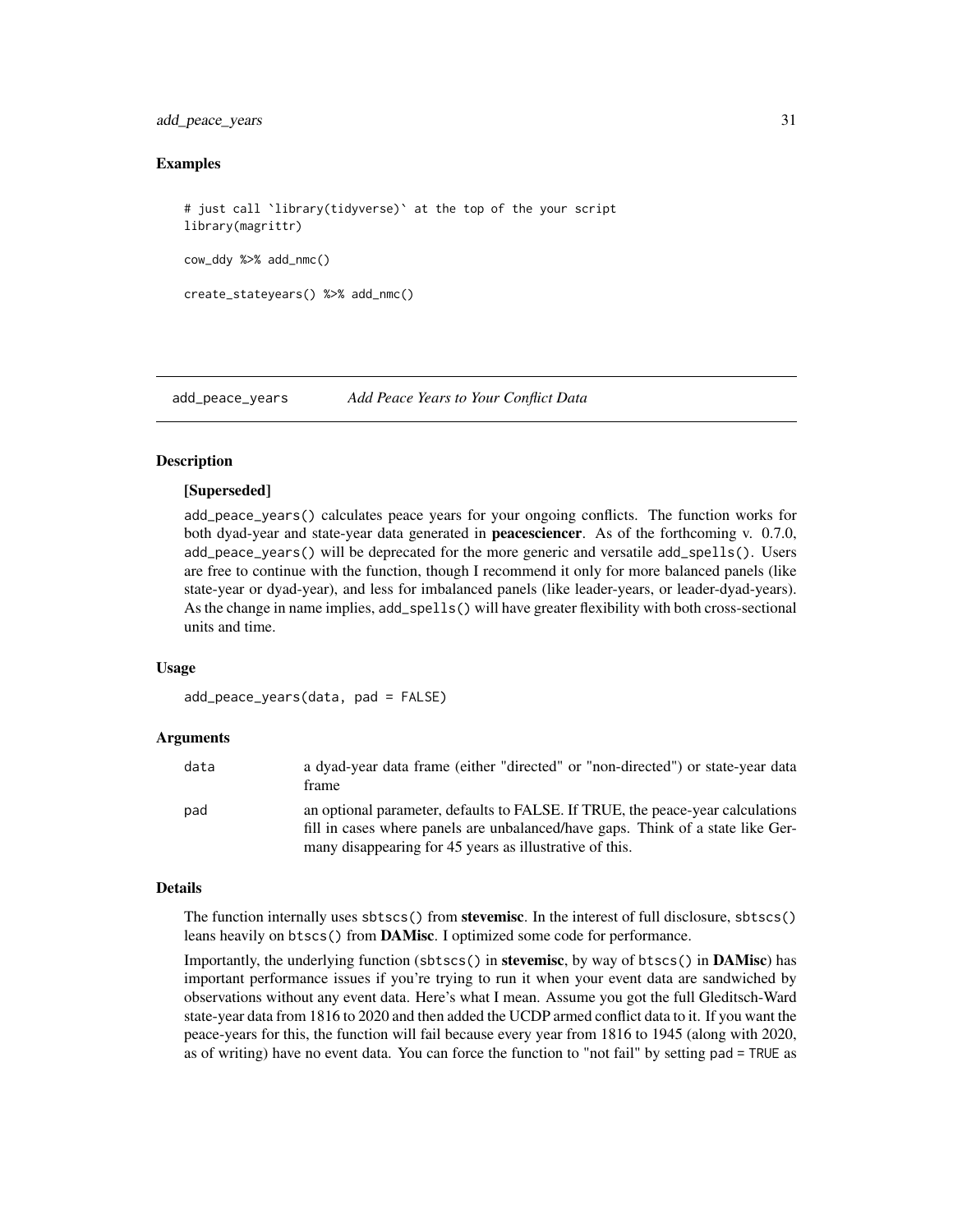an argument, but it's not clear this is advisable for this reason. Assume you wanted event data in UCDP for just the extrasystemic onsets. The data start in 1946 and, in 1946, the United Kingdom, Netherlands, and France had extrasystemic conflicts. For *all* years before 1946, the events are imputed as 1 for those countries that had 1s in the first year of observation and everyone else is NA and implicitly assumed to be a zero. For those NAs, the function runs a sequence resulting in some wonky spells in 1946 that are not implied by (the absence of) the data. In fact, none of those are implied by the absence of data before 1946.

The function works just fine if you truncate your temporal domain to reflect the nature of your event data. Basically, if you want to use this function more generally, filter your dyad-year or state-year data to make sure there are no years without any event data recorded (e.g. why would you have a CoW-MID analyses of dyad-years with observations before 1816?). This is less a problem when years with all-NAs succeed (and do not precede) the event data. For example, the UCDP conflict data run from 1946 to 2019 (as of writing). Having 2020 observations in there won't compromise the function output when pad = TRUE is included as an argument.

Finally, add\_peace\_years() will only calculate the peace years and will leave the temporal dependence adjustment to the taste of the researcher. Importantly, I do not recommend manually creating splines or square/cube terms because it creates more problems in adjusting for temporal dependence in model predictions. In a regression formula in R, you can specify the Carter and Signorino (2010) approach as ... +  $gmmidspell + I(gmlmidspell^2) + I(gmlmidspell^3)$  (assuming you ran add\_peace\_years() on a dyad-year data frame including the Gibler-Miller-Little conflict data). The Beck et al. cubic splines approach is ... + splines::bs(gmlmidspell,4). This function includes the spell and three splines (hence the 4 in the command). Either approach makes for easier model predictions, given R's functionality.

#### Value

add\_peace\_years() takes a dyad-year or state-year data frame and adds peace years for ongoing conflicts. Dyadic conflict data supported include the Correlates of War (CoW) Militarized Interstate Dispute (MID) data set and the Gibler-Miller-Little (GML) corrections to CoW-MID. State-level conflict data supported in this function include the UCDP armed conflict data and the CoW intrastate war data.

#### Author(s)

Steven V. Miller

# References

Armstrong, Dave. 2016. "DAMisc: Dave Armstrong's Miscellaneous Functions." *R package version 1.4-3*.

Beck, Nathaniel, Jonathan N. Katz, and Richard Tucker. 1998. "Taking Time Seriously: Time-Series-Cross-Section Analysis with a Binary Dependent Variable." *American Journal of Political Science* 42(4): 1260–1288.

Carter, David B. and Curtis S. Signorino. 2010. "Back to the Future: Modeling Time Dependence in Binary Data." *Political Analysis* 18(3): 271–292.

Miller, Steven V. 2017. "Quickly Create Peace Years for BTSCS Models with sbtscs in stevemisc." <http://svmiller.com/blog/2017/06/quickly-create-peace-years-for-btscs-models-with-stevemisc/>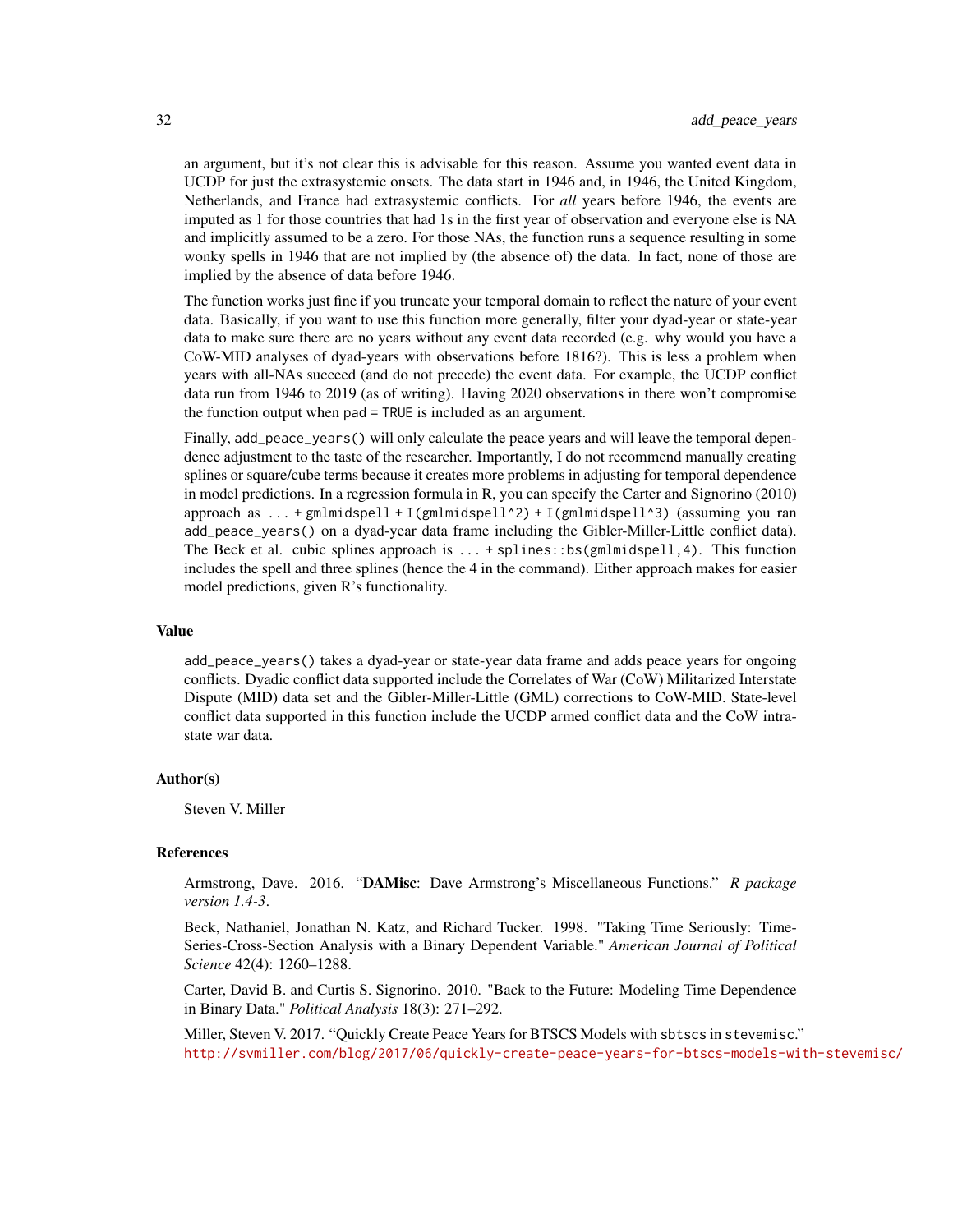#### <span id="page-32-0"></span>add\_rugged\_terrain 33

# Examples

```
# just call `library(tidyverse)` at the top of the your script
library(magrittr)
cow_ddy %>%
add_gml_mids(keep = NULL) %>%
add_cow_mids(keep = NULL) %>%
add_contiguity() %>%
add_cow_majors() %>%
filter_prd() %>%
add_peace_years()
```
add\_rugged\_terrain *Add rugged terrain information to a data frame*

#### **Description**

add\_rugged\_terrain() allows you to add information, however crude, about the "ruggedness" of a state's terrain to your (dyad-year, leader-year, leader-dyad-year, state-year) data.

#### Usage

```
add_rugged_terrain(data)
```
# Arguments

data a data frame with appropriate **peacesciencer** attributes

#### Details

Please see the information for the underlying data rugged, and the associated R script in the data-raw directory, to see how these data are generated. Importantly, these data are time-agnostic and move *slowly*. We're talking about geography here. Both data sets benchmark around 1999- 2000 and it's a leap of faith to use these data for comparisons across the entirety of the Correlates of War or Gleditsch-Ward system membership. Every use of data of these types have been either cross-sectional snapshots or for making state-to-state comparisons after World War II (think of your prominent civil war studies here). Be mindful about what you expect to get from these data.

The underlying data have both Gleditsch-Ward codes and Correlates of War codes. The merge it makes depends on what you declare as the "master" system at the top of the pipe (e.g.. in create\_dyadyears() or create\_stateyears()). If, for example, you run create\_stateyears(system="cow") and follow it with add\_gwcode\_to\_cow(), the merge will be on the Correlates of War codes and not the Gleditsch-Ward codes. You can see the script mechanics to see how this is achieved.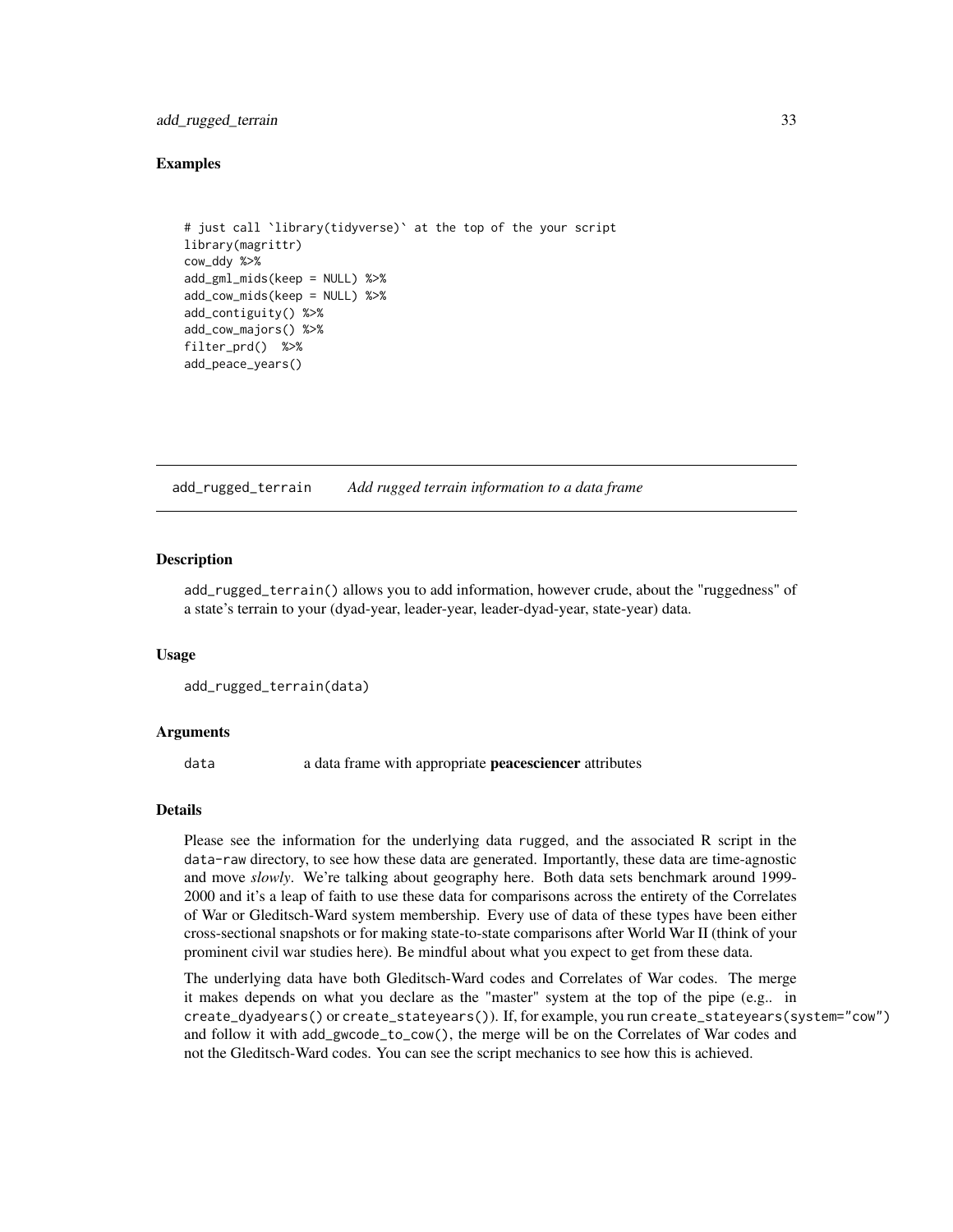add\_rugged\_terrain() takes a (dyad-year, leader-year, leader-dyad-year, state-year) data frame, whether the primary state identifiers are from the Correlates of War system or the Gleditsch-Ward system, and returns information about the "ruggedness" of the state's terrain. The two indicators returned are the "terrain ruggedness index" calculated by Nunn and Puga (2012) and a logarithmic transformation of how mountainous the state is (as calculated by Gibler and Miller, 2014). The dyad-year (leader-dyad-year) data get four additional columns (i.e. both indicators for both states in the dyad) whereas the state-year data get just the two additional columns.

#### Author(s)

Steven V. Miller

# References

Fearon, James D., and David Laitin, "Ethnicity, Insurgency, and Civil War" *American Political Science Review* 97: 75–90.

Gibler, Douglas M. and Steven V. Miller. 2014. "External Territorial Threat, State Capacity, and Civil War." *Journal of Peace Research* 51(5): 634-646.

Nunn, Nathan and Diego Puga. 2012. "Ruggedness: The Blessing of Bad Geography in Africa." *Review of Economics and Statistics*. 94(1): 20-36.

Riley, Shawn J., Stephen D. DeGloria, and Robert Elliot. 1999. "A Terrain Ruggedness Index That Quantifies Topographic Heterogeneity," *Intermountain Journal of Sciences* 5: 23–27.

# Examples

```
# just call `library(tidyverse)` at the top of the your script
library(magrittr)
cow_ddy %>% add_rugged_terrain()
create_stateyears() %>% add_rugged_terrain()
create_stateyears(system = "gw") %>% add_rugged_terrain()
```
add\_sdp\_gdp *Add (Surplus and Gross) Domestic Product Data*

#### **Description**

add\_sdp\_gdp() allows you to add estimated GDP and "surplus" domestic product data from a 2020 analysis published in *International Studies Quarterly* by Anders, Fariss, and Markowitz.

<span id="page-33-0"></span>

# Value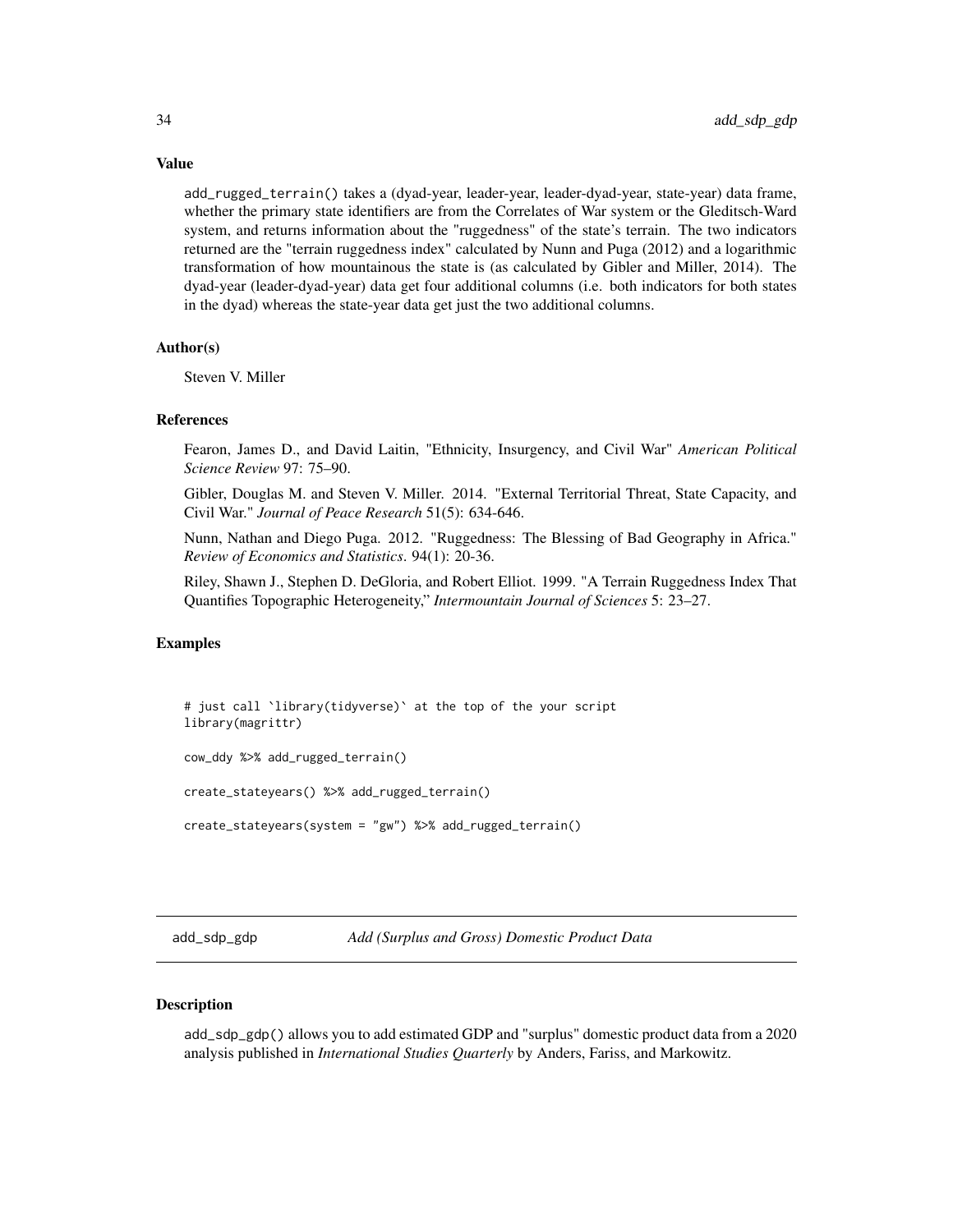# add\_sdp\_gdp 35

#### Usage

add\_sdp\_gdp(data)

# Arguments

data a data frame with appropriate **peacesciencer** attributes

#### Details

The function leans on attributes of the data that are provided by one of the "create" functions. Make sure a recognized function (or data created by that function) appear at the top of the proverbial pipe. Users will also want to note that the underlying function access two different data sets. It appears that the results published in the *International Studies Quarterly* used Correlates of War classification, but a follow-up repository on Github uses Gleditsch-Ward classification. The extent to which these estimates are generated by simulation, it does mean the estimates will be slightly different across both data sets even for common observations (e.g. the United States in 1816).

Because these are large nominal numbers, the estimates have been log-transformed. Users can always exponentiate these if they choose. Researchers can use these data to construct reasonable estimates of surplus GDP per capita, but must exponentiate the underlying variables before doing this.

Be mindful that the data are fundamentally state-year and that extensions to leader-level data should be understood as approximations for leaders in a given state-year.

#### Value

add\_sdp\_gdp() takes a (dyad-year, leader-year, leader-dyad-year, state-year) data frame and adds information about the estimated gross domestic product (in 2011 USD) for that year, the estimated population in that year, the GDP per capita in that year, and what Anders, Fariss and Markowitz term the "surplus domestic product" in that year. If the data are dyad-year (leader-dyad-year), the function adds eight total columns for the first state (i.e. *ccode1*) and the second state (i.e. *ccode2*) for all these estimates. If the data are state-year (or leader-year), the function returns four additional columns to the original data that contain that same information for a given state in a given year.

# Author(s)

Steven V. Miller

#### References

Anders, Therese, Christopher J. Fariss, and Jonathan N. Markowitz. 2020. "Bread Before Guns or Butter: Introducing Surplus Domestic Product (SDP)" *International Studies Quarterly* 64(2): 392–405.

# Examples

```
# just call `library(tidyverse)` at the top of the your script
library(magrittr)
```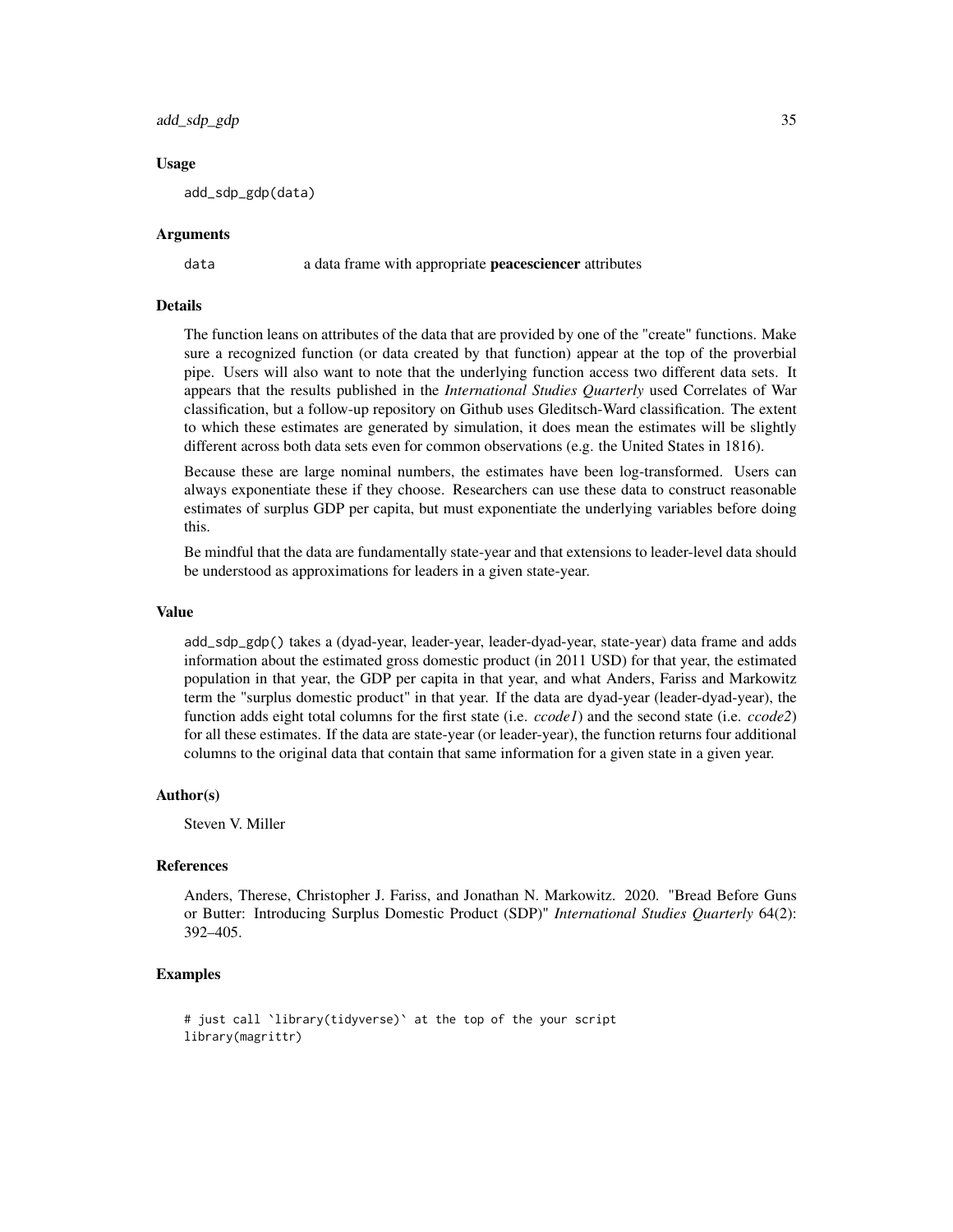```
cow_ddy %>% add_sdp_gdp()
create_stateyears() %>% add_sdp_gdp()
create_stateyears(system = "gw") %>% add_sdp_gdp()
```
add\_spells *Add "Spells" to Data*

#### Description

add\_spells() calculates "spells" in your state-year, leader-year, or dyad-year data. The application here is mostly concerned with things like "peace spells" between conflicts in a given cross-sectional unit (e.g. a state or dyad).

#### Usage

```
add_spells(data, conflict_event_type = "ongoing", ongo = FALSE)
```
#### Arguments

| data                | an applicable data frame (e.g. leader-year, dyad-year, state-year, as created in<br>peacesciencer)                                                                                                                                                                                                                                                           |
|---------------------|--------------------------------------------------------------------------------------------------------------------------------------------------------------------------------------------------------------------------------------------------------------------------------------------------------------------------------------------------------------|
| conflict_event_type |                                                                                                                                                                                                                                                                                                                                                              |
|                     | type of event for which spells should be calculated, either "ongoing" or "onset".<br>Default is "ongoing". If "ongoing", the spells are calculated on the presence of<br>an ongoing event. If "onset", spells are calculated on the onset of a conflict event<br>with successive zeros (if observed) calculated as "peace". See Details section for<br>more. |
| ongo                | If TRUE, successive 1s are considered ongoing events and treated as NA after<br>the first 1. If FALSE, successive 1s are all treated as failures. Defaults to FALSE.                                                                                                                                                                                         |

# Details

The function internally uses ps\_spells() from **stevemisc**. In the interest of full disclosure, ps\_spells() leans heavily on add\_duration() from spduration. I optimized some code for performance.

Thinking of an application like peace-years, add\_spells() will only calculate the peace years and will leave the temporal dependence adjustment to the taste of the researcher. Importantly, I do not recommend manually creating splines or square/cube terms because it creates more problems in adjusting for temporal dependence in model predictions. In a regression formula in R, you can specify the Carter and Signorino (2010) approach as ... +  $gmImidspell + I(gmlmidspell^2)$ + I(gmlmidspell^3) (assuming you ran add\_spells() on a dyad-year data frame including the Gibler-Miller-Little conflict data). The Beck et al. cubic splines approach is ... + splines: : bs(gmlmidspell, 4). This function includes the spell and three splines (hence the 4 in the command). Either approach makes for easier model predictions, given R's functionality.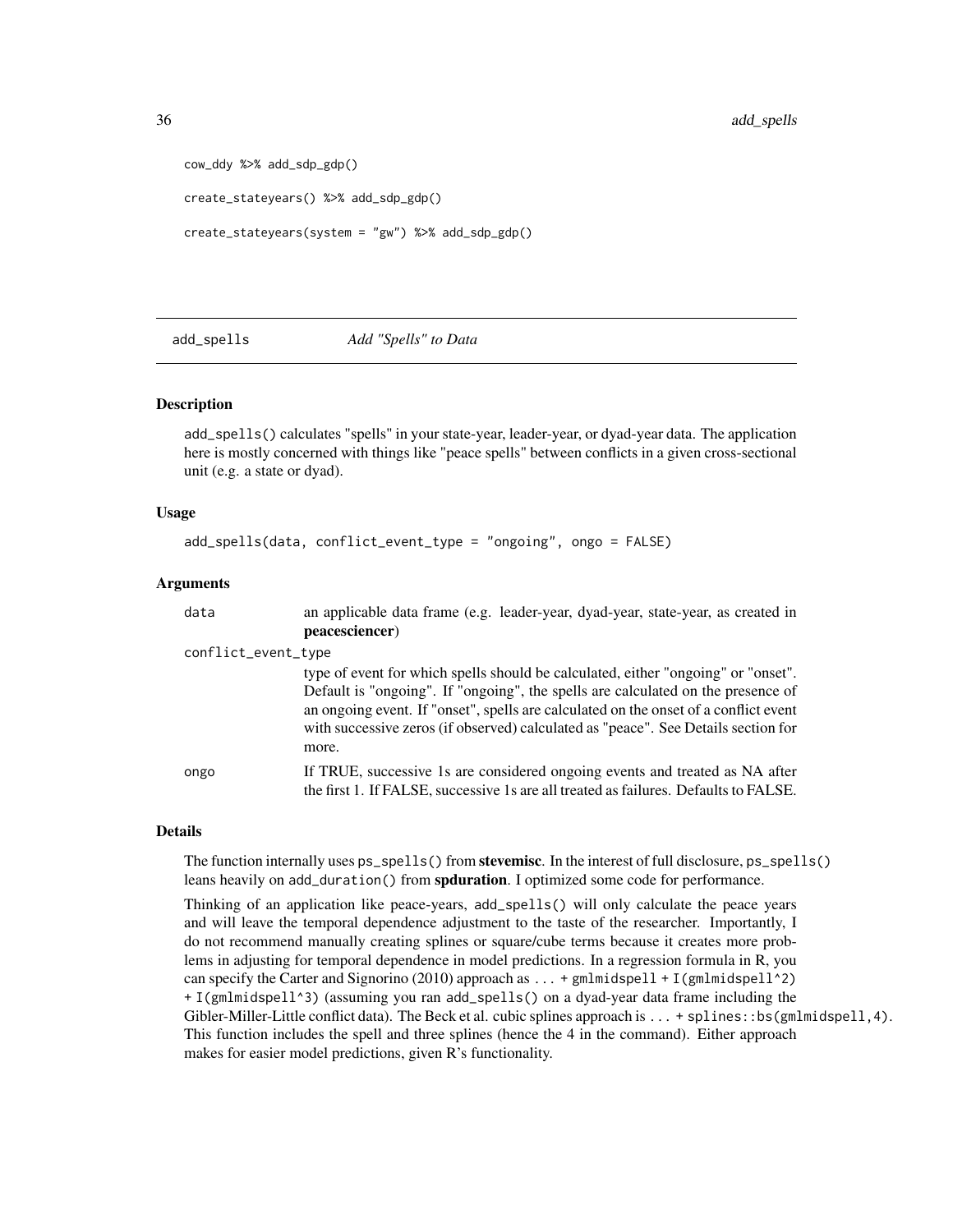#### add\_spells 37

Thinking of our dyadic analyses of conflict, I've always understood that something like "peaceyears" should be calculated on the ongoing event and not the onset of the event. Think of something like the Iran-Iraq War (MID#2115) as illustrative here. The MID (which became a war) started in 1980 and ended in 1988. There are no other bilateral incidents between Iran-Iraq independent of the war, per Correlates of War coding rules. If peace years are calculated at the "onset" of the event, it would list peace-years between the two countries from 1981 to 1988. I've never understood that to make sense, but still I've seen others insist this is the correct way to do it. add\_peace\_years() would force the calculation on the ongoing event, which I still maintain is correct. add\_spells() will allow you to calculate on onsets, even if ongoing events are the default.

The underlying function for add\_spells() will stop without a return if there are NAs bracketing observed events. The surest way this will happen is if you're doing something like a dyad-year analysis of inter-state conflicts from 1816 to 2010, but create\_dyadyears() created observations from 2011 to 2020 for you as well. Remove those before using this function and confine the temporal domain to just those time-units (e.g. years) for which there is observed event data. See what I do in the example below.

#### Value

add\_spells() takes a dyad-year, leader-year, or state-year data frame and adds spells for ongoing conflicts. Dyadic conflict data supported include the Correlates of War (CoW) Militarized Interstate Dispute (MID) data set and the Gibler-Miller-Little (GML) corrections to CoW-MID. State-level conflict data supported in this function include the UCDP armed conflict data and the CoW intrastate war data. Leader-year conflict data supported include the GML MID data.

#### Author(s)

Steven V. Miller

# References

Beger, Andreas, Daina Chiba, Daniel W. Hill, Jr, Nils W. Metternich, Shahryar Minhas and Michael D. Ward. 2018. "spduration: Split-Population and Duration (Cure) Regression." *R package version 0.17.1*.

Beck, Nathaniel, Jonathan N. Katz, and Richard Tucker. 1998. "Taking Time Seriously: Time-Series-Cross-Section Analysis with a Binary Dependent Variable." *American Journal of Political Science* 42(4): 1260–1288.

Carter, David B. and Curtis S. Signorino. 2010. "Back to the Future: Modeling Time Dependence in Binary Data." *Political Analysis* 18(3): 271–292.

## Examples

```
# just call `library(tidyverse)` at the top of the your script
library(magrittr)
aaa <- subset(cow_ddy, year <= 2010)
aaa %>%
```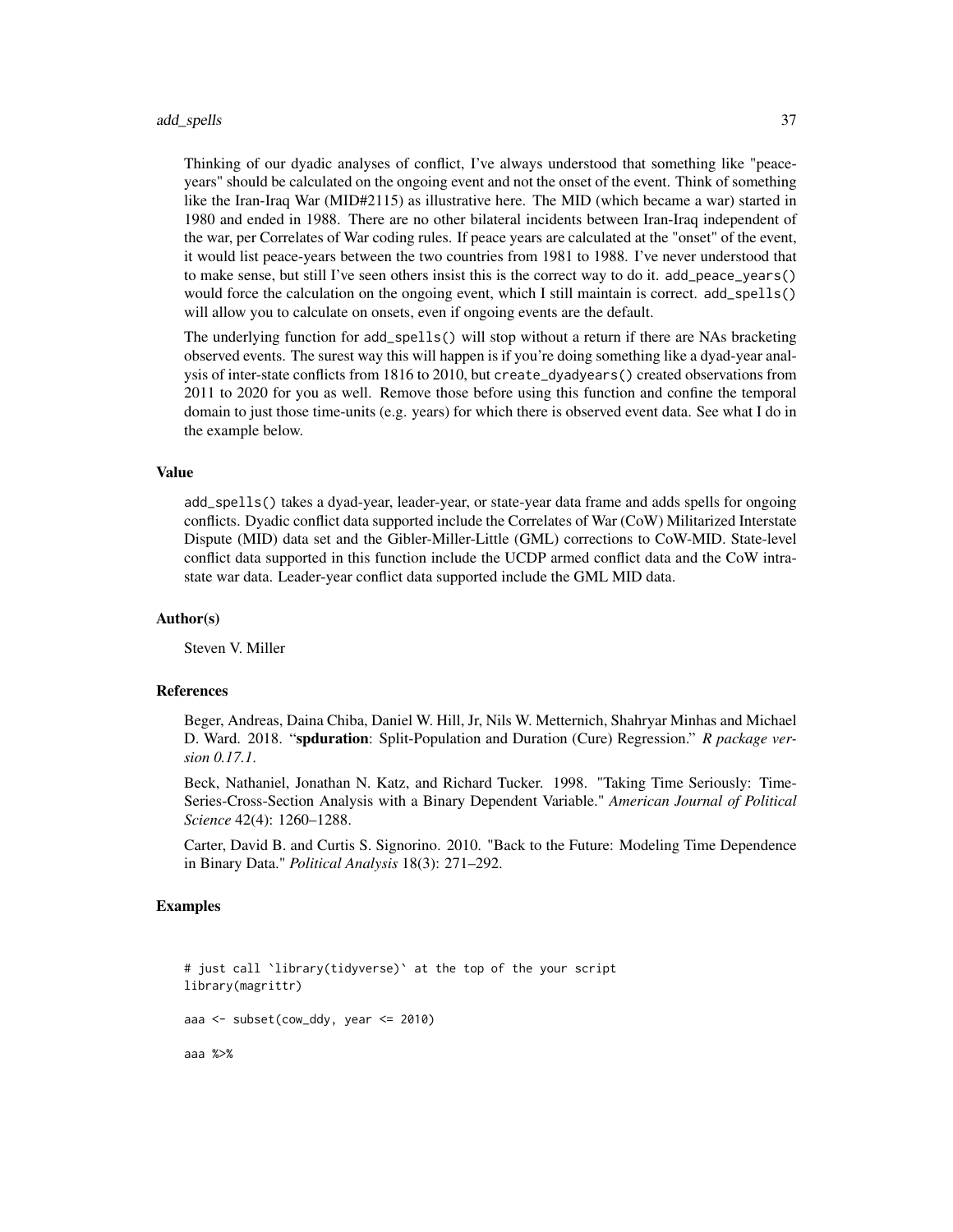```
add_gml_mids(keep = NULL) %>%
add_cow_mids(keep = NULL) %>%
add_contiguity() %>%
add_cow_majors() %>%
filter_prd() %>%
add_spells()
```
add\_strategic\_rivalries

*Add Thompson and Dreyer's (2012) strategic rivalry data to dyad-year data frame*

# **Description**

add\_strategic\_rivalries() merges in Thompson and Dreyer's (2012) strategic rivalry data to a dyad-year data frame. The right-bound, as of right now, are bound at 2010.

## Usage

```
add_strategic_rivalries(data, across_types = 1)
```
## Arguments

| data         | a dyad-year data frame (either "directed" or "non-directed")                                                                                                                                            |
|--------------|---------------------------------------------------------------------------------------------------------------------------------------------------------------------------------------------------------|
| across_types | optional, relevant for state-year, takes a value of 1, 2, or 3 to look for whether<br>one of three types fits criteria for ideological, interventionary, positional, spatial<br>rivalry. Defaults to 1. |

# Details

add\_strategic\_rivalries() will include some other information derived from the rivalry data that the user may not want (e.g. start year of the rivalry). Feel free to select those out after the fact. Function includes an on-the-fly adjustment for Austria for rivalry #79. In this case, the Austria-Serbia rivalry continues for two years after Austria-Hungary (ccode: 300) became Austria (ccode: 305).

The across\_types argument is optional and observed for only state-year calls. It defaults to 1. At the default, the function looks into the rivalry data (in td\_rivalries) and focuses on the type1 column. If, say, a state has an ongoing rivalry and it is primarily spatial, it codes that as a spatial rivalry. Assume you input across\_types = 2, the function then looks across both the type1 and type2 columns to see if there is a spatial component to the rivalry as either its primary or secondary dimension. If so, it codes that as a 1. across\_types must be 1, 2, or 3.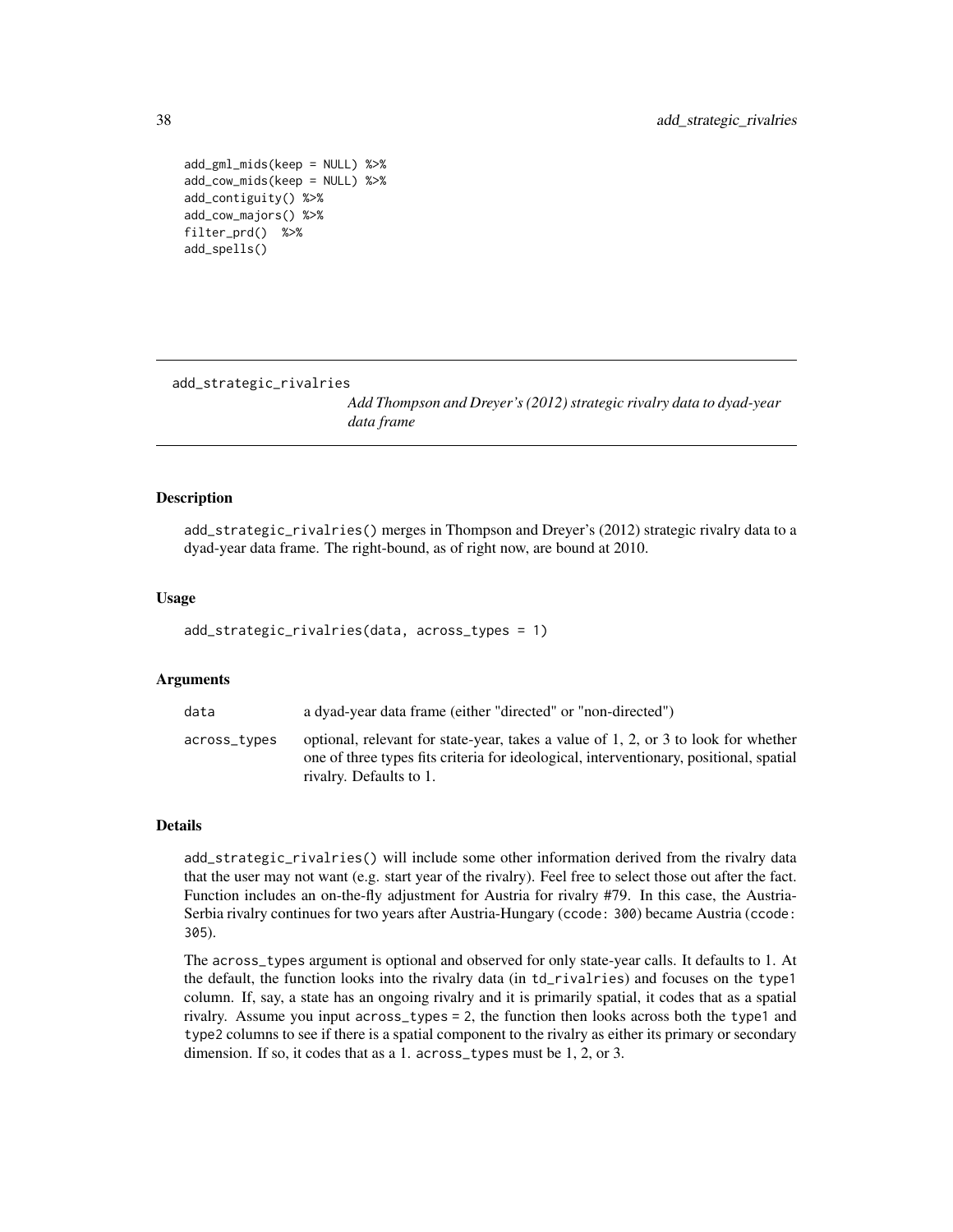# add\_ucdp\_acd 39

# Value

add\_strategic\_rivalries() takes a dyad-year data frame and adds information about ongoing strategic rivalries. It will also include a simple dummy variable for whether there was an ongoing rivalry in the year or not. For state-year data, it returns the count of ongoing strategic rivalries for the state in the year meeting a certain criteria (i.e. whether the state has an interventionary, ideological, positional, or spatial rivalry in an ongoing year, and how many).

# Author(s)

Steven V. Miller

# References

Miller, Steven V. 2019. "Create and Extend Strategic (International) Rivalry Data in R". URL: <http://svmiller.com/blog/2019/10/create-extend-strategic-rivalry-data-r/>

Thompson, William R. and David Dreyer. 2012. *Handbook of International Rivalries*. CQ Press.

## Examples

```
# just call `library(tidyverse)` at the top of the your script
library(magrittr)
cow_ddy %>% add_strategic_rivalries()
# across_types defaults to 1
```

```
create_stateyears() %>% add_strategic_rivalries()
```
add\_ucdp\_acd *Add UCDP Armed Conflict Data to state-year data frame*

## Description

add\_ucdp\_acd() allows you to add UCDP Armed Conflict data to a state-year data frame

# Usage

```
add_ucdp_acd(data, type, issue, only_wars = FALSE)
```
#### Arguments

| data | state-year data frame                                                                                                                                                                                                                                                                                                                                                                           |
|------|-------------------------------------------------------------------------------------------------------------------------------------------------------------------------------------------------------------------------------------------------------------------------------------------------------------------------------------------------------------------------------------------------|
| type | the types of armed conflicts the user wants to consider, specified as a character<br>vector. Options include "extrasystemic", "interstate", "intrastate", and "II". "II"<br>is convenience shorthand for "internationalized intrastate". If you want just one<br>(say: "intrastate"), then the type you want in quotes is sufficient. If you want<br>multiple, wrap it in a vector with $c()$ . |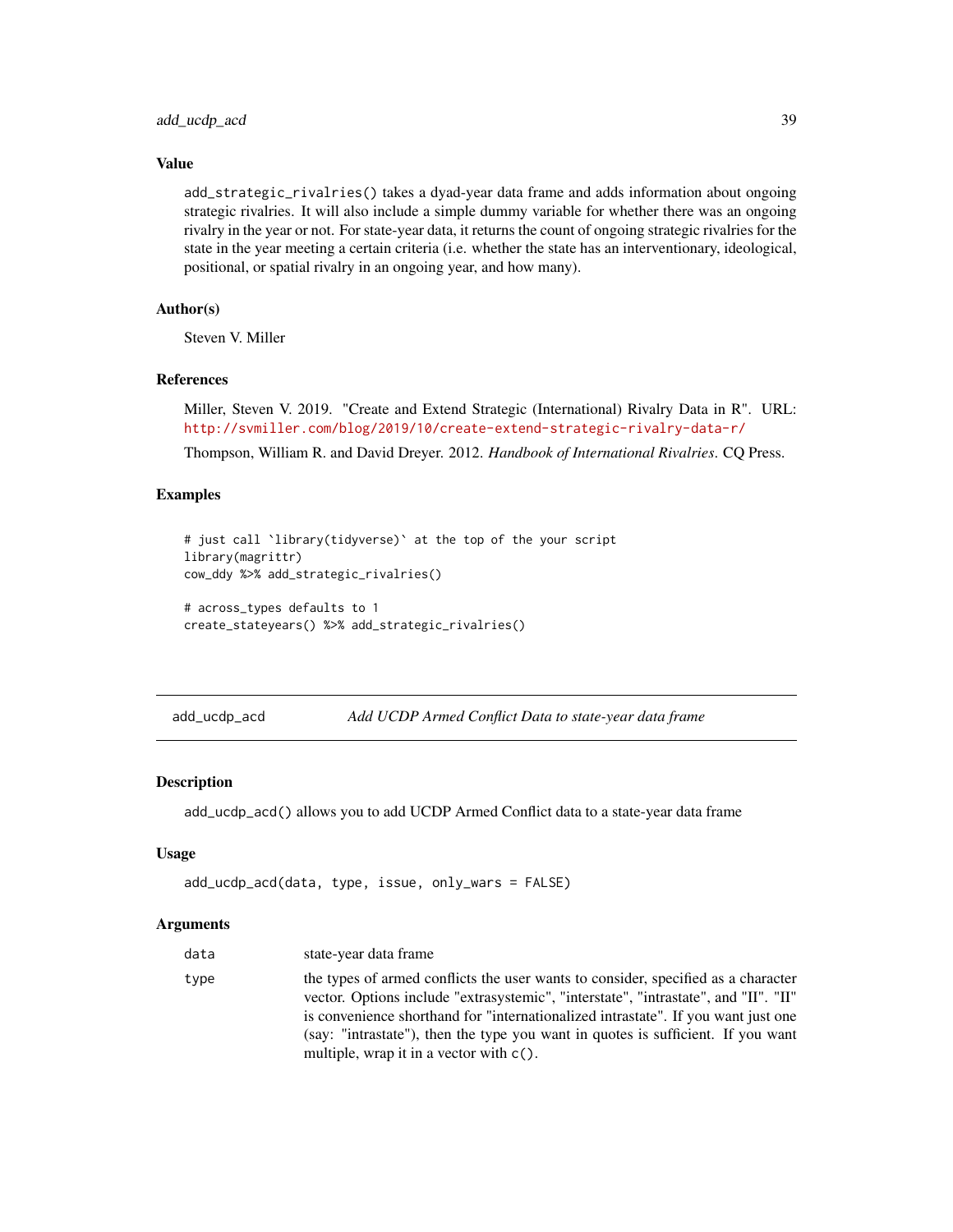| issue     | do you want to subset the data to just different armed conflicts over different                                      |
|-----------|----------------------------------------------------------------------------------------------------------------------|
|           | types of issues? If so, specify those here as you would with the type argument.                                      |
|           | Options include "territory", "government", and "both".                                                               |
| onlv_wars | subsets the conflict data to just those with intensity levels of "war" (i.e. $>1,000$<br>deaths). Defaults to FALSE. |

# Details

Right now, only state-year data are supported. Function is in true pilot mode.

# Value

add\_ucdp\_acd() takes a state-year data frame and returns state-year information from the UCDP Armed Conflict data set (v. 20.1). The variables returned are whether there is an ongoing armed conflict in that year, whether there was an armed conflict episode onset that year, what was the maximum intensity observed that year (if an armed conflict was observed), and a character vector of the associated conflict IDs that year.

# Author(s)

Steven V. Miller

## References

Gleditsch, Nils Petter; Peter Wallensteen, Mikael Eriksson, Margareta Sollenberg & Havard Strand (2002) Armed Conflict 1946–2001: A New Dataset. *Journal of Peace Research* 39(5): 615–637.

Pettersson, Therese; Stina Hogbladh & Magnus Oberg (2019). Organized violence, 1989-2018 and peace agreements. *Journal of Peace Research* 56(4): 589-603.

# Examples

```
# just call `library(tidyverse)` at the top of the your script
library(magrittr)
library(dplyr)
create_stateyears(system = "gw") %>%
filter(between(year, 1946, 2019)) %>%
add_ucdp_acd()
create_stateyears(system = "gw") %>%
filter(between(year, 1946, 2019)) %>%
add_ucdp_acd(type = "intrastate", issue = "government")
```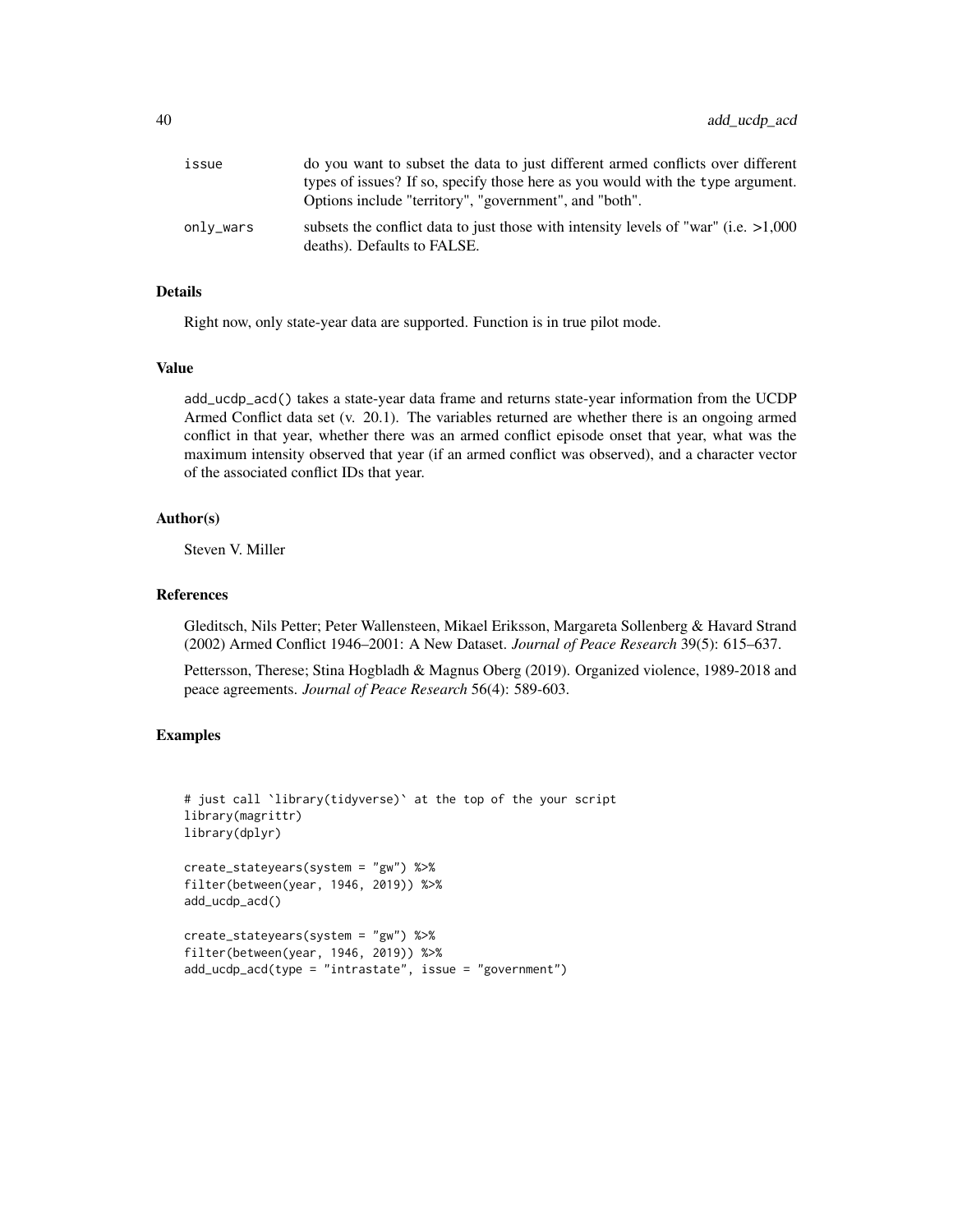add\_ucdp\_onsets *Add UCDP onsets to state-year data*

# Description

add\_ucdp\_onsets() allows you to add information about conflict episode onsets from the UCDP data program to state-year data.

## Usage

add\_ucdp\_onsets(data)

#### **Arguments**

data a state-year data frame

#### **Details**

The function leans on attributes of the data that are provided by the create\_dyadyear() or create\_stateyear() function. Make sure that function (or data created by that function) appear at the top of the proverbial pipe. The underlying data are version 19.1. Importantly, the UCDP yearly onset data are nominally state-year, but technically state-dyad-episode-year for cases of onsets. For example, there are four France-1946 observations because of four new conflict episodes with Cambodia, Laos, Thailand, and Vietnam. There are two Panama-1989 episodes, one for the invasion by the United States and another for a failed coup attempt. That means the are duplicates in the original data that I process into summaries. The user will probably want to consider some kind of recoding here.

# Value

add\_ucdp\_onsets() takes a state-year data frame and adds a few summary variables based off armed conflict onsets data provided by UCDP. The variables returned are the sum of new conflict dyads (should they exist) in a given state-year, and the sum of new onset episodes (or new conflicts) that are separated by one, two, three, five, or 10 years since the last conflict episode.

#### Author(s)

Steven V. Miller

# References

Gleditsch, Nils Petter; Peter Wallensteen, Mikael Eriksson, Margareta Sollenberg & Havard Strand (2002) Armed Conflict 1946–2001: A New Dataset. *Journal of Peace Research* 39(5): 615–637.

Pettersson, Therese; Stina Hogbladh & Magnus Oberg (2019). Organized violence, 1989-2018 and peace agreements. *Journal of Peace Research* 56(4): 589-603.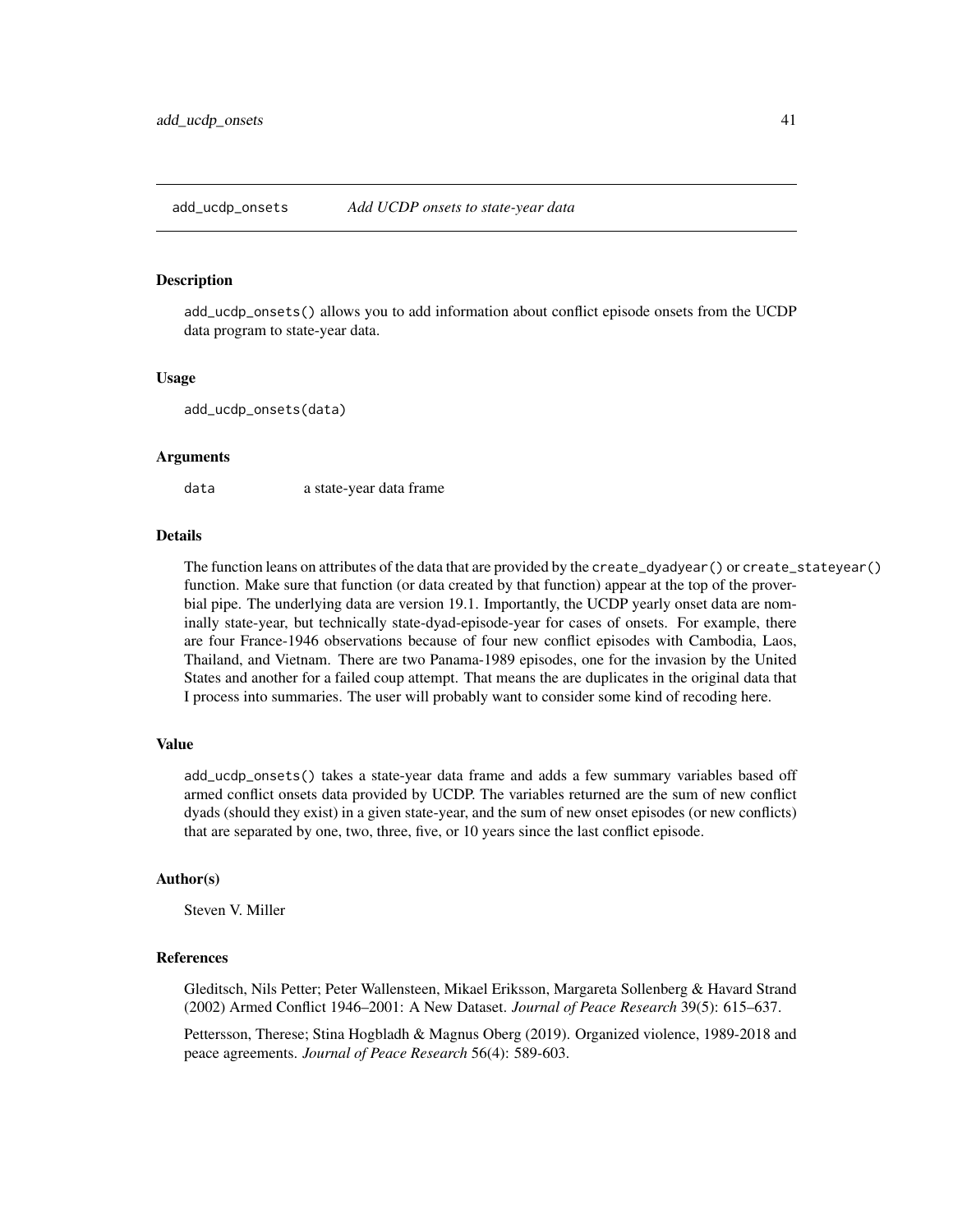# Examples

```
# just call `library(tidyverse)` at the top of the your script
library(magrittr)
library(dplyr)
create_stateyears(system="gw") %>% add_ucdp_onsets()
create_stateyears() %>%
 add_gwcode_to_cow() %>% add_ucdp_onsets()
# Recall, these are summaries. You'll need to post-process to what you want.
create_stateyears(system="gw") %>%
 add_ucdp_onsets() %>%
 mutate(onset = ifelse(sumonset1 > 0, 1, 0))
```
archigos *Archigos: A (Subset of a) Dataset on Political Leaders*

# Description

These are leader-level data drawn from the Archigos data. Space considerations mean I offer here just a few columns based on these data. Data are version 4.1.

## Usage

archigos

## Format

A data frame with 3409 observations on the following 11 variables.

gwcode a numeric vector for the Gleditsch-Ward state code

obsid a character vector for observation ID

leadid the unique leader identifier

leader the leader name

yrborn the year the leader was born

gender a categorical variable for leader gender ("M" for men, "W" for women)

startdate a date for the leader start date

enddate a date for the leader end date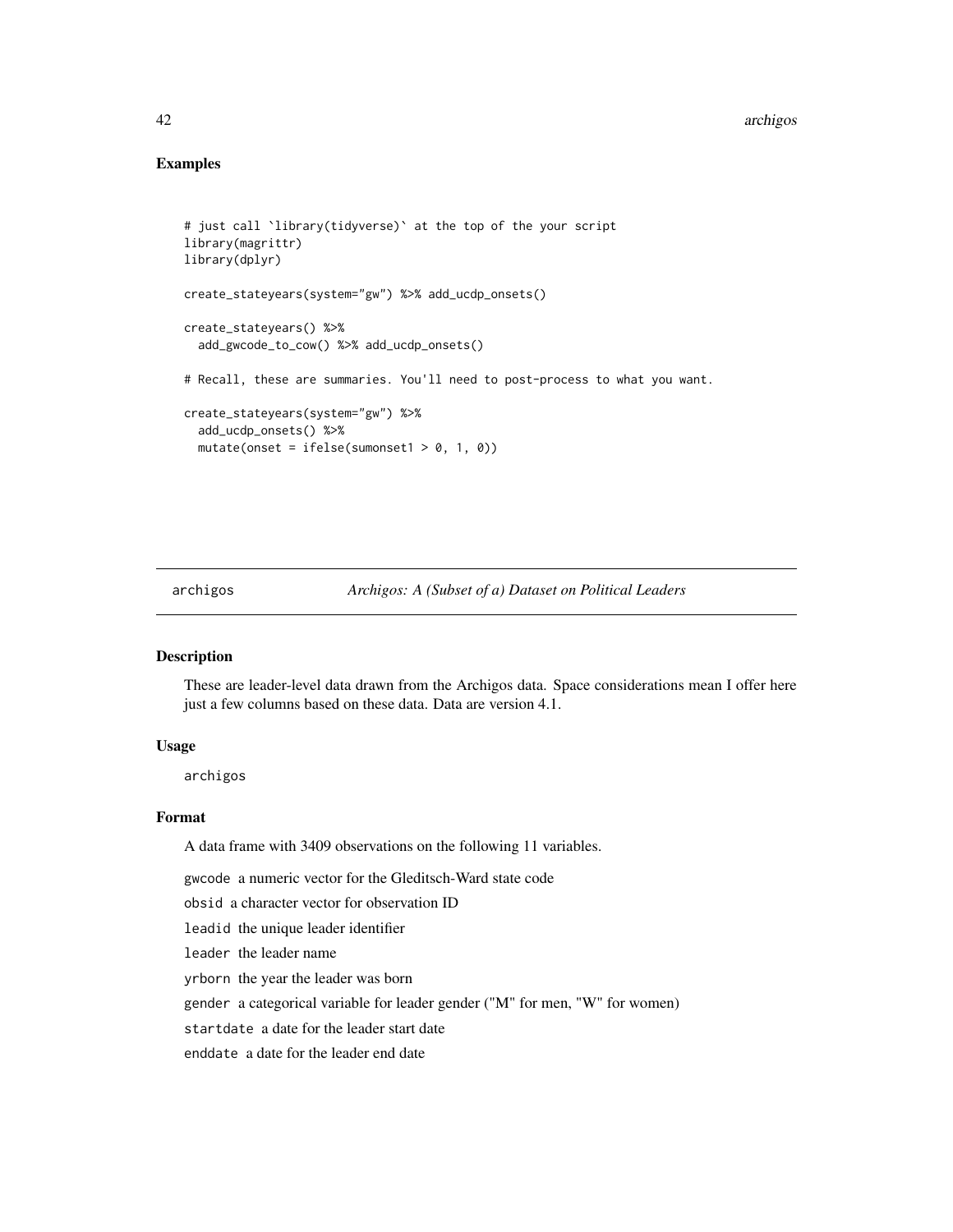## atop\_alliance 43

entry a character vector for the leader's entry type

exit a character vector for the leader's exit type

exitcode a character vector for more information about the leader's exit type

#### Details

Space considerations mean I can only offer a few columns from the overall data. Archigos data are rich with information. Consult the raw data available on Hein Goeman's website for more.

To best conform with data requirements on CRAN, a few leader names were renamed if they included irregular characters (e.g. umlauts or accents). These leaders, in these particular applications, hav been renamed to "(Juan Orlando) Hernandez" (HON-2014), "(Antonio) Saca Gonzalez" (SAL-2004), "Julian Trujillo Largacha" (COL-1878), "Cesar Gaviria Trujillo" (COL-1990), "Gabriel Garcia Moreno" (ECU-1869), "Marcos A. Morinigo" (PAR-1894-1), "Higinio Morinigo" (PAR-1940), "Sebastian Pinera" (CHL-2010), "Sauli Niinisto" (FIN-2012), "Louis Gerhard De Geer" (SWD-1876), "Stefan Lofven" (SWD-2014), "Lars Lokke Rasmussen" (DEN-2009, DEN-2015), and "Fernando de Araujo" (ETM-2008-1). None of these names contain these special characters in the data here.

For clarity's sake, I renamed the ccode column in the raw data to be gwcode. This is because it may deceive the user peeking into the data that these are not Correlates of War state codes, but Gleditsch-Ward state codes.

#### References

Goemans, Henk E., Kristian Skrede Gleditsch, and Giacomo Chiozza. 2009. "Introducing Archigos: A Dataset of Political Leaders" *Journal of Peace Research* 46(2): 269–83.

| atop_alliance | Alliance Treaty Obligations and Provisions (ATOP) Project Data (v. |
|---------------|--------------------------------------------------------------------|
|               | 5.0)                                                               |

#### **Description**

These are directed dyad-year-level data for alliance obligations and provisions from the ATOP project

#### Usage

atop\_alliance

#### Format

A data frame with 272,046 observations on the following eight variables.

ccode1 a numeric vector for the Correlates of War state code for the first state

ccode2 a numeric vector for the Correlates of War state code for the second state

year a numeric vector for the year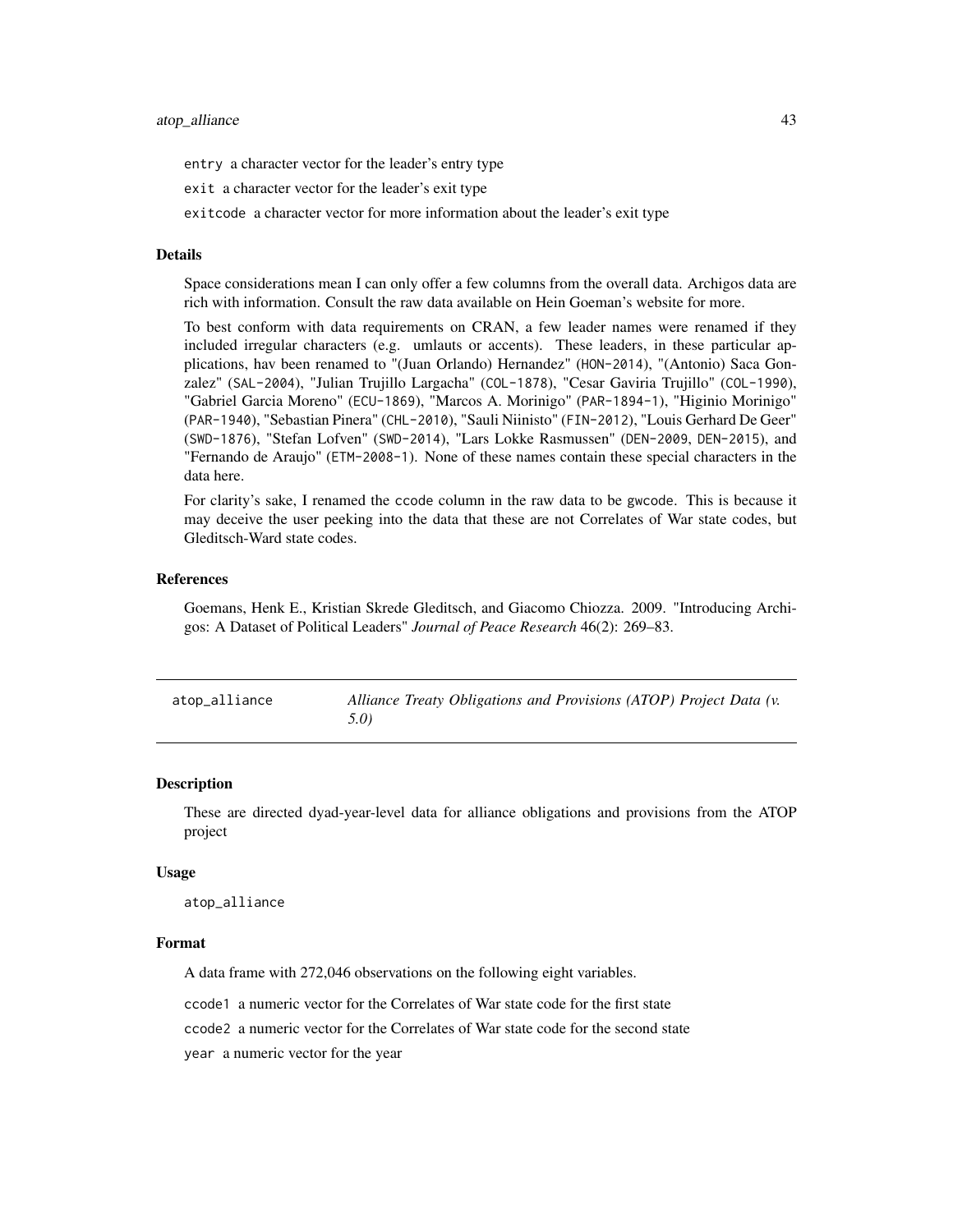- atop\_defense a numeric vector that equals 1 if there was an alliance observed with a defense pledge
- atop\_offense a numeric vector that equals 1 if there was an alliance observed with a offense pledge
- atop\_neutral a numeric vector that equals 1 if there was an alliance observed with a neutrality pledge
- atop\_nonagg a numeric vector that equals 1 if there was an alliance observed with a non-aggression pledge
- atop\_consul a numeric vector that equals 1 if there was an alliance observed with a consultation pledge

## Details

The data-raw directory on the project's Github shows how the data were processed.

# References

Leeds, Brett Ashley, Jeffrey M. Ritter, Sara McLaughlin Mitchell, and Andrew G. Long. 2002. Alliance Treaty Obligations and Provisions, 1815-1944. *International Interactions* 28: 237-60.

ccode\_democracy *Democracy data for all Correlates of War states*

#### **Description**

These are democracy data for all Correlates of War state system members.

#### Usage

ccode\_democracy

# Format

A data frame with 16536 observations on the following 5 variables.

ccode the Correlates of War system code

year a numeric vector for the year

v2x\_polyarchy the Varieties of Democracy "polyarchy" estimate

polity2 the the polity2 score from the Polity project

xm\_qudsest an extension of the Unified Democracy Scores (UDS) estimates, made possibly by the QuickUDS package from Xavier Marquez.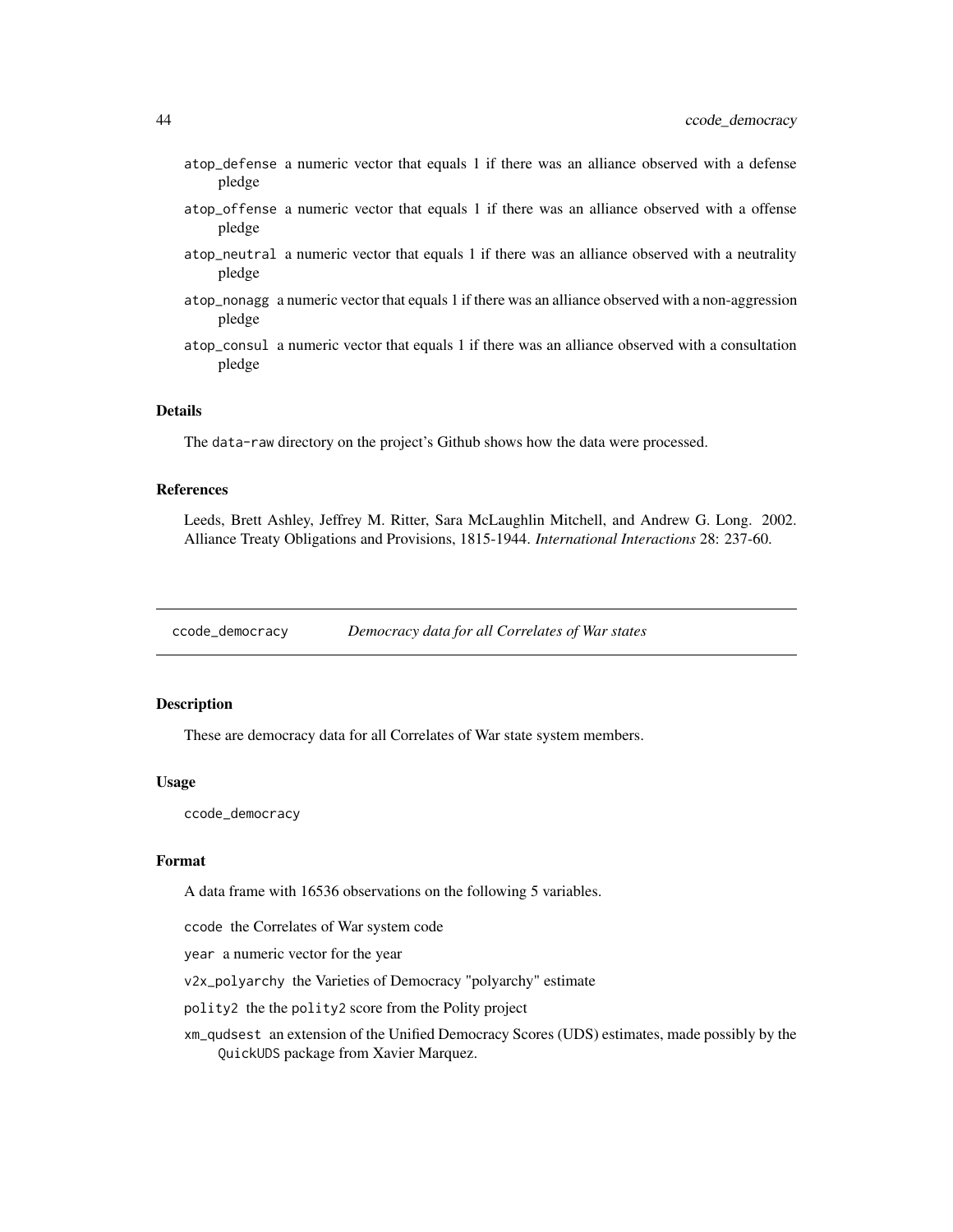#### cow\_alliance 45

#### Details

Missing data connote data that are unavailable for various reasons. Either there is no democracy data to code or, in the case of the Polity project, the state system member is outright not evaluated for the variable.

The Polity data are from 2017. The Varieties of Democracy data are version 10. Xavier Marquez' QuickUDS estimates (i.e. extensions of Pemstein et al. (2010)) come from a package Marquez makes available on his Github (<https://github.com/xmarquez/QuickUDS>).

## References

Coppedge, Michael, John Gerring, Carl Henrik Knutsen, Staffan I. Lindberg, Jan Teorell, David Altman, Michael Bernhard, M. Steven Fish, Adam Glynn, Allen Hicken, Anna Luhrmann, Kyle L. Marquardt, Kelly McMann, Pamela Paxton, Daniel Pemstein, Brigitte Seim, Rachel Sigman, Svend-Erik Skaaning, Jeffrey Staton, Agnes Cornell, Lisa Gastaldi, Haakon Gjerlow, Valeriya Mechkova, Johannes von Romer, Aksel Sundtrom, Eitan Tzelgov, Luca Uberti, Yi-ting Wang, Tore Wig, and Daniel Ziblatt. 2020. "V-Dem Codebook v10" Varieties of Democracy (V-Dem) Project.

Marshall, Monty G., Ted Robert Gurr, and Keith Jaggers. 2017. "Polity IV Project: Political Regime Characteristics and Transitions, 1800-2017." Center for Systemic Peace.

Marquez, Xavier, "A Quick Method for Extending the Unified Democracy Scores" (March 23, 2016). doi: [10.2139/ssrn.2753830](https://doi.org/10.2139/ssrn.2753830)

Pemstein, Daniel, Stephen Meserve, and James Melton. 2010. "Democratic Compromise: A Latent Variable Analysis of Ten Measures of Regime Type." *Political Analysis* 18(4): 426-449.

cow\_alliance *Correlates of War directed dyad-year alliance data*

#### Description

These are version 4.1 of the Correlates of War directed dyad-year alliance data.

## Usage

cow\_alliance

#### Format

A data frame with 120784 observations on the following 7 variables.

ccode1 a numeric vector for the Correlates of War state code for the first state

ccode2 a numeric vector for the Correlates of War state code for the second state year a numeric vector for the year

cow\_defense a numeric vector that equals 1 if the alliance included a defense pledge

cow\_neutral a numeric vector that equals 1 if the alliance included a neutrality pledge

cow\_nonagg a numeric vector that equals 1 if the alliance included a non-aggression pledge

cow\_entente a numeric vector that equals 1 if the alliance included a pledge to consult if a crisis occurred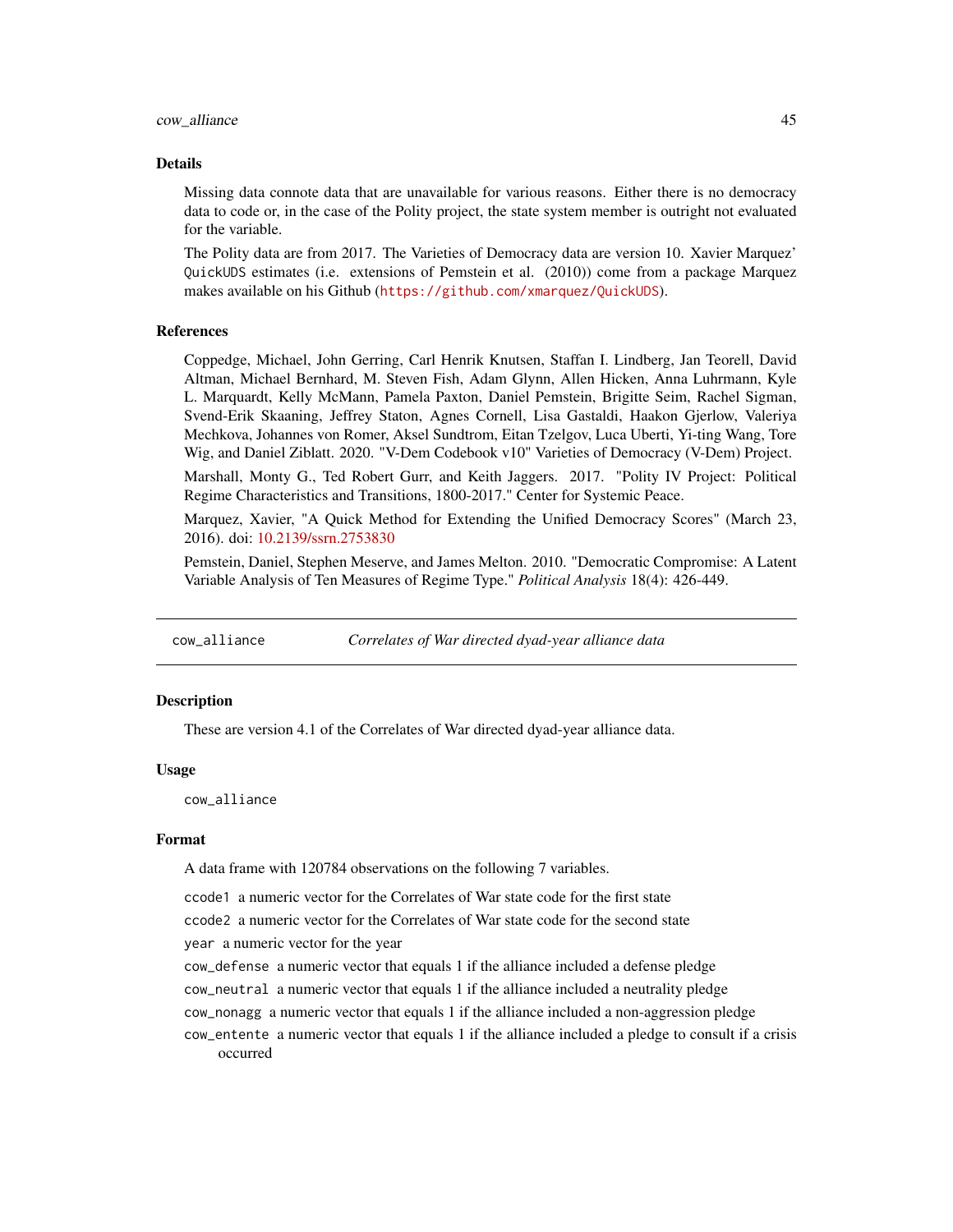# Details

The directed dyad-year alliance data are for alliance initiations, not straight dyad-years, "per se." This suggests the presence of duplicate directed dyad-years. For computing ease, given the intended use, I take care of these duplicate dyad-years behind the scenes. Consider the case of the U.S. and Canada in 1958. Therein, there were apparently two separate alliance initiations that included defense pledges. My behind-the-scenes cleaning process groups by ccode1, ccode2, and year and summarizes those alliance pledge variables. I then replace any value greater than 1 with 1. This indicates the presence or absence of a defense pledge in a given directed dyad-year.

# References

Gibler, Douglas M. 2009. *International Military Alliances, 1648-2008*. Congressional Quarterly Press.

cow\_capitals *A complete list of capitals and capital transitions for Correlates of War state system members*

# **Description**

This is a complete list of capitals and capital transitions for Correlates of War state system members. I use it internally for calculating capital-to-capital distances in the add\_capital\_distances() function.

## Usage

cow\_capitals

## Format

A data frame with 252 observations on the following 7 variables.

ccode a numeric vector for the Correlates of War state code

statenme a character vector for the state

capital a character vector for the name of the capital

styear a character vector for the start year. See details section for more information.

endyear a character vector for the end year. See details section for more information.

lat a numeric vector of the latitude coordinates for the capital

lng a numeric vector of the longitude coordinates for the capital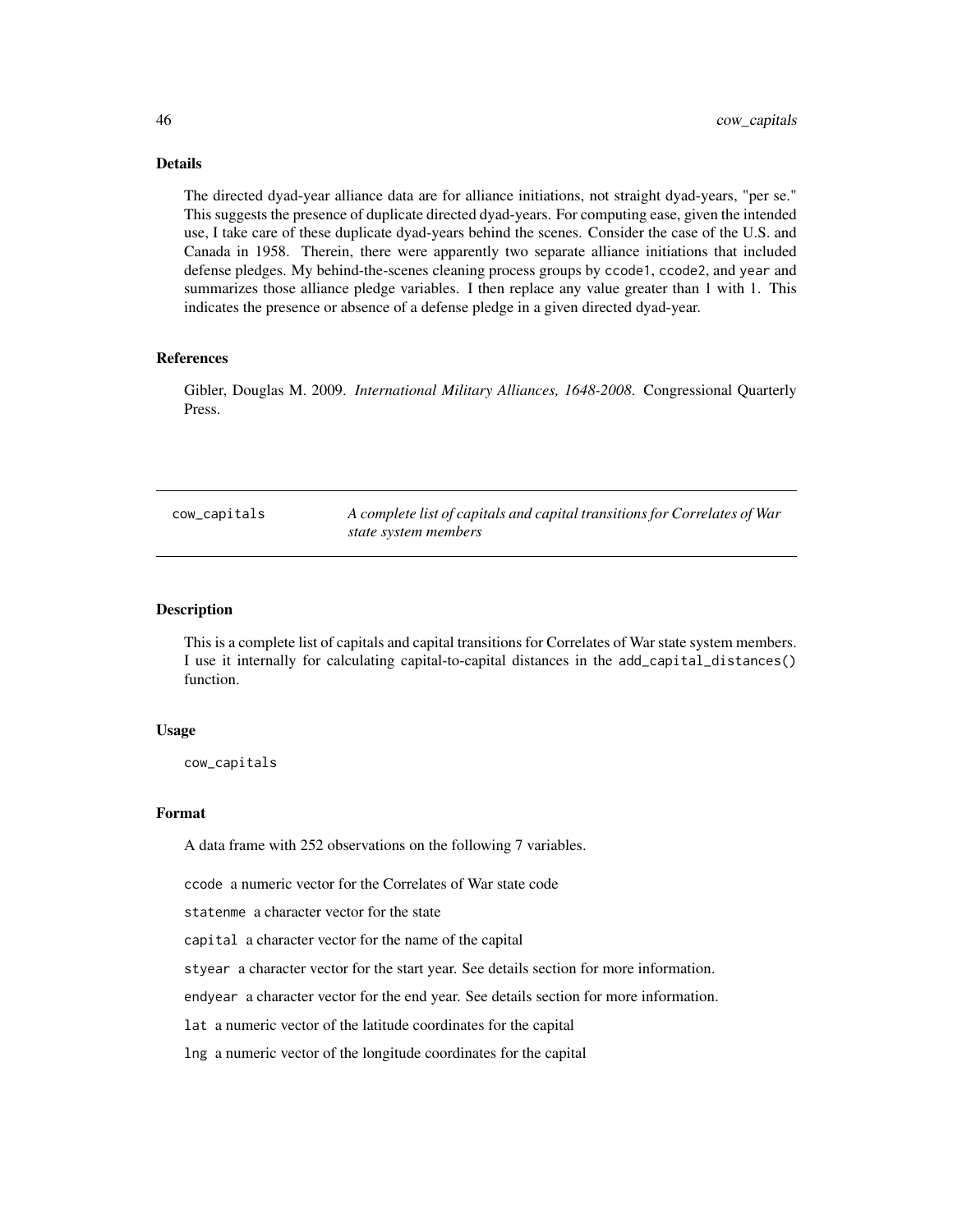#### Details

For convenience, the start year for most states is 1816. Samoa, for example, was not a state in 1816. However, the functions that use the cow\_capitals data will not create observations for states that did not exist at a given point in time.

The data should be current as of the end of 2020.

Cases where a start year is not 1816 indicate a capital transition. For example, Brazil's capital moved from Rio de Janeiro to Brasilia (a planned capital) in 1960. Only 25 states in the data experienced a capital transition. The most recent was Burundi in 2018. Indonesia, as of writing, is planning on a capital transition, but this has not been completed yet.

Kazakhstan renamed its capital for the state leader in 2019. These data retain the name of Astana. This will be changed in the event the software I use records this change.

The capitals data are not without some peculiarities. Prominently, Portugal transferred the Portuguese court from Lisbon to Rio de Janeiro from 1808 to 1821. *This is recorded in the data.* A knowledge of the inter-state conflict data will note there was no war or dispute between, say, Portugal and Spain (or Portugal and any other country) at any point during this time, but it does create some weirdness that would suggest a massive distance between two countries, like Portugal and Spain, that are otherwise land-contiguous.

On Spain: the republican government moved the capital at the start of the civil war (in 1936) to Valencia. However, it abandoned this capital by 1937. I elect to not record this capital transition.

The data also do some (I think) reasonable back-dating of capitals to coincide with states in transition without necessarily formal capitals by the first appearance in the state system membership data. These concern Lithuania, Kazakhstan, and the Philippines. Kaunas is the initial post-independence capital of Lithuania. Almaty is the initial post-independence capital of Kazakhstan. Quezon City is the initial post-independence capital of the Philippines. This concerns, at the most, one or two years for each of these three countries.

cow\_contdir *Correlates of War Direct Contiguity Data (v. 3.2)*

#### Description

These contain an abbreviated version of the "master records" for the Correlates of War direct contiguity data. Data contain a few cosmetic changes to assist with some functions downstream from it.

#### Usage

cow\_contdir

## Format

A data frame with 2025840 observations on the following 4 variables.

ccode1 a numeric vector for the Correlates of War state code for the first state

ccode2 a numeric vector for the Correlates of War state code for the second state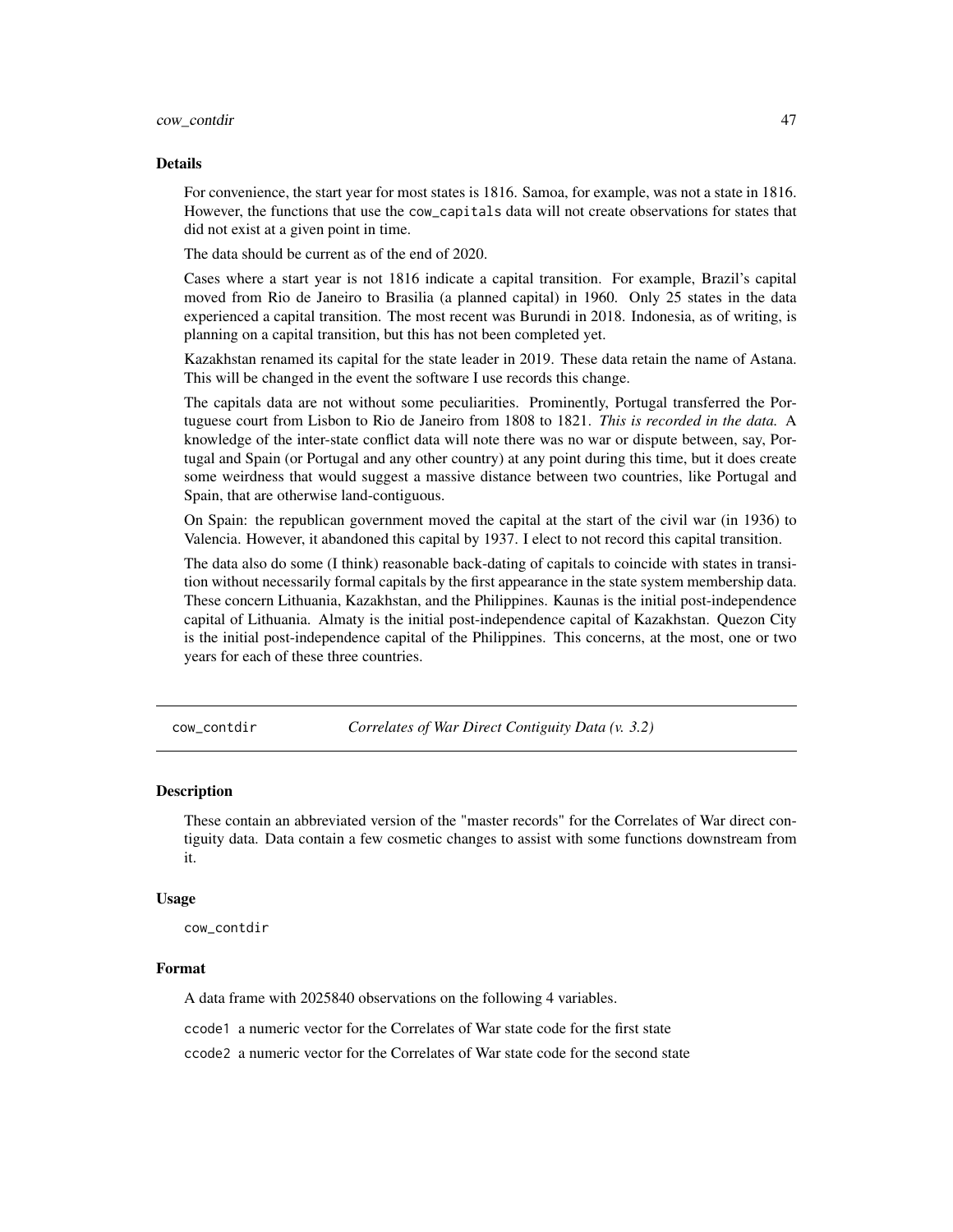conttype a numeric vector for the contiguity relationship

begin the year-month when this contiguity relationship begins (YYYYMM)

end the year-month when this contiguity relationship ends (YYYYMM)

#### Details

The "master record" provided by the Correlates of War is "non-directed." I make these data "directed" for convenience.

For clarity, the contiguity codes range from 1 to 5.  $1 =$  direct land contiguity.  $2 =$  separated by 12 miles of water or fewer (a la Stannis Baratheon). 3 = separated by 24 miles of water or fewer (but more than 12 miles).  $4 =$  separated by 150 miles of water or fewer (but more than 24 miles).  $5 =$ separated by 400 miles of water or fewer (but more than 150 miles). Cases of separation by more than 400 miles of water are not included in the master record (but are easily discerned based on complete dyad-year data).

#### References

Stinnett, Douglas M., Jaroslav Tir, Philip Schafer, Paul F. Diehl, and Charles Gochman (2002). "The Correlates of War Project Direct Contiguity Data, Version 3." Conflict Management and Peace Science 19 (2):58-66.

| cow_ddy |         | A directed dyad-year data frame of Correlates of War state system |  |  |  |
|---------|---------|-------------------------------------------------------------------|--|--|--|
|         | members |                                                                   |  |  |  |

# **Description**

This is a complete directed dyad-year data frame of Correlates of War state system members. I offer it here as a shortcut for various other functions when I am working on new additions and don't want to invest time in waiting for create\_dyadyears() to run.

#### Usage

cow\_ddy

#### Format

A data frame with 2063670 observations on the following 3 variables.

ccode1 a numeric vector for the Correlates of War state code for the first state

ccode2 a numeric vector for the Correlates of War state code for the second state

year a numeric vector for the year

# Details

Data are a quick generation from the create\_dyadyears() function in this package.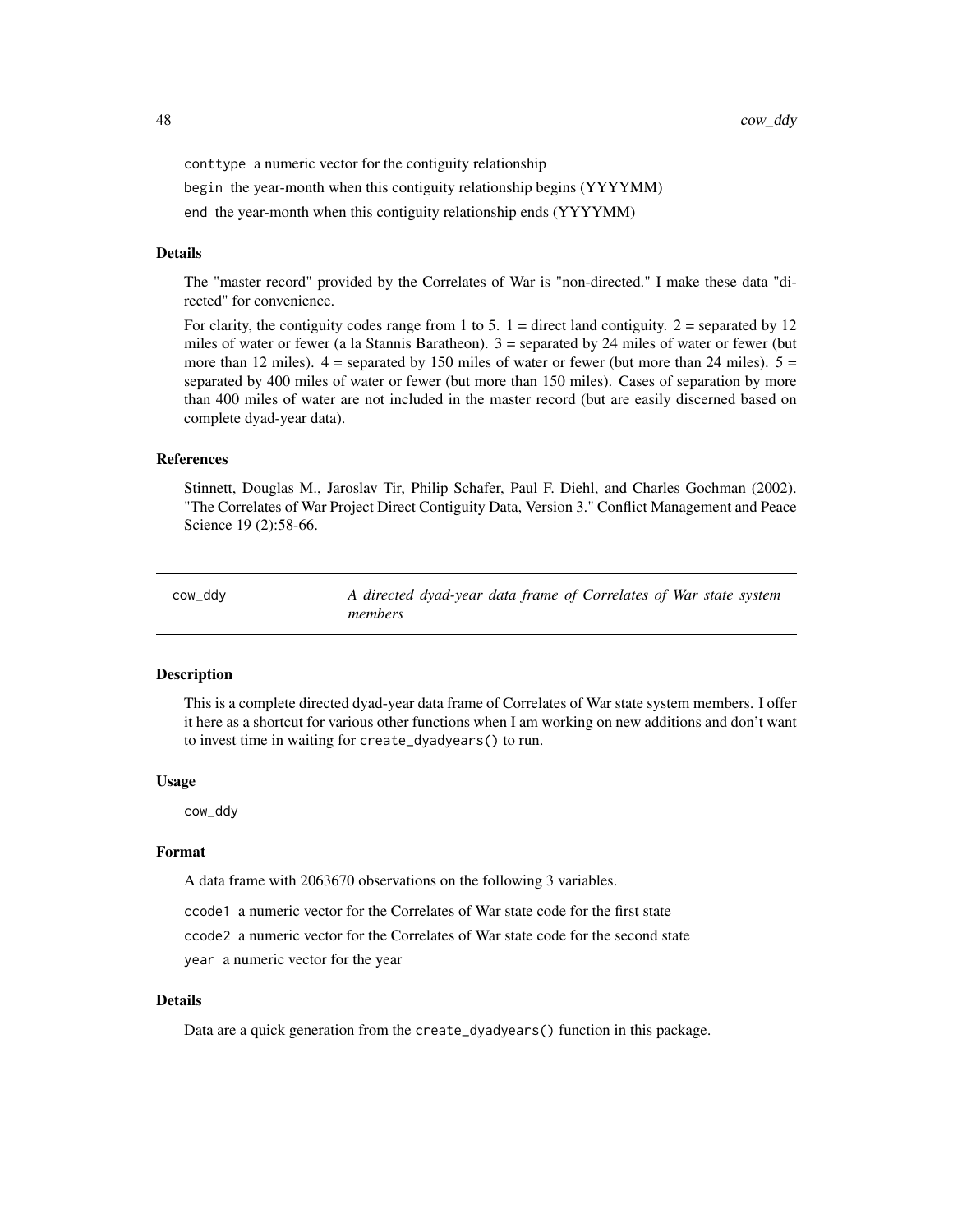This is a complete (I believe) data set on Correlates of War states and Gleditsch-Ward states, a byproduct of a full\_join() between gw\_states and cow\_states that leans largely on the state abbreviation variable.

#### Usage

cow\_gw\_years

#### Format

A data frame with 16936 observations on the following 6 variables.

gwcode a Gleditsch-Ward state code

stateabb the state abbreviation, which was the greatest source of agreement between both data sets

gw\_statename the state name as it appears in the Gleditsch-Ward data

ccode a Correlates of War state code

cow\_statename the state name as it appears in the Correlates of War data

year a numeric vector for the year

#### Details

The data-raw directory on the project's Github contains more information about how these data were created. I'm going to use it for internal stuff. The workflow is going to treat the Correlates of War state system membership codes as more of the "master" codes, for which the user can add Gleditsch-Ward identifiers as they see fit. Data are extended to 2020, assuming no changes to state system membership for either data set.

cow\_igo\_ndy *Correlates of War Non-Directed Dyad-Year International Governmental Organizations (IGOs) Data*

#### **Description**

This is a non-directed dyad-year version of the Correlates of War IGOs data. I use it internally for merging IGOs data into dyad-year data.

## Usage

cow\_igo\_ndy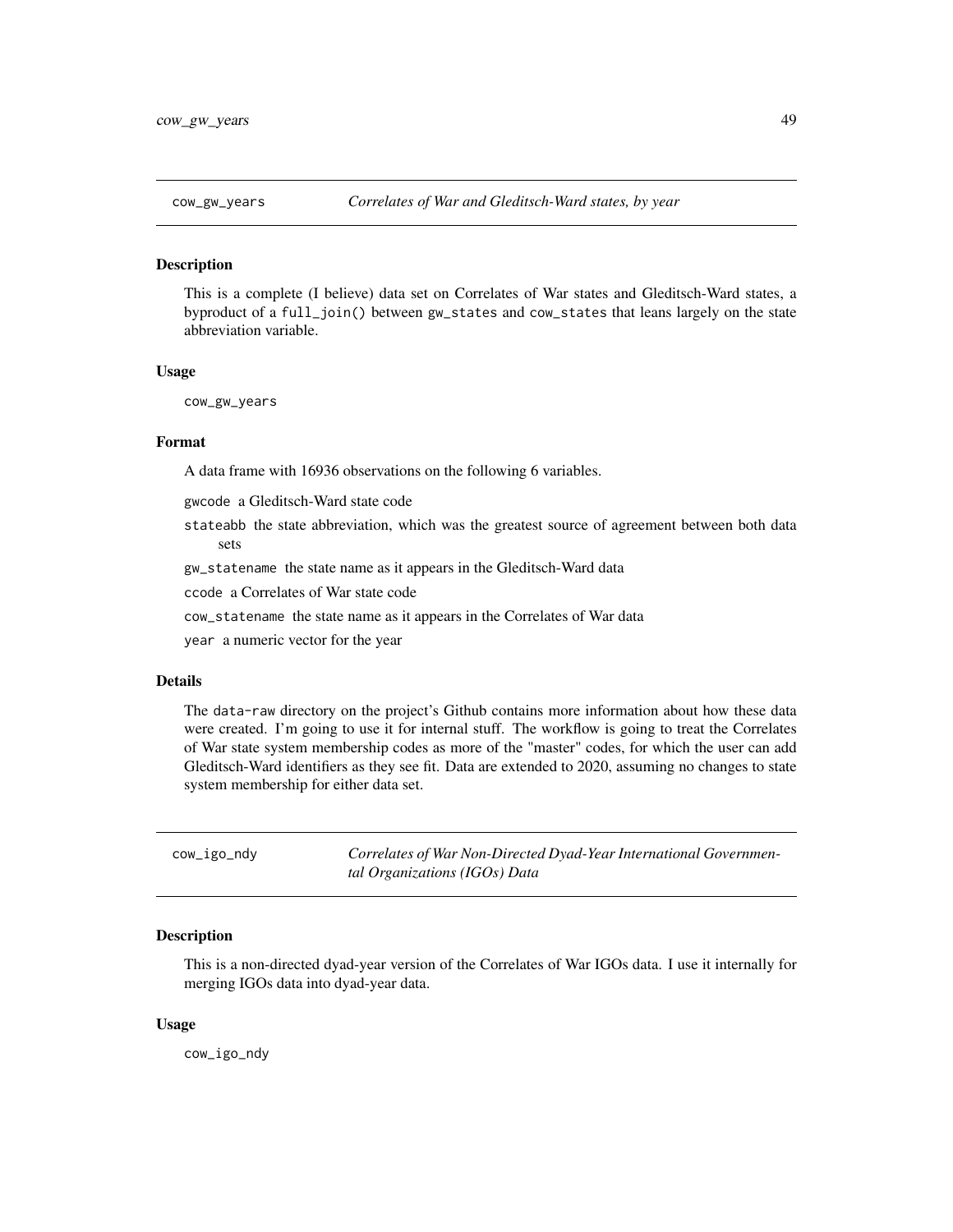## Format

A data frame with 917695 observations on the following 4 variables.

ccode1 the Correlates of War state system code for the first state

ccode2 the Correlates of War state system code for the second state

year the year

dyadigos the sum of mutual IGOs for which each state appears as a full member in a given year

## Details

The data-raw directory on the project's Github contains additional information about how these data were generated from the otherwise enormous dyad-year IGOs data provided by the Correlates of War project. Given the size of that data, and the size limitations of R packages for CRAN, the data I provide here can only be simpler summaries. If you want specifics, you'll need to consult the underlying raw data provided on the Correlates of War project.

## References

Pevehouse, Jon C.W., Timothy Nordstrom, Roseanne W McManus, Anne Spencer Jamison, 2020. "Tracking Organizations in the World: The Correlates of War IGO Version 3.0 datasets", Journal of Peace Research 57(3): 492-503.

Wallace, Michael, and J. David Singer. 1970. "International Governmental Organization in the Global System, 1815-1964." International Organization 24: 239-87.

cow\_igo\_sy *Correlates of War State-Year International Governmental Organizations (IGOs) Data*

# Description

This is a state-year version of the Correlates of War IGOs data. I use it internally for merging IGOs data into state-year data.

#### Usage

cow\_igo\_sy

## Format

A data frame with 1557 observations on the following 5 variables.

ccode the Correlates of War state system code for the state

year the year

sum\_igo\_full the sum of IGOs for which the state is a full member in a given year

- sum\_igo\_associate the sum of IGOs for which the state is just an associate member in a given year
- sum\_igo\_observer the sum of IGOs for which the state is just an observer in a given year

sum\_igo\_anytype the sum of IGOs for which the state is a member of any kind in a given year.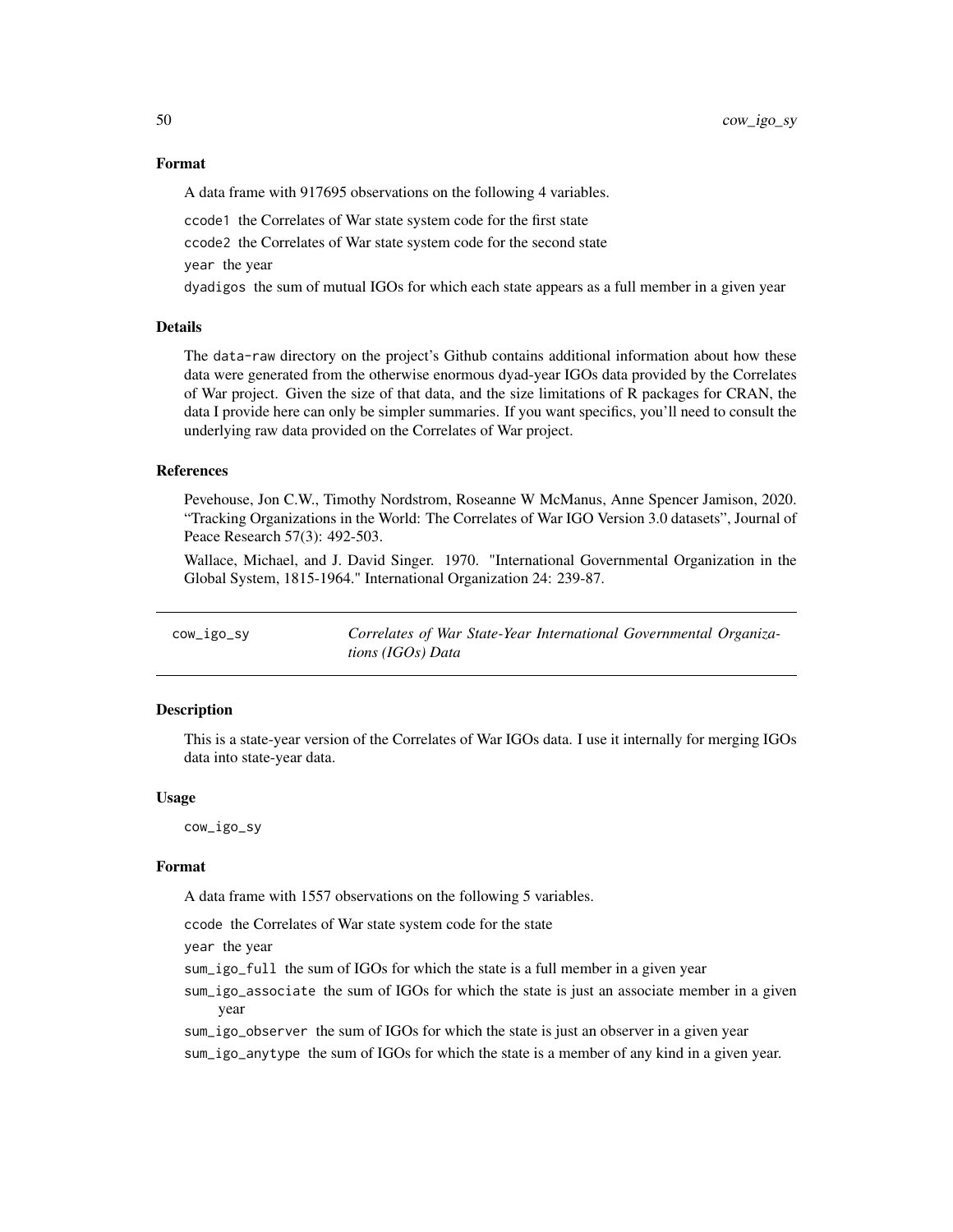#### cow\_majors 51

#### Details

The data-raw directory on the project's Github contains additional information about how these data were generated from the otherwise enormous dyad-year IGOs data provided by the Correlates of War project. Given the size of that data, and the size limitations of R packages for CRAN, the data I provide here can only be simpler summaries. If you want specifics, you'll need to consult the underlying raw data provided on the Correlates of War project.

## References

Pevehouse, Jon C.W., Timothy Nordstrom, Roseanne W McManus, Anne Spencer Jamison. 2020. "Tracking Organizations in the World: The Correlates of War IGO Version 3.0 datasets", Journal of Peace Research 57(3): 492-503.

Wallace, Michael, and J. David Singer. 1970. "International Governmental Organization in the Global System, 1815-1964." International Organization 24: 239-87.

cow\_majors *Correlates of War Major Powers Data (1816-2016)*

#### Description

These are the Correlates of War major powers data.

#### Usage

cow\_majors

## Format

A data frame with 14 observations on the following 8 variables.

ccode a numeric vector for the Correlates of War country code

styear the start year as a major power

- stmonth the start month as a major power
- stday the start day as a major power
- endyear the end year as a major power
- endmonth the end month as a major power
- endday the end day as a major power
- version a version identifier

#### Details

Data are provided "as-is" with no additional re-cleaning before inclusion into this data set (beyond eliminating the state abbreviation).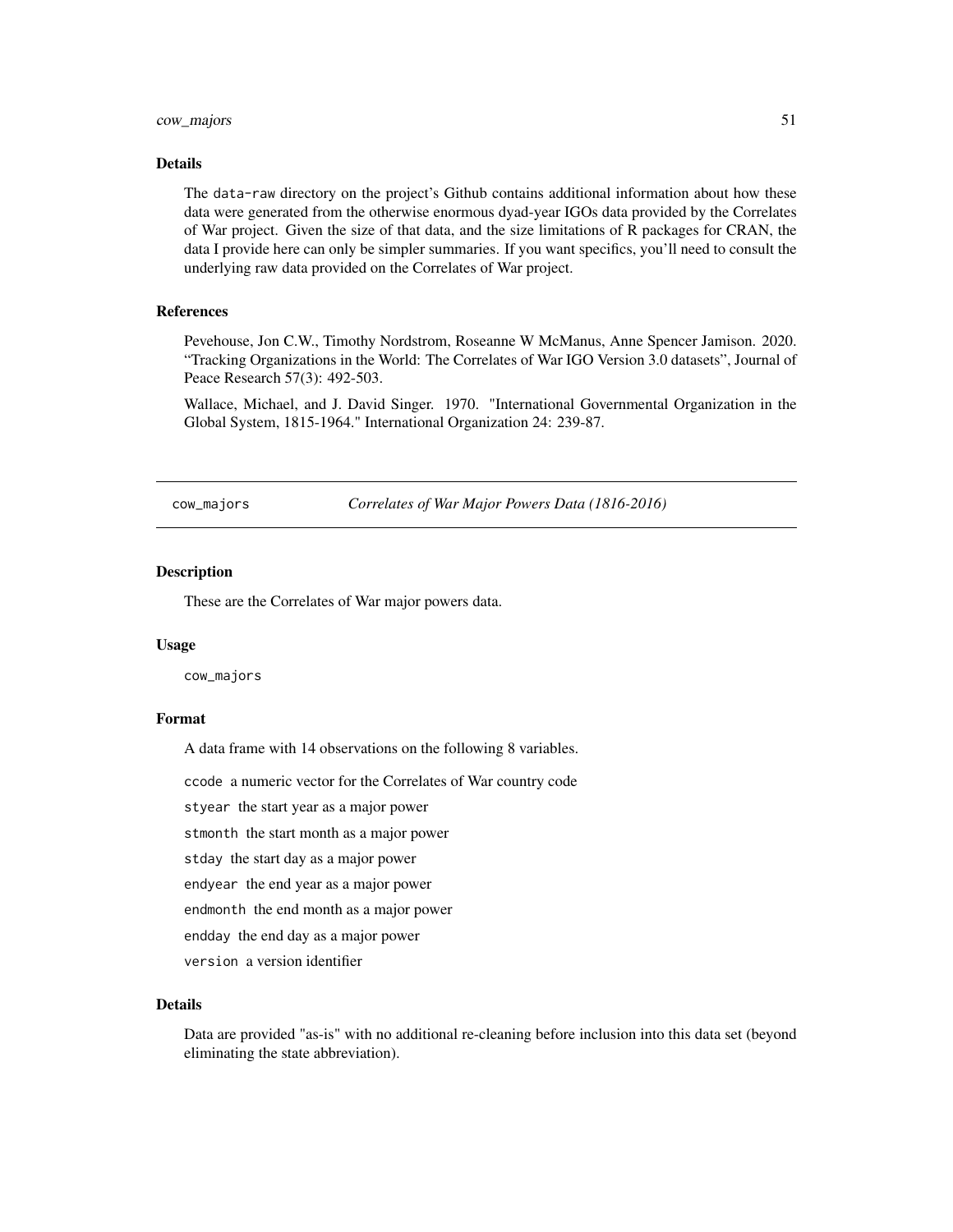## References

Correlates of War Project. 2017. "State System Membership List, v2016." Online, [https://](https://correlatesofwar.org/data-sets/state-system-membership) [correlatesofwar.org/data-sets/state-system-membership](https://correlatesofwar.org/data-sets/state-system-membership)

cow\_mid\_ddydisps *Directed Dyadic Dispute-Year Data with No Duplicate Dyad-Years (CoW-MID, v. 5.0)*

#### **Description**

These are directed dyadic dispute year data derived from the Correlates of War (CoW) Militarized Interstate Dispute (MID) project. Data are from version 5.0. These were whittled to where there is no duplicate dyad-years. Its primary aim here is merging into a dyad-year data frame.

#### Usage

cow\_mid\_ddydisps

## Format

A data frame with 10234 observations on the following 25 variables.

dispnum a numeric vector for the CoW-MID dispute number

ccode1 a numeric vector for the focal state in the dyad

ccode2 a numeric vector for the target state in the dyad

year a numeric vector for the dispute-year

cowmidongoing a numeric vector for whether there was a dispute ongoing in that year

cowmidonset a numeric vector for whether it was the onset of a new dispute (or new participantentry into a recurring dispute)

sidea1 is ccode1 on side A of the dispute?

sidea2 is ccode2 on side A of the dispute?

fatality1 a numeric vector for the overall fatality level of ccode1 in the dispute

fatality2 a numeric vector for the overall fatality level of ccode2 in the dispute

fatalpre1 a numeric vector for the known fatalities (with precision) for ccode1 in the dispute

fatalpre2 a numeric vector for the known fatalities (with precision) for ccode2 in the dispute

hiact1 a numeric vector for the highest action of ccode1 in the dispute

hiact2 a numeric vector for the highest action of ccode2 in the dispute

hostlev1 a numeric vector for the hostility level of ccode1 in the dispute

hostlev2 a numeric vector for the hostility level of ccode2 in the dispute

orig1 is ccode1 an originator of the dispute?

orig2 is ccode2 an originator of the dispute?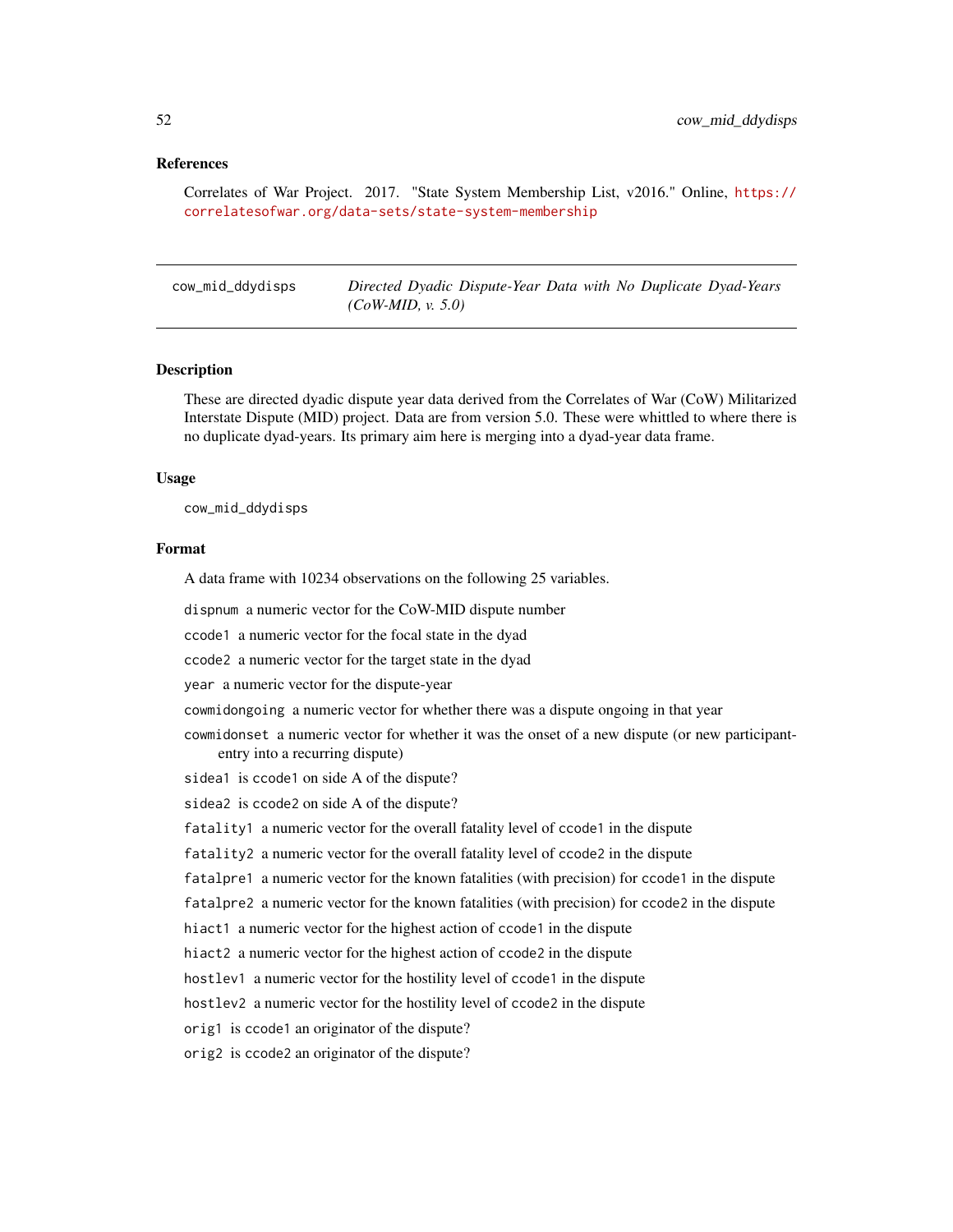fatality a numeric vector for the fatality level of the dispute hostlev a numeric vector for the hostility level of the MID mindur a numeric vector for the minimum duration of the MID maxdur a numeric vector for the maximum duration of the MID recip a numeric vector for whether a MID was reciprocated stmon a numeric vector for the start month of the MID

#### Details

The process of creating these is described at one of the references below. Importantly, these data are somewhat "naive." That is: they won't tell you, for example, that Brazil and Japan never directly fought each other during World War II. Instead, it will tell you that there were two years of overlap for the two on different sides of the conflict and that the highest action for both was a war. The data are thus similar to what the EUGene program would create for users back in the day. Use these data with that limitation in mind.

#### References

Miller, Steven V. 2021. "How to (Meticulously) Convert Participant-Level Dispute Data to Dyadic Dispute-Year Data in R." URL: <http://svmiller.com/blog/2021/05/convert-cow-mid-data-to-dispute-year/>

Palmer, Glenn, and Roseanne W. McManus and Vito D'Orazio and Michael R. Kenwick and Mikaela Karstens and Chase Bloch and Nick Dietrich and Kayla Kahn and Kellan Ritter and Michael J. Soules. 2021. "The MID5 Dataset, 2011–2014: Procedures, coding rules, and description" *Conflict Management and Peace Science*.

cow\_mid\_dirdisps *Directed Dyadic Dispute-Year Data (CoW-MID, v. 5.0)*

## Description

These are directed dyadic dispute year data derived from the Correlates of War (CoW) Militarized Interstate Dispute (MID) project. Data are from version 5.0.

#### Usage

cow\_mid\_dirdisps

#### Format

A data frame with 11390 observations on the following 18 variables.

dispnum a numeric vector for the CoW-MID dispute number

ccode1 a numeric vector for the focal state in the dyad

ccode2 a numeric vector for the target state in the dyad

year a numeric vector for the dispute-year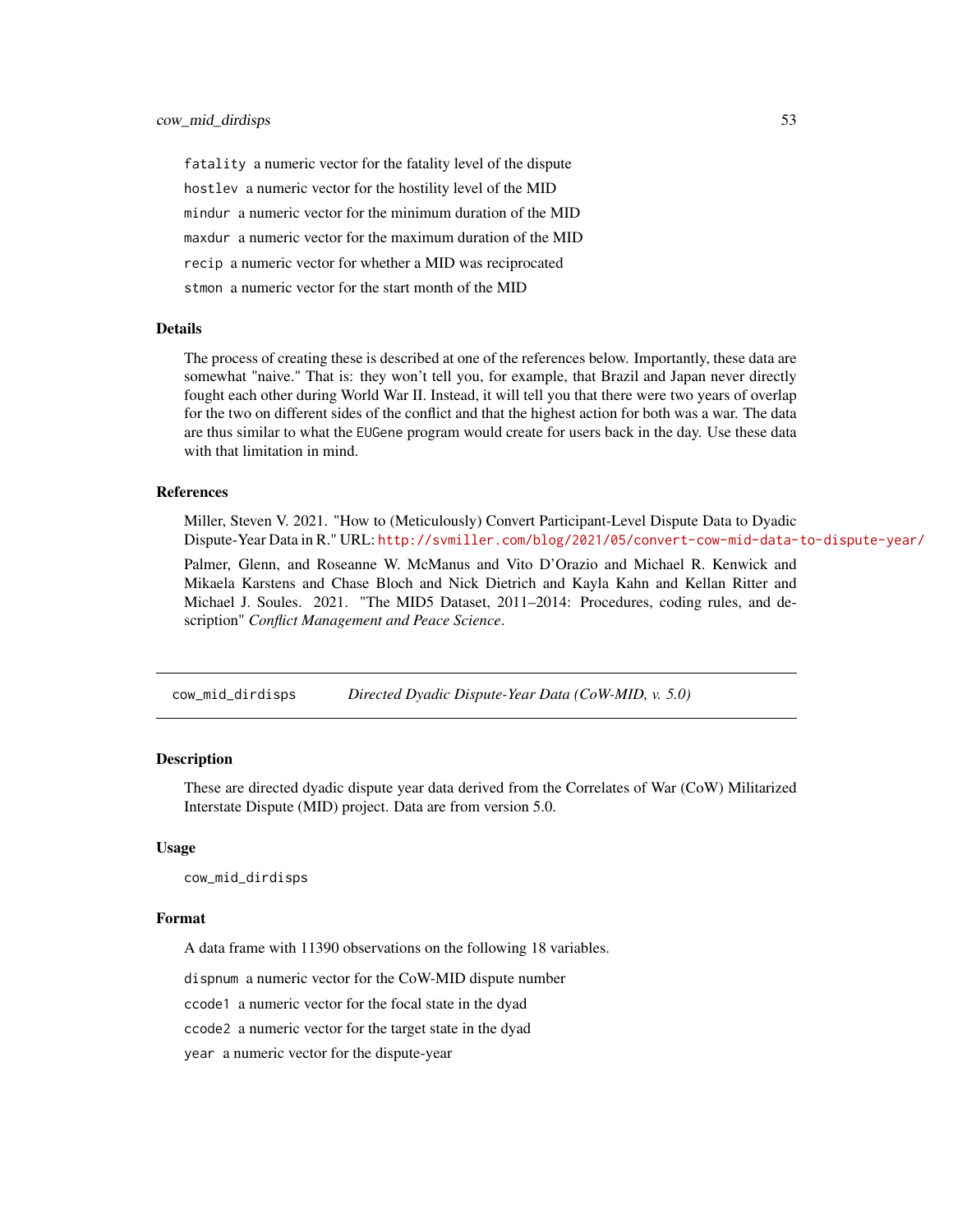dispongoing a numeric vector for whether there was a dispute ongoing in that year

disponset a numeric vector for whether it was the onset of a new dispute (or new participant-entry into a recurring dispute)

sidea1 is ccode1 on side A of the dispute?

sidea2 is ccode2 on side A of the dispute?

fatality1 a numeric vector for the overall fatality level of ccode1 in the dispute

fatality2 a numeric vector for the overall fatality level of ccode2 in the dispute

fatalpre1 a numeric vector for the known fatalities (with precision) for ccode1 in the dispute

fatalpre2 a numeric vector for the known fatalities (with precision) for ccode2 in the dispute

hiact1 a numeric vector for the highest action of ccode1 in the dispute

hiact2 a numeric vector for the highest action of ccode2 in the dispute

hostlev1 a numeric vector for the hostility level of ccode1 in the dispute

hostlev2 a numeric vector for the hostility level of ccode2 in the dispute

orig1 is ccode1 an originator of the dispute?

orig2 is ccode2 an originator of the dispute?

#### Details

The process of creating these is described at one of the references below. Importantly, these data are somewhat "naive." That is: they won't tell you, for example, that Brazil and Japan never directly fought each other during World War II. Instead, it will tell you that there were two years of overlap for the two on different sides of the conflict and that the highest action for both was a war. The data are thus similar to what the EUGene program would create for users back in the day. Use these data with that limitation in mind.

#### **References**

Miller, Steven V. 2021. "How to (Meticulously) Convert Participant-Level Dispute Data to Dyadic Dispute-Year Data in R." URL: <http://svmiller.com/blog/2021/05/convert-cow-mid-data-to-dispute-year/>

Palmer, Glenn, and Roseanne W. McManus and Vito D'Orazio and Michael R. Kenwick and Mikaela Karstens and Chase Bloch and Nick Dietrich and Kayla Kahn and Kellan Ritter and Michael J. Soules. 2021. "The MID5 Dataset, 2011–2014: Procedures, coding rules, and description" *Conflict Management and Peace Science*.

cow\_mid\_disps *Abbreviated CoW-MID Dispute-level Data (v. 5.0)*

## **Description**

This is an abbreviated version of the dispute-level CoW-MID data.

## Usage

cow\_mid\_disps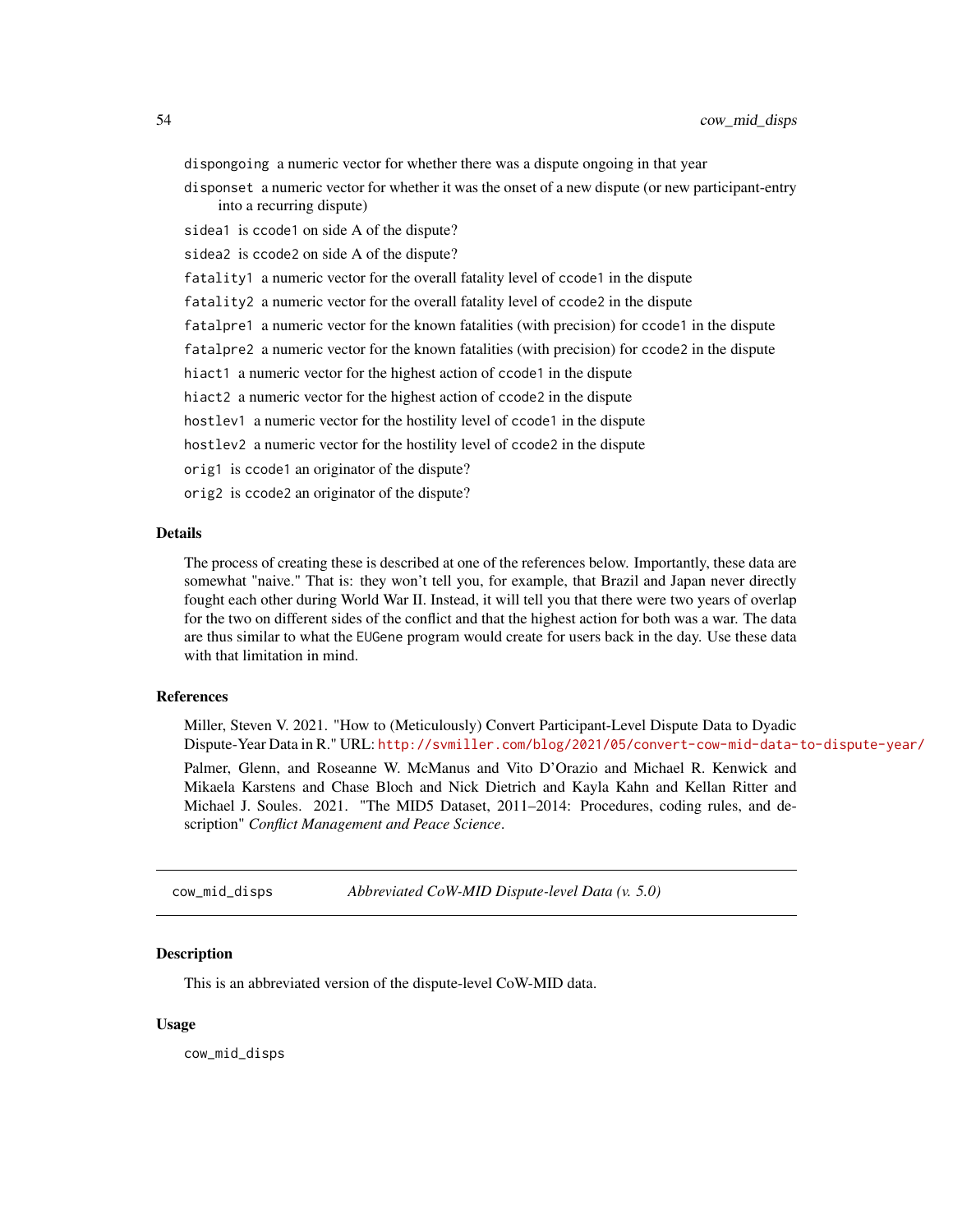#### Format

A data frame with 2436 observations on the following 7 variables.

dispnum a numeric vector for the CoW-MID dispute number outcome a numeric vector for the outcome of the MID styear a numeric vector for the start year of the MID stmon a numeric vector for the start month of the MID settle a numeric vector for the how dispute was settled fatality a numeric vector for the fatality level of the dispute mindur a numeric vector for the minimum duration of the MID maxdur a numeric vector for the maximum duration of the MID hiact a numeric vector for the highest action of the MID hostlev a numeric vector for the hostility level of the MID recip a numeric vector for whether a MID was reciprocated

## Details

These data are purposely light on information; they're not intended to be used for dispute-level analyses, per se. They're intended to augment the directed dyadic dispute-year data by adding in variables that serve as exclusion rules to whittle the data from dyadic dispute-year to just dyad-year data.

#### References

Palmer, Glenn, and Roseanne W. McManus and Vito D'Orazio and Michael R. Kenwick and Mikaela Karstens and Chase Bloch and Nick Dietrich and Kayla Kahn and Kellan Ritter and Michael J. Soules. 2021. "The MID5 Dataset, 2011–2014: Procedures, coding rules, and description" *Conflict Management and Peace Science*.

cow\_mindist *The Minimum Distance Between States in the Correlates of War System, 1886-2019*

#### **Description**

These are non-directed dyad-year data for the minimum distance between states in the Correlates of War state system from 1886 to 2019. The data are generated from the **cshapes** package.

## Usage

cow\_mindist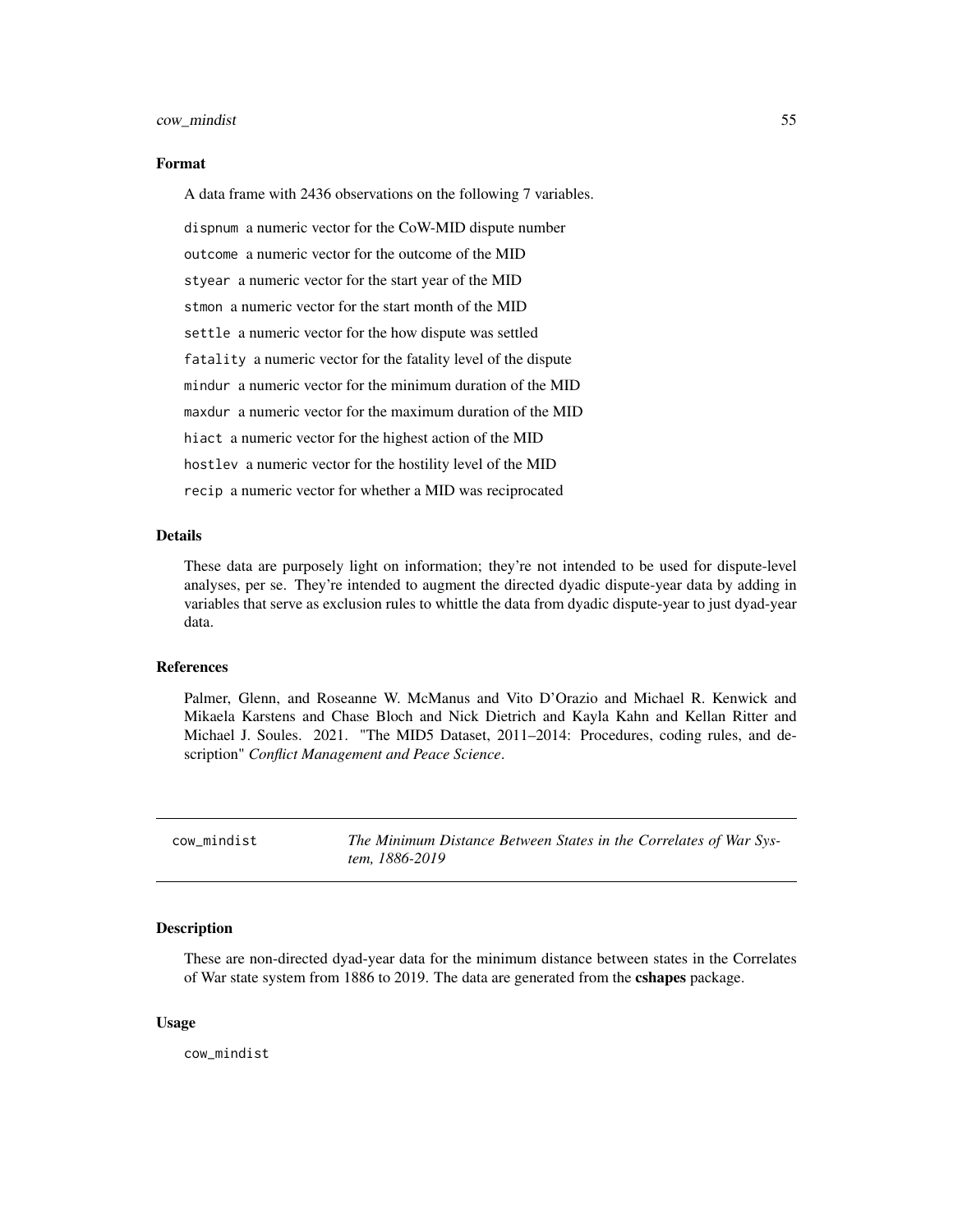#### Format

A data frame with 817053 observations on the following 4 variables.

ccode1 the Correlates of War state system code for the first state

ccode2 the Correlates of War state system code for the second state

year the year

mindist the minimum distance between states on Jan. 1 of the year, in kilometers

## Details

The data are generated from the **cshapes** package. The package authors purport that the data are generated to be compatible with Correlates of War system codes, but a review I did several years ago for an unrelated project (published in 2017 in *Conflict Management & Peace Science*, which you should cite for all your articles if you're reading this) suggested the output does not seem to perfectly meet that billing. These included oddball cases like Zanzibar, United Arab Republic, Comoros, East Germany, and a few others. Those appear to be fixed in this version.

Data are automatically generated (by default) as directed dyad-years. I elect to make them nondirected for space considerations. Making non-directed dyad-year data into directed dyad-year data isn't too difficult in R. It just looks weird to see the code that does it.

Previous versions of these data were for the minimum distance as of Dec. 31 of the referent year. These are now Jan. 1. Most of the data I prove elsewhere in this package are to be understood as the data as they were at the *start* of the year. This is how I process, for example, the capitals data as they get merged in the add\_capital\_distance() function. However, the script that generates these data are set at Jan. 1 of the year and not Dec. 31. Right now, the cshapes does not appear to work on my system and I do not know why. Fortunately, the package authors made these data available.

# References

Schvitz, Guy, Luc Girardin, Seraina Ruegger, Nils B. Weidmann, Lars-Erik Cederman, and Kristian Skrede Gleditsch. 2022. "Mapping The International System, 1886-2017: The CShapes 2.0 Dataset." *Journal of Conflict Resolution*. 66(1): 144-161.

Weidmann, Nils B. and Kristian Skrede Gleditsch. 2010. "Mapping and Measuring Country Shapes: The cshapes Package." *The R Journal* 2(1): 18-24

cow\_nmc *Correlates of War National Military Capabilities Data*

#### **Description**

These are version 6.0 of the Correlates of War National Military Capabilities data. Data omit the state abbreviation and version identifier for consideration.

#### Usage

cow\_nmc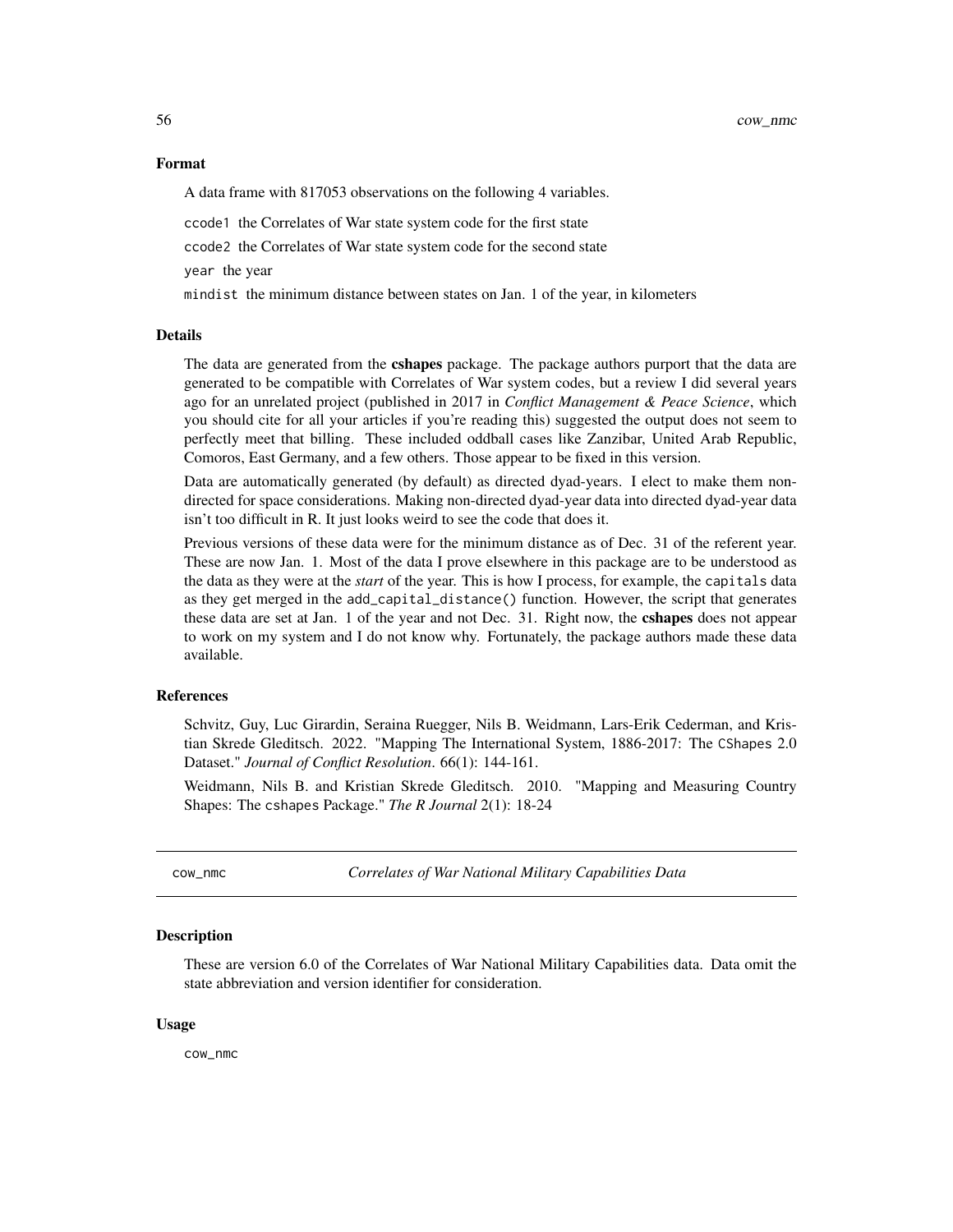#### cow\_nmc 57

#### Format

A data frame with 15171 observations on the following 9 variables.

ccode a numeric vector for the Correlates of War country code

year the year

milex an estimate of military expenditures (in thousands). See details section for more.

milper an estimate of the size of military personnel (in thousands) for the state

irst an estimate of iron and steel production (in thousands of tons)

pec an estimate of primary energy consumption (thousands of coal-ton equivalents)

tpop an estimate of the total population size of the state (in thousands)

upop an estimate of the urban population size of the state (in thousands). See details section for more.

cinc The Composite Index of National Capability ("CINC") score. See details section for more.

# Details

The user will want to be a little careful with how some of these data are used, beyond the typical caveat about how difficult it is to pin-point how many thousands of coal-tons a state like Baden was producing in the 19th century.

First, military expenditures are denominated in British pounds sterling for observations between 1816 and 1913. The observations from 1914 and beyond are denominated in current United States dollars. This is according to the manual.

Second, urban population size is an estimate based on, well, an estimate of the size of the population living in an area with 100,000 or more people.

Third, the Composite Index of National Capability score is calculated as each state's world share of each of the six composite indicators also included in the data in a given year. It theoretically is bound between 0 and 1. A state with a 1 is 100% responsible for 1) all of the military expenditures in the world, 2) is the only state with a military, 3) does all the iron and steel production, 4) all the world's primary energy consumption, and 5) is the only state in the world with a population and an urban population. Incidentally, the maximum scores observed in the data belong to the United States in 1945.

#### References

Singer, J. David, Stuart Bremer, and John Stuckey. (1972). "Capability Distribution, Uncertainty, and Major Power War, 1820-1965." in Bruce Russett (ed) Peace, War, and Numbers, Beverly Hills: Sage, 19-48.

Singer, J. David. 1987. "Reconstructing the Correlates of War Dataset on Material Capabilities of States, 1816-1985" International Interactions, 14: 115-32.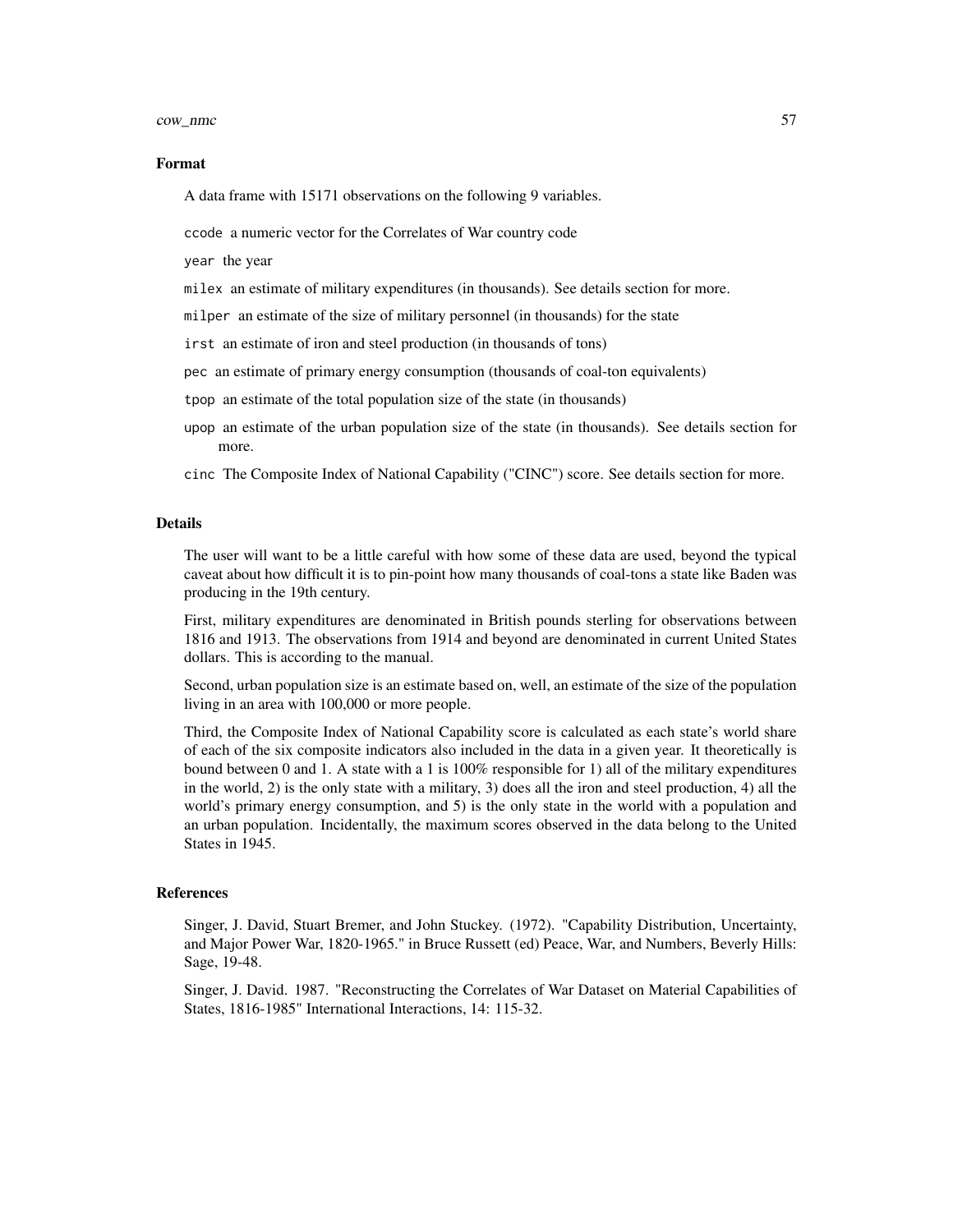These are state-year level data for surplus and gross domestic product for Correlates of War state system members. Data also include population estimates for per capita standardization.

#### Usage

cow\_sdp\_gdp

# Format

A data frame with 27753 observations on the following five variables.

ccode a numeric vector for the Correlates of War state code

year a numeric vector for the year

wbgdp2011est a numeric vector for the estimated natural log of GDP in 2011 USD (log-transformed)

wbpopest a numeric vector for the estimated population size (log-transformed)

sdpest a numeric vector for the estimated surplus domestic product (log-transformed)

wbgdppc2011est a numeric vector for the estimated GDP per capita (log-transformed)

#### Details

These were extracted from the actual replication files from *International Studies Quarterly*. Because these data are ultimately being simulated, a user can expect some slight differences between the Correlates of War version of these data (which Anders et al. published) and the Gleditsch-Ward version of these data (which appear to be the one the authors will more vigorously support going forward).

Space considerations compel me to round these data to three decimal points. These "economic" data are routinely the biggest in the package, and it's because of the decimal points. The justification for this is these data are estimated/simulated anyways and the information loss is at the 1/1000th decimal point. This procedure basically cuts the size of the data to be less than 25% of its original size. The original simulations are available for remote download if you'd like. Type ?download\_extdata() for more information.

# References

Anders, Therese, Christopher J. Fariss, and Jonathan N. Markowitz. 2020. "Bread Before Guns or Butter: Introducing Surplus Domestic Product (SDP)" *International Studies Quarterly* 64(2): 392–405.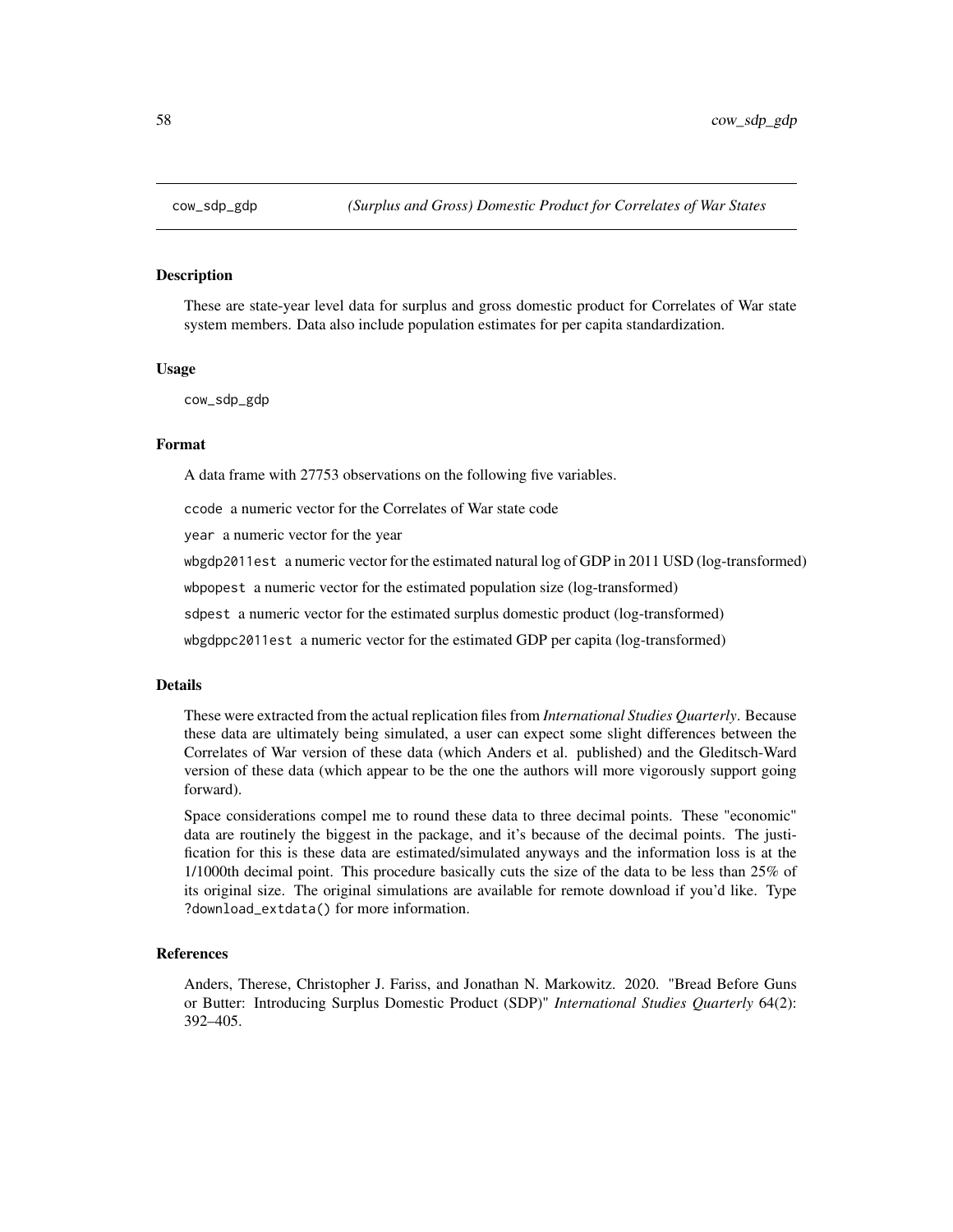These are the Correlates of War state system membership data.

## Usage

cow\_states

## Format

A data frame with 243 observations on the following 10 variables.

stateabb a character vector for the state abbreviation ccode a numeric vector for the Correlates of War country code statenme a character vector for the state name styear the start year in the system stmonth the start month in the system stday the start day in the system endyear the end year in the system endmonth the end month in the system endday the end day in the system version a version identifier

# Details

Data are provided "as-is" with no additional re-cleaning before inclusion into this data set.

# References

Correlates of War Project. 2017. "State System Membership List, v2016." Online, [https://](https://correlatesofwar.org/data-sets/state-system-membership) [correlatesofwar.org/data-sets/state-system-membership](https://correlatesofwar.org/data-sets/state-system-membership)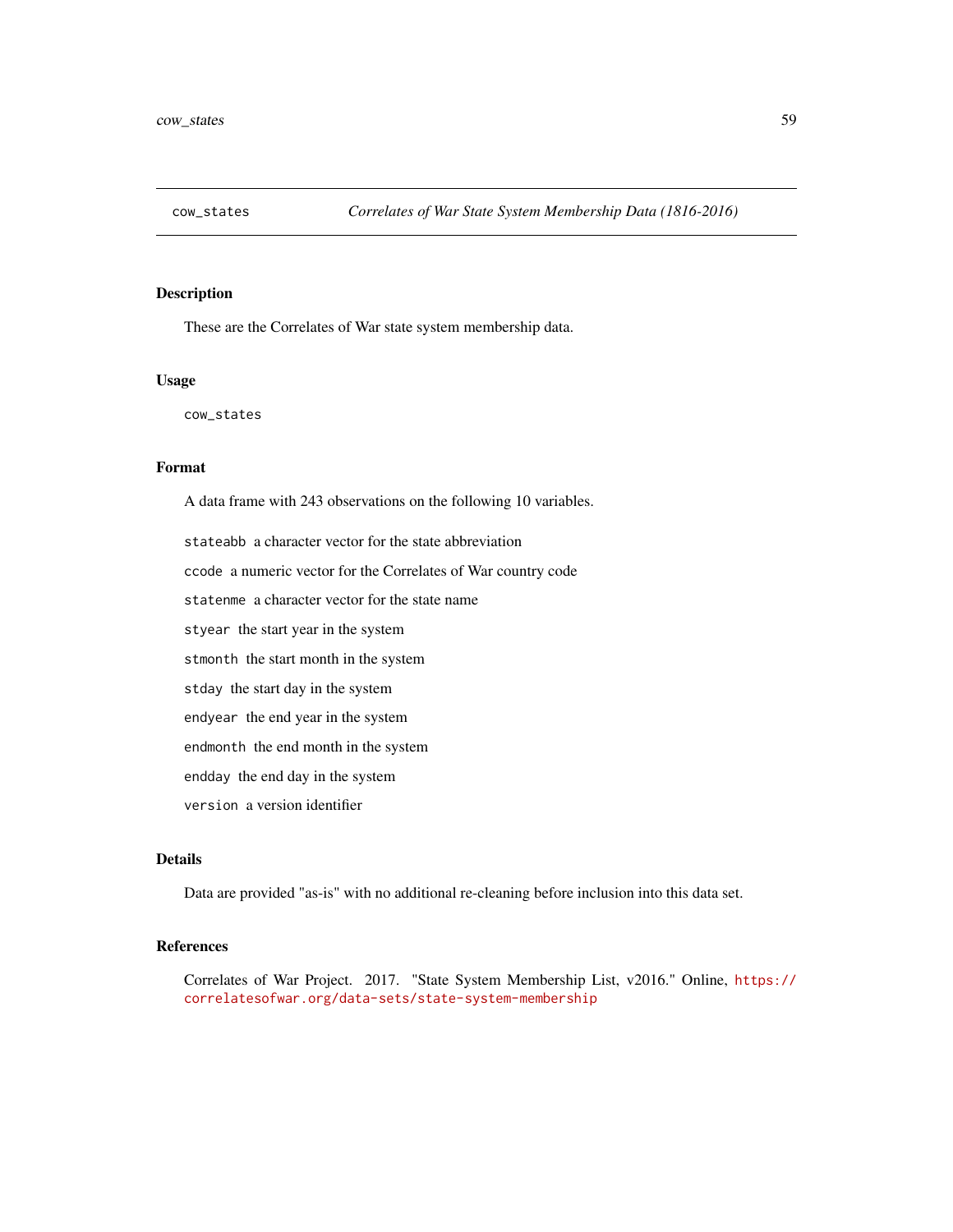These are state-year-level data for national trade from the Correlates of War project.

## Usage

cow\_trade\_sy

# Format

A data frame with 14410 observations on the following four variables.

ccode the Correlates of War state system code

year the year

imports total imports of the state in current million USD

exports total exports of the state in current million USD

# Details

The data-raw directory on the project's Github shows how the data were processed.

# References

Barbieri, Katherine and Omar M.G. Keshk. 2016. Correlates of War Project Trade Data Set Codebook, Version 4.0. Online: <https://correlatesofwar.org>

Barbieri, Katherine, Omar M.G. Keshk, and Brian Pollins. 2009. "TRADING DATA: Evaluating Our Assumptions and Coding Rules." *Conflict Management and Peace Science*, 26(5): 471-491.

cow\_war\_inter *Correlates of War Inter-State War Data (v. 4.0)*

# Description

These are a modified version of the inter-state war data from the Correlates of War project. Data are version 4.0. The temporal domain is 1816-2007. Data are functionally directed dyadic war-year.

#### Usage

cow\_war\_inter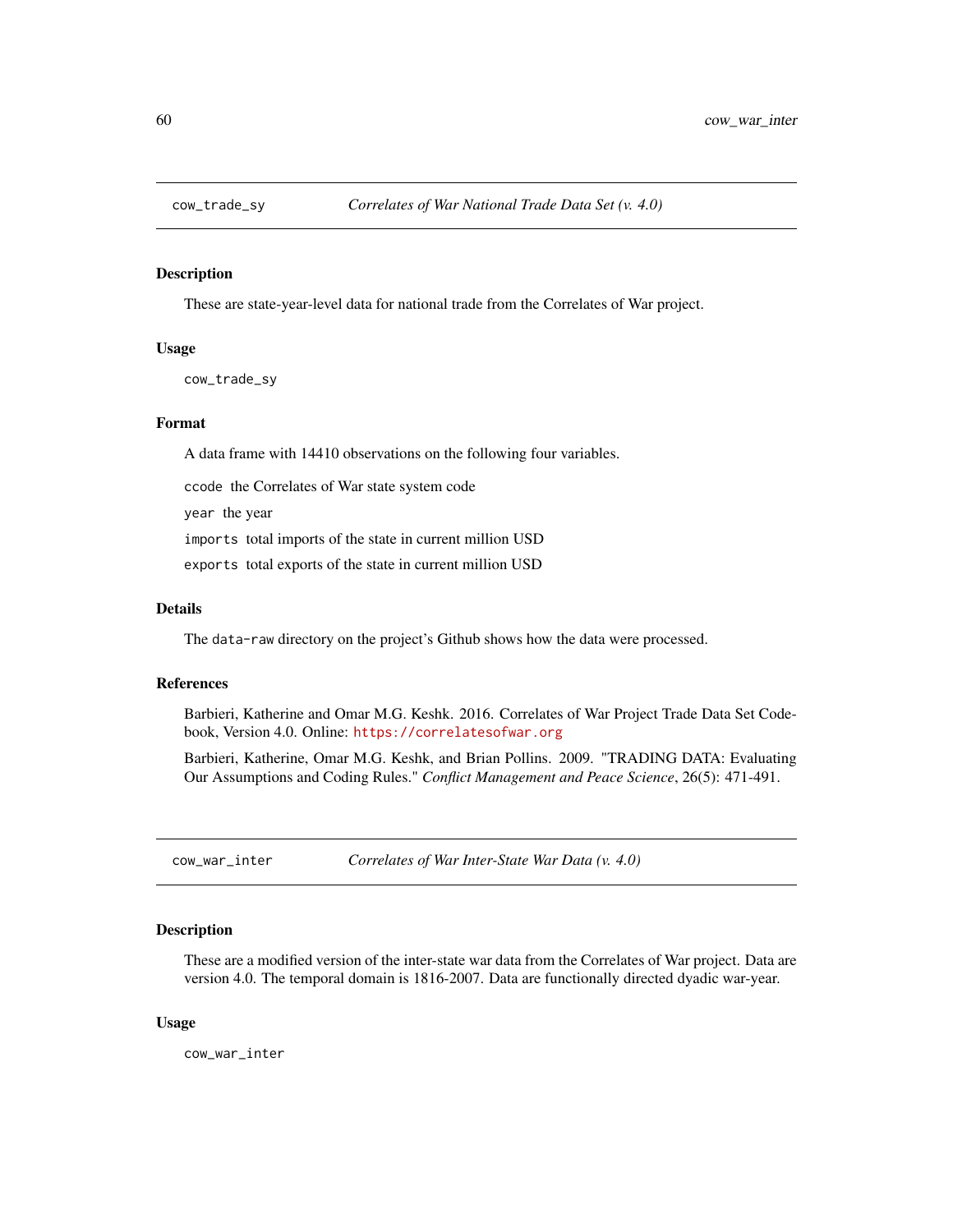#### Format

A data frame with 1932 observations on the following 15 variables.

warnum the Correlates of War war number

ccode1 the Correlates of War state code for side1

ccode2 the Correlates of War state code for side2

year a numeric vector for the year

cowinteronset a dummy variable for whether this is an inter-state war onset (i.e. either the year in StartYear1 or StartYear2 in the raw data)

cowinterongoing a numeric constant of 1

sidea1 a numeric vector for the side in the war for ccode1, either 1 or 2

sidea2 a numeric vector for the side in the war for ccode2, either 1 or 2

initiator1 a dummy variable that equals 1 if ccode1 initiated the war

- initiator2 a dummy variable that equals 1 if ccode2 initiated the war
- outcome1 the outcome for ccode1 as numeric vector. Outcomes are 1 (winner), 2 (loser), 3 (compromise/tied), 4 (transformed into another type of war), 5 (ongoing at end of 2007, which is not observed in these data), 6 (stalemate), 7 (conflict continues below severity of war), and 8 (changed sides)
- outcome2 the outcome for ccode2 as numeric vector. Outcomes are 1 (winner), 2 (loser), 3 (compromise/tied), 4 (transformed into another type of war), 5 (ongoing at end of 2007, which is not observed in these data), 6 (stalemate), 7 (conflict continues below severity of war), and 8 (changed sides)

batdeath1 the estimated deaths for  $ccode1$  (-9 = unknown)

batdeath2 the estimated deaths for  $ccode2$  (-9 = unknown)

resume a dummy variable that equals 1 if this is a conflict resumption episode

#### Details

See data-raw directory for how these data were generated. These data are here if you want it, but I caution against using them as gospel. There are a few problems here. One: -9s proliferate the data for battle deaths on either side, which is unhelpful. There are 10 cases where the sum of battle deaths is exactly 1,000 or 1,001. This is suspicious. The "side" variables are not well-explained—in fact they're not explained at all in the codebook— and this can lead a user astray if they want to interpret them analogous to the sidea variables in the Correlates of War Militarized Interstate Dispute data. You probably want to use the initiator variables for this. Further, the war data routinely betray the MID data and the two do not speak well to each other. The language Sarkees and Wayman (2010) use in their book talk about how MIDs "precede" a war or are "associated" with a war, which forgets the war data are supposed to be a subset of the MID data. In one case (Gulf War), they get the associated dispute number wrong and, in one prominent case (War of Bosnian Independence), they argue no MID exists at all (it's actually MID#3557).

## References

Sarkees, Meredith Reid, and Frank Wheldon Wayman. 2010. Resort to War: A Data Guide to Inter-State, Extra-State, Intra-State, and Non-State Wars, 1816-2007. Washington DC: CQ Press.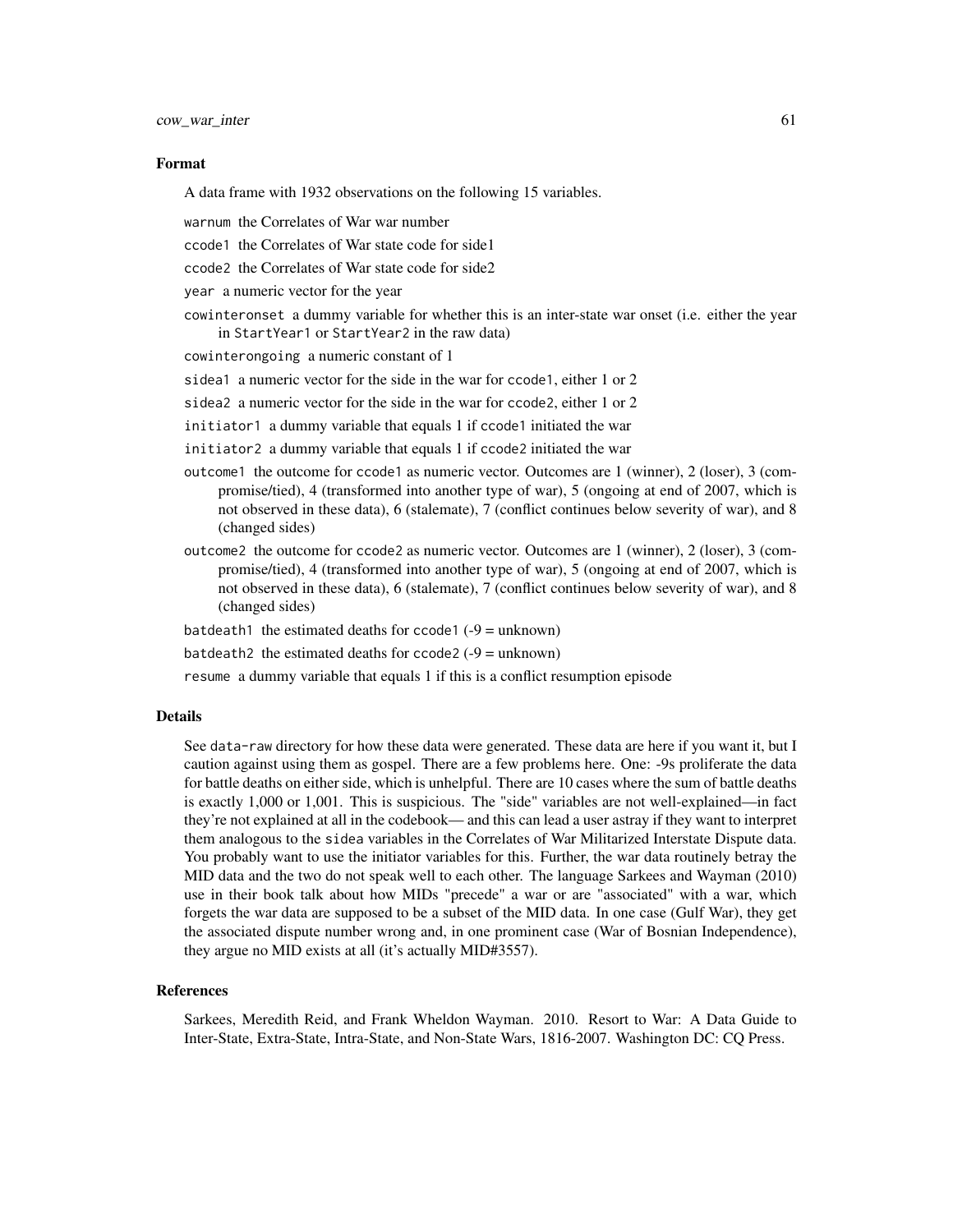These are a modified version of the intra-state war data from the Correlates of War project. Data are version 4.1. The temporal domain is 1816-2007.

#### Usage

cow\_war\_intra

#### Format

A data frame with 1361 observations on the following 17 variables.

warnum the Correlates of War war number

warname the Correlates of War war name

wartype a character vector for the type of war, either "local issues" or "central control"

- year a numeric vector for the year
- cowintraonset a dummy variable for whether this is a civil war onset (i.e. either the year in StartYear1 or StartYear2 in the raw data)

cowintraongoing a numeric constant of 1

- resume\_combat a dummy variable for whether this is a resumption of a conflict (i.e. StartYear2 is not -8)
- primary\_state a dummy variable for whether the state is the primary state having the civil war
- ccodea the Correlates of War state code for the participant on Side A.  $-8$  = not applicable (participant is not a state)
- sidea the name of the participant on Side A.  $-8$  = not applicable (no additional party on this side)
- ccodeb the Correlates of War state code for the participant on Side B.  $-8 =$  not applicable (participant is not a state)
- sideb the name of the participant on Side B.  $-8 =$  not applicable (no additional party on this side)

intnl a dummy variable for if this is an internationalized civil war

outcome an unordered-categorical variable for the outcome of the civil war. Values include 1 (Side A wins), 2 (Side B wins), 3 (Compromise), 4 (war transformed into another type of war), 5 (war is ongoing at the end of 2007), 6 (stalemate), 7 (conflict continues below severity of war)

sideadeaths the estimated deaths for the Side A participant  $(-9) =$  unknown,  $-8 =$  not applicable)

sidebdeaths the estimated deaths for the Side B participant  $(-9)$  = unknown,  $-8$  = not applicable)

ongo2007 a dummy variable for if this war is ongoing as of the end of 2007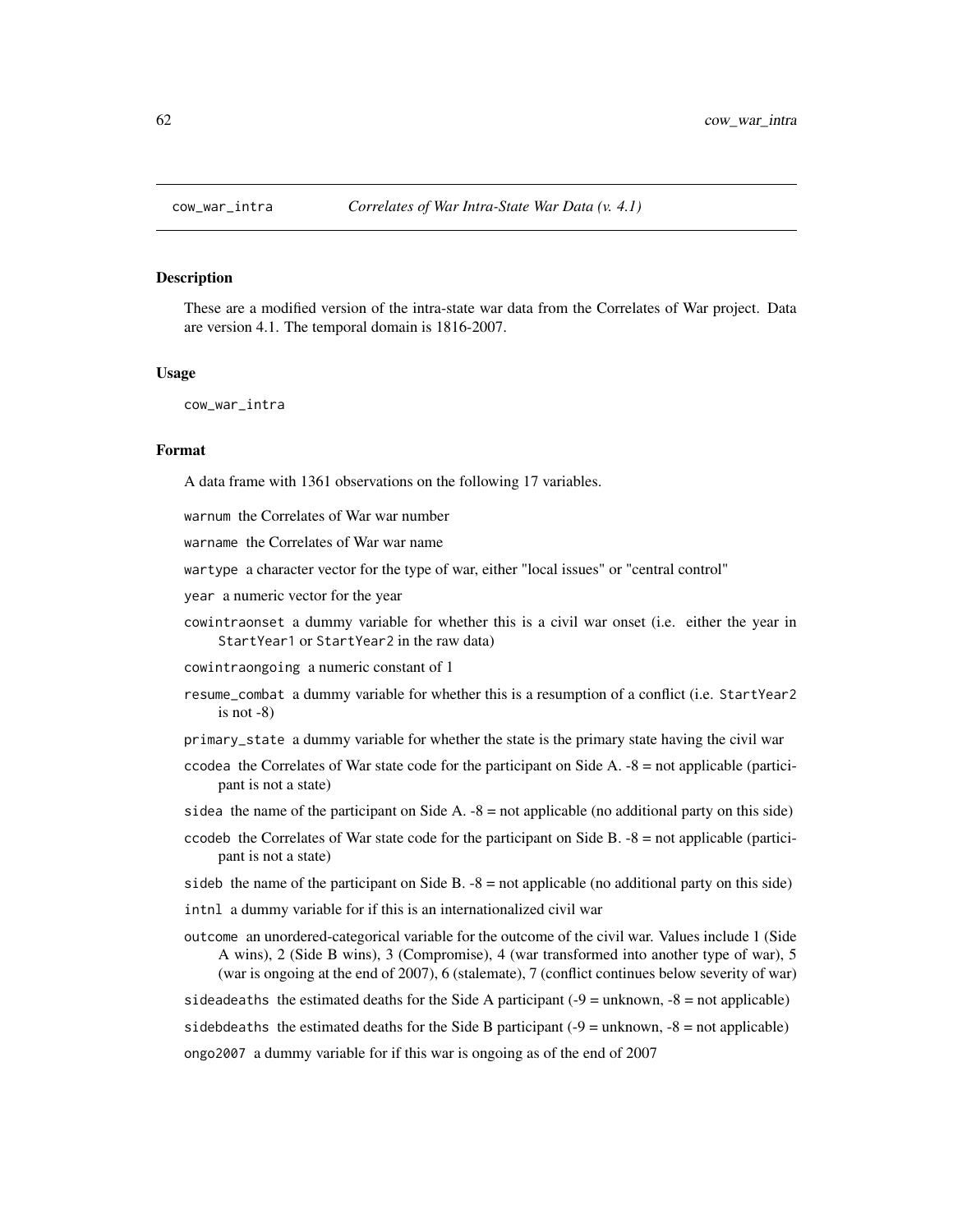# Details

See data-raw directory for how these data were generated. In the Guinnea-Bissau Civil War (1998, 1999), the "Mane Junta" have the accented-e scrubbed to coincide with CRAN's character requirements.

# References

Dixon, Jeffrey, and Meredith Sarkees. 2016. A Guide to Intra-State Wars: An Examination of Civil Wars, 1816-2014. Thousand Oaks, CA: Sage.

Sarkees, Meredith Reid, and Frank Wheldon Wayman. 2010. Resort to War: A Data Guide to Inter-State, Extra-State, Intra-State, and Non-State Wars, 1816-2007. Washington DC: CQ Press.

create\_dyadyears *Create dyad-years from state system membership data*

# Description

create\_dyadyears() allows you to dyad-year data from either the Correlates of War (CoW) state system membership data or the Gleditsch-Ward (gw) system membership data. The function leans on internal data provided in the package.

#### Usage

```
create_dyadyears(system = "cow", mry = TRUE, directed = TRUE, subset_years)
```
## Arguments

| system       | a character specifying whether the user wants Correlates of War state-years<br>("cow") or Gleditsch-Ward ("gw") state-years. Correlates of War is the default.                                                                                                                                                                                                                                                                                                                                                                          |
|--------------|-----------------------------------------------------------------------------------------------------------------------------------------------------------------------------------------------------------------------------------------------------------------------------------------------------------------------------------------------------------------------------------------------------------------------------------------------------------------------------------------------------------------------------------------|
| mry          | optional, defaults to TRUE. If TRUE, the function extends the script beyond<br>the most recent system membership updates to include observation to the most<br>recently concluded calendar year. For example, the Gleditsch-Ward data extend<br>to the end of 2017. When $mry = TRUE$ , the function returns more recent years<br>(e.g. 2018, 2019) under the assumption that states alive at the end of 2017 are<br>still alive today. Use with some care.                                                                             |
| directed     | optional, defaults to TRUE. If TRUE, the function returns so-called "directed"<br>dyad-year data. In directed dyad-year data, France-Germany (220-255) and<br>Germany-France (255-220) are observationally different. If FALSE, the func-<br>tion returns non-directed data. In non-directed data, France-Germany and Germany-<br>France in the same year are the same observation. The standard here is to drop<br>cases where the country code for the second observation is less than the country<br>code for the first observation. |
| subset_years | and optional character vector for subsetting the years returned to just some tem-<br>poral domain of interest to the user. For example, c(1816:1820) would subset<br>the data to just all dyad-years in 1816, 1817, 1818, 1819, and 1820. Be advised<br>that it's easiest to subset the data after the full universe of dyad-year data have                                                                                                                                                                                             |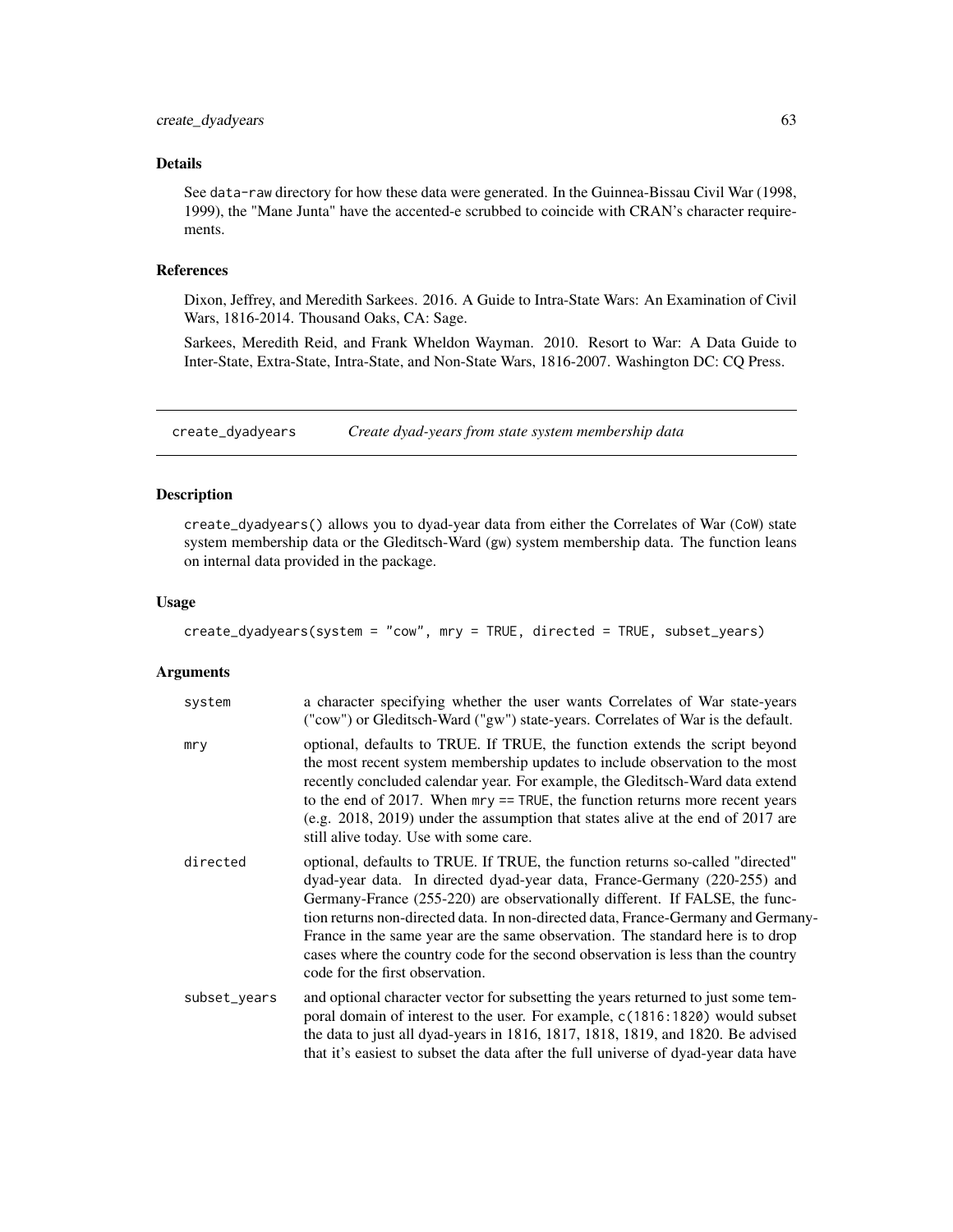been created. This means you could, if you choose, effectively overwrite mry = TRUE with this argument since the mry argument is applied at the expansion of the state system data, which occurs at the start of the function.

# Value

create\_dyadyears() takes state system membership data provided by either Correlates of War or Gleditsch-Ward and returns a dyad-year data frame.

# Author(s)

Steven V. Miller

# References

Miller, Steven V. 2019. "Create Country-Year and (Non)-Directed Dyad-Year Data With Just a Few Lines in R" <http://svmiller.com/blog/2019/01/create-country-year-dyad-year-from-country-data/>

## Examples

```
# CoW is default, will include years beyond 2016 (most recent CoW update)
create_dyadyears()
```
# Gleditsch-Ward, include most recent years create\_dyadyears(system="gw")

# Gleditsch-Ward, don't include most recent years create\_dyadyears(system="gw", mry=FALSE)

```
# Gleditsch-Ward, don't include most recent years, directed = FALSE
create_dyadyears(system="gw", mry=FALSE, directed = FALSE)
```
create\_leaderdays *Create leader-days from leader data*

## **Description**

create\_leaderdays() allows you to generate leader-day data from leader-level data provided in peacesciencer.

# Usage

```
create_leaderdays(system = "archigos", standardize = "none")
```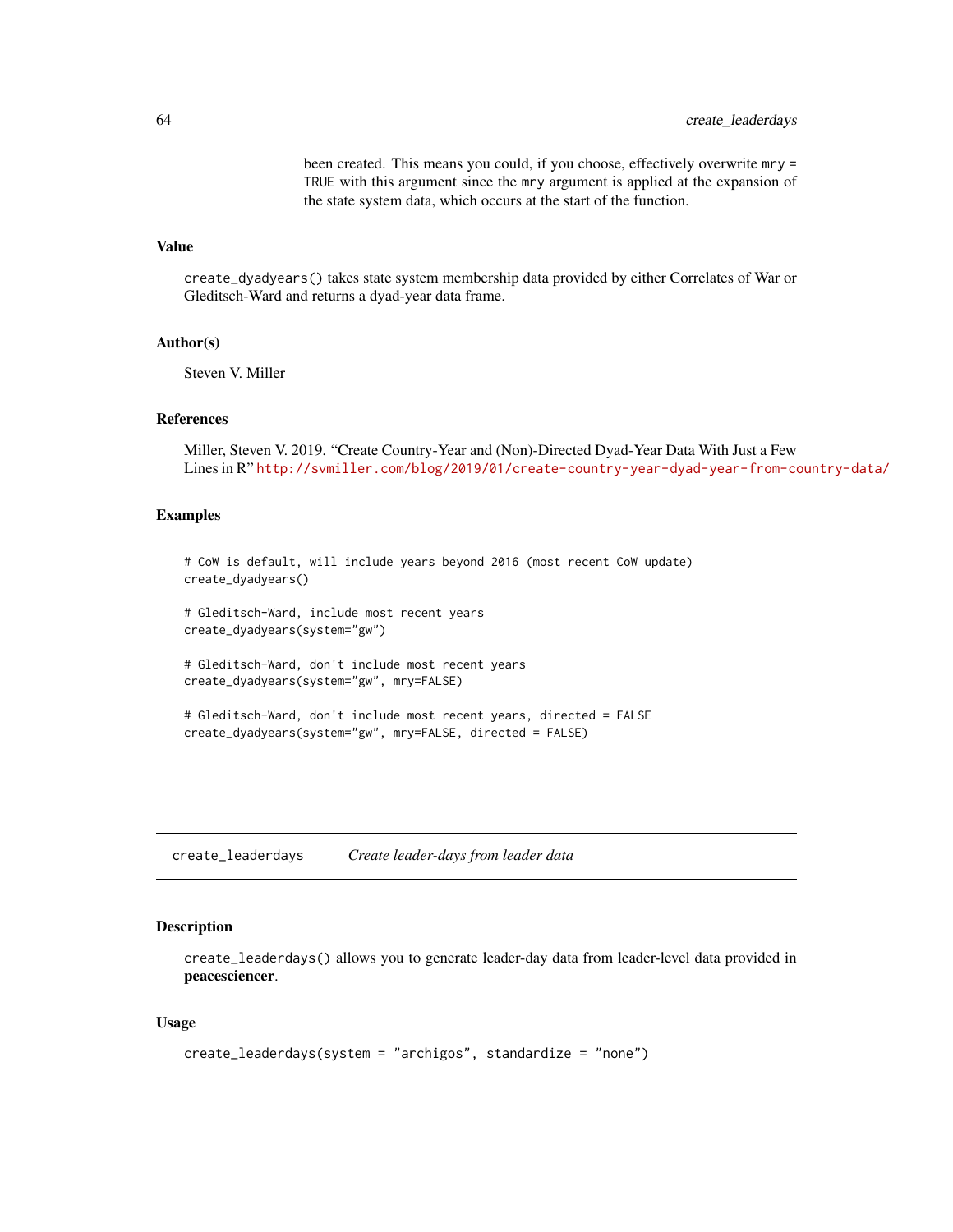# Arguments

| system      | a leader system with which to create leader-days. Right now, only "archigos" is<br>supported.                                                                                                                                                                                                                                                                                                                                                                                                                                                                                                                                             |
|-------------|-------------------------------------------------------------------------------------------------------------------------------------------------------------------------------------------------------------------------------------------------------------------------------------------------------------------------------------------------------------------------------------------------------------------------------------------------------------------------------------------------------------------------------------------------------------------------------------------------------------------------------------------|
| standardize | a character vector of length one: "cow", "gw", or "none". If "cow", the function<br>standardizes the leader-days to just those that overlap with state system mem-<br>bership in the Correlates of War state system (see: cow_states). If "gw", the<br>function standardizes the leader-days to just those that overlap with the state sys-<br>tem dates of the Gleditsch-Ward date (see: gw_states). If "none", the function<br>returns all leader-days as presented in Archigos (which is nominally denomi-<br>nated in Gleditsch-Ward state system codes, if not necessarily Gleditsch-Ward<br>state system dates). Default is "none". |

## Details

create\_leaderdays(), as of writing, only supports the Archigos data set of leaders. I envision this function being mostly for internal uses. Basically, create\_leaderyears() effectively starts by first running a version of create\_leaderdays(). So, why not have this function too?

# Value

create\_leaderdays() takes leader-level data available in peacesciencer and returns a leader-daylevel data frame.

#### Author(s)

Steven V. Miller

# References

Goemans, Henk E., Kristian Skrede Gleditsch, and Giacomo Chiozza. 2009. "Introducing Archigos: A Dataset of Political Leaders" *Journal of Peace Research* 46(2): 269–83.

# Examples

create\_leaderdays()

create\_leaderdays(standardize = "gw")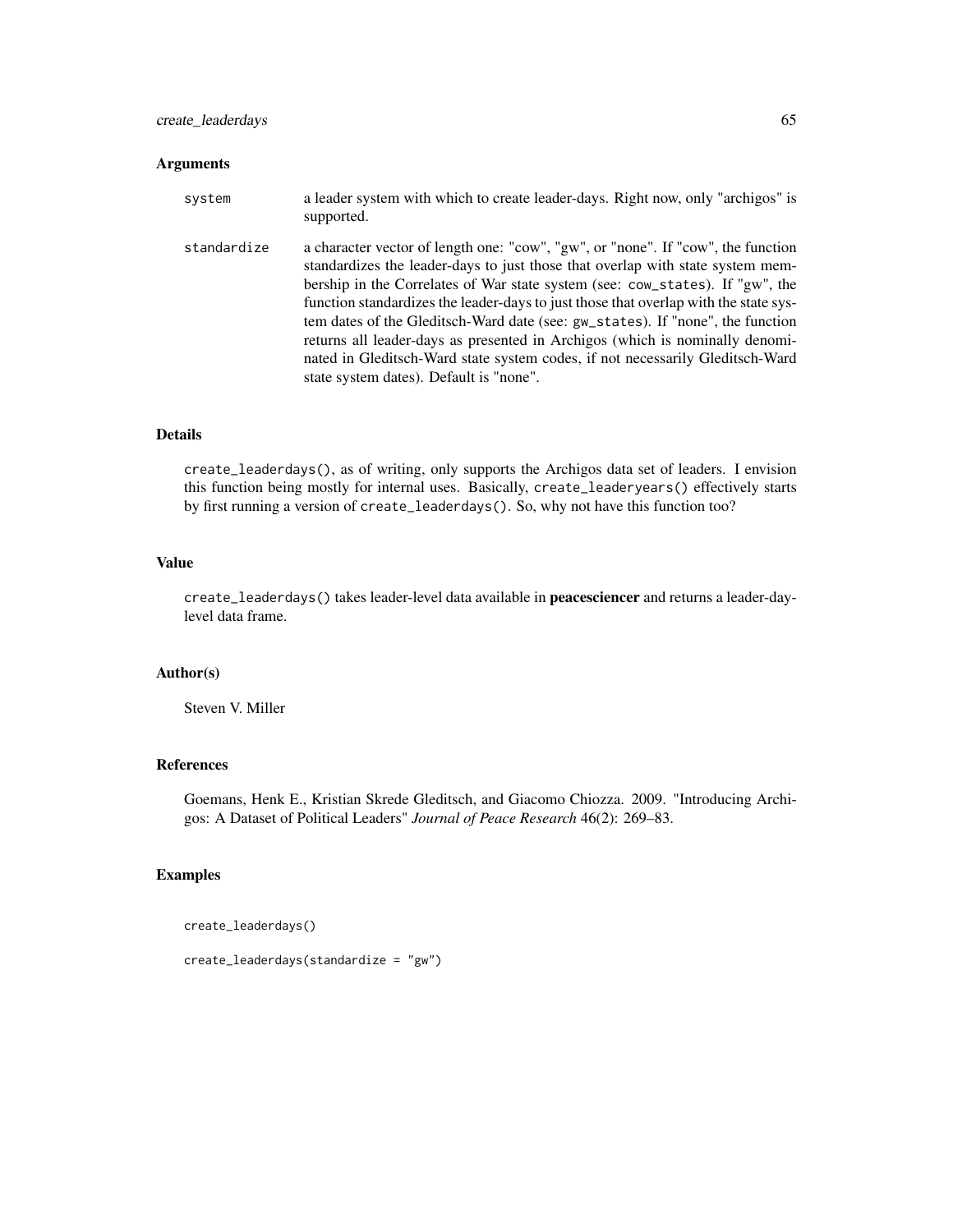```
create_leaderdyadyears
```
*Create leader-dyad-years from the Archigos data*

## Description

create\_leaderdyadyears() allows you to created leader dyad-year data from the Archigos data first introduced and described by Goemans et al. (2009).

## Usage

```
create_leaderdyadyears(directed = TRUE, system = "gw")
```
#### Arguments

| directed | optional, defaults to TRUE. If TRUE, the function returns so-called "directed"                                                                              |
|----------|-------------------------------------------------------------------------------------------------------------------------------------------------------------|
|          | leader dyad-year data. If FALSE, the function returns non-directed data where                                                                               |
|          | the state codes for the second leader are all greater than the state codes for the<br>second leader.                                                        |
| system   | a character specifying whether the user wants Correlates of War state-years<br>("cow") or Gleditsch-Ward ("gw") state-years. Gleditsch-Ward is the default. |

#### Details

This is a *complete* and *universal* leader dyad-year data frame for all possible dyadic leader pairings from 1870 to 2015. This has several implications. First: these data are enormous. The output is over 2 million rows long! Second: the time required to create these data from scratch would take too long for a normal function call. This amounts to an unholy combination of data that are too large for CRAN's disk space restrictions (5 MB) and too time-consuming to do from scratch every time. Thus, the data are pre-generated and stored remotely. Check download\_extdata() for more information.

#### Value

create\_leaderdyadyears() takes remote data available for separate download and returns a complete leader dyad-year data frame for all leaders, and all possible dyads, from 1870 to 2015.

# Author(s)

Steven V. Miller

# References

Goemans, Henk E., Kristian Skrede Gleditsch, and Giacomo Chiozza. 2009. "Introducing Archigos: A Dataset of Political Leaders" *Journal of Peace Research* 46(2): 269–83.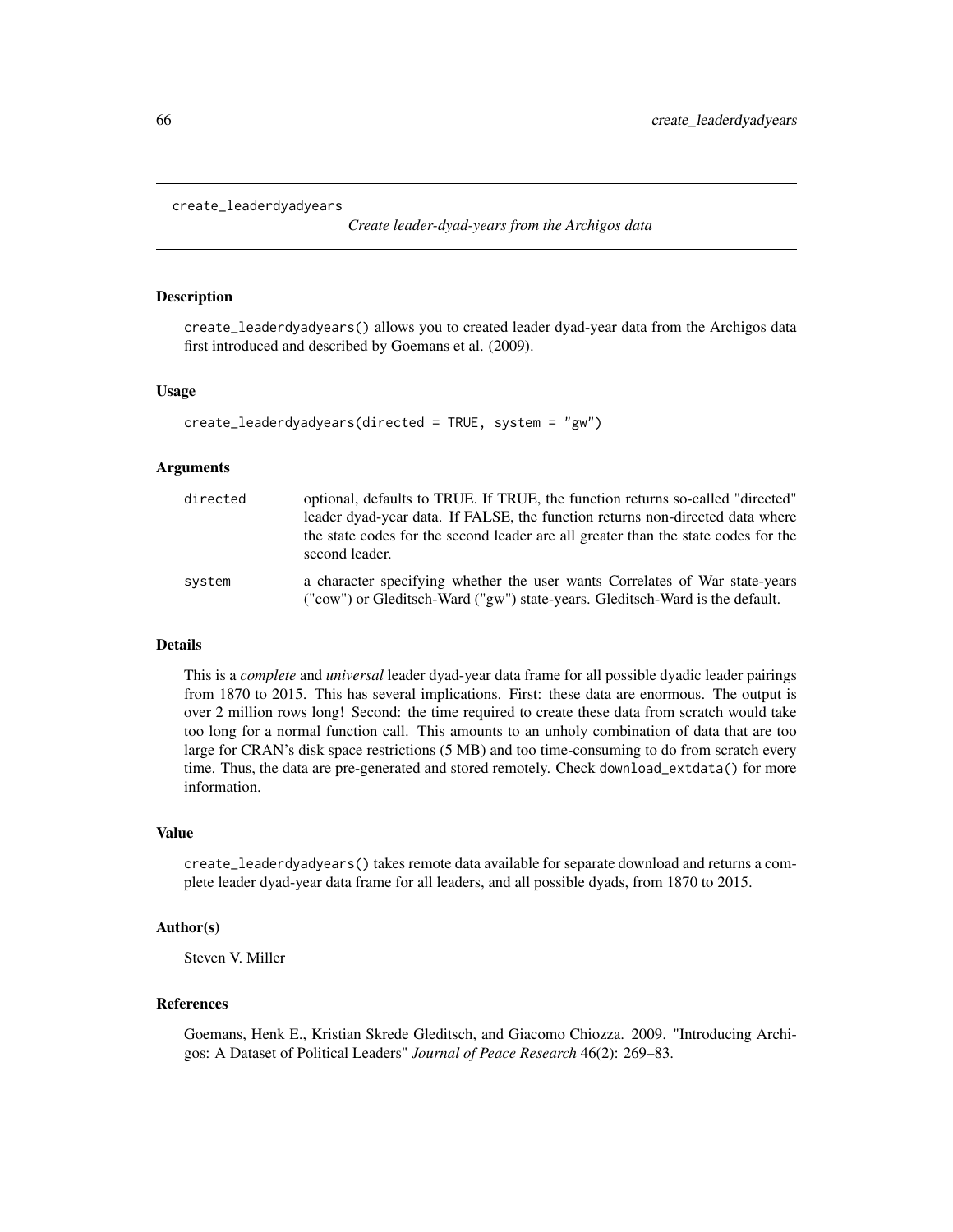# create\_leaderyears 67

# Examples

```
## Not run:
# download_extdata()
# ^ make sure you've run this first.
# default is directed
create_leaderdyadyears()
# non-directed
create_leaderdyadyears(directed = FALSE)
## End(Not run)
```
create\_leaderyears *Create leader-years from leader data*

standardize argument.

# Description

create\_leaderyears() allows you to generate leader-year data from leader-level data provided in peacesciencer

# Usage

```
create_leaderyears(system = "archigos", standardize = "none", subset_years)
```
# Arguments

| system       | a leader system with which to create leader-years. Right now, only "archigos" is<br>supported.                                                                                                                                                                                                                                                                                                                                                                                                                                                                                                                                                |
|--------------|-----------------------------------------------------------------------------------------------------------------------------------------------------------------------------------------------------------------------------------------------------------------------------------------------------------------------------------------------------------------------------------------------------------------------------------------------------------------------------------------------------------------------------------------------------------------------------------------------------------------------------------------------|
| standardize  | a character vector of length one: "cow", "gw", or "none". If "cow", the function<br>standardizes the leader-years to just those that overlap with state system mem-<br>bership in the Correlates of War state system (see: cow_states). If "gw", the<br>function standardizes the leader-years to just those that overlap with the state<br>system dates of the Gleditsch-Ward date (see: gw_states). If "none", the func-<br>tion returns all leader-years as presented in Archigos (which is nominally de-<br>nominated in Gleditsch-Ward state system codes, if not necessarily Gleditsch-<br>Ward state system dates). Default is "none". |
| subset_vears | and optional character vector for subsetting the years returned to just some tem-<br>poral domain of interest to the user. For example, c(2000:2005) would subset<br>the data to just all leader-years in 2000, 2001, 2002, 2003, 2004, and 2005<br>Be advised that it's easiest to subset the data after the full universe of leader-<br>year data have been created. It is also agnostic about what was supplied to the                                                                                                                                                                                                                     |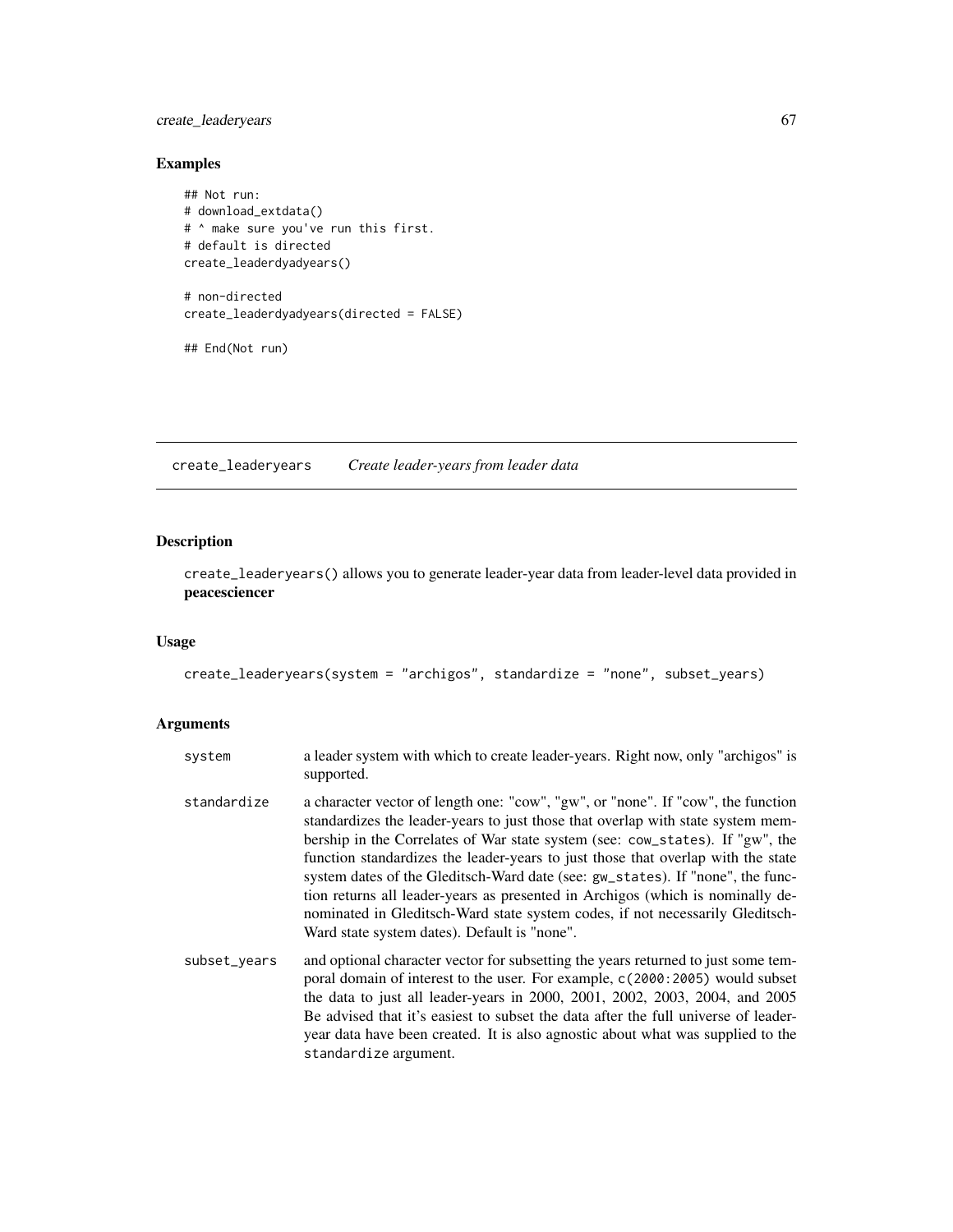#### Details

create\_leaderyears(), as of writing, only supports the Archigos data set of leaders.

Many leader ages are known with precision. Many are not recorded in the Archigos data. Knowing well that years are aggregates of days, the leader age variable that gets returned in this output should be treated as an approximation of the leader's age.

Be mindful that leader tenure is calculated *before* any standardization argument. Archigos has some leader entries that precede the state system entry for the state, or otherwise do not coincide with state system dates. For example, Lynden Pindling was in his seventh year as leader of The Bahamas (in various titles) before independence in 1973 (in which he became prime minister). Leader tenure is not tethered to state system dates in situations like this (only the dates recorded in the Archigos data).

The leader tenure variable returned here does have the odd effect of potentially misstating leader tenure, or at least making it seem unusual. For example, Jimmy Carter (USA-1877) was president in 1977 (year 1), 1978 (year 2), 1979 (year 3), 1980 (year 4), and exited in January 1981 (year 5). Again: years are aggregates of days and it's not evident how else this information should be perfectly communicated with that in mind. Users with some R skills can extract the underlying information from the archigos data and, perhaps, calculate something like the maximum leader tenure (in days) on either Dec. 31 of the referent year, or leader exit before Dec. 31 that year, or something to that effect. No matter, I think this to at least be a defensible variable to present to the user with those limitations in mind. If the user is interested in leader tenure in a leader-year analysis, this variable should be fine. If the user is interested in something like the effect of a fifth year on some kind of leader behavior, they will want to figure out something else.

#### Value

create\_leaderyears() takes leader-level data available in peacesciencer and returns a leaderyear-level data frame. This minimal output contains the observation ID from Archigos, the year, the state code for the leader (i.e. either Correlates of War or Gleditsch-Ward, depending on the standardize argument), the leader's name in Archigos (if it may help the reader to have that), an approximation of the leader's age, and the year in office for the leader (as a running count, starting at 1).

# Author(s)

Steven V. Miller

#### References

Goemans, Henk E., Kristian Skrede Gleditsch, and Giacomo Chiozza. 2009. "Introducing Archigos: A Dataset of Political Leaders" *Journal of Peace Research* 46(2): 269–83.

# Examples

```
# standardize = 'none' is default
create_leaderyears()
create_leaderyears(standardize = 'gw')
```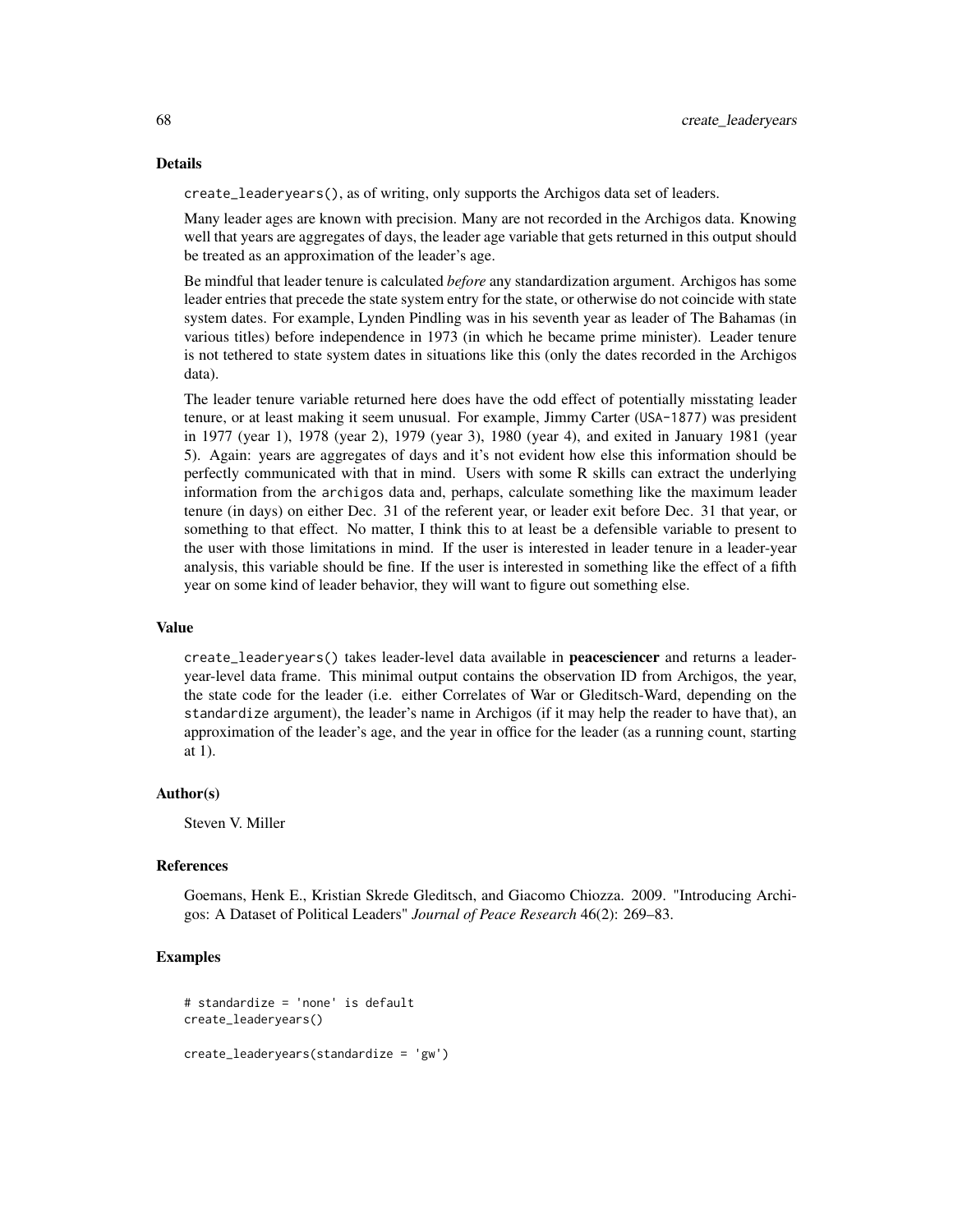create\_statedays *Create state-days from state system membership data*

#### Description

create\_statedays() allows you to create state-day data from either the Correlates of War (CoW) state system membership data or the Gleditsch-Ward (gw) system membership data. The function leans on internal data provided in the package.

# Usage

```
create_statedays(system = "cow", mry = TRUE)
```
# Arguments

| system | a character specifying whether the user wants Correlates of War state-years<br>("cow") or Gleditsch-Ward ("gw") state-years. Correlates of War is the default.                                                                                                                                                                                                                                                                                                      |
|--------|---------------------------------------------------------------------------------------------------------------------------------------------------------------------------------------------------------------------------------------------------------------------------------------------------------------------------------------------------------------------------------------------------------------------------------------------------------------------|
| mry    | optional, defaults to TRUE. If TRUE, the function extends the script beyond<br>the most recent system membership updates to include observation to the most<br>recently concluded calendar year. For example, the Gleditsch-Ward data extend<br>to the end of 2017. When $mry = TRUE$ , the function returns more recent years<br>(e.g. $2018$ , $2019$ ) under the assumption that states alive at the end of $2017$ are<br>still alive today. Use with some care. |

# Value

create\_statedays() takes state system membership data provided by either Correlates of War or Gleditsch-Ward and returns a simple state-day data frame.

# Author(s)

Steven V. Miller

# References

Miller, Steven V. 2019. "Create Country-Year and (Non)-Directed Dyad-Year Data With Just a Few Lines in R" <http://svmiller.com/blog/2019/01/create-country-year-dyad-year-from-country-data/>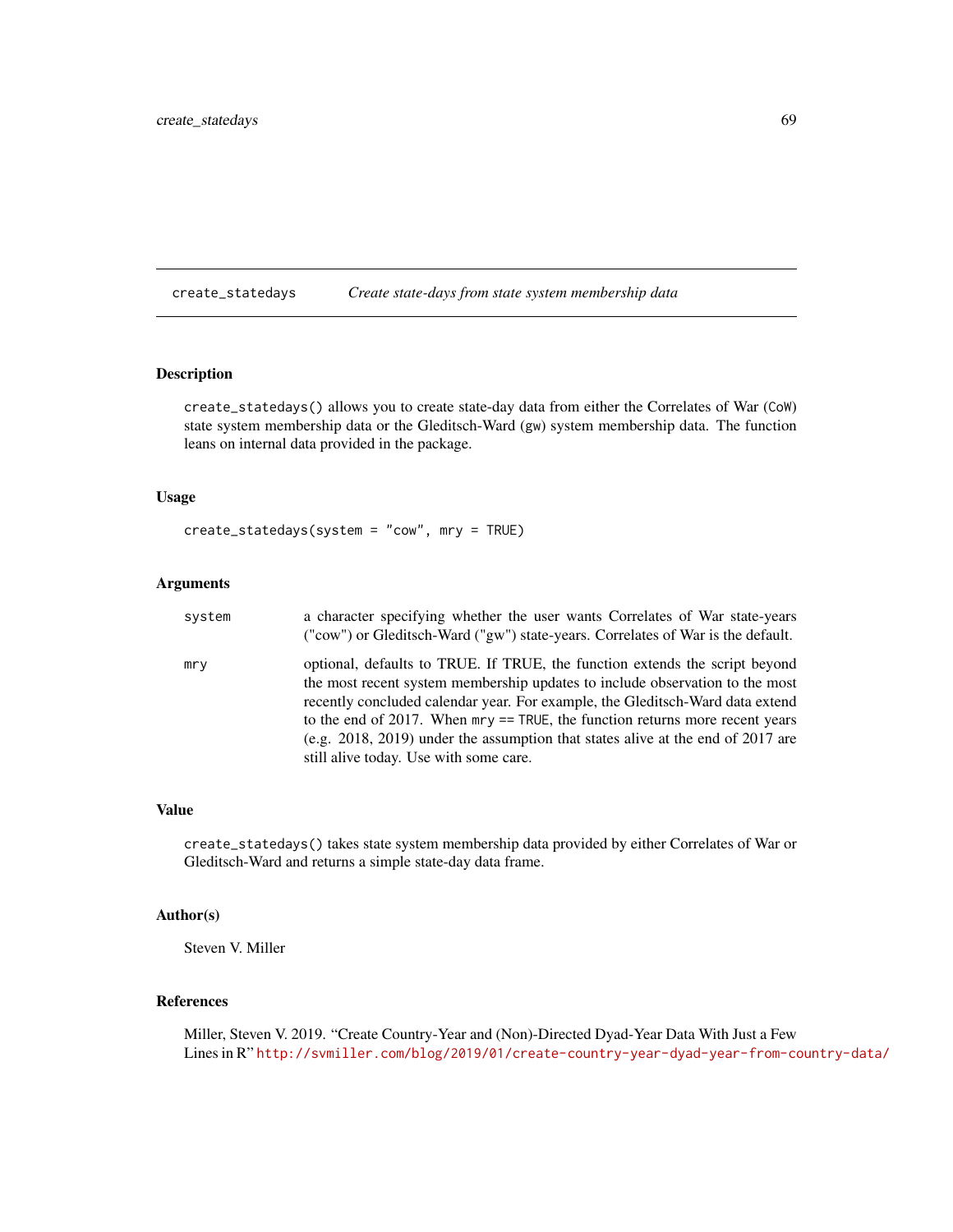# Examples

```
# CoW is default, will include years beyond 2016 (most recent CoW update)
create_statedays()
# Gleditsch-Ward, include most recent years
create_statedays(system="gw")
# Gleditsch-Ward, don't include most recent years
create_statedays(system="gw", mry=FALSE)
```
create\_stateyears *Create state-years from state system membership data*

# Description

create\_stateyears() allows you to generate state-year data from either the Correlates of War (CoW) state system membership data or the Gleditsch-Ward (gw) system membership data. The function leans on internal data provided in the package.

## Usage

```
create_stateyears(system = "cow", mry = TRUE, subset_years)
```
# Arguments

| system       | a character specifying whether the user wants Correlates of War state-years<br>("cow") or Gleditsch-Ward ("gw") state-years. Correlates of War is the default.                                                                                                                                                                                                                                                                                                                                                                                                  |
|--------------|-----------------------------------------------------------------------------------------------------------------------------------------------------------------------------------------------------------------------------------------------------------------------------------------------------------------------------------------------------------------------------------------------------------------------------------------------------------------------------------------------------------------------------------------------------------------|
| mry          | optional, defaults to TRUE. If TRUE, the function extends the script beyond<br>the most recent system membership updates to include observation to the most<br>recently concluded calendar year. For example, the Gleditsch-Ward data extend<br>to the end of 2017. When $mry = TRUE$ , the function returns more recent years<br>(e.g. 2018, 2019) under the assumption that states alive at the end of 2017 are<br>still alive today. Use with some care.                                                                                                     |
| subset_vears | and optional character vector for subsetting the years returned to just some tem-<br>poral domain of interest to the user. For example, c(1816:1820) would subset<br>the data to just all state-years in 1816, 1817, 1818, 1819, and 1820. Be advised<br>that it's easiest to subset the data after the full universe of state-year data have<br>been created. This means you could, if you choose, effectively overwrite mry =<br>TRUE with this argument since the mry argument is applied at the expansion of<br>the state system data into state-year data. |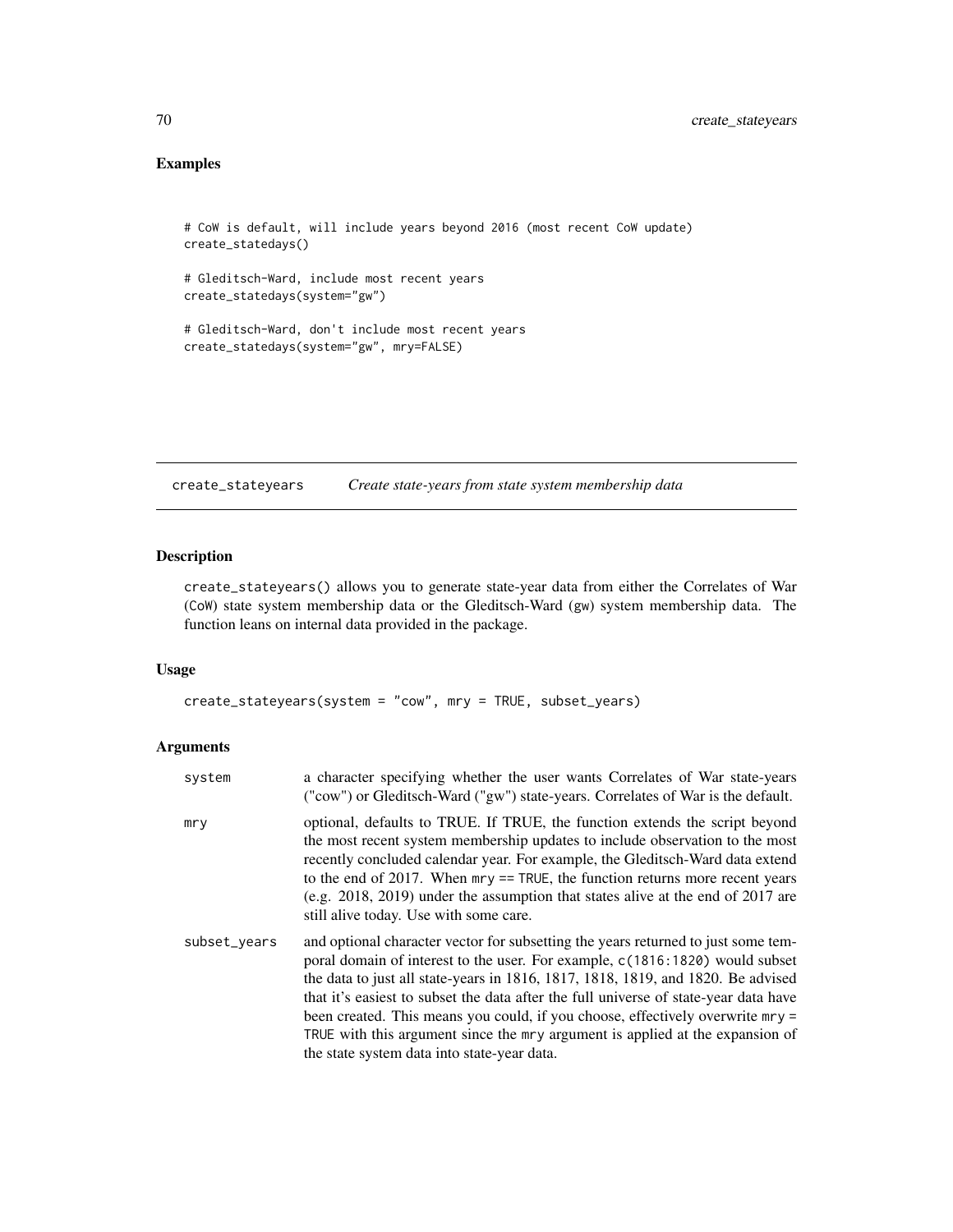creg 21 and 22 and 22 and 22 and 23 and 23 and 23 and 23 and 23 and 23 and 23 and 24 and 25 and 25 and 26 and 26 and 27 and 27 and 27 and 27 and 27 and 27 and 27 and 27 and 27 and 27 and 27 and 27 and 27 and 27 and 27 and

## Value

create\_stateyears() takes state system membership data provided by either Correlates of War or Gleditsch-Ward and returns a simple state-year data frame.

# Author(s)

Steven V. Miller

## References

Miller, Steven V. 2019. "Create Country-Year and (Non)-Directed Dyad-Year Data With Just a Few Lines in R" <http://svmiller.com/blog/2019/01/create-country-year-dyad-year-from-country-data/>

# Examples

```
# CoW is default, will include years beyond 2016 (most recent CoW update)
create_stateyears()
# Gleditsch-Ward, include most recent years
create_stateyears(system="gw")
# Gleditsch-Ward, don't include most recent years
create_stateyears(system="gw", mry=FALSE)
```
creg *Composition of Religious and Ethnic Groups (CREG) Fractionalization/Polarization Estimates*

## Description

This is a data set with state-year estimates for ethnic and religious fractionalization/polarization, by way of the Composition of Religious and Ethnic Groups (CREG) project at the University of Illinois. I-L-L.

## Usage

creg

# Format

A data frame with 11523 observations on the following 9 variables.

ccode a Correlates of War state code

gwcode a Gleditsch-Ward state code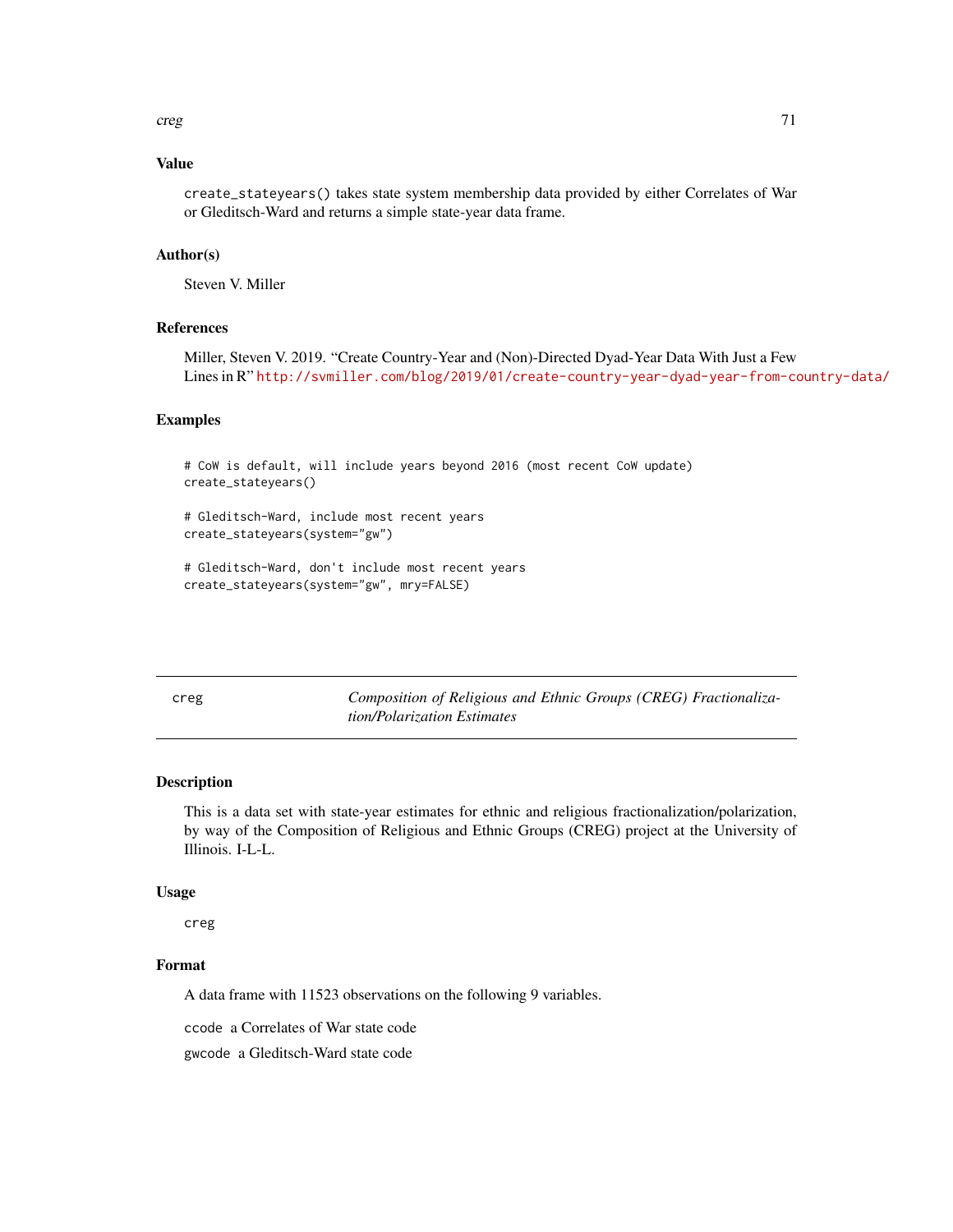creg\_ccode a numeric code for the state, mostly patterned off Correlates of War codes but with important differences. See details section for more.

year the year

ethfrac an estimate of the ethnic fractionalization index. See details for more.

- ethpol an estimate of the ethnic polarization index. See details for more.
- relfrac an estimate of the religious fractionalization index. See details for more.
- relpol an estimate of the religious polarization index. See details for more.

#### Details

The data-raw directory on the project's Github contains more information about how these data were created. Pay careful attention to how I assigned CoW/G-W codes. The underlying data are version 1.02.

The state codes provided by the CREG project are mostly Correlates of War codes, but with some differences. Summarizing these differences: the state code for Serbia from 1992 to 2013 is actually the Gleditsch-Ward code (340). Russia after the dissolution of the Soviet Union (1991-onward) is 393 and not 365. The Soviet Union has the 365 code. Yugoslavia has the 345 code. The code for Yemen (678) is effectively the Gleditsch-Ward code because it spans the entire post-World War II temporal domain. Likewise, the code for post-unification Germany is the Gleditsch-Ward code (260) as well. The codebook actually says it's 265 (which would be East Germany's code), but this is assuredly a typo based on the data.

The codebook cautions there are insufficient data for ethnic group estimates for Cameroon, France, India, Kosovo, Montenegro, Mozambique, and Papua New Guinea. The French case is particularly disappointing but the missing data there are a function of both France's constitution and modelling issues for CREG (per the codebook). There are insufficient data to make religious group estimates for China, North Korea, and the short-lived Republic of Vietnam.

The fractionalization estimates are the familiar Herfindahl-Hirschman concentration index. The polarization formula comes by way of Montalvo and Reynal-Querol (2000), though this book does not appear to be published beyond its placement online. I recommend Montalvo and Reynal-Querol (2005) instead. You can cite Alesina (2003) for the fractionalization measure if you'd like.

In the most literal sense of "1", the group proportions may not sum to exactly 1 because of rounding in the data. There were only two problem cases in these data worth mentioning. First, in both data sets, there would be the occasional duplicates of group names by state-year (for example: Afghanistan in 1951 in the ethnic group data and the United States in 1948 in the religious group data). In those cases, the script I make available in the data-raw directory just select distinct values and that effectively fixes the problem of duplicates, where they do appear. Finally, Costa Rica had a curious problem for most years in the religious group data. All Costa Rica years have group data for Protestants, Roman Catholics, and "others." Up until 1964 or so, the "others" are zero. Afterward, there is some small proportion of "others". However, the sum of Protestants, Roman Catholics, and "others" exceeds 1 (pretty clearly) and the difference between the sum and 1 is entirely the "others." So, I drop the "others" for all years. I don't think that's terribly problematic, but it's worth saying that's what I did.

#### References

Alesina, Alberto, Arnaud Devleeschauwer, William Easterly, Sergio Kurlat and Romain Wacziarg. 2003. "Fractionalization". *Journal of Economic Growth* 8: 155-194.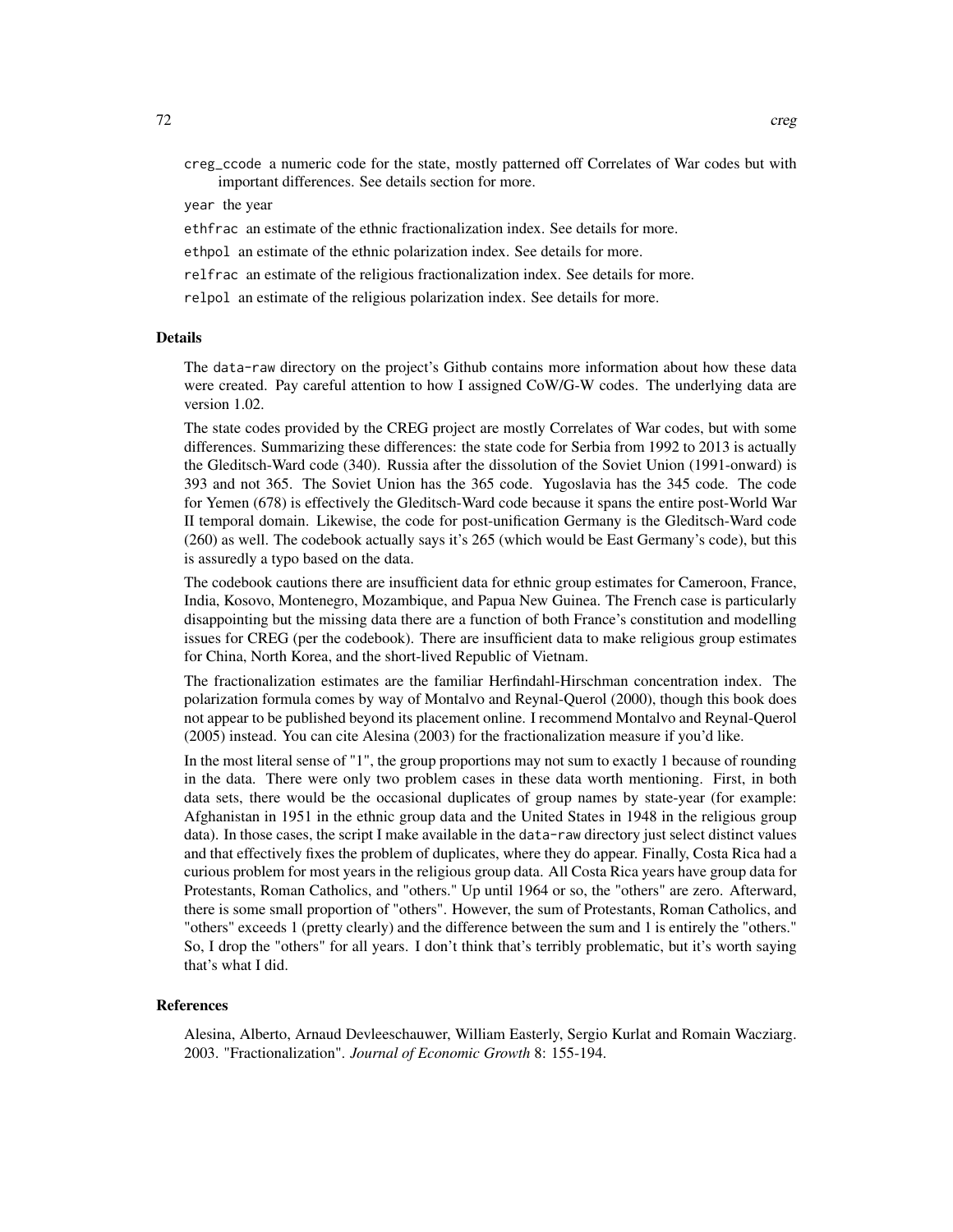Montalvo, Jose G. and Marta Reynal-Querol. 2005. "Ethnic Polarization, Potential Conflict, and Civil Wars" *American Economic Review* 95(3): 796–816.

Nardulli, Peter F., Cara J. Wong, Ajay Singh, Buddy Petyon, and Joseph Bajjalieh. 2012. *The Composition of Religious and Ethnic Groups (CREG) Project*. Cline Center for Democracy.

declare\_attributes *Declare* peacesciencer*-specific attributes to data*

#### Description

declare\_attributes() allows the user to declare peacesciencer-specific attributes to data they bring from outside the package. This allows the user to use package functions as shortcuts, where appropriate.

## Usage

```
declare_attributes(data, data_type, system, conflict_type)
```
## Arguments

| data          | a data frame for which you want peacesciencer-specific attributes                                                                                                                                                                     |
|---------------|---------------------------------------------------------------------------------------------------------------------------------------------------------------------------------------------------------------------------------------|
| data_type     | optional, but a character vector of length 1 coinciding with the type of data the<br>user believes the data frame is. Options include: 'dyad_year', 'leader_day',<br>'leader_year', 'leader_dyad_year', 'state_day', or 'state_year'. |
| system        | optional, but a character vector of length 1 coinciding with the state system of<br>the data. If specified at all, must be 'cow' or 'gw'.                                                                                             |
| conflict_type | optional, and applicable to just conflict data and the "whittle" class functions in<br><b>peacesciencer</b> . If specified, must be a character vector of length 1 that is either<br>'cow' or 'gml'.                                  |

#### Details

The function's documentation will include what attributes are available to be declared. No doubt, the list of potential attributes will grow in time, but the attributes that can be declared are limited to just what I've built into the package to this point. Users cannot declare more than one attribute of a given type (i.e. a user cannot declare the system to be both Correlates of War and Gleditsch-Ward).

The idea here is, basically, to allow the user to use functions in **peacesciencer** for data they have created or have acquired from elsewhere. However, this functions provides *no* assurances about quality control in the various merges built elsewhere into this package. This package aggressively tests functions for data generated in-house. If your outside data have merges, the various "add" functions may not perfectly perform. There is no real way I can control for this since the data are coming from outside the package and not through one of the "create" functions. In your particular case, that may not be much of a problem. However, it's the user's responsibility to do their own quality control in this situation.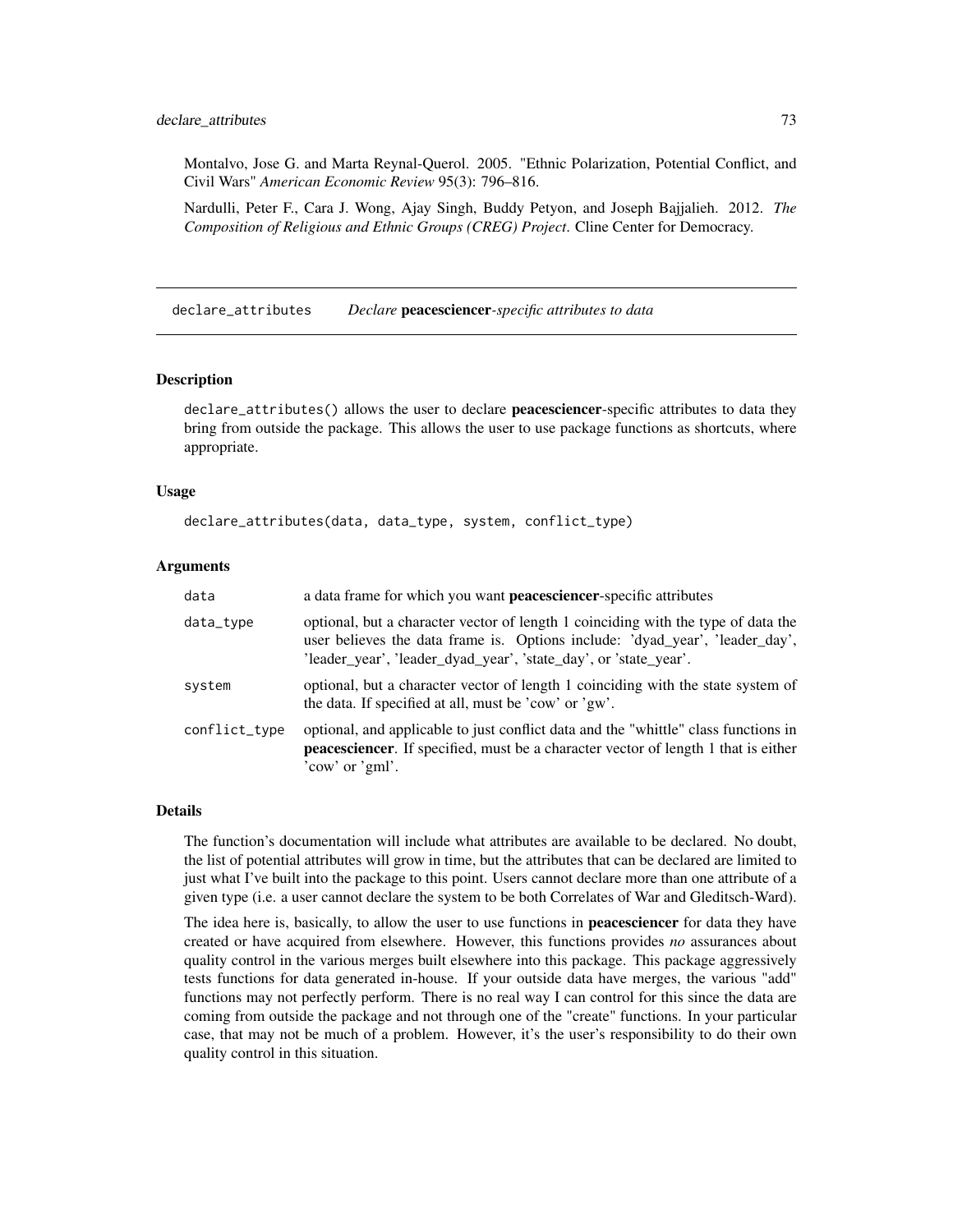# Value

declare\_attributes() takes a data frame and adds **peacesciencer**-specific attributes to the data frame. This will allow the user to take advantage of many of the functions in this package without starting the process with one of the "create" functions. If nothing is declared in the function, no attribute is added and the function just returns the original data without any change.

# Author(s)

Steven V. Miller

# Examples

```
# just call `library(tidyverse)` at the top of the your script
library(magrittr)
data.frame(ccode = 2, year = c(1816:1830)) -> usa_years
usa_years %>% declare_attributes(data_type = 'state_year', system = 'cow')
```
download\_extdata *Download Some Extra Data for Peace Science Research*

# **Description**

download\_extdata() leverages R's inst directory flexibility to allow you to download some extra data and store it in the package.

## Usage

```
download_extdata(overwrite = FALSE)
```
#### Arguments

overwrite logical, defaults to FALSE. If FALSE, the function checks to see if you've already downloaded the data and, if you already have, it does nothing. If TRUE, the function redownloads the data.

# Value

download\_extdata() downloads some extra data stored on my website (<http://svmiller.com>) and sticks them in the *extdata* directory in the package.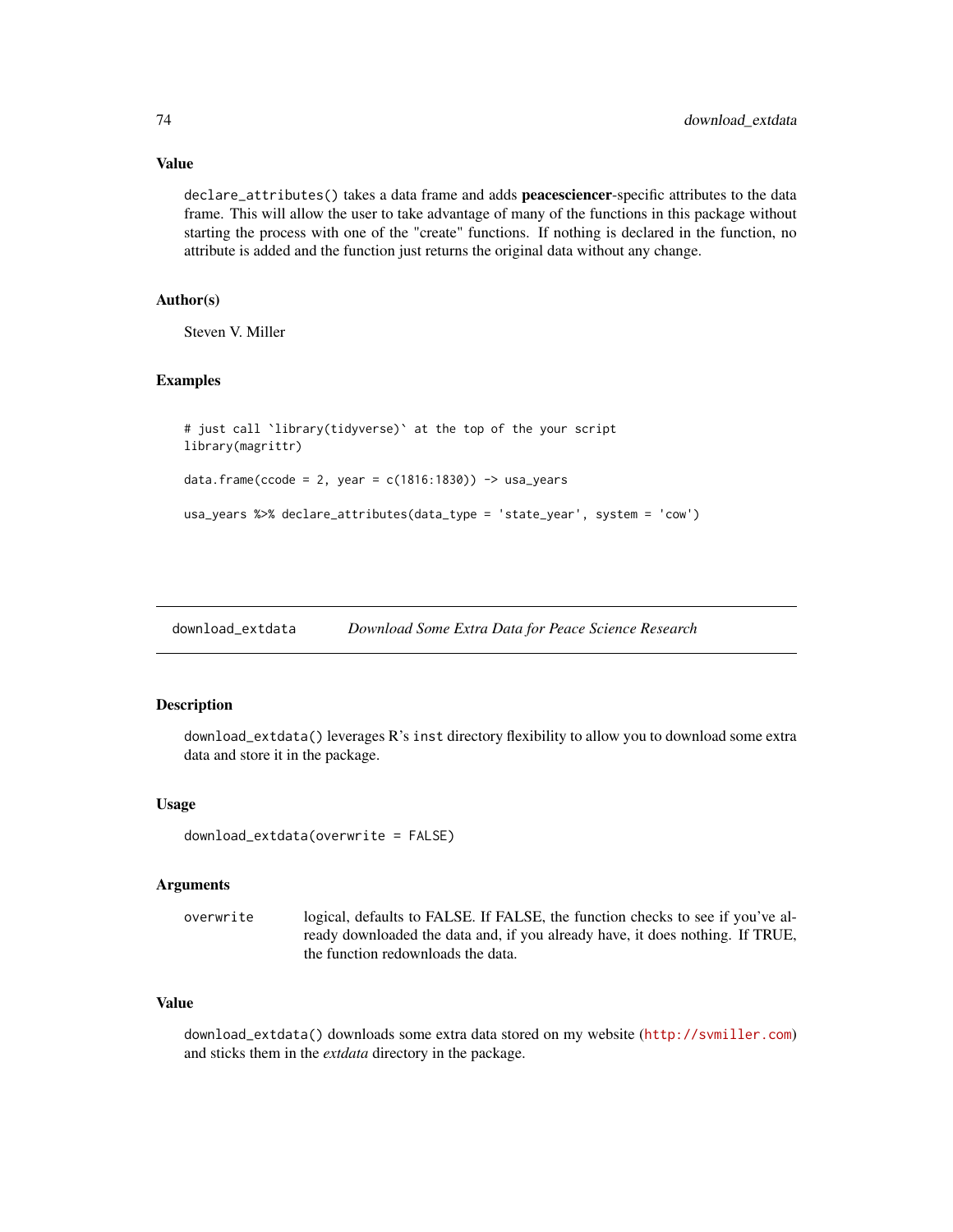#### A Description of Various Data Sets This Will Download

Running download\_extdata() returns the following data that will be stored in the package's extdata directory.

## Correlates of War Dyadic Trade Data Set (v. 4.0):

These are directed dyad-year-level data for dyadic trade from the Correlates of War project. The trade values presented here have been rounded to three decimal points to conserve space. The data downloaded by this function are about 4.1 megabytes in size.

| <b>COLUMN</b>     | <b>DESCRIPTION</b>                                                         |
|-------------------|----------------------------------------------------------------------------|
| ccode1            | a numeric vector for the Correlates of War state code for the first state  |
| ccode2            | a numeric vector for the Correlates of War state code for the second state |
| year              | the year                                                                   |
| flow1             | imports of ccode1 from ccode2, in current million USD                      |
| flow <sub>2</sub> | imports of ccode2 from ccode1, in current million USD                      |
| smoothflow1       | smoothed flow1 values                                                      |
| smoothflow2       | smoothed flow2 values                                                      |

## Directed Leader Dyad-Year Data, 1870-2015 (CoW States):

These are all directed leader dyad-year data from 1870-2015. Data come from the Archigos data (version 4.1). The data are standardized to just those observations where both leaders and states appear in the CoW state system data. The data downloaded by this function are about 2 megabytes in size.

| <b>COLUMN</b>      | <b>DESCRIPTION</b>                                                         |
|--------------------|----------------------------------------------------------------------------|
| year               | the year                                                                   |
| obsid1             | the unique Archigos $(v. 4.1)$ observation ID for the first leader         |
| obsid2             | the unique Archigos $(v. 4.1)$ observation ID for the second leader        |
| ccode1             | a numeric vector for the Correlates of War state code for the first state  |
| ccode <sub>2</sub> | a numeric vector for the Correlates of War state code for the second state |
| gender1            | the gender of obsid1 (" $M$ " or " $F$ ")                                  |
| gender2            | the gender of obsid2 (" $M$ " or " $F$ ")                                  |
| leaderage1         | the approximate age (i.e. year $-$ yrborn) for obsid1 in the year          |
| leaderage2         | the approximate age (i.e. year - yrborn) for obsid2 in the year            |
| yrinoffice1        | a running count for the tenure of obsider, starting at 1.                  |
| yrinoffice2        | a running count for the tenure of obside, starting at 1.                   |

#### Directed Leader Dyad-Year Data, 1870-2015 (Gleditsch-Ward States):

These are all directed leader dyad-year data from 1870-2015. Data come from the Archigos data (version 4.1). The data represent every possible dyadic leader-pairing in the Archigos data (which is denominated in the Gleditsch-Ward system), but standardizes leader dyad-years to Gleditsch-Ward state system dates. The data downloaded by this function are about 2.2 megabytes in size.

| <b>COLUMN</b> | <b>DESCRIPTION</b>                                                  |
|---------------|---------------------------------------------------------------------|
| year          | the year                                                            |
| obsid1        | the unique Archigos $(v, 4.1)$ observation ID for the first leader  |
| obsid2        | the unique Archigos $(v. 4.1)$ observation ID for the second leader |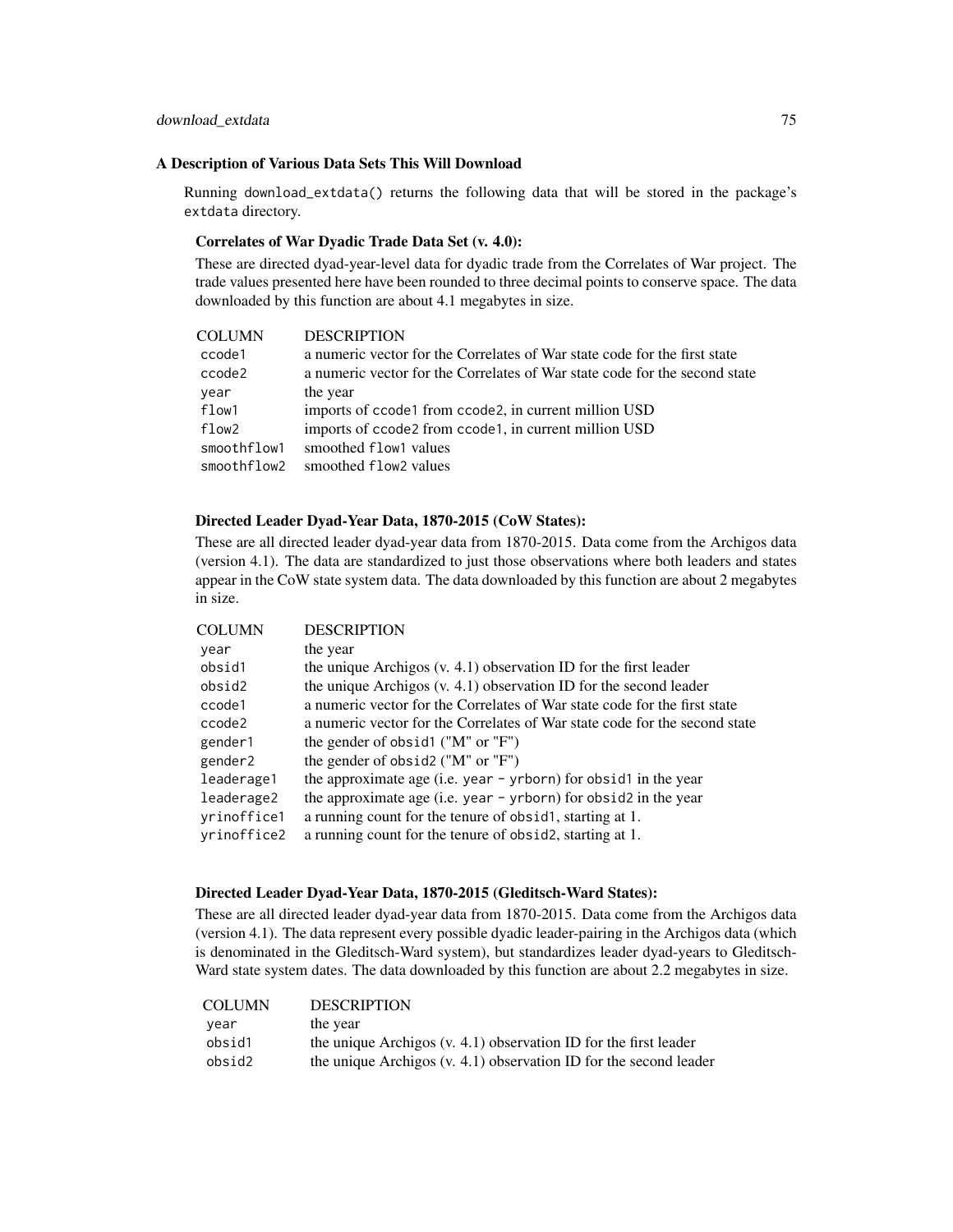| gwcode1     | a numeric vector for the Gleditsch-Ward state code for the first state  |
|-------------|-------------------------------------------------------------------------|
| gwcode2     | a numeric vector for the Gleditsch-Ward state code for the second state |
| gender1     | the gender of obsid1 $("M" or "F")$                                     |
| gender2     | the gender of obsid2 ("M" or "F")                                       |
| leaderage1  | the approximate age (i.e. year $-$ yrborn) for obsid1 in the year       |
| leaderage2  | the approximate age (i.e. year $-$ yrborn) for obsid2 in the year       |
| yrinoffice1 | a running count for the tenure of obsider, starting at 1.               |
| yrinoffice2 | a running count for the tenure of obsid2, starting at 1.                |

#### Chance-Corrected Measures of Foreign Policy Similarity (FPSIM, v. 2):

The FPSIM data set provides measures of foreign policy similarity of dyads based on alliance ties (Correlates of War, version 4.1) and UN General Assembly voting (Voeten, version 17) for all members of the Correlates of War state system. The alliance data cover the time period from 1816 to 2012, and the UN voting data from 1946 to 2015. The similarity measures include various versions of Ritter and Signorino's *S* (weighted/non-weighted by material capabilities; squared/absolute distance metrics) as well as the chance-corrected measures Cohen's (1960) kappa and Scott's (1955) pi. The measures based on alliance data come in two versions: one is based on valued alliance ties and the other is based on binary alliance ties. Data were last updated on December 7, 2017, and this description was effectively plagiarized (with his blessing) from Frank Haege's Dataverse.

These data are directed dyad-years with 17 columns and 1,872,198 observations. They will almost certainly be the largest data set I nudge/ask you to download remotely. The file containing this information is 18.6 MB in size. To reduce size further, these decimal points have also been rounded to three spots.

Haege generated all estimates of dyadic foreign policy similarity, except for the taub column. That was generated separately, by me.

| COLUMN  | <b>DESCRIPTION</b>                                        |
|---------|-----------------------------------------------------------|
| year    | the year                                                  |
| ccode1  | the Correlates of War state code for the first state      |
| ccode2  | the Correlates of War state code for the second state     |
| taub    | Tau-b (valued alliance data)                              |
| srsvas  | unweighted $S$ (squared distances, valued alliance data)  |
| srswyas | weighted S (squared distances, valued alliance data)      |
| srsvaa  | unweighted $S$ (absolute distances, valued alliance data) |
| srswyaa | weighted S (absolute distances, valued alliance data)     |
| kappava | Kappa (squared distances, valued alliance data)           |
| piva    | Pi (squared distances, valued alliance data)              |
| srsba   | Unweighted $S$ (binary alliance data)                     |
| srswba  | Weighted $S$ (binary alliance data)                       |
| kappaba | Kappa (binary alliance data)                              |
| piba    | Pi denominator (binary alliance data)                     |
| srsvvs  | Unweighted S (squared distances, valued UN voting data)   |
| srsvva  | Unweighted S (absolute distances, valued UN voting data)  |
| kappavv | Kappa (squared distances, valued UN voting data)          |
| pivv    | Pi (squared distances, valued UN voting data)             |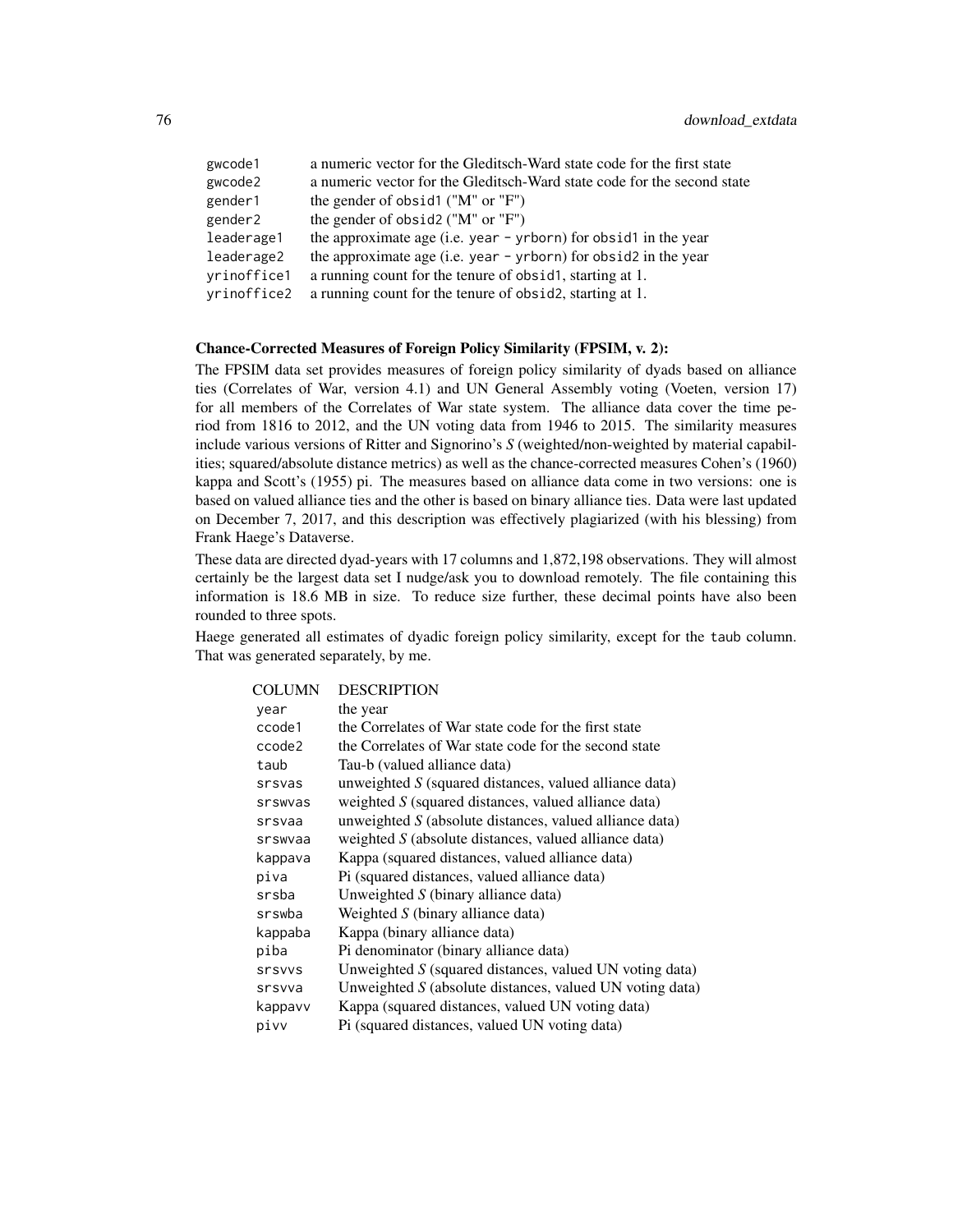## Author(s)

Steven V. Miller

# References

Barbieri, Katherine, Omar M. G. Keshk, and Brian Pollins. 2009. "TRADING DATA: Evaluating our Assumptions and Coding Rules." *Conflict Management and Peace Science*. 26(5): 471-491.

Goemans, Henk E., Kristian Skrede Gleditsch, and Giacomo Chiozza. 2009. "Introducing Archigos: A Dataset of Political Leaders" *Journal of Peace Research* 46(2): 269–83.

Haege, Frank. 2011. "Choice or Circumstance? Adjusting Measures of Foreign Policy Similarity for Chance Agreement." *Political Analysis* 19(3): 287-305.

## Examples

```
## Not run:
# Here's where the data are going to be downloaded.
system.file("extdata", package="peacesciencer")
# Now, let's download the data.
download_extdata()
```
## End(Not run)

false\_cow\_dyads *False Correlates of War Directed Dyad-Years*

#### **Description**

This is a simple data set that communicates directed dyads in the Correlates of War data that appear in the same year, but not in any particular day in the year. They are used in an anti-join in the create\_dyadyears() function in this package.

## Usage

false\_cow\_dyads

## Format

A data frame the following four variables.

ccode1 a numeric vector for the Correlates of War state code for the first state

ccode2 a numeric vector for the Correlates of War state code for the second state

- year a numeric vector for the year
- in\_ps a constant that equals 1 if these data would appear in create\_dyadyears() if you were not careful to remove them.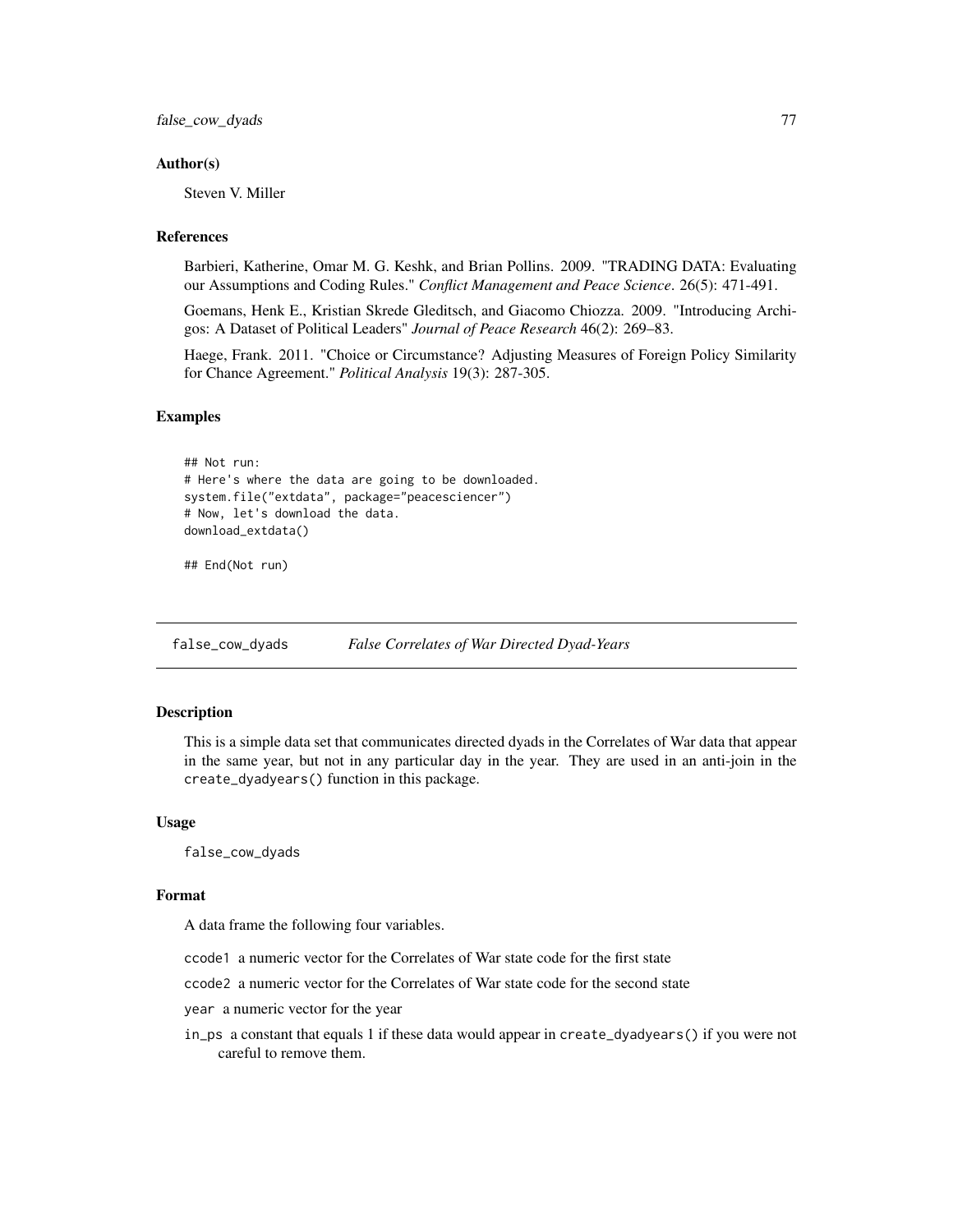Think of the directed Suriname and Republic of Vietnam dyad here as illustrative here. The Republic of Vietnam exits the Correlates of War state system on April 30, 1975 whereas Suriname enters the state system on November 25, 1975. Both appear in the same year, but not at the same time.

false\_gw\_dyads *False Gleditsch-Ward Directed Dyad-Years*

# Description

This is a simple data set that communicates directed dyads in the Gleditsch-Ward data that appear in the same year, but not in any particular day in the year. They are used in an anti-join in the create\_dyadyears() function in this package.

#### Usage

false\_gw\_dyads

# Format

A data frame the following four variables.

gwcode1 a numeric vector for the Gleditsch-Ward state code for the first state

gwcode2 a numeric vector for the Gleditsch-Ward state code for the second state

- year a numeric vector for the year
- in\_ps a constant that equals 1 if these data would appear in create\_dyadyears() if you were not careful to remove them.

# Details

Think of the directed Suriname and Republic of Vietnam dyad here as illustrative here. The Republic of Vietnam exits the Correlates of War state system on April 30, 1975 whereas Suriname enters the state system on November 25, 1975. Both appear in the same year, but not at the same time.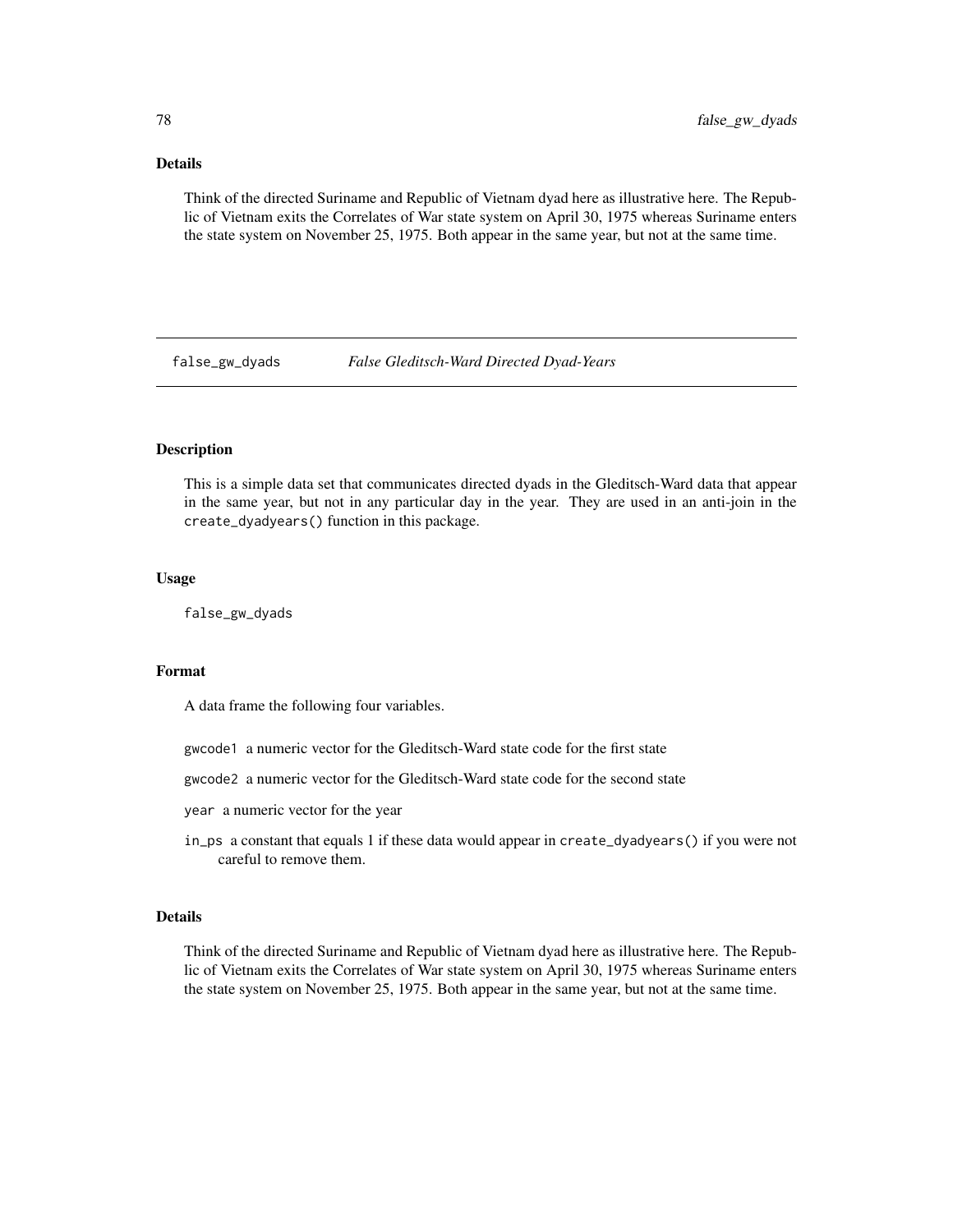filter\_prd() filters a dyad-year data frame to just those that are "politically relevant." This is useful for discarding unnecessary (and unwanted) observations that just consume space in memory.

## Usage

filter\_prd(data)

## Arguments

data a dyad-year data frame (either "directed" or "non-directed")

# **Details**

"Political relevance" can be calculated a few ways. Right now, the function considers only "direct" contiguity and Correlates of War major power status. You can employ maximalist definitions of "direct contiguity" to focus on just the land-contiguous. This function is inclusive of any type of contiguity relationship.

As of version 0.5, filter\_prd() is a shortcut for add\_contiguity() and/or add\_cow\_majors() if the function is executed in the absence of the data needed to create politically relevant dyads. See the example below for what this means.

# Value

filter\_prd() takes a dyad-year data frame, assuming it has columns for major power status and contiguity type, calculates whether the dyad is "politically relevant", and subsets the data frame to just those observations.

## Author(s)

Steven V. Miller

# References

Weede, Erich. 1976. "Overwhelming preponderance as a pacifying condition among contiguous Asian dyads." *Journal of Conflict Resolution* 20: 395-411.

Lemke, Douglas and William Reed. 2001. "The Relevance of Politically Relevant Dyads." *Journal of Conflict Resolution* 45(1): 126-144.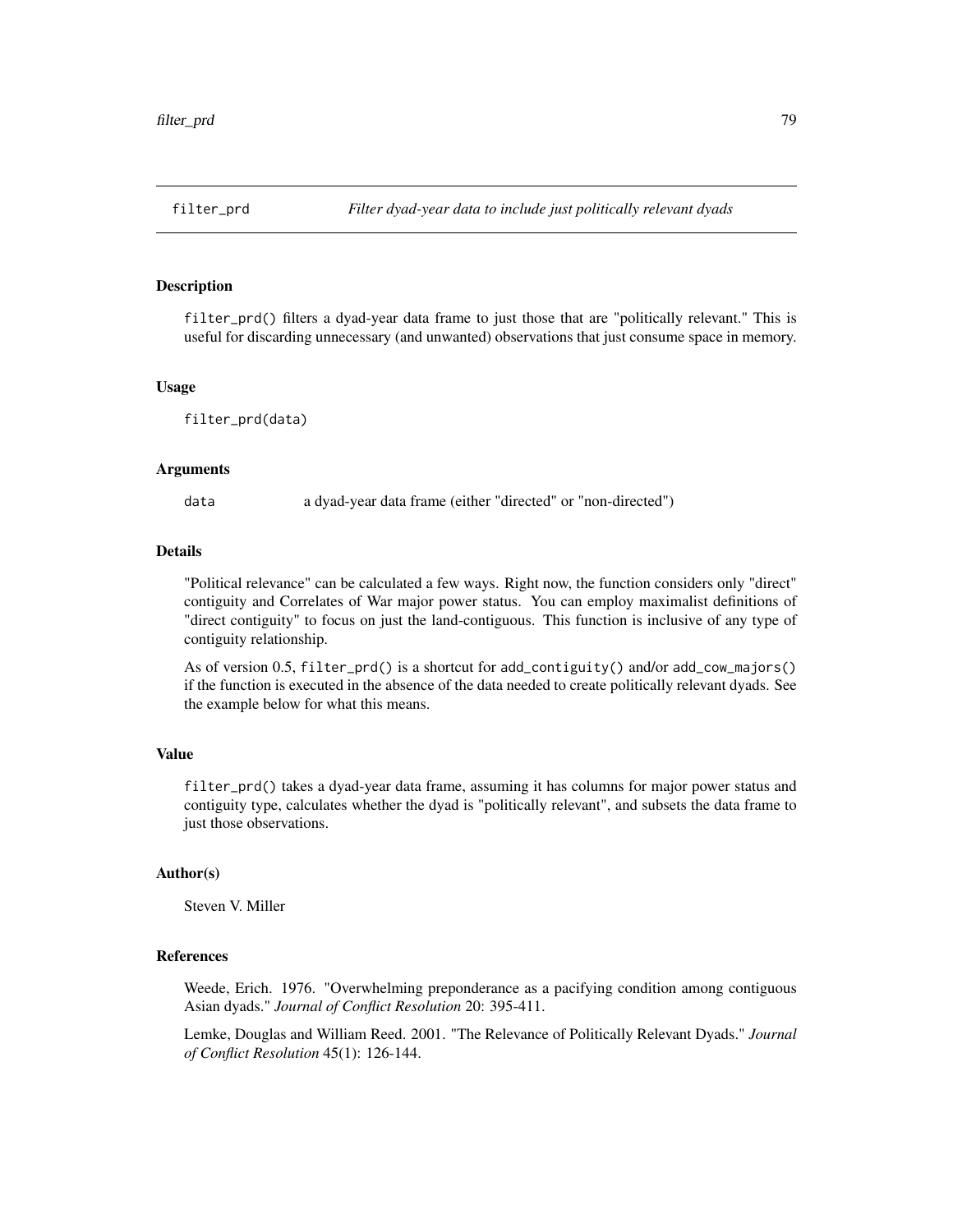# Examples

```
# just call `library(tidyverse)` at the top of the your script
library(magrittr)
A <- cow_ddy %>% add_contiguity() %>% add_cow_majors() %>% filter_prd()
A
# you can also use it as a shortcut for the other functions required
# to calculate politically relevant dyads.
B <- cow_ddy %>% filter_prd()
B
identical(A,B)
```
gml\_dirdisp *Directed dispute-year data (Gibler, Miller, and Little, 2016)*

# Description

These are directed dispute-year data from the most recent version (2.2.1) of the Gibler-Miller-Little (GML) militarized interstate dispute (MID) data. They are used internally for merging into full dyad-year data frames.

#### Usage

gml\_dirdisp

#### Format

A data frame with 10330 observations on the following 39 variables.

dispnum the dispute number

ccode1 a numeric vector for the Correlates of War state code for the first state

ccode2 a numeric vector for the Correlates of War state code for the second state

year a numeric vector for the year

midongoing a constant of 1 for ongoing disputes

midonset a numeric vector that equals 1 for the onset year of a given dispute

sidea1 is the first state (in ccode1) on the side that took the first militarized action?

sidea2 is the second state (in ccode2) on the side that took the first militarized action?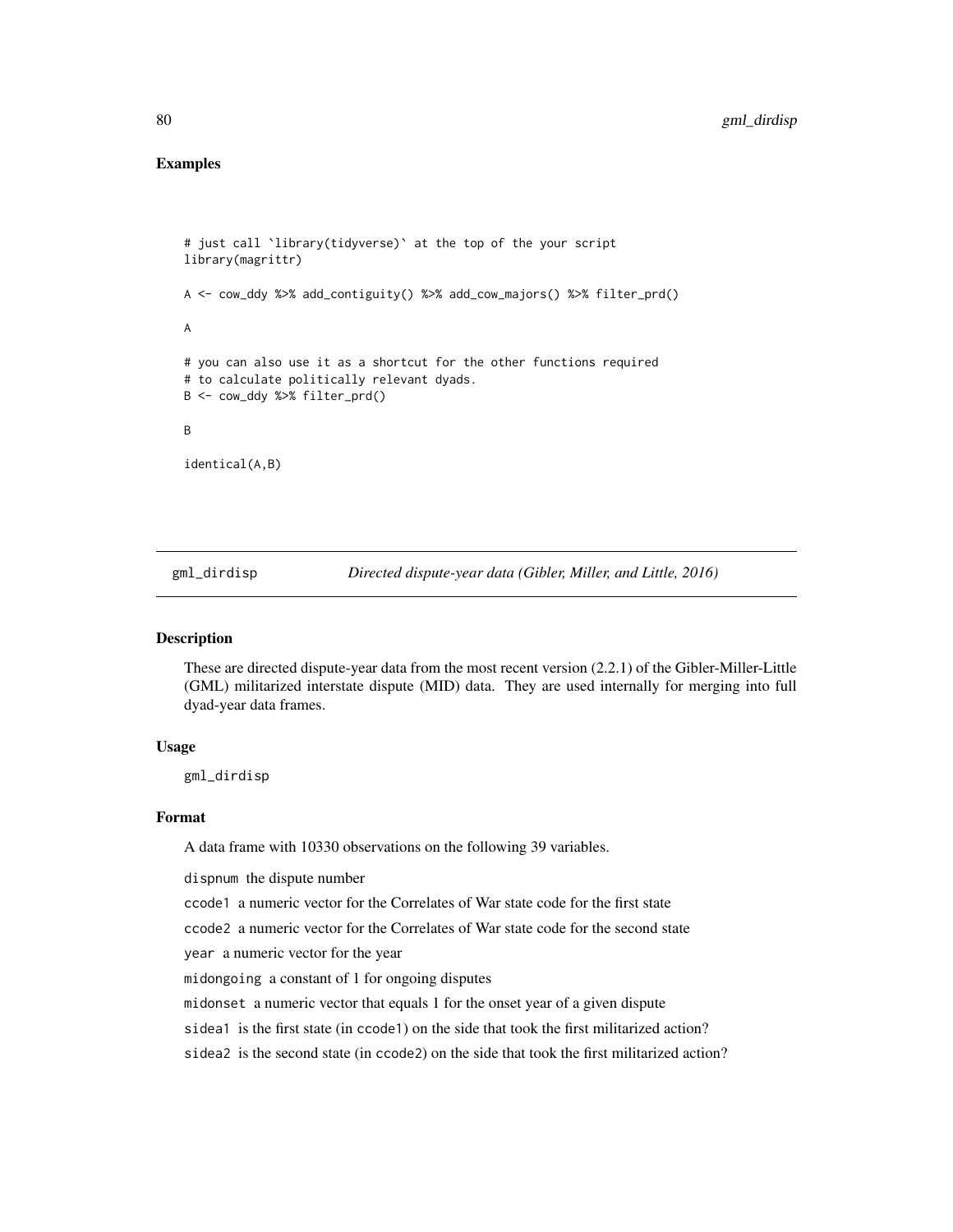revstate1 is the first state (in ccode1) a revisionist state in the dispute? revstate2 is the second state (in ccode2) a revisionist state in the dispute? revtype11 what is the revtype1 value for ccode1? revtype12 what is the revtype1 value for ccode2? revtype21 what is the revtype2 value for ccode1? revtype22 what is the revtype2 value for ccode2? fatality1 what is the fatality value for ccode1? fatality2 what is the fatality value for ccode2? fatalpre1 what is the fatalpre value for ccode1? fatalpre2 what is the fatalpre value for ccode2? hiact1 what is the hiact value for ccode1? hiact2 what is the hiact value for ccode2? hostlev1 what is the hostlev value for ccode1? hostlev2 what is the hostlev value for ccode2? orig1 is ccode1 an originator (1) of the dispute or a joiner (0)? orig2 is ccode2 an originator (1) of the dispute or a joiner (0)? hiact the highest level of action observed in the dispute hostlev the hostility level of action observed in the dispute mindur the minimum length of the dispute (in days) maxdur the maximum length of the dispute (in days) outcome the dispute-level outcome settle the settlement value for the dispute fatality the ordinal fatality level for the dispute fatalpre the fatalities (with precision, if known) for the dispute stmon the start month of the dispute (dispute-level) endmon the end month of the dispute (dispute-level) recip was the dispute reciprocated (i.e. did Side B also have a militarized action)? numa the number of participants on Side A numb the number of participants on Side B ongo2010 was the dispute ongoing as of 2010? version a version identifier

# **Details**

Data are the directed dispute-year data made available in version 2.1.1 of the GML MID data. I would caution against using the revtype variables. They are not informative. They are however included for legacy reasons.

## References

Gibler, Douglas M., Steven V. Miller, and Erin K. Little. 2016. "An Analysis of the Militarized Interstate Dispute (MID) Dataset, 1816-2001." International Studies Quarterly 60(4): 719-730.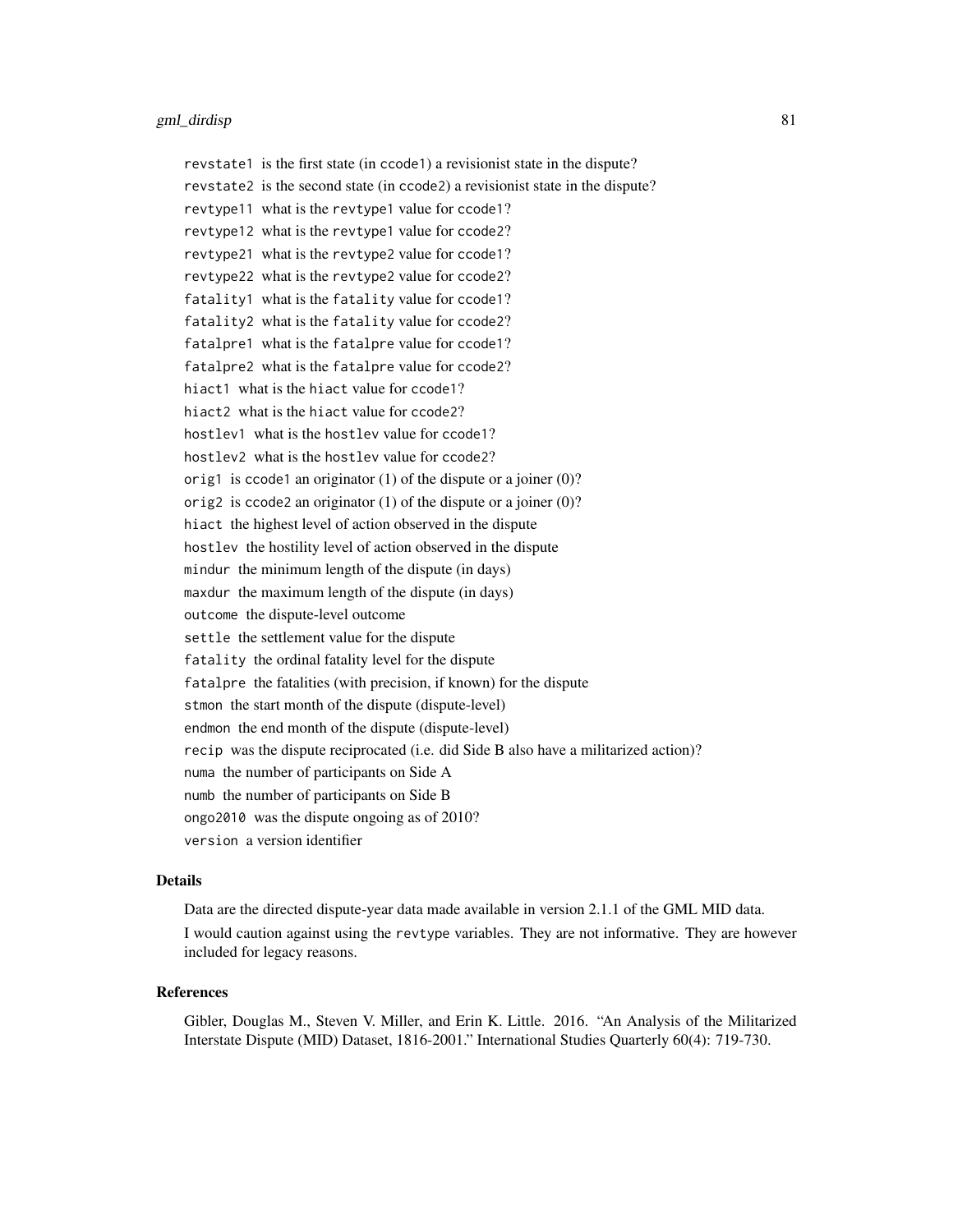gml\_mid\_ddlydisps *Directed Leader-Dyadic Dispute-Year Data with No Duplicate Leader-Dyad-Years (GML, v. 2.2.1, Archigos v. 4.1)*

# Description

These are directed leader-dyadic dispute year data derived from the Gibler-Miller-Little (GML) Militarized Interstate Dispute (MID) project. Data are from version 2.2.1 (GML-MID) and version 4.1 (Archigos). These were whittled to where there is no duplicate dyad-years. Its primary aim here is merging into a dyad-year data frame.

## Usage

gml\_mid\_ddlydisps

## Format

A data frame with 10708 observations on the following 12 variables.

dispnum a numeric vector for the dispute number

ccode1 a numeric vector for the focal state in the dyad

ccode2 a numeric vector for the target state in the dyad

obsid1 a character vector for the leader of the focal state in the dyad, if avialable

obsid2 a character vector for the leader of the target state in the dyad, if avialable

year a numeric vector for the dispute-year

gmlmidongoing a numeric vector for whether there was a dispute ongoing in that year

gmlmidonset a numeric vector for whether it was the onset of a new dispute (or new participantentry into a recurring dispute)

sidea1 is ccode1 on side A of the dispute?

sidea2 is ccode2 on side A of the dispute?

orig1 is ccode1 an originator of the dispute?

orig2 is ccode2 an originator of the dispute?

obsid\_start1 the ID of the leader at the dispute onset for ccode1

obsid\_start2 the ID of the leader at the dispute onset for ccode2

obsid\_end1 the ID of the leader at the dispute conclusion for ccode1

obsid\_end2 the ID of the leader at the dispute conclusion for ccode2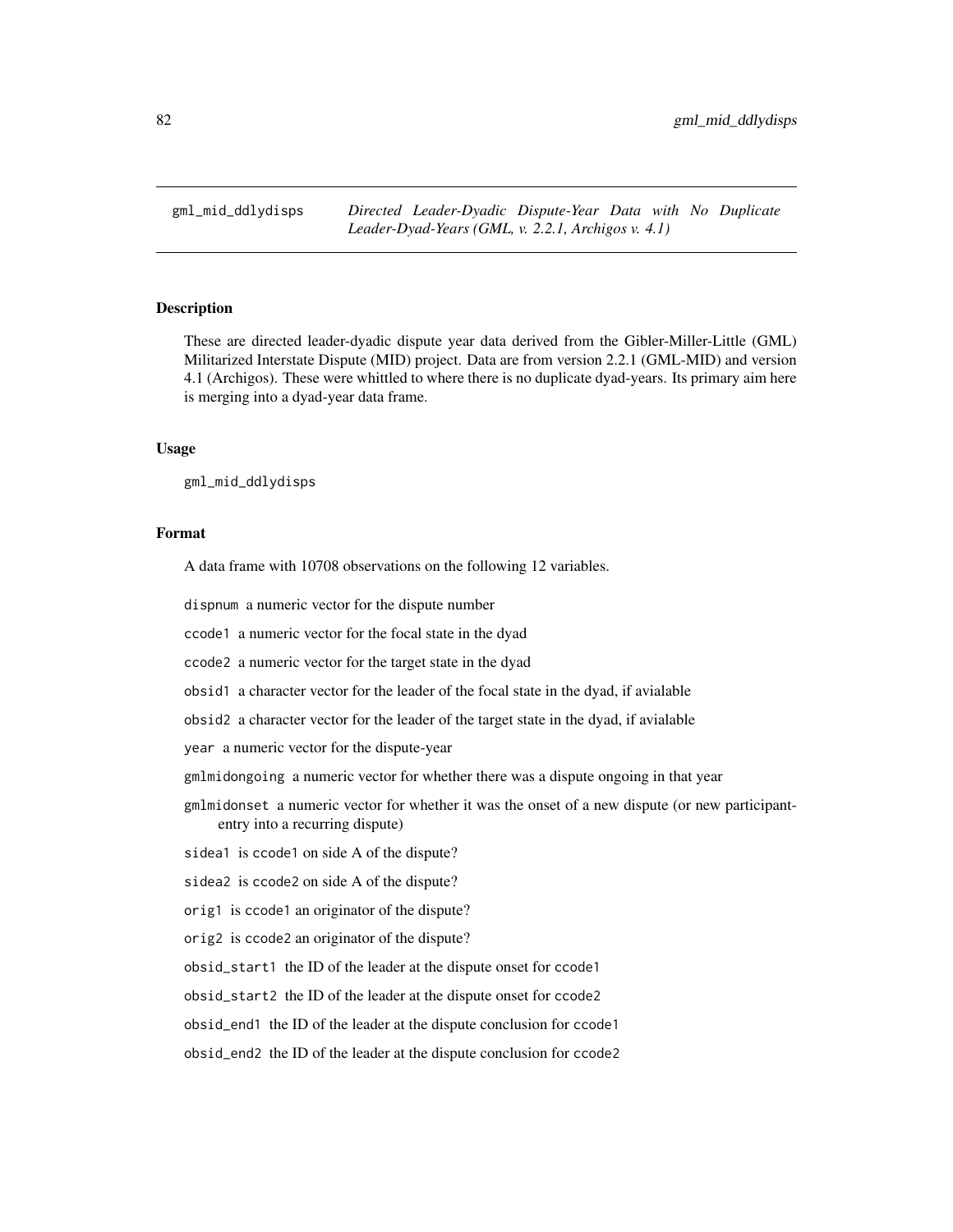The process of creating these is described at one of the references below. Importantly, these data are somewhat "naive." That is: they won't tell you, for example, that Brazil and Japan never directly fought each other during World War II. Instead, it will tell you that there were two years of overlap for the two on different sides of the conflict and that the highest action for both was a war. The data are thus similar to what the EUGene program would create for users back in the day. Use these data with that limitation in mind.

Data were created by first selecting on unique onsets. Then, where duplicates remained: retaining highest fatality, highest hostility level, highest estimated minimum duration, reciprocated observations over unreciprocated observations, and, finally, the lowest start month.

Be mindful that Archigos' leader data are nominally denominated in Gleditsch-Ward states, which are standardized to Correlates of War state system membership as well as the data can allow. There will be some missing leaders after 1870 because Archigos is ultimately its own system.

## References

Miller, Steven V. 2021. "How to (Meticulously) Convert Participant-Level Dispute Data to Dyadic Dispute-Year Data in R." URL: <http://svmiller.com/blog/2021/05/convert-cow-mid-data-to-dispute-year/>

Gibler, Douglas M., Steven V. Miller, and Erin K. Little. 2016. "An Analysis of the Militarized Interstate Dispute (MID) Dataset, 1816-2001." International Studies Quarterly 60(4): 719-730.

Goemans, Henk E., Kristian Skrede Gleditsch, and Giacomo Chiozza. 2009. "Introducing Archigos: A Dataset of Political Leaders" *Journal of Peace Research* 46(2): 269–83.

| gml_mid_ddydisps | Directed Dyadic Dispute-Year Data with No Duplicate Dyad-Years |  |  |  |
|------------------|----------------------------------------------------------------|--|--|--|
|                  | (GML, v. 2.2.1)                                                |  |  |  |

# Description

These are directed dyadic dispute year data derived from the Gibler-Miller-Little (GML) Militarized Interstate Dispute (MID) project. Data are from version 2.2.1. These were whittled to where there is no duplicate dyad-years. Its primary aim here is merging into a dyad-year data frame.

#### Usage

gml\_mid\_ddydisps

#### Format

A data frame with 9262 observations on the following 25 variables.

dispnum a numeric vector for the dispute number

ccode1 a numeric vector for the focal state in the dyad

ccode2 a numeric vector for the target state in the dyad

year a numeric vector for the dispute-year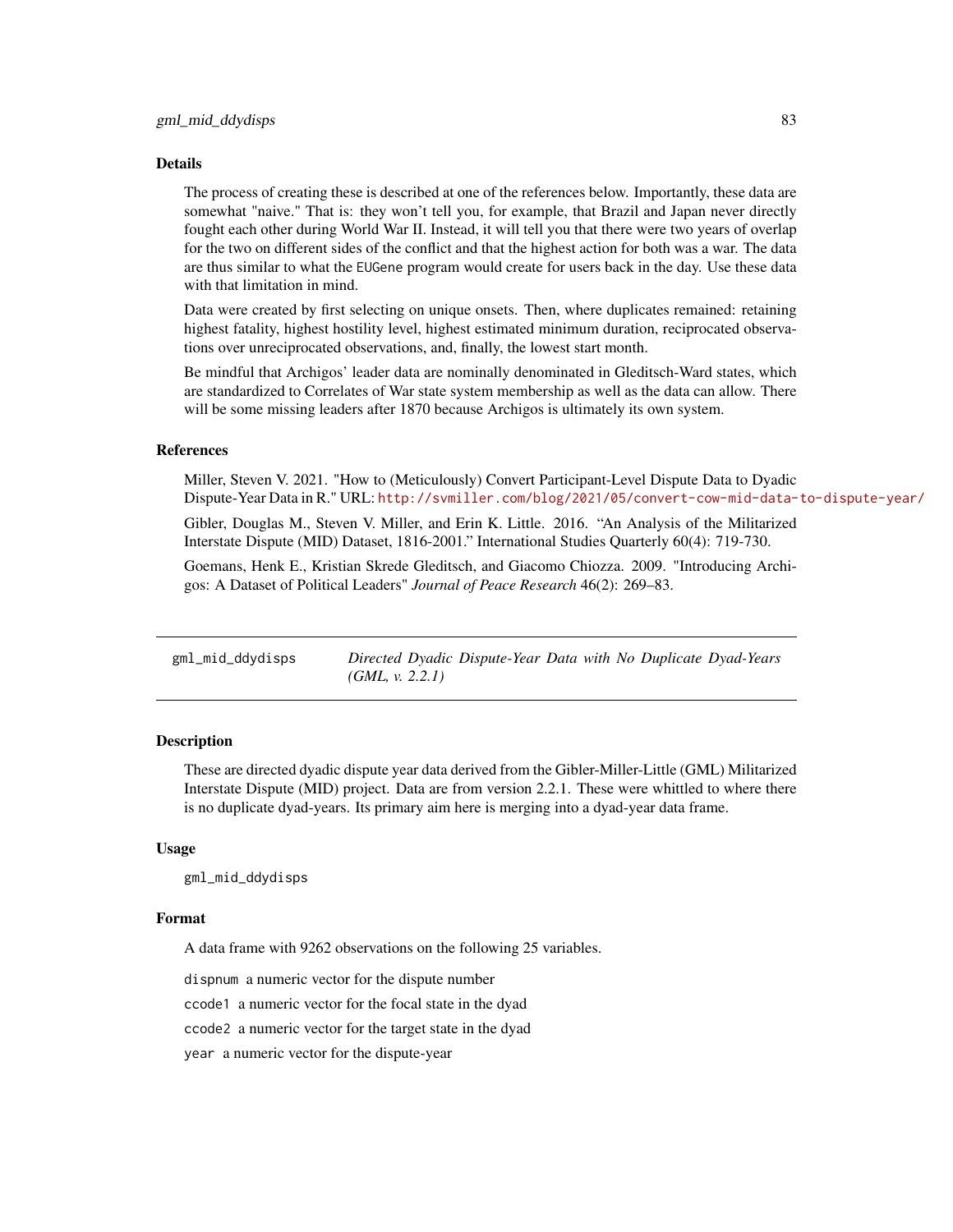gmlmidongoing a numeric vector for whether there was a dispute ongoing in that year

gmlmidonset a numeric vector for whether it was the onset of a new dispute (or new participantentry into a recurring dispute)

sidea1 is ccode1 on side A of the dispute?

sidea2 is ccode2 on side A of the dispute?

fatality1 a numeric vector for the overall fatality level of ccode1 in the dispute

fatality2 a numeric vector for the overall fatality level of ccode2 in the dispute

fatalpre1 a numeric vector for the known fatalities (with precision) for ccode1 in the dispute

fatalpre2 a numeric vector for the known fatalities (with precision) for ccode2 in the dispute

hiact1 a numeric vector for the highest action of ccode1 in the dispute

hiact2 a numeric vector for the highest action of ccode2 in the dispute

hostlev1 a numeric vector for the hostility level of ccode1 in the dispute

hostlev2 a numeric vector for the hostility level of ccode2 in the dispute

orig1 is ccode1 an originator of the dispute?

orig2 is ccode2 an originator of the dispute?

fatality a numeric vector for the fatality level of the dispute

hostlev a numeric vector for the hostility level of the MID

mindur a numeric vector for the minimum duration of the MID

maxdur a numeric vector for the maximum duration of the MID

recip a numeric vector for whether a MID was reciprocated

stmon a numeric vector for the start month of the MID

# Details

The process of creating these is described at one of the references below. Importantly, these data are somewhat "naive." That is: they won't tell you, for example, that Brazil and Japan never directly fought each other during World War II. Instead, it will tell you that there were two years of overlap for the two on different sides of the conflict and that the highest action for both was a war. The data are thus similar to what the EUGene program would create for users back in the day. Use these data with that limitation in mind.

# References

Miller, Steven V. 2021. "How to (Meticulously) Convert Participant-Level Dispute Data to Dyadic Dispute-Year Data in R." URL: <http://svmiller.com/blog/2021/05/convert-cow-mid-data-to-dispute-year/>

Gibler, Douglas M., Steven V. Miller, and Erin K. Little. 2016. "An Analysis of the Militarized Interstate Dispute (MID) Dataset, 1816-2001." International Studies Quarterly 60(4): 719-730.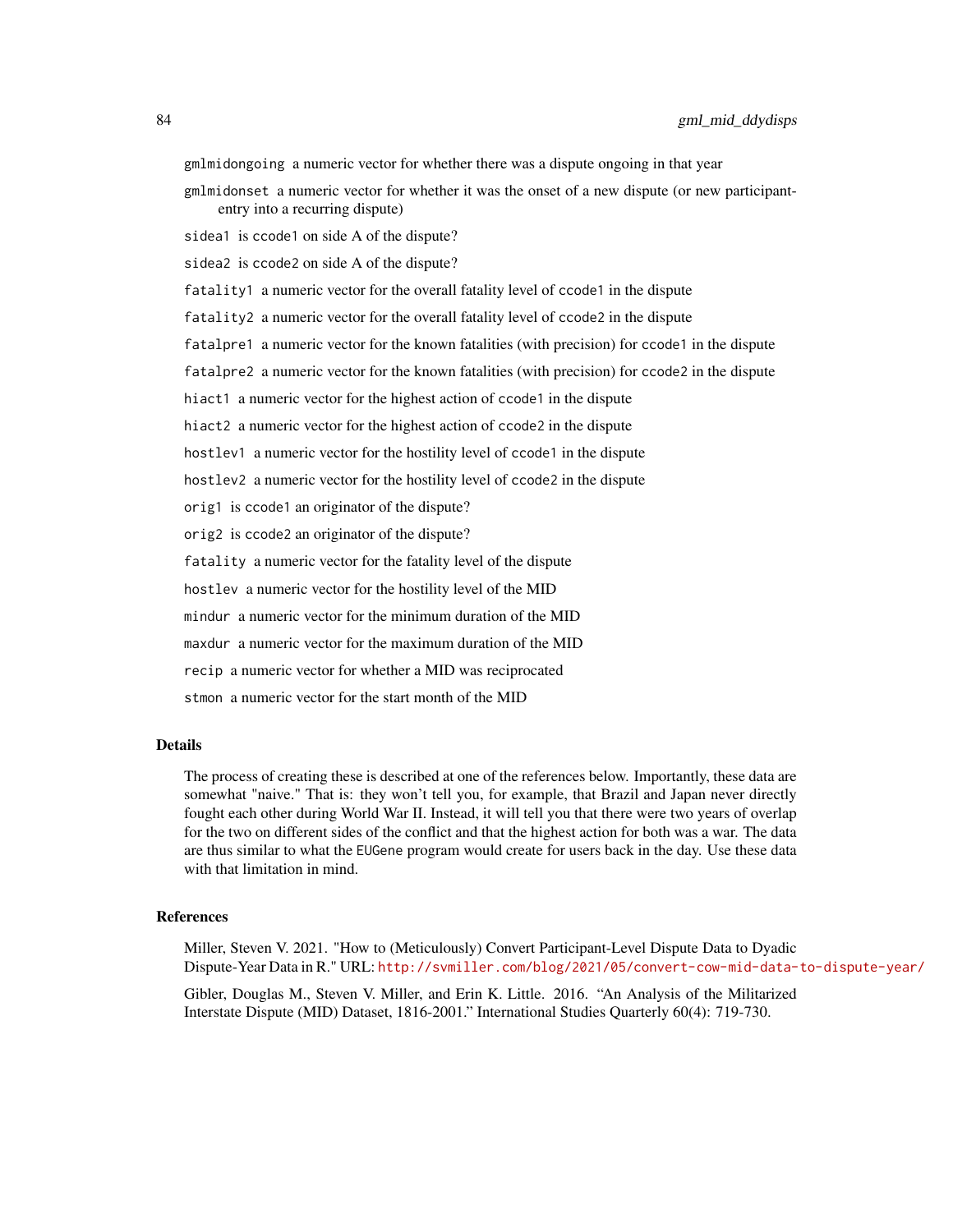gml\_mid\_dirleaderdisps

*Directed Leader-Dyadic Dispute-Year Data (GML, v. 2.2.1, Archigos v. 4.1)*

#### Description

These are directed leader-dyadic dispute year data derived from the Gibler-Miller-Little (GML) Militarized Interstate Dispute (MID) project. Data are from version 2.2.1 (GML-MID) and version 4.1 (Archigos). The data are all relevant dyadic leader pairings in conflict, allowing users to employ their own case exclusion rules to the data as they see fit.

#### Usage

gml\_mid\_dirleaderdisps

## Format

A data frame with 11686 observations on the following 16 variables.

dispnum a numeric vector for the dispute number

ccode1 a numeric vector for the focal state in the dyad

ccode2 a numeric vector for the target state in the dyad

obsid1 a character vector for the leader of the focal state in the dyad, if avialable

obsid2 a character vector for the leader of the target state in the dyad, if avialable

year a numeric vector for the dispute-year

gmlmidongoing a numeric vector for whether there was a dispute ongoing in that year

gmlmidonset a numeric vector for whether it was the onset of a new dispute (or new participantentry into a recurring dispute)

sidea1 is ccode1 on side A of the dispute?

sidea2 is ccode2 on side A of the dispute?

orig1 is ccode1 an originator of the dispute?

orig2 is ccode2 an originator of the dispute?

obsid\_start1 the ID of the leader at the dispute onset for ccode1

obsid\_start2 the ID of the leader at the dispute onset for ccode2

obsid\_end1 the ID of the leader at the dispute conclusion for ccode1

obsid\_end2 the ID of the leader at the dispute conclusion for ccode2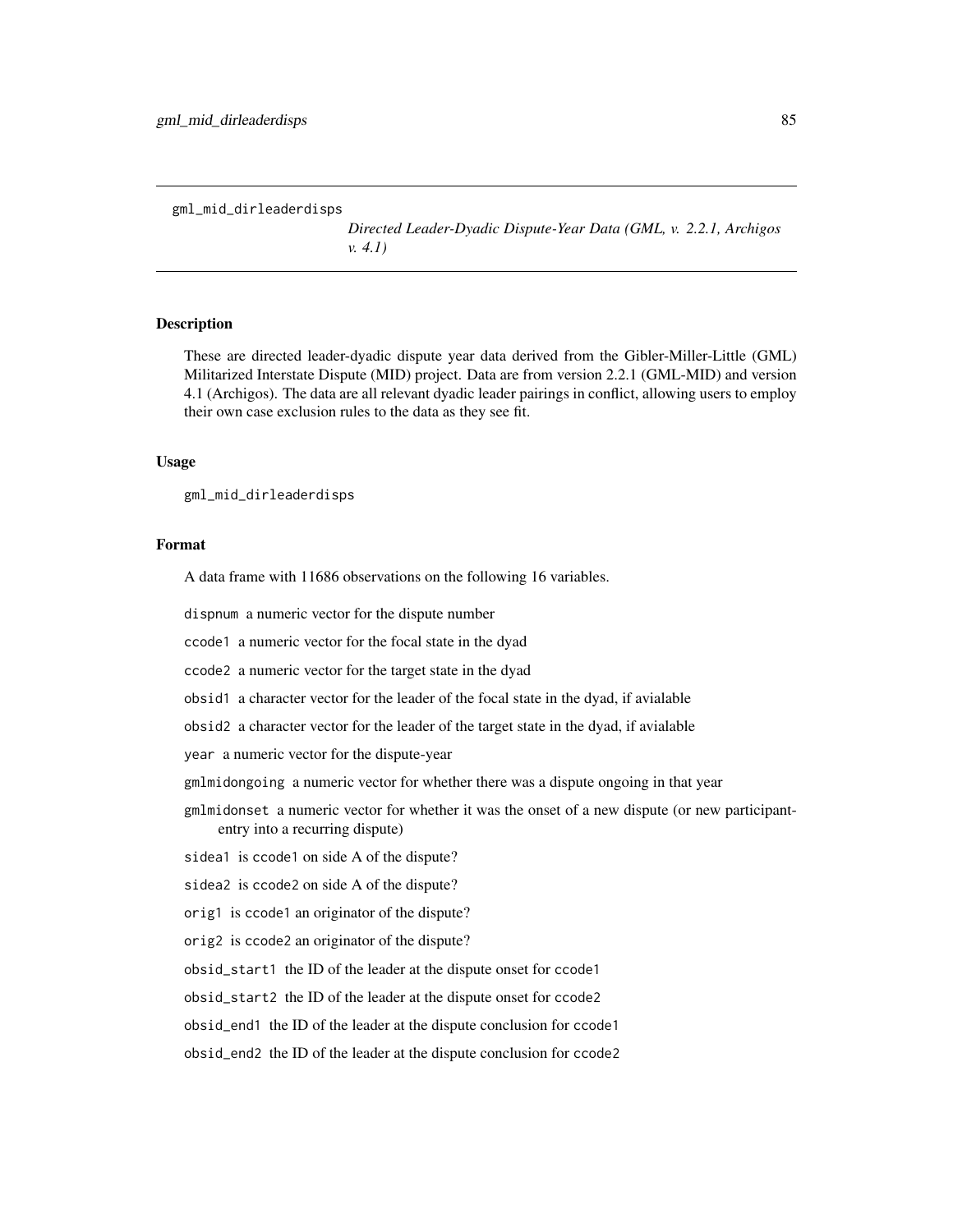The process of creating these is described at one of the references below. Importantly, these data are somewhat "naive." That is: they won't tell you, for example, that Brazil and Japan never directly fought each other during World War II. Instead, it will tell you that there were two years of overlap for the two on different sides of the conflict and that the highest action for both was a war. The data are thus similar to what the EUGene program would create for users back in the day. Use these data with that limitation in mind.

Be mindful that Archigos' leader data are nominally denominated in Gleditsch-Ward states, which are standardized to Correlates of War state system membership as well as the data can allow. There will be some missing leaders after 1870 because Archigos is ultimately its own system.

## References

Miller, Steven V. 2021. "How to (Meticulously) Convert Participant-Level Dispute Data to Dyadic Dispute-Year Data in R." URL: <http://svmiller.com/blog/2021/05/convert-cow-mid-data-to-dispute-year/> Gibler, Douglas M., Steven V. Miller, and Erin K. Little. 2016. "An Analysis of the Militarized Interstate Dispute (MID) Dataset, 1816-2001." International Studies Quarterly 60(4): 719-730. Goemans, Henk E., Kristian Skrede Gleditsch, and Giacomo Chiozza. 2009. "Introducing Archigos: A Dataset of Political Leaders" *Journal of Peace Research* 46(2): 269–83.

gml\_mid\_disps *Abbreviated GML MID Dispute-level Data (v. 2.2.1)*

# Description

This is an abbreviated version of the dispute-level Gibler-Miller-Little (GML) MID data.

## Usage

gml\_mid\_disps

#### Format

A data frame with 2436 observations on the following 7 variables.

dispnum a numeric vector for the CoW-MID dispute number styear a numeric vector for the start year of the MID stmon a numeric vector for the start month of the MID outcome a numeric vector for the outcome of the MID settle a numeric vector for the how dispute was settled fatality a numeric vector for the fatality level of the dispute mindur a numeric vector for the minimum duration of the MID maxdur a numeric vector for the maximum duration of the MID hiact a numeric vector for the highest action of the MID hostlev a numeric vector for the hostility level of the MID recip a numeric vector for whether a MID was reciprocated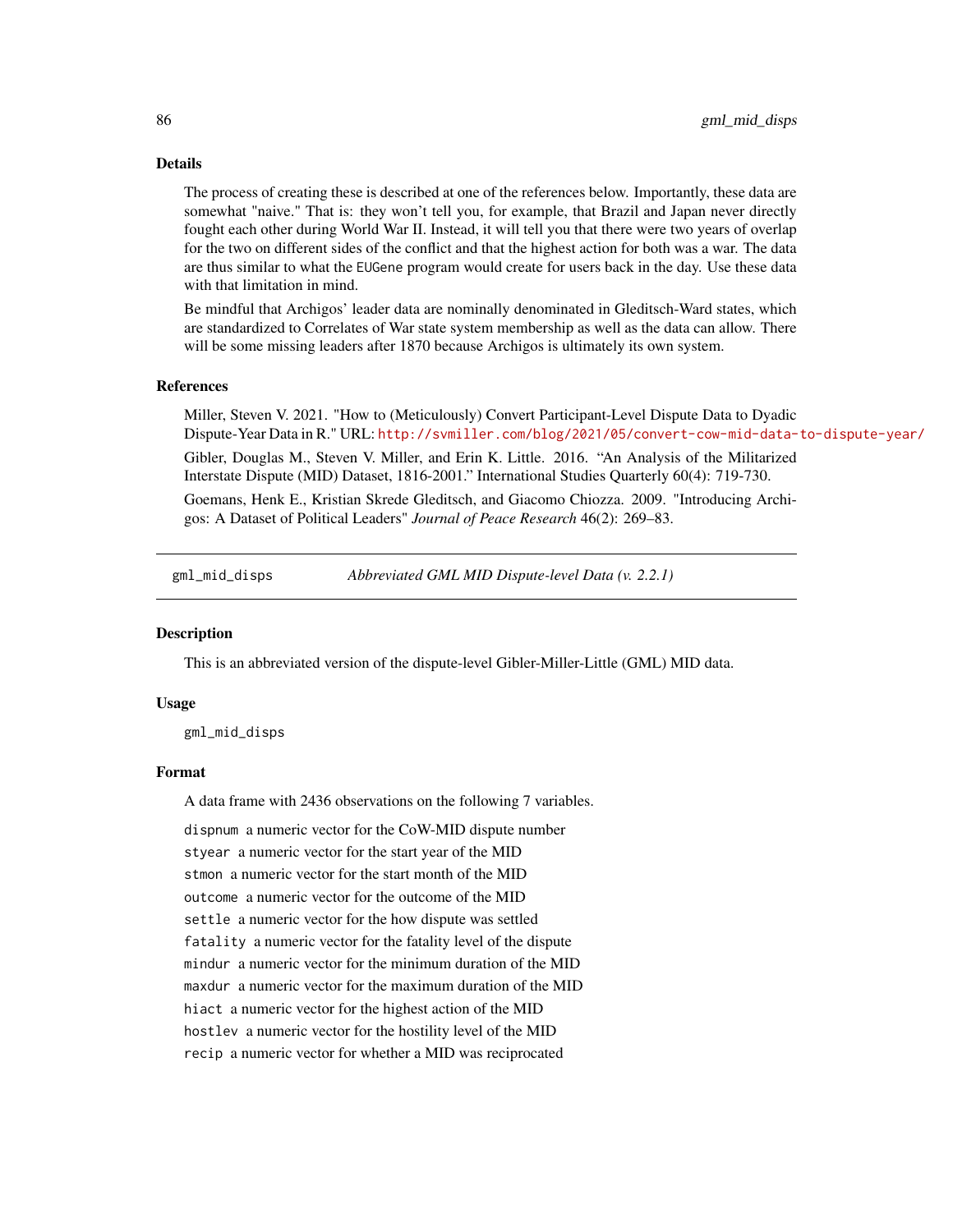#### gml\_part 87

#### Details

These data are purposely light on information; they're not intended to be used for dispute-level analyses, per se. They're intended to augment the directed dyadic dispute-year data by adding in variables that serve as exclusion rules to whittle the data from dyadic dispute-year to just dyad-year data.

## References

Gibler, Douglas M., Steven V. Miller, and Erin K. Little. 2016. "An Analysis of the Militarized Interstate Dispute (MID) Dataset, 1816-2001." International Studies Quarterly 60(4): 719-730.

gml\_part *Participant Summaries of the GML-MID Data*

## Description

These are the participant summaries of the most recent GML-MID data. The data also include leaders at the onset and conclusion of a participant episode in the GML MID data.

#### Usage

gml\_part

# Format

A data frame with 5217 observations on the following 21 variables.

dispnum the dispute ID in the GML MID data ccode the Correlates of War code for the participant styear the start year for the participant stmon the start month for the participant stday the start day for the participant endyear the end year for the participant endmon the end month for the participant endday the end day for the participant obsid\_start an observational ID from archigos for the leader at the participant onset obsid\_end an observational ID from archigos for the leader at the participant conclusion dummy\_stday a "dummy" start day for the participant. See details for more. dummy\_endday a "dummy" end day for the participant. See details for more. sidea was participant on Side A of the dispute hiact highest action for participant in dispute(-episode) orig was participant an originator?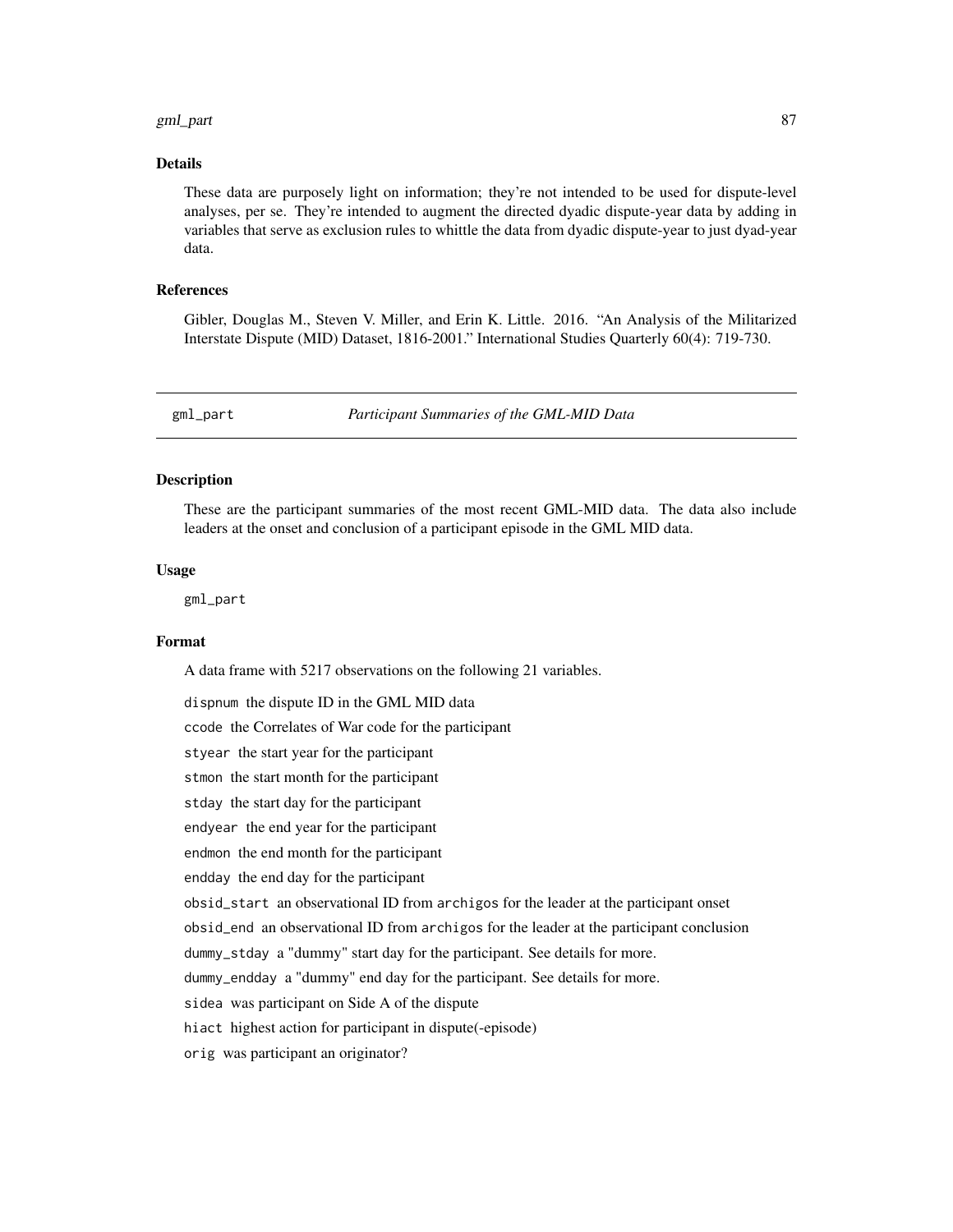- anymiss\_leader\_start a dummy variable for disputes that equals 1 for a dispute in which *any* participant has a missing leader ID at the start date.
- anymiss\_leader\_end a dummy variable for disputes that equals 1 for a dispute in which *any* participant has a missing leader ID at the end date.
- allmiss\_leader\_start a dummy variable for disputes that equals 1 for a dispute in which *all* participants have a missing leader ID at the start date.
- allmiss\_leader\_end a dummy variable for disputes that equals 1 for a dispute in which *all* participants have a missing leader ID at the end date.

Information about leaders come from Archigos (v. 4.1). GML MID Data are version 2.2.1. The data-raw directory contains information about how these data were generated. There is invariably going to be some guesswork here because dates are sometimes not known with precision. Sometimes, a dispute coincides even with a leadership change when dates are known with precision. The source script includes a discussion of these cases and shows how the data were generated with all these caveats in mind.

Do note that participants can have several episodes within a dispute. Sometimes participants switch sides (e.g. Romania in World War 2). Sometime participants drop in and out of a long-running dispute (e.g. Syria, prominently, in MID#4182).

"Dummy" start days and end days are there to serve as a parlor trick in assigning disputes to leaders in leader-level analyses. Where days are known with precision, the dummy day is that number. In most cases, where the day is not known with precision coincides with a month that has no leader transition. Thus, the start day that gets imputed is going to be the first of the month (for the dummy start day) or the last of the month (for the dummy end day). Cases where there was a leader transition (or two) that month may require some more sensitive imputing. For example, our best guess is Antonio Guzmán Blanco of Venezuela is president for the end of MID#1639, given his role in trying to negotiate a conclusion to the dispute. Archigos has him leaving office on the 7th, so that's the end day that gets imputed for him. Again, these are here to serve as a parlor trick in assigning disputes to leaders for leader-level analyses. Be careful about using these data for calculating dispute-participant duration. In fact: don't do that.

#### References

Gibler, Douglas M., Steven V. Miller, and Erin K. Little. 2016. "An Analysis of the Militarized Interstate Dispute (MID) Dataset, 1816-2001." International Studies Quarterly 60(4): 719-730.

Goemans, Henk E., Kristian Skrede Gleditsch, and Giacomo Chiozza. 2009. "Introducing Archigos: A Dataset of Political Leaders" *Journal of Peace Research* 46(2): 269–83.

grh\_arms\_races *Conventional Arms Races During Periods of Rivalry*

#### **Description**

This is a simple data set of 71 arms races reported by Gibler et al. in their 2005 article in *Journal of Peace Research*.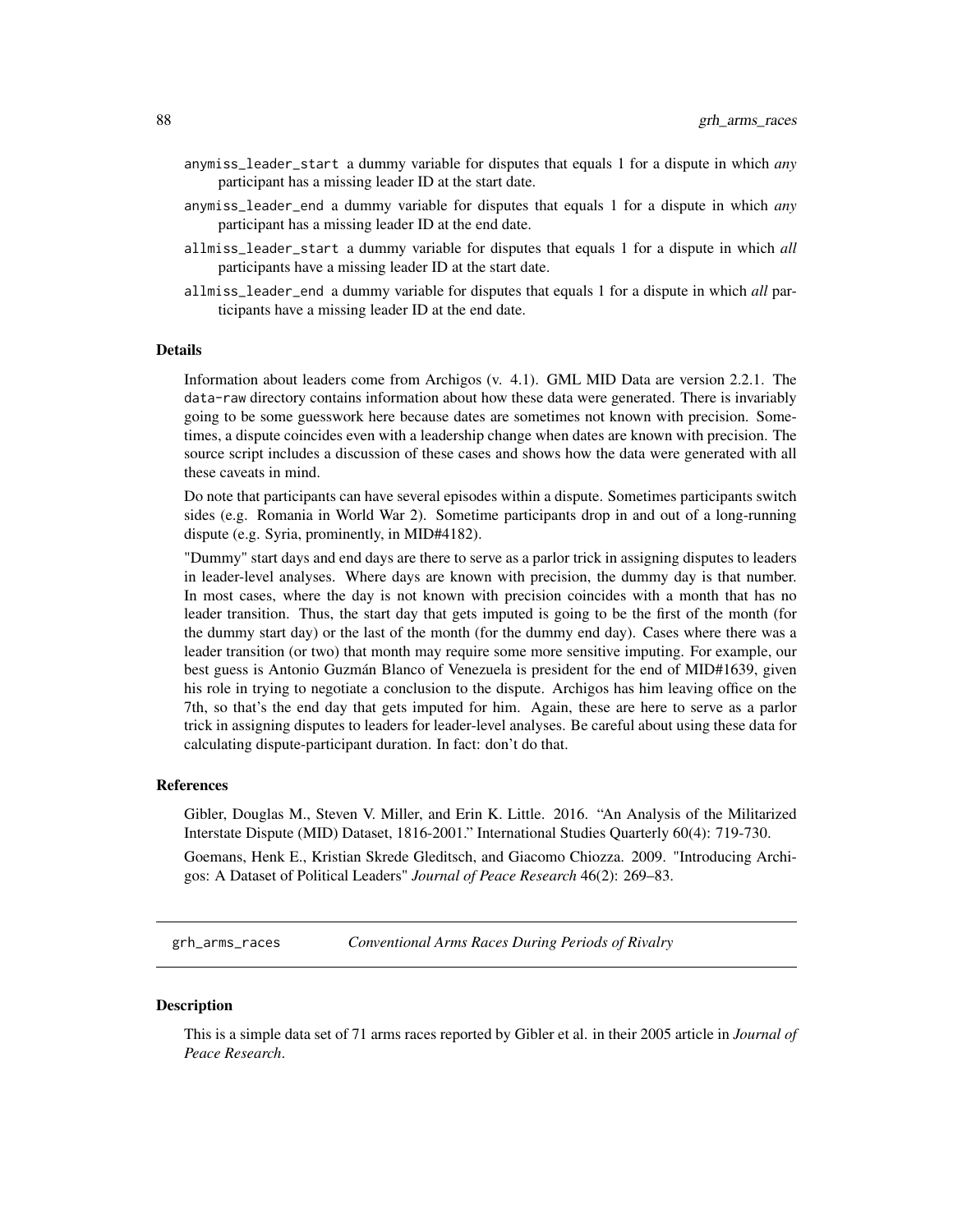## Usage

grh\_arms\_races

## Format

A data frame the following five variables.

race\_id the arms race identifier

ccode1 a numeric vector for the Correlates of War state code for the first state

ccode2 a numeric vector for the Correlates of War state code for the second state

styear the start year for the arms race

endyear the end year for the arms race

# Details

Data are taken from the appendix of Gibler, Rider, and Hutchison's 2005 article in *Journal of Peace Research*. Read the article and appendix for more information about coding procedures.

# References

Gibler, Douglas M., Toby J. Rider, and Marc L. Hutchison. 2005. "Taking Arms Against a Sea of Troubles: Conventional Arms Races during Periods of Rivalry" *Journal of Peace Research* 42(2): 131–47.

gwcode\_democracy *Democracy data for all Gleditsch-Ward states*

# Description

These are democracy data for all Correlates of War state system members.

## Usage

gwcode\_democracy

#### Format

A data frame with 18289 observations on the following 5 variables.

gwcode the Gleditsch-Ward system code

year a numeric vector for the year

v2x\_polyarchy the Varieties of Democracy "polyarchy" estimate

polity2 the the polity2 score from the Polity project

xm\_qudsest an extension of the Unified Democracy Scores (UDS) estimates, made possibly by the QuickUDS package from Xavier Marquez.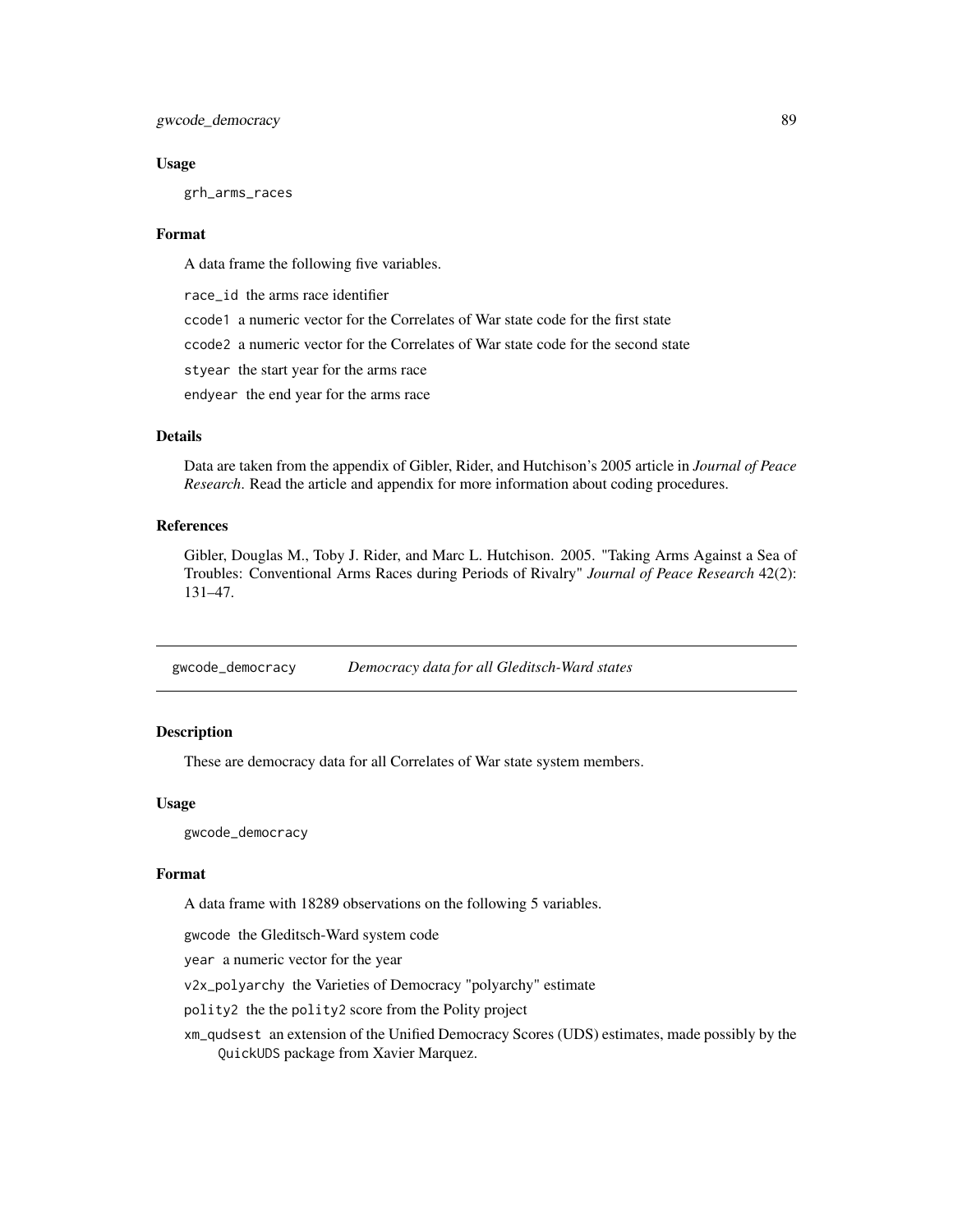Missing data connote data that are unavailable for various reasons. Either there is no democracy data to code or, in the case of the Polity project, the state system member is outright not evaluated for the variable.

The Polity data are from 2017. The Varieties of Democracy data are version 10. Xavier Marquez' QuickUDS estimates (i.e. extensions of Pemstein et al. (2010)) come from a package Marquez makes available on his Github (<https://github.com/xmarquez/QuickUDS>).

# References

Coppedge, Michael, John Gerring, Carl Henrik Knutsen, Staffan I. Lindberg, Jan Teorell, David Altman, Michael Bernhard, M. Steven Fish, Adam Glynn, Allen Hicken, Anna Luhrmann, Kyle L. Marquardt, Kelly McMann, Pamela Paxton, Daniel Pemstein, Brigitte Seim, Rachel Sigman, Svend-Erik Skaaning, Jeffrey Staton, Agnes Cornell, Lisa Gastaldi, Haakon Gjerlow, Valeriya Mechkova, Johannes von Romer, Aksel Sundtrom, Eitan Tzelgov, Luca Uberti, Yi-ting Wang, Tore Wig, and Daniel Ziblatt. 2020. "V-Dem Codebook v10" Varieties of Democracy (V-Dem) Project.

Marshall, Monty G., Ted Robert Gurr, and Keith Jaggers. 2017. "Polity IV Project: Political Regime Characteristics and Transitions, 1800-2017." Center for Systemic Peace.

Marquez, Xavier, "A Quick Method for Extending the Unified Democracy Scores" (March 23, 2016). doi: [10.2139/ssrn.2753830](https://doi.org/10.2139/ssrn.2753830)

Pemstein, Daniel, Stephen Meserve, and James Melton. 2010. "Democratic Compromise: A Latent Variable Analysis of Ten Measures of Regime Type." *Political Analysis* 18(4): 426-449.

| gw_capitals | A complete list of capitals and capital transitions for Gleditsch-Ward |
|-------------|------------------------------------------------------------------------|
|             | state system members                                                   |

# Description

This is a complete list of capitals and capital transitions for Gleditsch-Ward state system members. I use it internally for calculating capital-to-capital distances in the add\_capital\_distances() function.

#### Usage

gw\_capitals

## Format

A data frame with 248 observations on the following 7 variables.

gwcode a numeric vector for the Gleditsch-Ward state code

statenme a character vector for the state

capital a character vector for the name of the capital

styear a character vector for the start year. See details section for more information.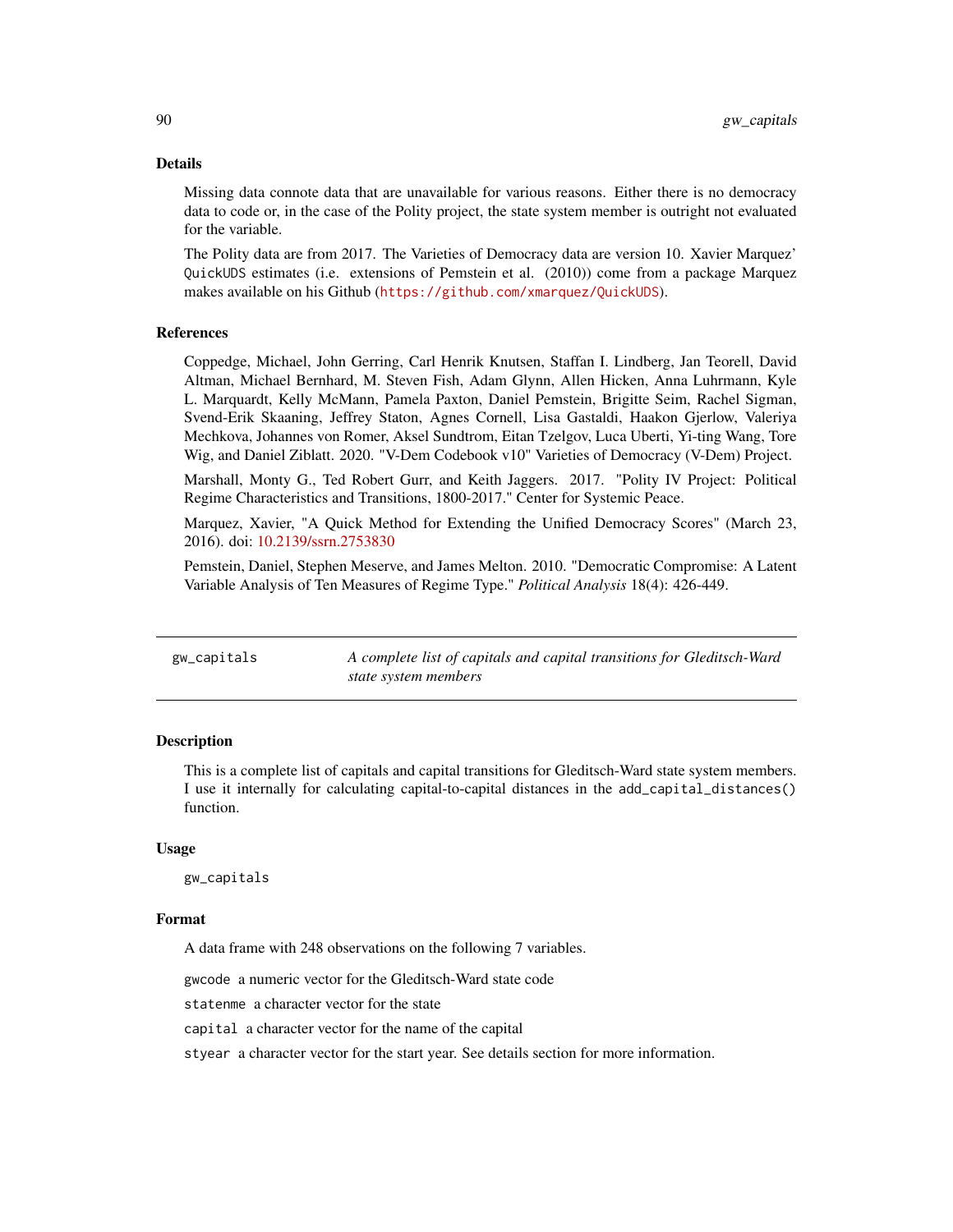endyear a character vector for the end year. See details section for more information.

lat a numeric vector of the latitude coordinates for the capital

lng a numeric vector of the longitude coordinates for the capital

#### **Details**

For convenience, the start year for most states is 1816. Samoa, for example, was not a state in 1816. However, the functions that use the gw\_capitals data will not create observations for states that did not exist at a given point in time.

The data should be current as of the end of 2020.

Cases where a start year is not 1816 indicate a capital transition. For example, Brazil's capital moved from Rio de Janeiro to Brasilia (a planned capital) in 1960. Only 25 states in the data experienced a capital transition. The most recent was Burundi in 2018. Indonesia, as of writing, is planning on a capital transition, but this has not been completed yet.

Kazakhstan renamed its capital for the state leader in 2019. These data retain the name of Astana. This will be changed in the event the software I use records this change.

The capitals data are not without some peculiarities. Prominently, Portugal transferred the Portuguese court from Lisbon to Rio de Janeiro from 1808 to 1821. *This is recorded in the data.* A knowledge of the inter-state conflict data will note there was no war or dispute between, say, Portugal and Spain (or Portugal and any other country) at any point during this time, but it does create some weirdness that would suggest a massive distance between two countries, like Portugal and Spain, that are otherwise land-contiguous.

On Spain: the republican government moved the capital at the start of the civil war (in 1936) to Valencia. However, it abandoned this capital by 1937. I elect to not record this capital transition.

On Myanmar: the Gleditsch-Ward system stands out as having Myanmar entered for the bulk of the 19th century. The capitals recorded for Myanmar (Burma) coincide with capitals of the Konbaung dynasty.

The data also do some (I think) reasonable back-dating of capitals to coincide with states in transition without necessarily formal capitals by the first appearance in the state system membership data. These concern Lithuania, Kazakhstan, and the Philippines. Kaunas is the initial post-independence capital of Lithuania. Almaty is the initial post-independence capital of Kazakhstan. Quezon City is the initial post-independence capital of the Philippines. This concerns, at the most, one or two years for each of these three countries.

gw\_cow\_years *Gleditsch-Ward states and Correlates of War, by year*

#### **Description**

This is a complete (I believe) data set on Gleditsch-Ward states and Correlates of War states, a byproduct of a full\_join() between gw\_states and cow\_states that leans largely on the state abbreviation variable.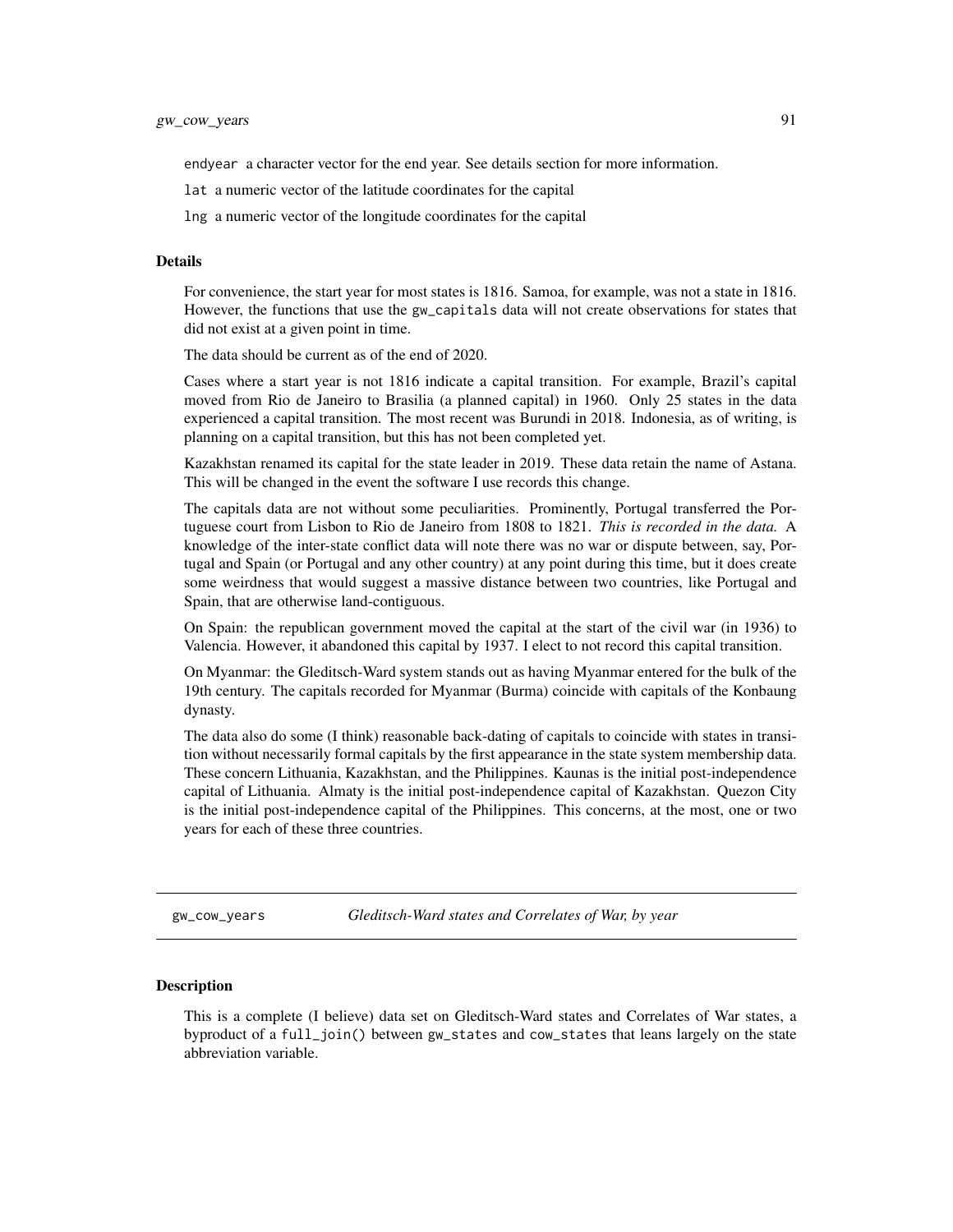## Usage

gw\_cow\_years

## Format

A data frame with 18425 observations on the following 6 variables.

gwcode a Gleditsch-Ward state code

stateabb the state abbreviation, which was the greatest source of agreement between both data sets

gw\_statename the state name as it appears in the Gleditsch-Ward data

ccode a Correlates of War state code

cow\_statename the state name as it appears in the Correlates of War data

year a numeric vector for the year

## Details

The data-raw directory on the project's Github contains more information about how these data were created. I'm going to use it for internal stuff. The workflow is going to treat the Gleditsch-Ward state system membership codes as more of the "master" codes, for which the user can add Correlates of War identifiers as they see fit. Data are extended to 2020, assuming no changes to state system membership for either data set.

gw\_ddy *A directed dyad-year data frame of Gleditsch-Ward state system members*

## **Description**

This is a complete directed dyad-year data frame of Gleditsch-Ward state system members. I offer it here as a shortcut for various other functions.

#### Usage

gw\_ddy

# Format

A data frame with 1999558 observations on the following 4 variables.

gwcode1 a numeric vector for the Correlates of War state code for the first state gwcode2 a numeric vector for the Correlates of War state code for the second state year a numeric vector for the year

## Details

Data are a quick generation from the create\_dyadyears(system="gw") function in this package.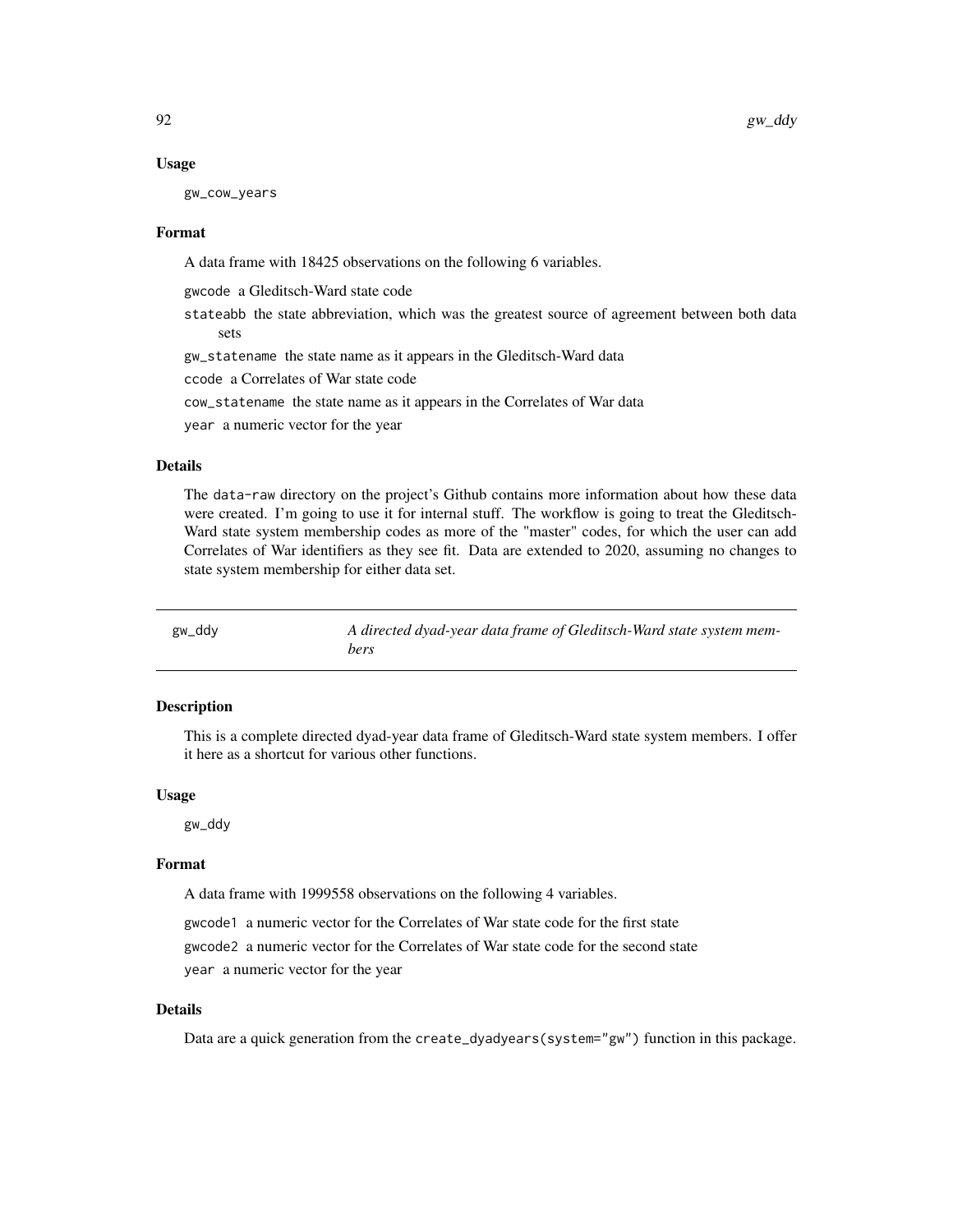These are non-directed dyad-year data for the minimum distance between states in the Gleditsch-Ward state system from 1886 to 2018. The data are generated from the **cshapes** package.

#### Usage

gw\_mindist

# Format

A data frame with 868813 observations on the following 4 variables.

gwcode1 the Gleditsch-Ward state system code for the first state

gwcode2 the Gleditsch-Ward state system code for the second state

year the year

mindist the minimum distance between states on Jan. 1 of the year, in kilometers

#### Details

The data are generated from the **cshapes** package. The package authors purport that the data are generated to be compatible with the Gleditsch-Ward system. I trust them on this; indeed, Gleditsch is one of the authors of the cshapes package.

Data are automatically generated (by default) as directed dyad-years. I elect to make them nondirected for space considerations. Making non-directed dyad-year data into directed dyad-year data isn't too difficult in R. It just looks weird to see the code that does it.

Previous versions of these data were for the minimum distance as of Dec. 31 of the referent year. These are now Jan. 1. Most of the data I prove elsewhere in this package are to be understood as the data as they were at the *start* of the year. This is how I process, for example, the capitals data as they get merged in the add\_capital\_distance() function. However, the script that generates these data are set at Jan. 1 of the year and not Dec. 31. Right now, the cshapes does not appear to work on my system and I do not know why. Fortunately, the package authors made these data available.

# References

Schvitz, Guy, Luc Girardin, Seraina Ruegger, Nils B. Weidmann, Lars-Erik Cederman, and Kristian Skrede Gleditsch. 2022. "Mapping The International System, 1886-2017: The CShapes 2.0 Dataset." *Journal of Conflict Resolution*. 66(1): 144-161.

Weidmann, Nils B. and Kristian Skrede Gleditsch. 2010. "Mapping and Measuring Country Shapes: The cshapes Package." *The R Journal* 2(1): 18-24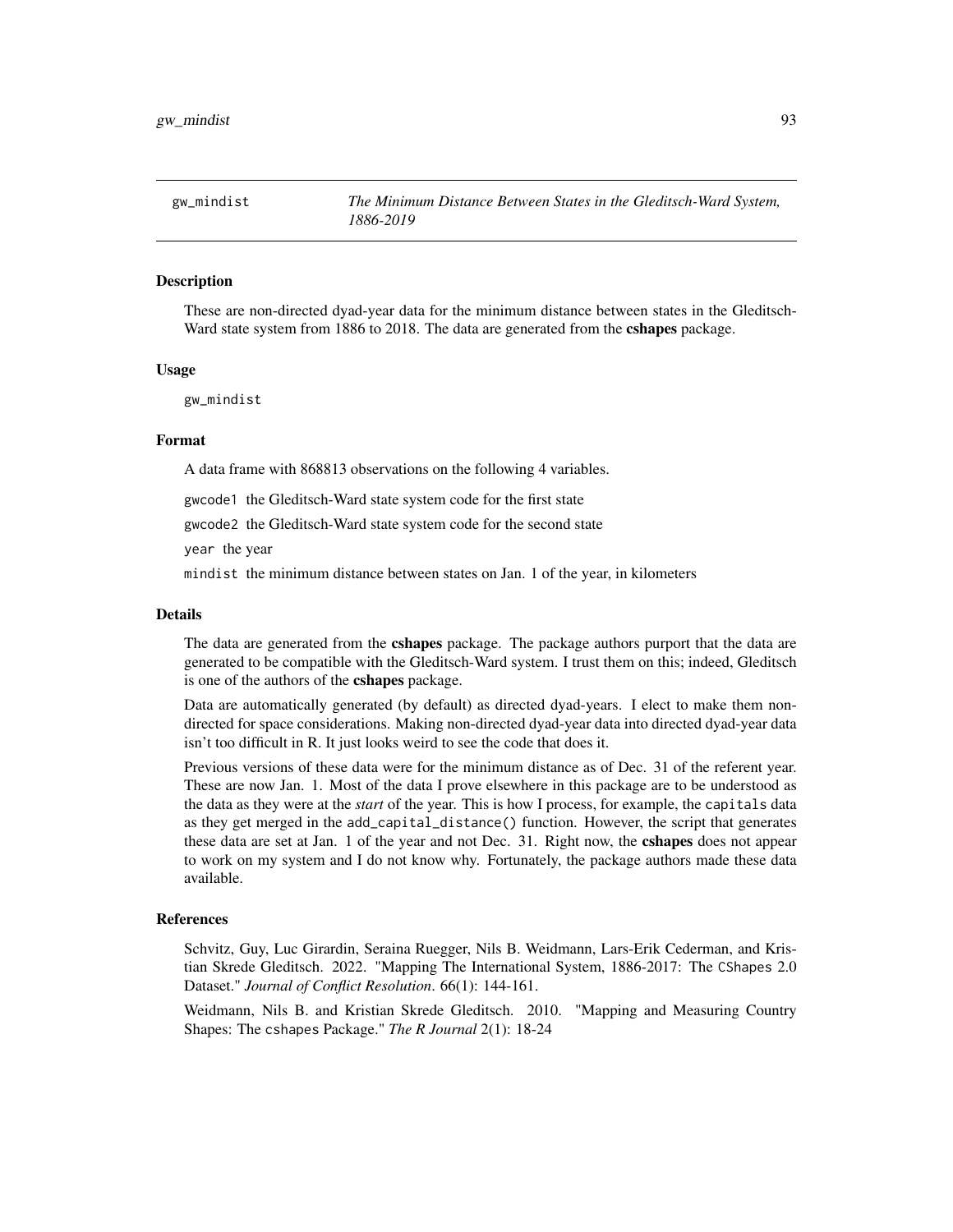These are state-year level data for surplus and gross domestic product for Correlates of War state system members. Data also include population estimates for per capita standardization.

## Usage

gw\_sdp\_gdp

## Format

A data frame with 27387 observations on the following five variables.

gwcode a numeric vector for the Gleditsch-Ward state code

year a numeric vector for the year

wbgdp2011est a numeric vector for the estimated natural log of GDP in 2011 USD (log-transformed)

wbpopest a numeric vector for the estimated population size (log-transformed)

sdpest a numeric vector for the estimated surplus domestic product (log-transformed)

wbgdppc2011est a numeric vector for the estimated GDP per capita (log-transformed)

## Details

These were provided by Anders on a separate Github repository for this project. Because these data are ultimately being simulated, a user can expect some slight differences between the Correlates of War version of these data (which Anders et al. published) and the Gleditsch-Ward version of these data (which appear to be the one the authors will more vigorously support going forward).

Space considerations compel me to round these data to three decimal points. These "economic" data are routinely the biggest in the package, and it's because of the decimal points. The justification for this is these data are estimated/simulated anyways and the information loss is at the 1/1000th decimal point. This procedure basically cuts the size of the data to be less than 25% of its original size. The original simulations are available for remote download if you'd like. Type ?download\_extdata() for more information.

# References

Anders, Therese, Christopher J. Fariss, and Jonathan N. Markowitz. 2020. "Bread Before Guns or Butter: Introducing Surplus Domestic Product (SDP)" *International Studies Quarterly* 64(2): 392–405.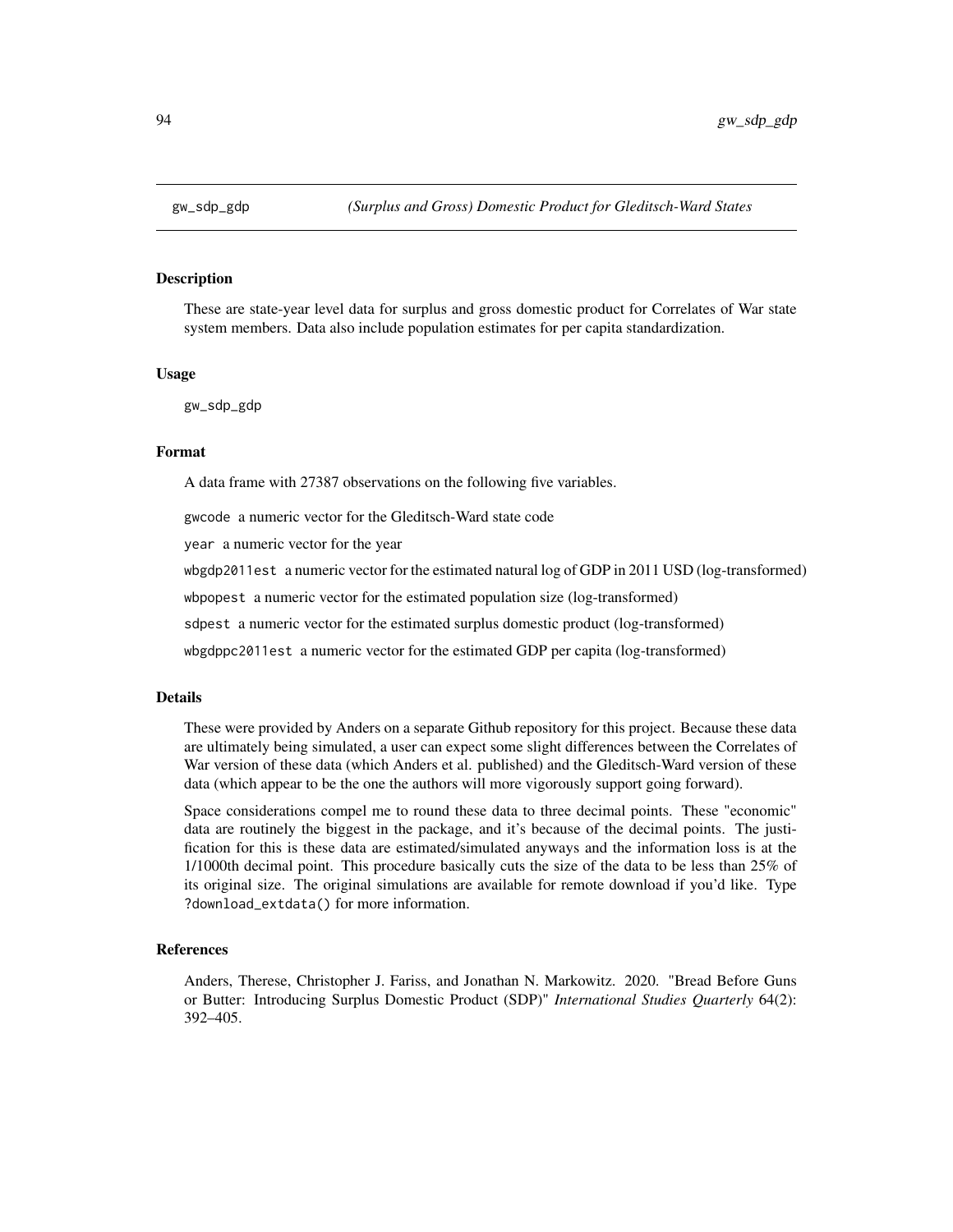These are the independent states in Gleditsch and Ward's data.

#### Usage

gw\_states

## Format

A data frame with 216 observations on the following 5 variables.

gwcode a numeric vector for the Gleditsch-Ward country code

stateabb a character vector for state abbreviation

statename a character vector for the state name

startdate the start date in the data

enddate the end date in the data

# Details

Data originally provided by Gleditsch with no column names. Column names were added before some light re-cleaning in order to generate these data. "Wuerttemberg" and "Cote D'Ivoire" in the statename column needed to be renamed to ensure maximal compliance with CRAN, which raises notes for every non-ASCII character that appears in its package. I do not think this to be problematic at all and, after all, state names should never be a basis for something like a match or merge you would do in countrycode.

## References

Gleditsch, Kristian S. and Michael D. Ward. 1999. "A Revised List of Independent States since the Congress of Vienna." *International Interactions* 25(4): 393–413.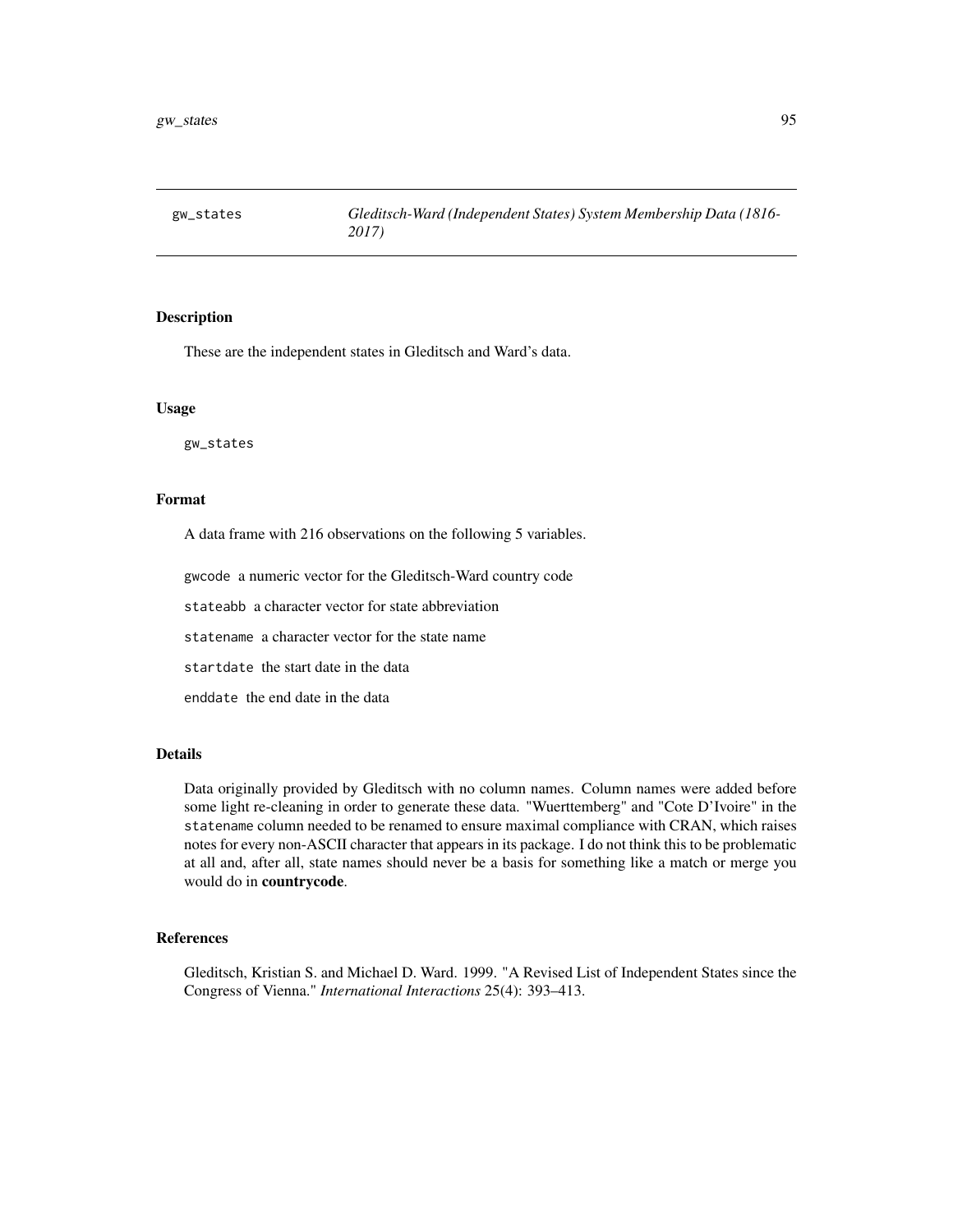This is a data set with state-year estimates for ethnic fractionalization.

# Usage

hief

# Format

A data frame with 8808 observations on the following 5 variables.

ccode a Correlates of War state code

gwcode a Gleditsch-Ward state code

year the year

efindex a numeric vector for the estimate of ethnic fractionalization

# Details

The data-raw directory on the project's Github contains more information about how these data were created.

## References

Drazanova, Lenka. 2020. "Introducing the Historical Index of Ethnic Fractionalization (HIEF) Dataset: Accounting for Longitudinal Changes in Ethnic Diversity." *Journal of Open Humanities Data* 6:6 doi: [10.5334/johd.16](https://doi.org/10.5334/johd.16)

LEAD *(An Abbreviation of) The LEAD Data Set*

# Description

These are an abbreviated version of the LEAD Data Set, incorporating variables that I think are most interesting or potentially useful from these data.

#### Usage

LEAD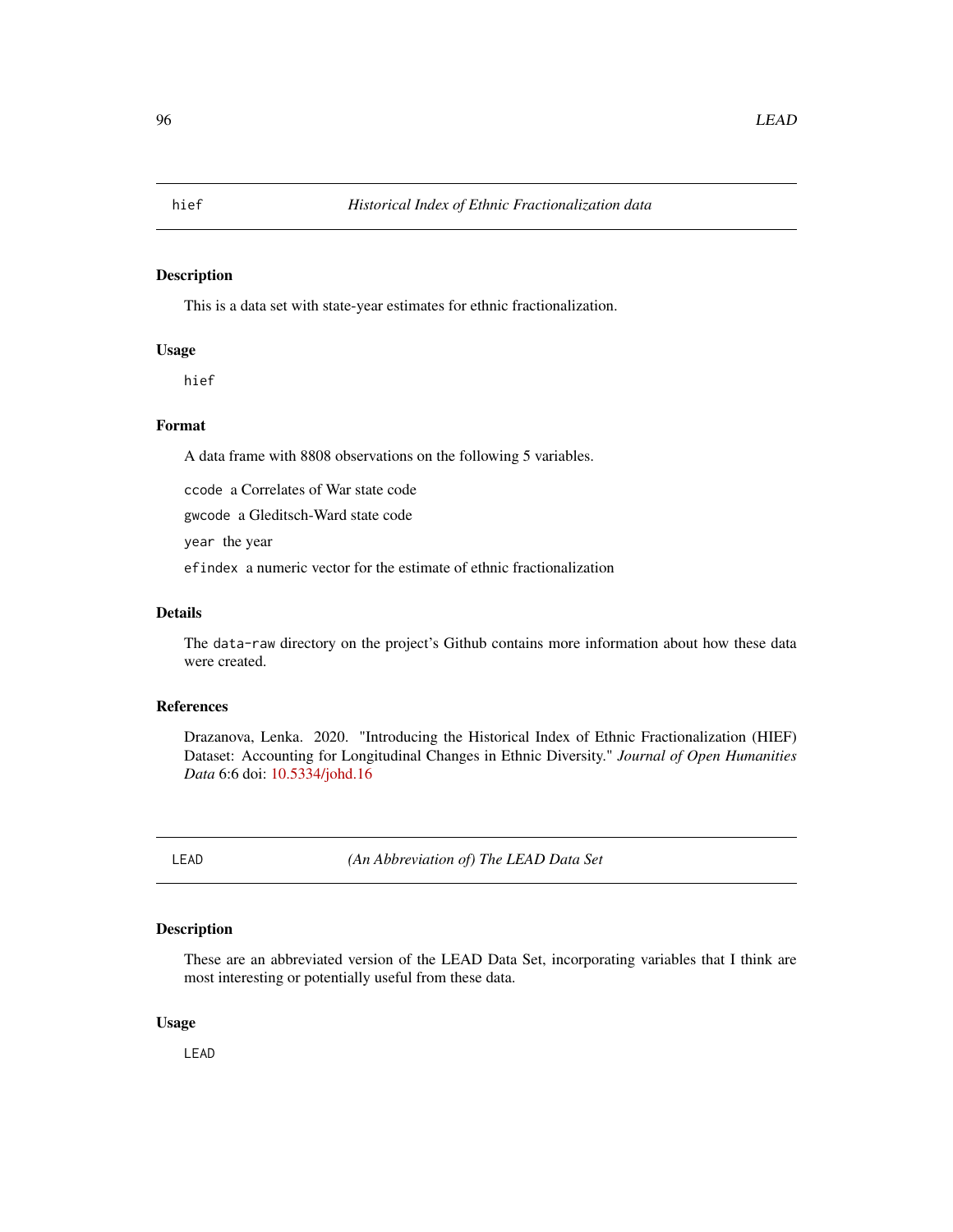# leader\_codes 97

# Format

A data frame with 3409 observations on the following 12 variables.

obsid an observational ID from archigos leveledu  $0 =$  primary,  $1 =$  secondary,  $2 =$  university,  $3 =$  graduate milservice did leader have prior military service? combat did leader have prior combat experience in military service? rebel was leader previously part of a rebel group? warwin was leader previously part of a winning war effort as part of military service? warloss was leader previously part of a losing war effort as part of military service? rebelwin was leader previously part of a winning war effort as part of a rebel group? rebelloss was leader previously part of a losing war effort as part of a rebel group? yrsexper previous years of experience in politics before becoming a leader physhealth does leader have physical health issues? mentalhealth does leader have mental health issues?

# Details

Data are ported from Ellis et al. (2015). Users who want more of these variables included in peacesciencer should raise an issue on Github.

# References

Ellis, Carli Mortenson, Michael C. Horowitz, and Allan C. Stam. 2015. "Introducing the LEAD Data Set." *International Interactions* 41(4): 718–741.

| leader codes | A Data Set of Leader Codes Across Archigos 4.1, Archigos 2.9, and |
|--------------|-------------------------------------------------------------------|
|              | the LEAD Data                                                     |

## **Description**

This is a simple data set that matches, as well as one can, leader codes across Archigos 4.1, Archigos 2.9, and the LEAD data set.

## Usage

leader\_codes

# Format

A data frame the following four variables.

obsid the observation ID in the Archigos data leadid the leader ID in version 4.1 of the Archigos data leadid29 the leader ID in version 2.9 of the Archigos data leaderid the leader ID in the LEAD data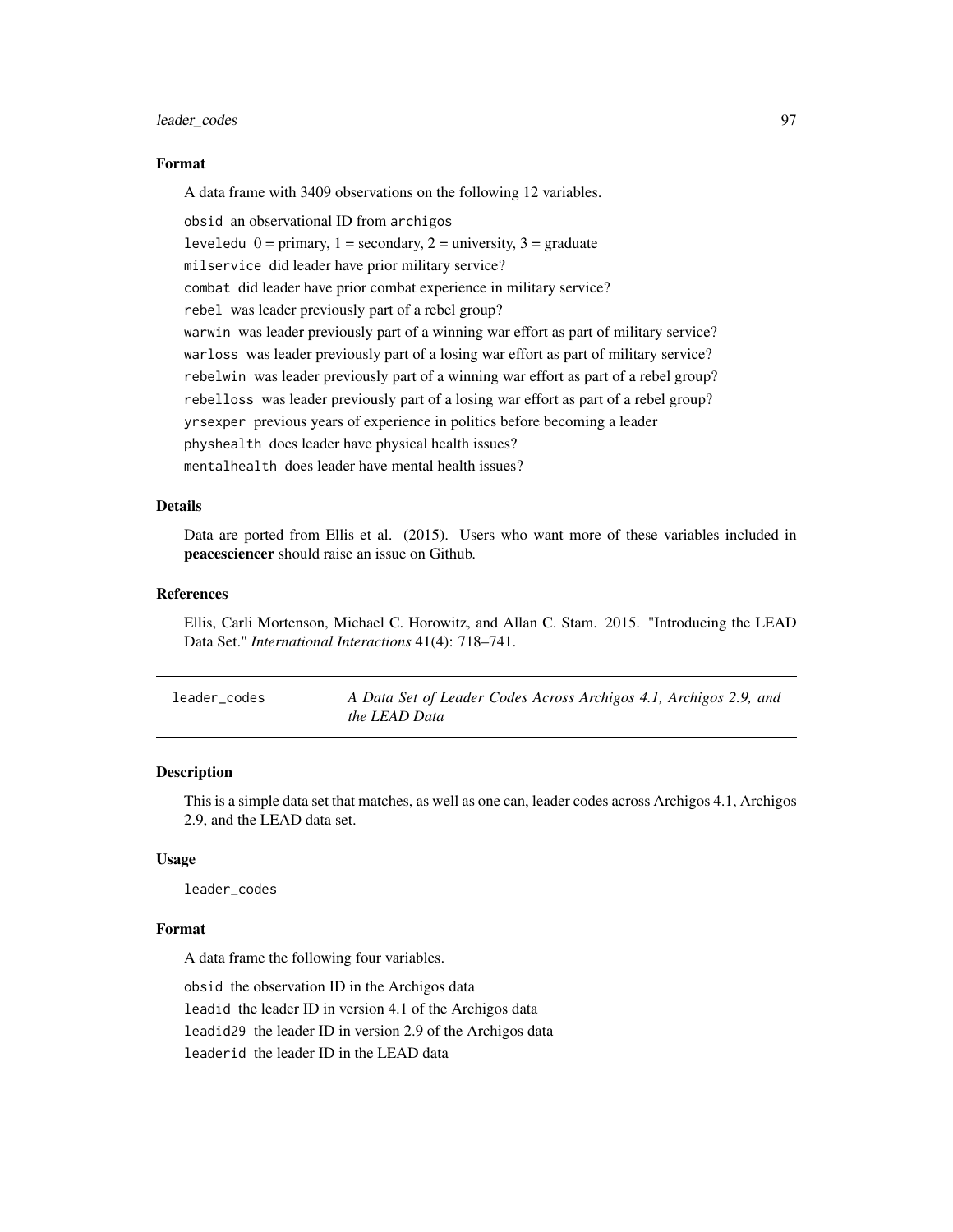These data treat version 4.1 of the Archigos data as the gospel leader data (if you will) for which the observation ID (obsid) is the master code indicating a leader tenure period. It also builds in an assumption that various observations that duplicate in the LEAD data should not have duplicated. This concerns Francisco Aguilar Barquer (who appears twice), Emile Reuter (who appears twice), and Gunnar Thoroddsen (who appears three times) in the LEAD data despite having uninterrupted tenures in office. None of the covariates associated with these leaders change in the LEAD data, which is why I assume they were duplicates.

lwuf *Leader Willingness to Use Force*

## Description

These are the estimates of leader willingness to use force as estimated by Carter and Smith (2020).

# Usage

lwuf

#### Format

A data frame with 3409 observations on the following 9 variables.

obsid an observational ID from archigos

theta1\_mean the mean simulated M1 theta, as estimated by Carter and Smith (2020)

theta1\_sd the standard deviation of simulated M1 thetas

theta2\_mean the mean simulated M2 theta, as estimated by Carter and Smith (2020)

theta2\_sd the standard deviation of simulated M2 thetas

theta3\_mean the mean simulated M3 theta, as estimated by Carter and Smith (2020)

theta3\_sd the standard deviation of simulated M3 thetas

theta4\_mean the mean simulated M4 theta, as estimated by Carter and Smith (2020)

theta4\_sd the standard deviation of simulated M4 thetas

## Details

The letter published by the authors contains more information as to what these thetas refer. The "M1" theta is a variation of the standard Rasch model from the boilerplate information in the LEAD data. The authors consider this to be "theoretically relevant" or "risk-related" as these all refer to conflict or risk-taking. The "M2" theta expands on "M1" by including political orientation and psychological characteristics. "M3" and "M4" expand on "M1" and "M2" by considering all 36 variables in the LEAD data.

The authors construct and include all these measures, though their analyses suggest "M2" is the best-performing measure.

#### 98 lwuf a bronze bronze bronze bronze bronze bronze bronze bronze bronze bronze bronze bronze bronze bronze br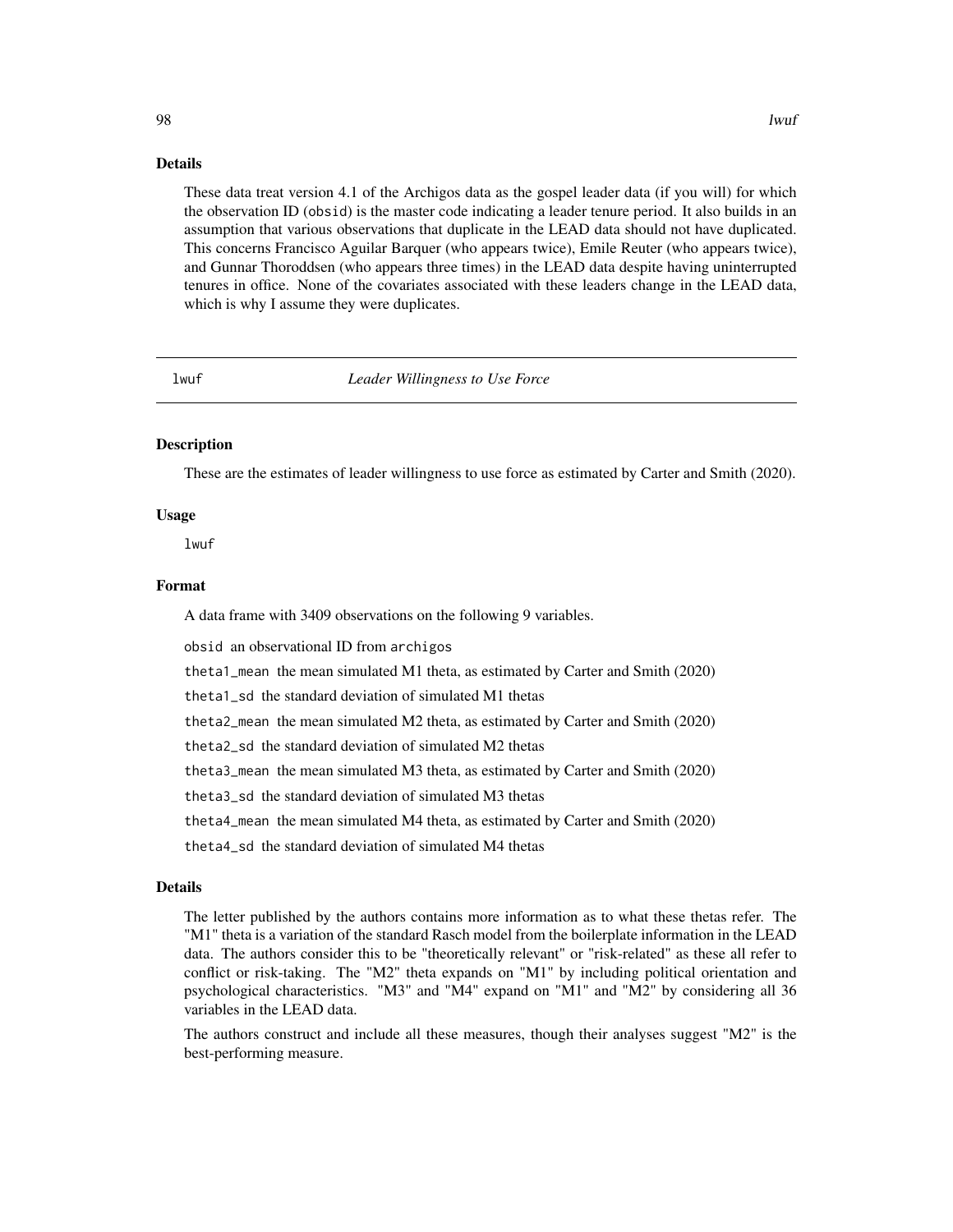# maoz\_powers 99

#### References

Carter, Jeff and Charles E. Smith, Jr. 2020. "A Framework for Measuring Leaders' Willingness to Use Force." *American Political Science Review* 114(4): 1352–1358.

maoz\_powers *Zeev Maoz' Regional/Global Power Data*

# **Description**

These are Zeev Maoz' data for what states are regional or global powers at a given point time. They are extensions of the Correlates of War major power data, which only codes "major" power without consideration of regional or global distinctions. Think of Austria-Hungary as intuitive of the issue here. Austria-Hungary is a major power in the Correlates of War data, but there is good reason to treat Austria-Hungary as a major power only within Europe. That is what Zeev Maoz tries to do here.

## Usage

maoz\_powers

# Format

A data frame with 20 observations on the following 5 variables.

ccode a numeric vector for the Correlates of War country code

regstdate the start date for regional power status

regenddate the end date for regional power status

globstdate the start date for global power status

globenddate the end date for global power status

# References

Maoz, Zeev. 2010. Network of Nations: The Evolution, Structure, and Impact of International Networks, 1816-2001. Cambridge University Press.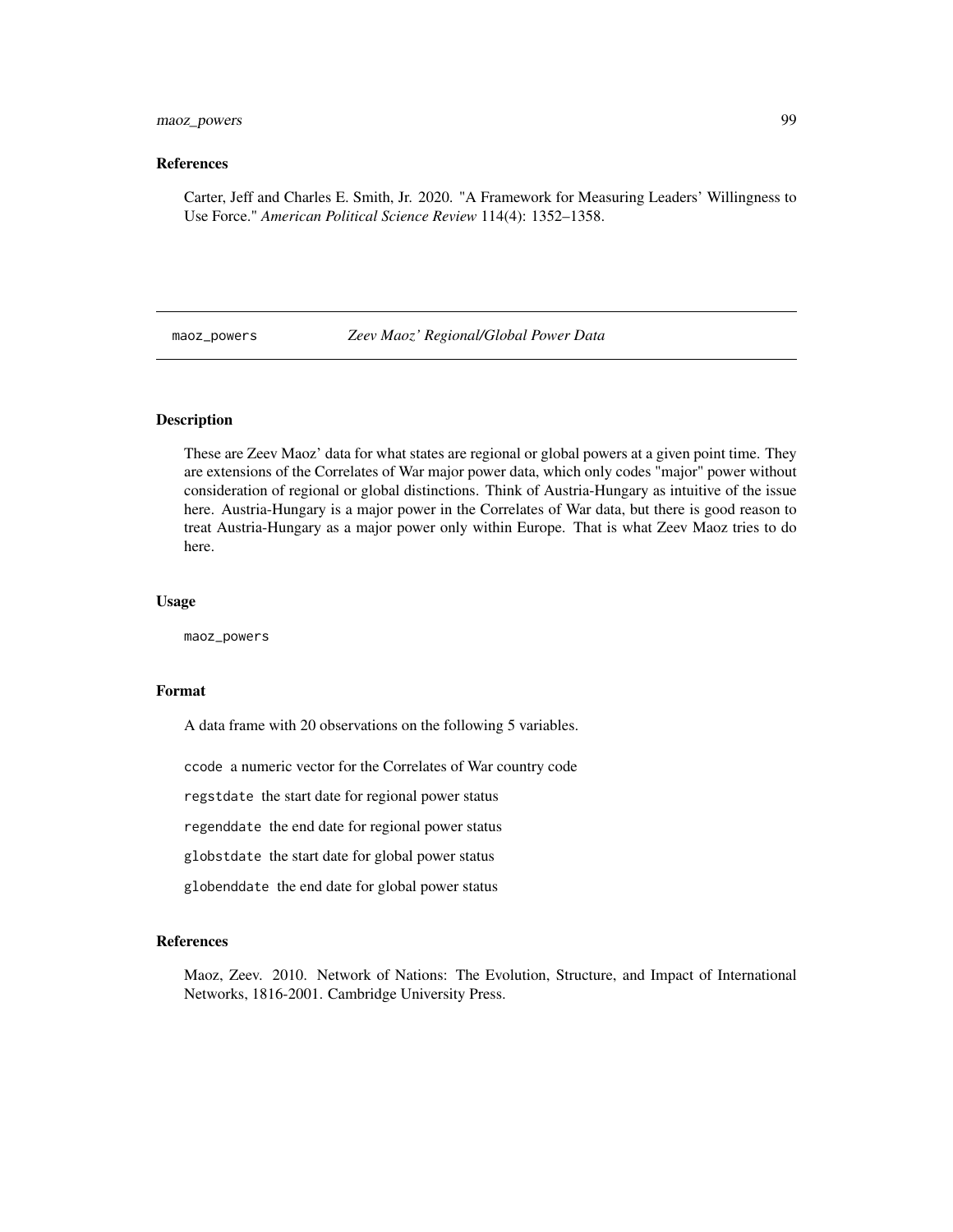This is a BibTeX file, loaded as a data frame, to assist the user in properly citing the source material that is used in this package.

#### Usage

ps\_bib

# Format

A data frame with the following columns. CATEGORY the BibTeX entry type BIBTEXKEY the BibTeX unique entry key ADDRESS another BibTeX field ANNOTE another BibTeX field AUTHOR a list of authors for this entry BOOKTITLE another BibTeX field, for book title (if appropriate) CHAPTER another BibTeX field, for chapter (if appropriate) CROSSREF another BibTeX field EDITION another BibTeX field, for edition of book (if appropriate) EDITOR another BibTeX field, for book editor (if appropriate) HOWPUBLISHED another BibTeX field INSTITUTION another BibTeX field JOURNAL another BibTeX field, for the journal name (if appropriate) KEY another BibTeX field MONTH another BibTeX field NOTE another BibTeX field NUMBER another BibTeX field, for journal volume number (if appropriate) ORGANIZATION another BibTeX field PAGES another BibTeX field, for pages of the entry PUBLISHER another BibTeX field, for book publisher (if appropriate) SCHOOL another BibTeX field SERIES another BibTeX field TITLE another BibTeX field, for title of the entry TYPE another BibTeX field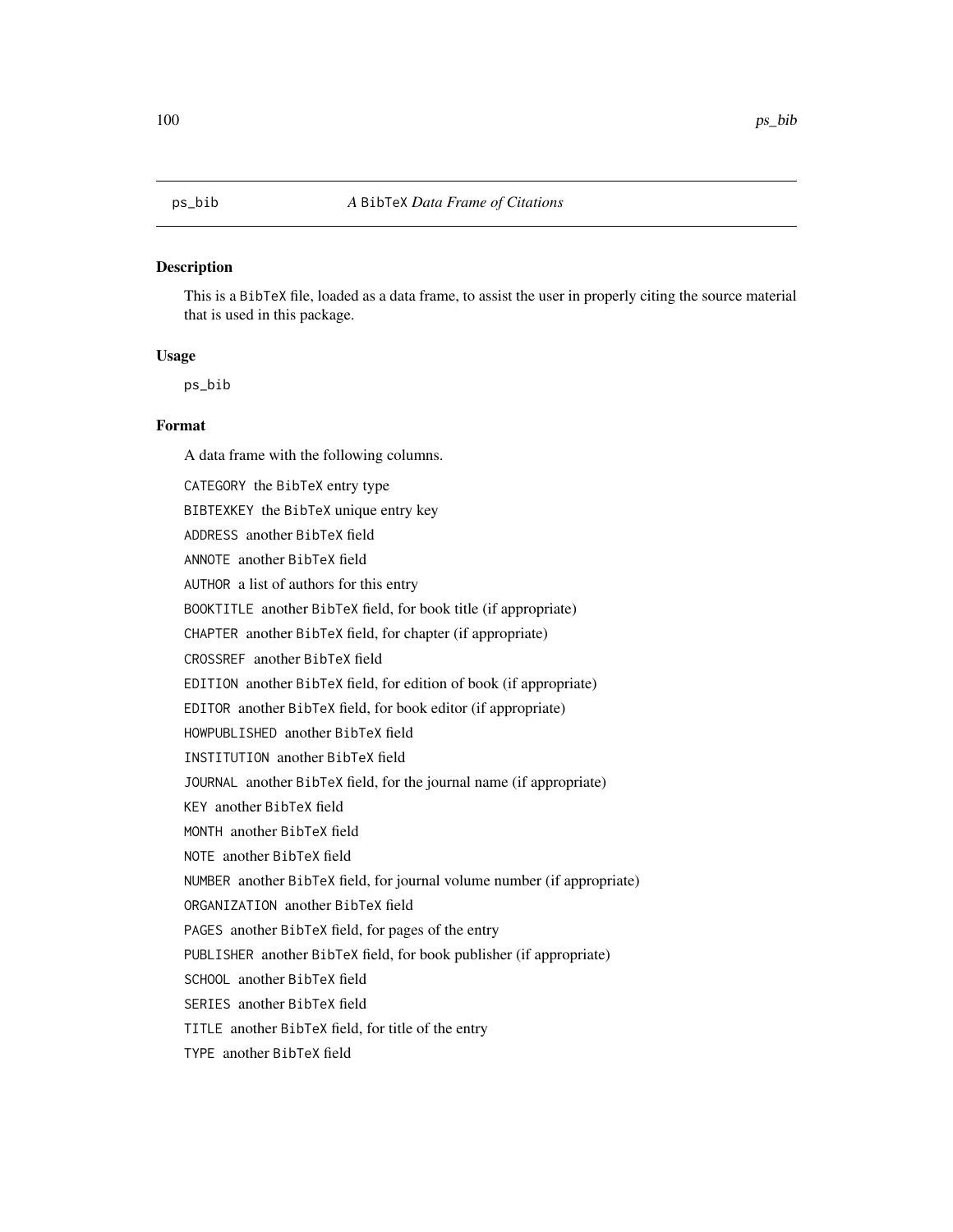#### ps\_cite 101

VOLUME another BibTeX field, for journal volume (if appropriate)

YEAR another BibTeX field, for year of publication

KEYWORDS another BibTeX field, used primarily for selective filtering in this package

URL another BibTeX field, for website (if appropriate)

OWNER another BibTeX field

- TIMESTAMP another BibTeX field, used occasionally when I started populating my master file (you will see some old entries here)
- DOI another BibTeX field, for a digital object identifier (used rarely)

EPRINT another BibTeX field

JOURNALTITLE another BibTeX field, which I think is actually a BibLaTeX field

ISSN another BibTeX field

ABSTRACT another BibTeX field, for entry abstract (if appropriate)

- DATE.ADDED another BibTeX field
- DATE.MODIFIED another BibTeX field

# Details

See data-raw directory for how these data were generated. The data were created by **bib2df**, which is now a package dependency. I assume the user has some familiarity with BibTeX. Some entries were copy-pasted from my master bibliography file that I started in 2008 or so.

| ps_cite | Get BibTeX Entries Associated with peacesciencer Data and Func- |
|---------|-----------------------------------------------------------------|
|         | tions                                                           |

## Description

ps\_cite() allows the user to get citations to scholarship that they should include in their papers that incorporate the functions and data in this package.

## Usage

ps\_cite(x, column = "keywords")

#### Arguments

| x      | a character vector                                                                                                                                                   |
|--------|----------------------------------------------------------------------------------------------------------------------------------------------------------------------|
| column | a character vector for the particular column of $ps_b$ bib the user wants to search.<br>The default here is "keywords", which searches the KEYWORDS column in ps_bib |
|        | for the most general search. The other option is "bibtexkey", which will search                                                                                      |
|        | the BIBTEXKEY column in ps_bib. Use the latter option more for pairing with                                                                                          |
|        | output from ps_version()                                                                                                                                             |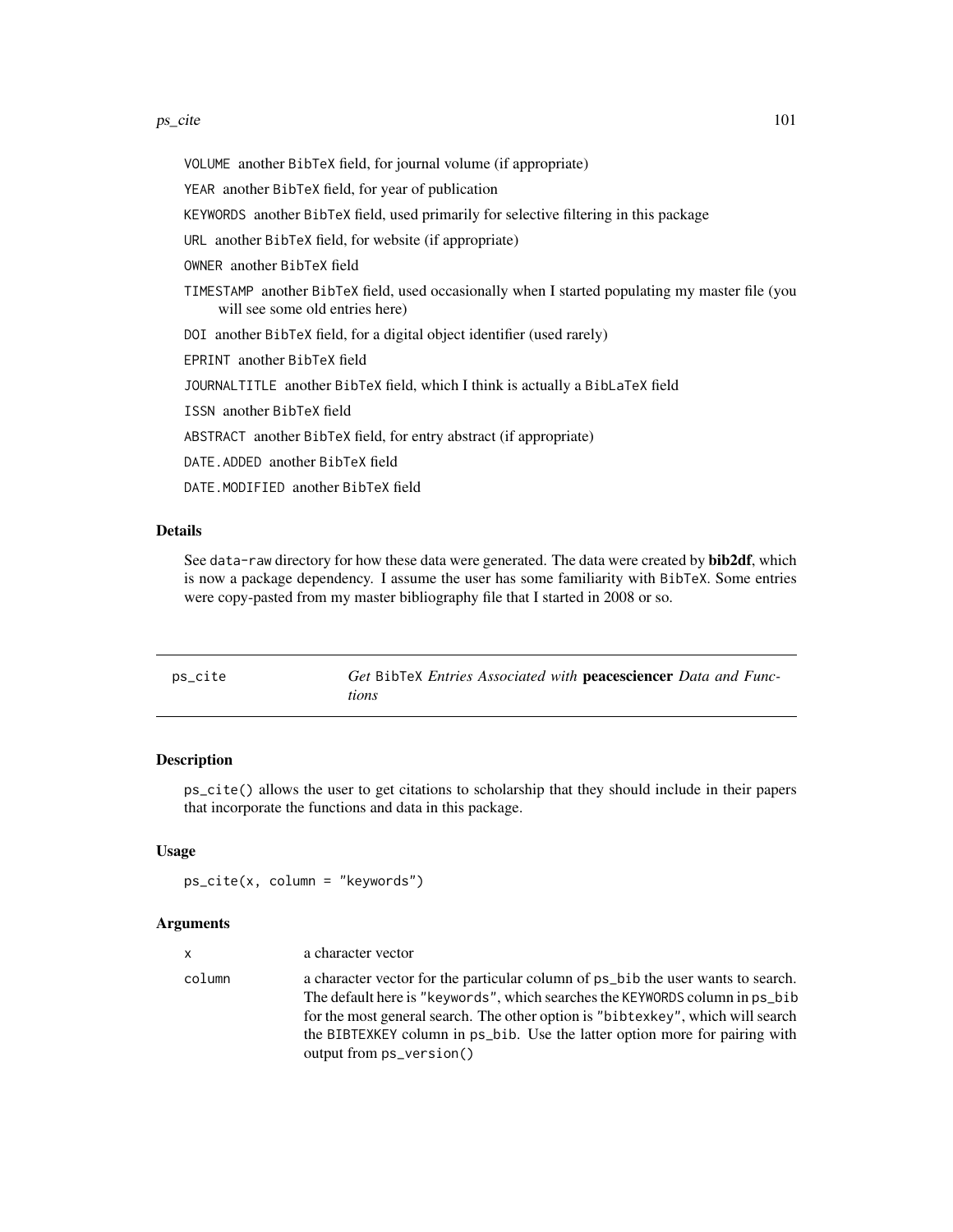The base functionality here is simple pattern-matching on keywords in ps\_bib. This simple patternmatching is in base R. I assume the user has some familiarity with BibTeX.

# Value

ps\_cite() takes a character vector and scans the ps\_bib data in this package to return a BibTeX citation (or citations) for the researcher to use to properly cite the material they are getting from this package. The citations are returned as a full BibTeX entry (or entries) that they can copy-paste into their own BibTeX file.

## Author(s)

Steven V. Miller

## Examples

```
# Cite the package
ps_cite("peacesciencer")
```
ps\_data\_version *The Version Numbers for Data Included in* peacesciencer

# Description

This is a simple data set that communicates the version numbers of data included in this package. It's a companion to the data frame ps\_bib, and other information functions like ps\_cite() and ps\_version(). The latter uses this data set.

#### Usage

ps\_data\_version

# Format

A data frame the following four variables.

category a category for the type of data

data the name of the particular data source coinciding with the category

version the version number included in peacesciencer for this data source

bibtexkey a character key for the BibTeX key corresponding with an appropriate citation in ps\_bib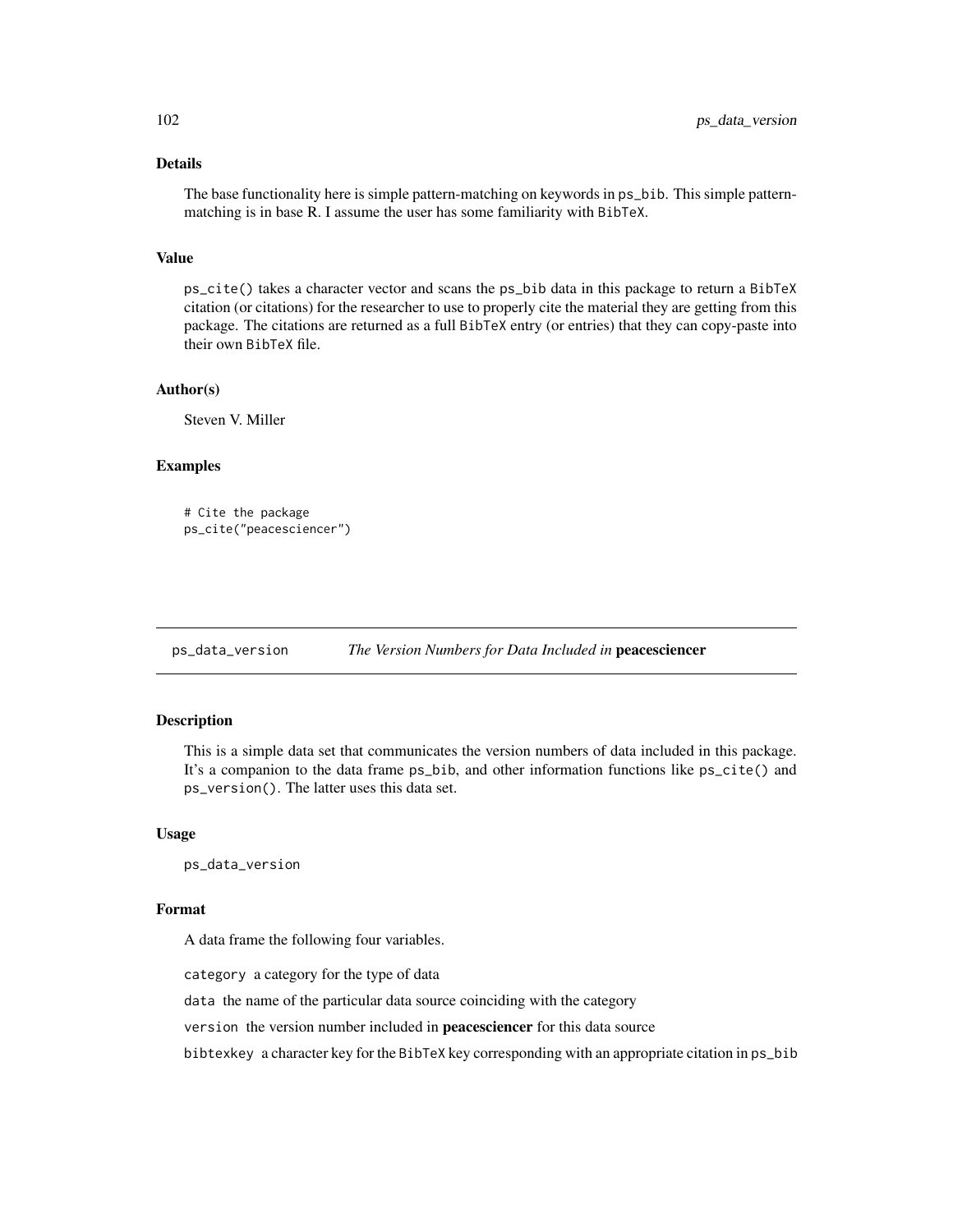## ps\_version 103

#### Details

Version numbers that are years should be understood as data sources with no formal version numbering system, per se. Instead, they communicate a year of last update. For example, the Correlates of War does not formally version number its state system data as it does its MID data. Likewise, the Anders et al. (2020) simulations of population and surplus/gross domestic product are not formally versioned, per se. Instead, the data were published and last updated in 2020.

ps\_version *Get Version Information About Data Included in* peacesciencer

## Description

ps\_version() allows the user to see version information about data included in peacesciencer.

## Usage

ps\_version(cat)

# Arguments

cat a category of data type the user wants, as a character

# Details

The base functionality here is simple pattern-matching on keywords in ps\_data\_version. This simple pattern-matching is in base R. I assume the user has some familiarity with the types of data included in this package.

The searching is done by category included in the ps\_data\_version data. Users may want to just minimally run ps\_version() with no argument specified to see for themselves what's in it. Typing unique(ps\_data\_version\$category) may also get them started.

The user can consider this a companion function to ps\_cite(). Whereas ps\_cite() will return the appropriate citation to use in the bibliography, it may not tell them the version number at all. For example, the classic and suggested citations for the Correlates of War National Material Capabilities data are too Singer et al. (1972) and Singer (1987), though the data included in this package are about 30 years older than the most recent citation of the two.

The information communicated here can/should be included alongside a parenthetical citation. For example, the contiguity data are quite a bit more current than the suggested citation to Stinnett et al. (2002). Thus, a user may want to cite the data in their paper as something like (Stinnett et al. 2002, v. 3.2).

#### Value

ps\_version() takes a character vector and scans the ps\_data\_version data in this package to return information about the particular data versions included in **peacesciencer** as well as a suggested citation key for scanning ps\_cite(). If no category is specified for searching, it just returns all version information for all data included in functions in this package.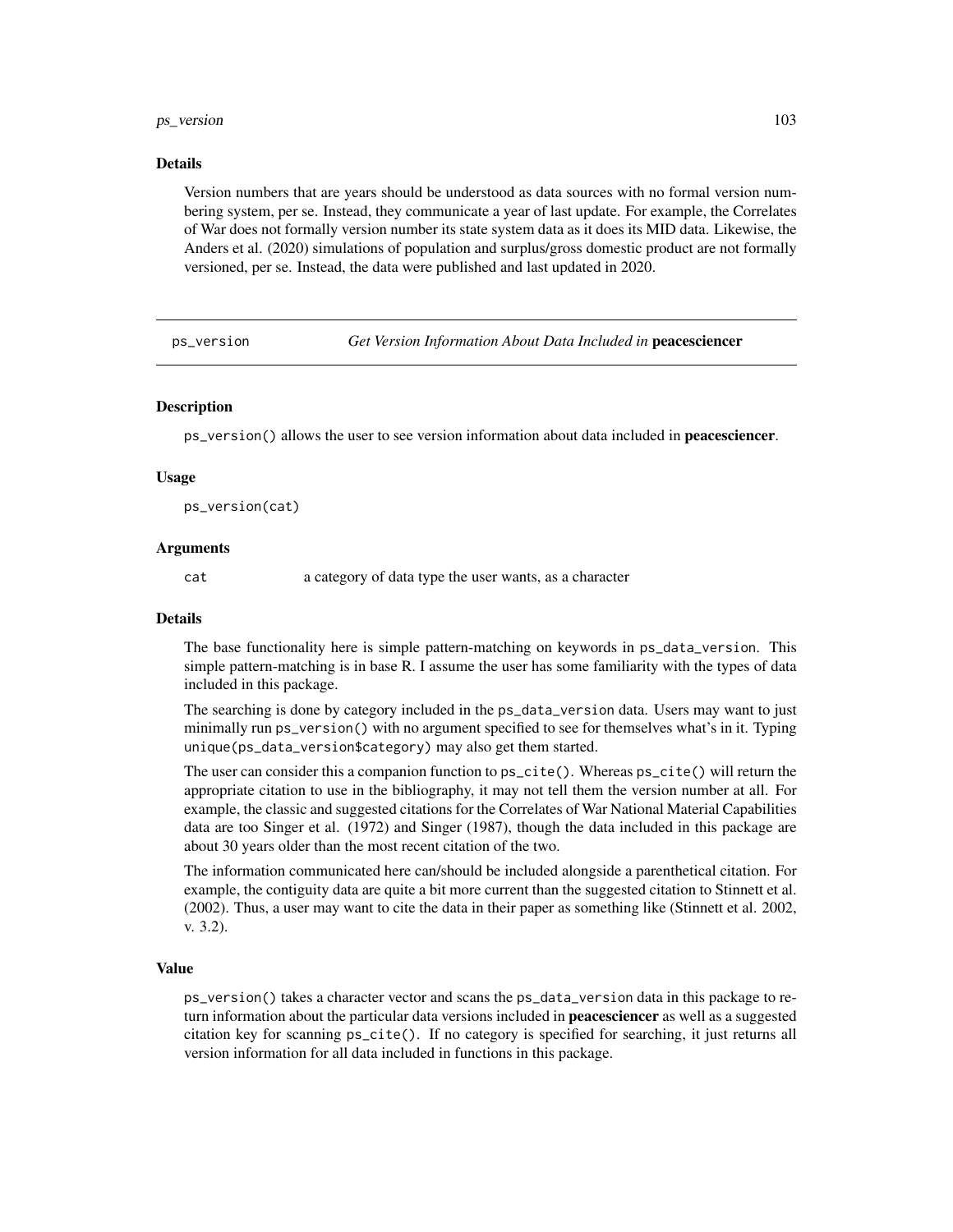#### 104 rugged

#### Author(s)

Steven V. Miller

# Examples

```
# What can you search for...
unique(ps_data_version$category)
```
# will show the data versions for everything ps\_version()

# will show data versions for particular categories of data ps\_version("democracy")

```
ps_version("leaders")
```
rugged *Rugged/Mountainous Terrain Data*

#### Description

This is a data set on state-level estimates for the "ruggedness" of a state's terrain.

#### Usage

rugged

# Format

A data frame with 192 observations on the following 6 variables.

ccode a Correlates of War state code

gwcode a Gleditsch-Ward state code

rugged the terrain ruggedness index

newlmtnest the (natural log) percentage estimate of the state's terrain that is mountainous

## Details

The data-raw directory on the project's Github contains more information about how these data were created. It goes without saying that these data move *slowly* so the data are really only applicable for making state-to-state comparisons and not states-in-time comparisons. The terrain ruggedness index is originally introduced by Riley et al. (1999) but is amended by Nunn and Puga (2012). The mountain terrain data was originally created by Fearon and Laitin (2003) but extended and amended by Gibler and Miller (2014). The data are functionally time-agnostic—use with caution in your state-year analyses—but all data sets seem to benchmark around 1999-2000. I'm not sure it matters *that* much, but it matters a little at the margins, I suppose, if you suspect there are major differences in interpretation of how much more "rugged" the Soviet Union was than Russia, or Yugoslavia than Serbia.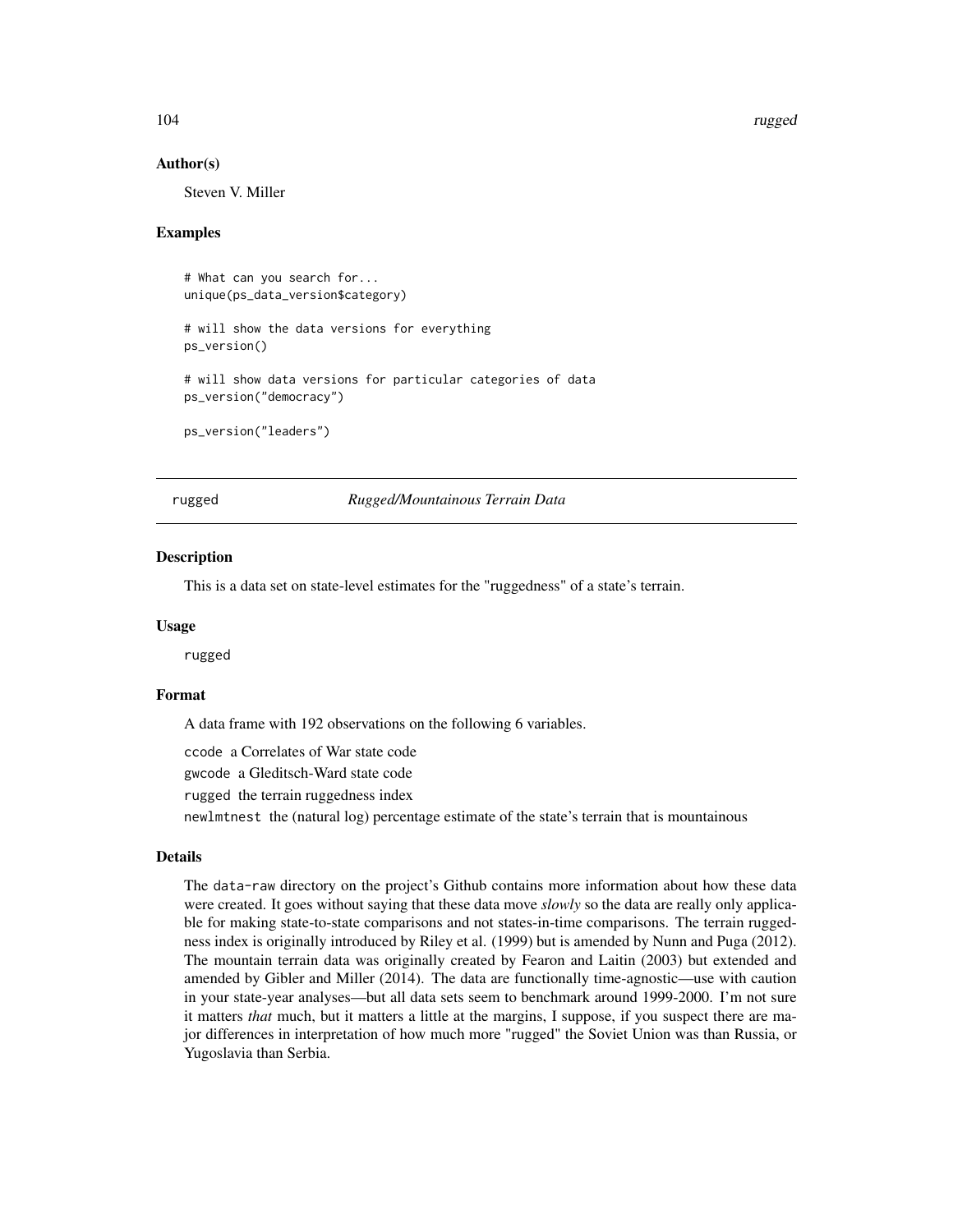show\_duplicates 105

#### References

Fearon, James D., and David Laitin, "Ethnicity, Insurgency, and Civil War" *American Political Science Review* 97: 75–90.

Gibler, Douglas M. and Steven V. Miller. 2014. "External Territorial Threat, State Capacity, and Civil War." *Journal of Peace Research* 51(5): 634-646.

Nunn, Nathan and Diego Puga. 2012. "Ruggedness: The Blessing of Bad Geography in Africa." *Review of Economics and Statistics*. 94(1): 20-36.

Riley, Shawn J., Stephen D. DeGloria, and Robert Elliot. 1999. "A Terrain Ruggedness Index That Quantifies Topographic Heterogeneity," *Intermountain Journal of Sciences* 5: 23–27.

| show_duplicates | Show Duplicate Observations in Your Dyad-Year or State-Year Data |
|-----------------|------------------------------------------------------------------|
|                 | Frame                                                            |

# Description

show\_duplicates() shows which data are duplicated in data generated in **peacesciencer**. It's a useful diagnostic tool for users doing some do-it-yourself functions with peacesciencer.

#### Usage

```
show_duplicates(data)
```
# Arguments

data a dyad-year data frame or a state-year data frame created in **peacesciencer**.

## Details

The function leans on attributes of the data that are provided by the create\_dyadyear() or create\_stateyear() function. Make sure that function (or data created by that function) appear at the top of the proverbial pipe.

The data returned will also have a new column called duplicated. Thus, an implicit assumption in this function is the user does not have a column in the data with this name that is of interest to the user. It will be overwritten.

# Value

show\_duplicates() takes a dyad-year data frame or state-year data frame generated in **peace**sciencer and shows what observations are duplicated by unique combination of dyad-year or stateyear, contingent on what was supplied to it.

# Author(s)

Steven V. Miller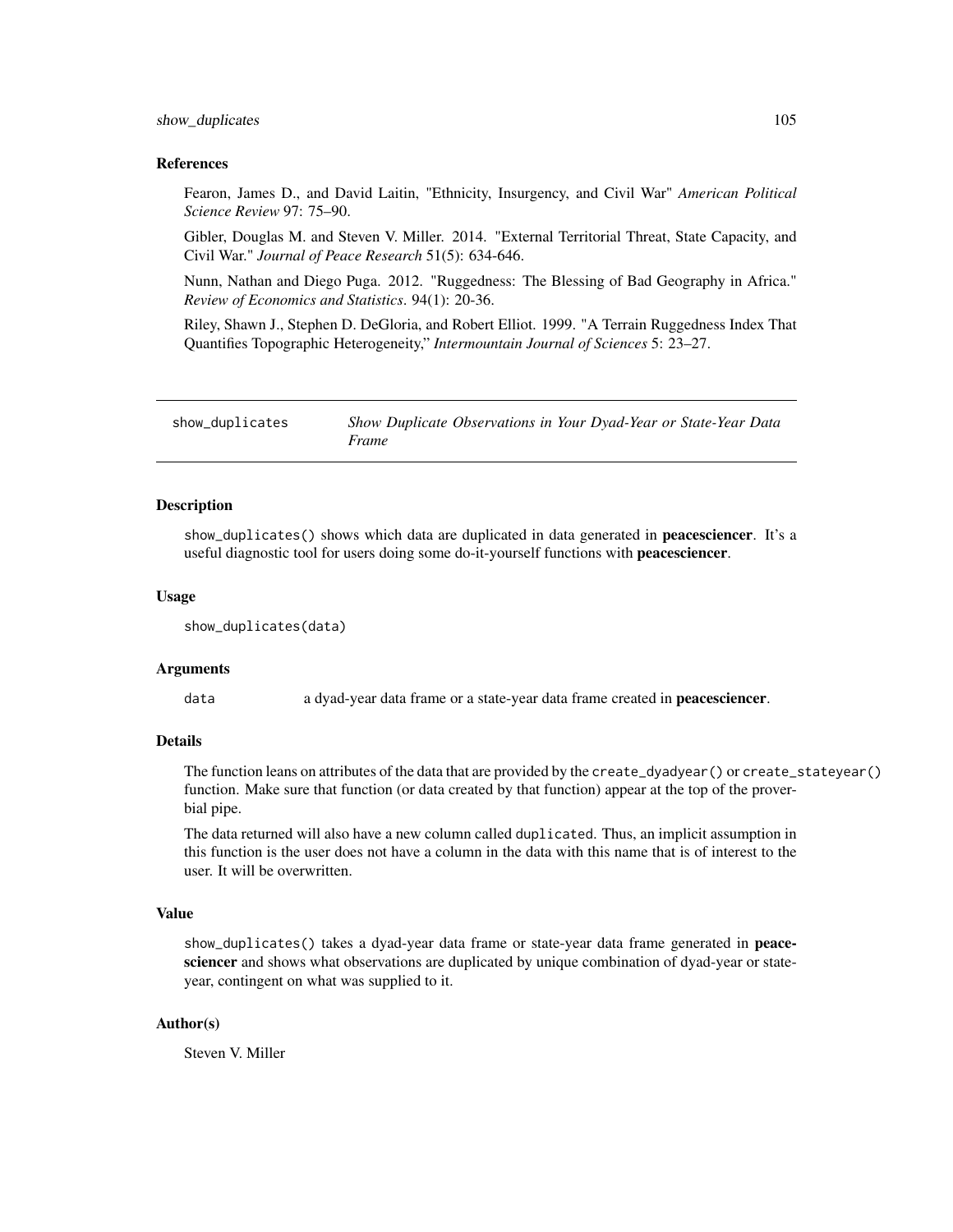# Examples

```
# just call `library(tidyverse)` at the top of the your script
library(magrittr)
gml_dirdisp %>% show_duplicates()
cow_mid_dirdisps %>% show_duplicates()
```
td\_rivalries *Thompson and Dreyer's (2012) Strategic Rivalries, 1494-2010*

#### Description

A simple summary of all strategic (inter-state) rivalries from Thompson and Dreyer (2012).

#### Usage

td\_rivalries

## Format

A data frame with 197 observations on the following 10 variables.

- rivalryno a numeric vector for the rivalry number
- rivalryname a character vector for the rivalry name
- ccode1 the Correlates of War state code for the state with the lowest Correlates of War state code in the rivalry
- ccode2 the Correlates of War state code for the state with the highest Correlates of War state code in the rivalry
- styear a numeric vector for the start year of the rivalry
- endyear a numeric vector for the end year of the rivalry
- region a character vector for the region of the rivalry, per Thompson and Dreyer (2012)
- type1 a character vector for the primary type of the rivalry (spatial, positional, ideological, or interventionary)
- type2 a character vector for the secondary type of the rivalry, if applicable (spatial, positional, ideological, or interventionary)
- type3 a character vector for the tertiary type of the rivalry, if applicable (spatial, positional, ideological, or interventionary)

#### Details

Information gathered from the appendix of Thompson and Dreyer (2012). Ongoing rivalries are right-bound at 2010, the date of publication for Thompson and Dreyer's handbook. Users are free to change this if they like. Data are effectively identical to strategic\_rivalries in stevemisc, but include some behind-the-scenes processing (described in a blog post on <http://svmiller.com>) that is available to see on the project's Github repository. The data object is also renamed to avoid a conflict.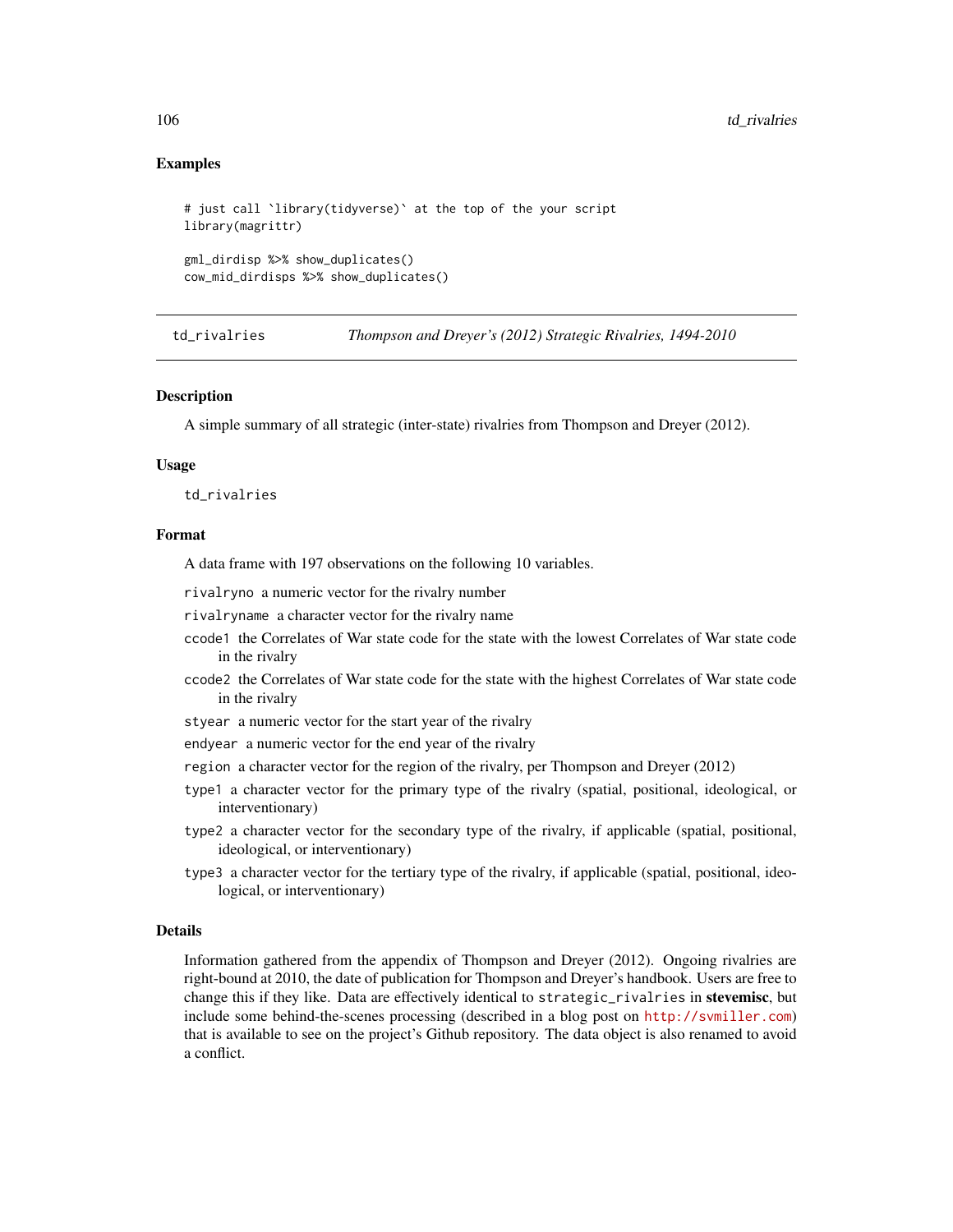#### ucdp\_acd 107

# References

Miller, Steven V. 2019. "Create and Extend Strategic (International) Rivalry Data in R". URL: <http://svmiller.com/blog/2019/10/create-extend-strategic-rivalry-data-r/>

Thompson, William R. and David Dreyer. 2012. *Handbook of International Rivalries*. CQ Press.

ucdp\_acd *UCDP Armed Conflict Data (ACD) (v. 20.1)*

## Description

These are (kind of) dyadic, but mostly state-level data, used internally for doing stuff with the UCDP armed conflict data

## Usage

ucdp\_acd

## Format

A data frame with 4164 observations on the following 15 variables.

conflict\_id a conflict identifier, not to be confused with an episode identifier (which I don't think UCDP offers)

year a numeric vector for the year

- gwno\_a the Gleditsch-Ward state code for the state on side A of the armed conflict
- gwno\_a\_2nd the Gleditsch-Ward state code for the state that actively supported side A of the armed conflict with the use of troops
- gwno\_b the Gleditsch-Ward state code for the actor on side B of the armed conflict
- gwno\_b\_2nd the Gleditsch-Ward state code for the state that actively supported side B of the armed conflict with the use of troops
- incompatibility a character vector for the main conflict issue ("territory", "government", "both")
- intensity\_level a numeric vector for the intensity level in the calendar year  $(1 = \text{minor } (25-999)$ deaths),  $2 = \text{war}(>= 1,000 \text{ deaths}))$
- type\_of\_conflict a character vector for the type of conflict ("extrasystemic", "interstate", "intrastate", "II"). "II" is a simple abbreviation of "internationalized intrastate"
- start\_date a date of the first battle-related death in the conflict, not to be confused with the first battle-related death of the episode
- start\_prec the level of precision for start\_date
- start\_date2 a date of the first battle-related death in the episode, not to be confused with the first battle-related death of the conflict
- start\_prec2 the level of precision for start\_date2
- ep\_end a dummy variable for whether the conflict episode ended in the calendar year of observation
- ep\_end\_date the episode end date, if applicable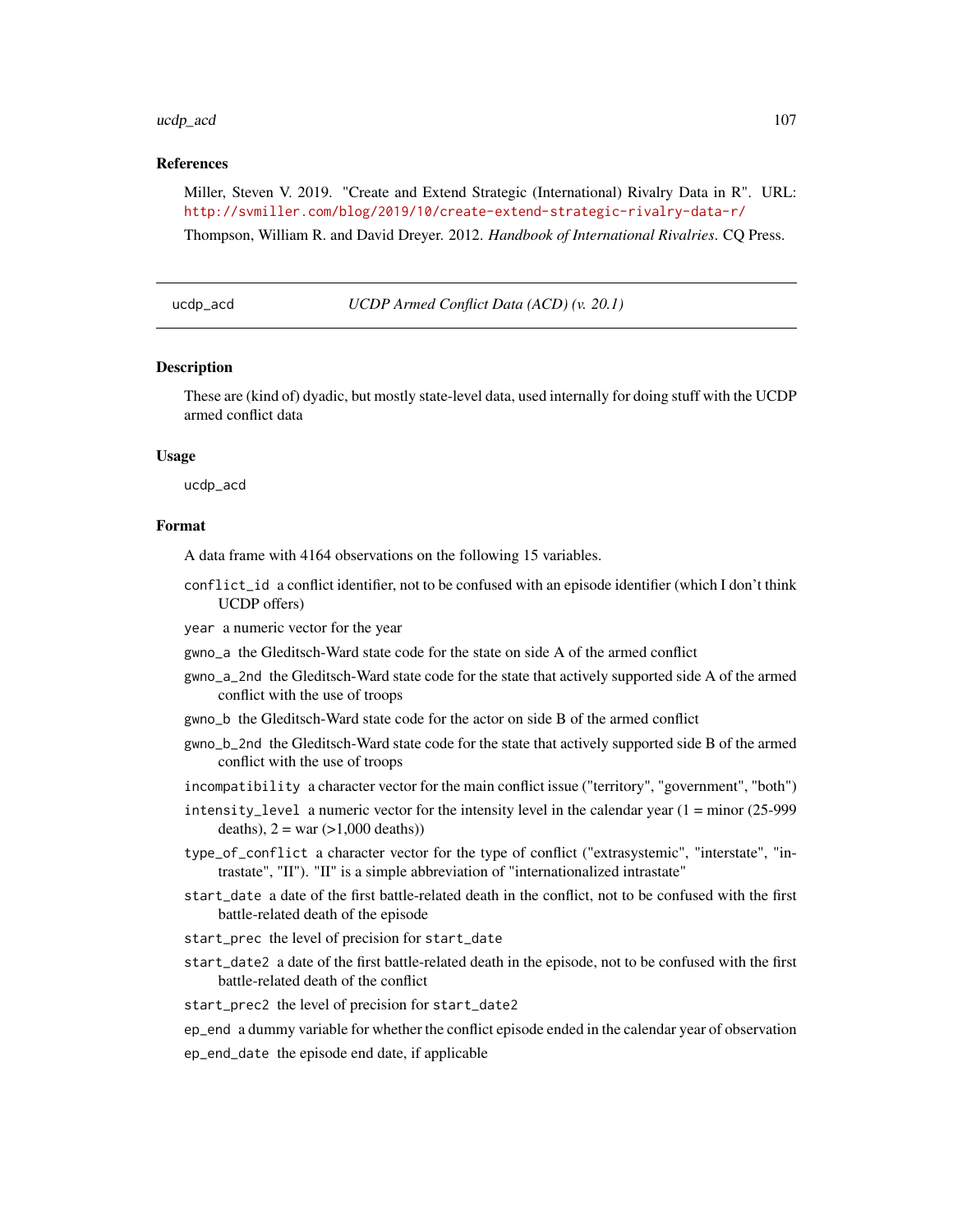The data-raw directory on the project's Github will show how I processed the multiple strings for when there are multiple states on a given side.

#### References

Gleditsch, Nils Petter; Peter Wallensteen, Mikael Eriksson, Margareta Sollenberg & Havard Strand (2002) Armed Conflict 1946–2001: A New Dataset. *Journal of Peace Research* 39(5): 615–637.

Pettersson, Therese; Stina Hogbladh & Magnus Oberg (2019). Organized violence, 1989-2018 and peace agreements. Journal of Peace Research 56(4): 589-603.

ucdp\_onsets *UCDP Onset Data (v. 19.1)*

## **Description**

These are state-year level data for armed conflict onsets provided by the Uppsala Conflict Data Program (UCDP).

#### Usage

ucdp\_onsets

# Format

A data frame with 10142 observations on the following eight variables.

gwcode a numeric vector for the Gleditsch-Ward state code

year a numeric vector for the year

sumnewconf a numeric vector for the sum of new conflicts/conflict-dyads

- sumonset1 a numeric vector for the sum of new conflict episodes, whether because this is a new conflict or because there is more than one year since last conflict episode
- sumonset2 a numeric vector for the sum of new conflict episodes, whether because this is a new conflict or because there is more than two years since last conflict episode
- sumonset3 a numeric vector for the sum of new conflict episodes, whether because this is a new conflict or because there is more than three years since last conflict episode
- sumonset5 a numeric vector for the sum of new conflict episodes, whether because this is a new conflict or because there is more than five years since last conflict episode
- sumonset10 a numeric vector for the sum of new conflict episodes, whether because this is a new conflict or because there is more than 10 years since last conflict episode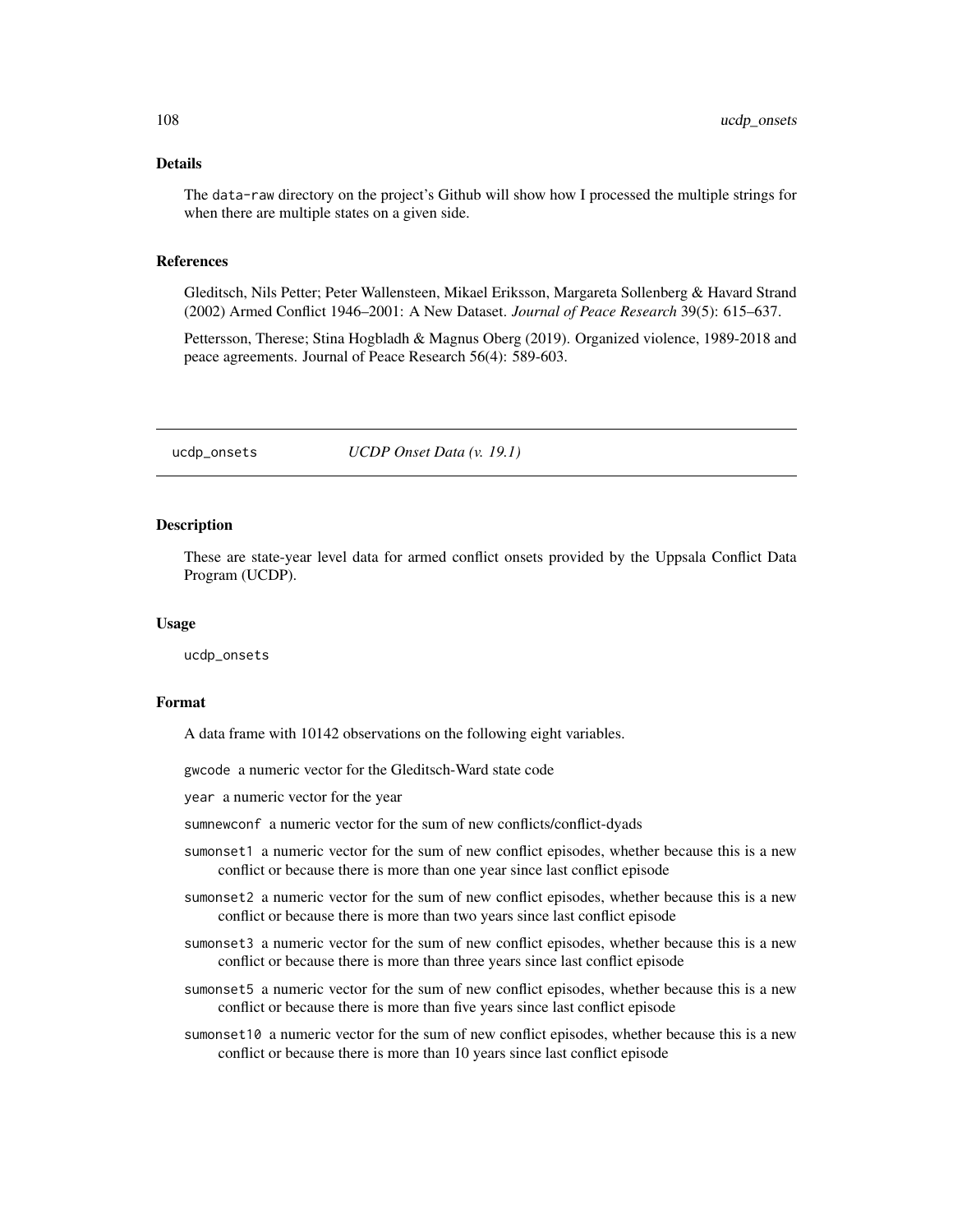# <span id="page-108-0"></span>Details

The user will want to note that the data provided by UCDP are technically not country-year observations. They instead duplicate observations for cases of new conflicts or new conflict episodes. Further, the original data do not provide any information about the conflict-dyad in question to which those duplicates pertain. That means the most these data can do for the package's mission is provide summary information. The user should probably recode these variables into something else they may want for a particular application

# References

Gleditsch, Nils Petter; Peter Wallensteen, Mikael Eriksson, Margareta Sollenberg & Havard Strand (2002) Armed Conflict 1946–2001: A New Dataset. *Journal of Peace Research* 39(5): 615–637.

Pettersson, Therese; Stina Hogbladh & Magnus Oberg (2019). Organized violence, 1989-2018 and peace agreements. Journal of Peace Research 56(4): 589-603.

whittle\_conflicts\_duration

*Whittle Duplicate Conflict-Years by Conflict Duration*

# **Description**

whittle\_conflicts\_duration() is in a class of do-it-yourself functions for coercing (i.e. "whittling") conflict-year data with cross-sectional units to unique conflict-year data by cross-sectional unit. The inspiration here is clearly the problem of whittling dyadic dispute-year data into true dyad-year data (like in the Gibler-Miller-Little conflict data). This particular function will keep the observations with the highest estimated duration.

# Usage

```
whittle_conflicts_duration(data, durtype = "mindur")
```
wc\_duration(...)

### Arguments

| data      | a data frame with a declared conflict attribute type.                                                             |  |
|-----------|-------------------------------------------------------------------------------------------------------------------|--|
| durtype   | a duration on which to filter/whittle the data. Options include "mindur" or<br>"maxdur". The default is "mindur". |  |
| $\ddotsc$ | optional, only to make the shortcut work                                                                          |  |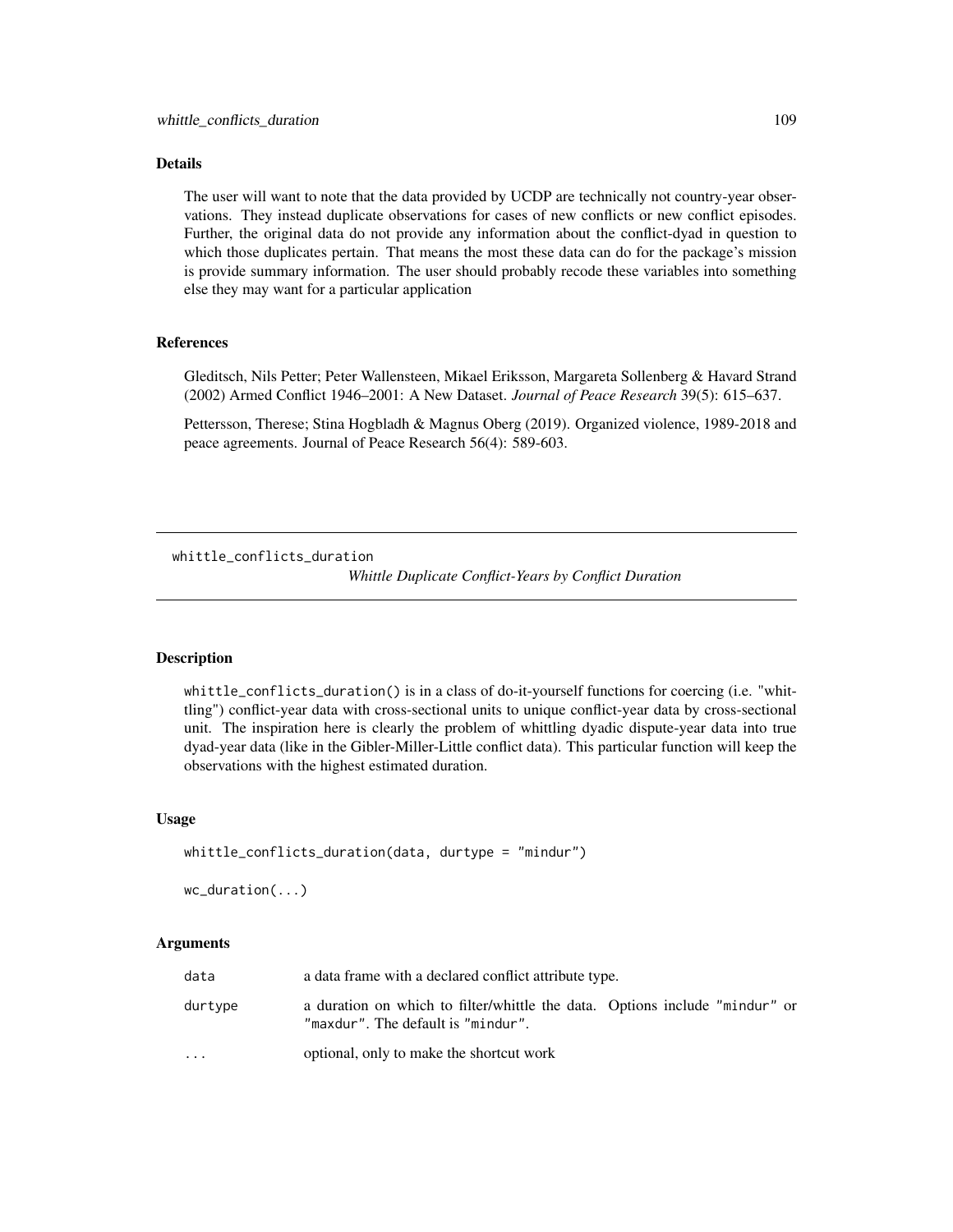# Details

Dyads are capable of having multiple disputes in a given year, which can create a problem for merging into a complete dyad-year data frame. Consider the case of France and Italy in 1860, which had three separate dispute onsets that year (MID#0112, MID#0113, MID#0306), as illustrative of the problem. The default process in **peacesciencer** employs several rules to whittle down these duplicate dyad-years for merging into a dyad-year data frame. These are available in add\_cow\_mids() and add\_gml\_mids().

Some conflicts can be of an unknown length and often come with estimates of a minimum duration and a maximum duration. This will concern the durtype parameter in this function. In many/most conflicts, certainly thinking of the inter-state dispute data, dates are known with precision (to the day) and the estimate of minimum conflict duration is equal to the estimate of maximum conflict duration. For some conflicts, the estimates will vary. This does importantly imply that using this particular whittle function with the default (mindur) will produce different results than using this particular whittle function and asking to retain the highest maximum duration (maxdur). Use the function with that in mind.

wc\_duration() is a simple, less wordy, shortcut for the same function.

# Value

whittle\_conflicts\_duration() takes a dyad-year data frame or leader-dyad-year data frame with a declared conflict attribute type and, grouping by the dyad and year, returns just those observations that have the highest observed dispute-level fatality. This will not eliminate all duplicates, far from it, but it's a sensible cut later into the procedure (after whittling onsets in whittle\_conflicts\_onsets(), and maybe some other things the extent to which dispute-level duration is a heuristic for dispute-level severity/importance.

# Author(s)

Steven V. Miller

# **References**

Miller, Steven V. 2021. "How peacesciencer Coerces Dispute-Year Data into Dyad-Year Data". URL: <http://svmiller.com/peacesciencer/articles/coerce-dispute-year-dyad-year.html>

# **Examples**

```
# just call `library(tidyverse)` at the top of the your script
library(magrittr)
gml_dirdisp %>% whittle_conflicts_onsets() %>% whittle_conflicts_duration()
```
cow\_mid\_dirdisps %>% whittle\_conflicts\_onsets() %>% whittle\_conflicts\_duration()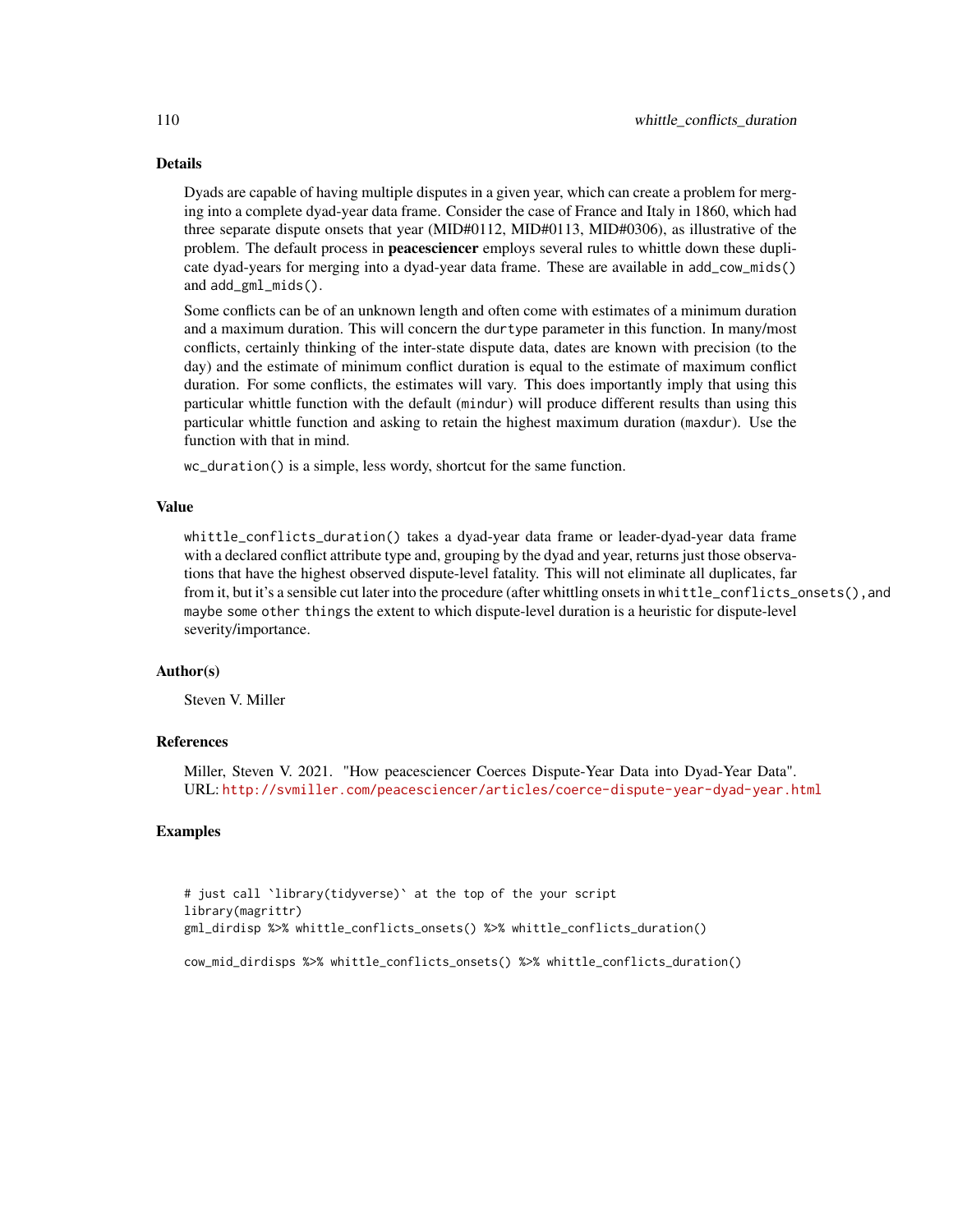*Whittle Duplicate Conflict-Years by Highest Fatality*

### <span id="page-110-0"></span>**Description**

whittle\_conflicts\_fatality() is in a class of do-it-yourself functions for coercing (i.e. "whittling") conflict-year data with cross-sectional units to unique conflict-year data by cross-sectional unit. The inspiration here is clearly the problem of whittling dyadic dispute-year data into true dyad-year data (like in the Gibler-Miller-Little conflict data). This particular function will keep the observations with the highest observed fatality.

# Usage

```
whittle_conflicts_fatality(data)
```
wc\_fatality(...)

### Arguments

| data     | a data frame with a declared conflict attribute type. |
|----------|-------------------------------------------------------|
| $\cdots$ | optional, only to make the shortcut work              |

### Details

Dyads are capable of having multiple disputes in a given year, which can create a problem for merging into a complete dyad-year data frame. Consider the case of France and Italy in 1860, which had three separate dispute onsets that year (MID#0112, MID#0113, MID#0306), as illustrative of the problem. The default process in **peacesciencer** employs several rules to whittle down these duplicate dyad-years for merging into a dyad-year data frame. These are available in add\_cow\_mids() and add\_gml\_mids().

As of writing, the Correlates of War and Gibler-Miller-Little conflict data record some -9s for fatalities. In those cases, dispute-level fatality is momentarily recoded to be .5 (i.e. fatal, but without too many fatalities). This is a missing data problem that Gibler and Miller correct in a forthcoming publication in *Journal of Conflict Resolution*. Until then, this function makes that kind of determination about disputes with missing fatalities.

wc\_fatality() is a simple, less wordy, shortcut for the same function.

# Value

whittle\_conflicts\_fatality() takes a dyad-year data frame or leader-dyad-year data frame with a declared conflict attribute type and, grouping by the dyad and year, returns just those observations that have the highest observed dispute-level fatality. This will not eliminate all duplicates, far from it, but it's a sensible second cut (after whittling onsets in whittle\_conflicts\_onsets() the extent to which dispute-level fatality is a good heuristic for dispute-level severity/importance.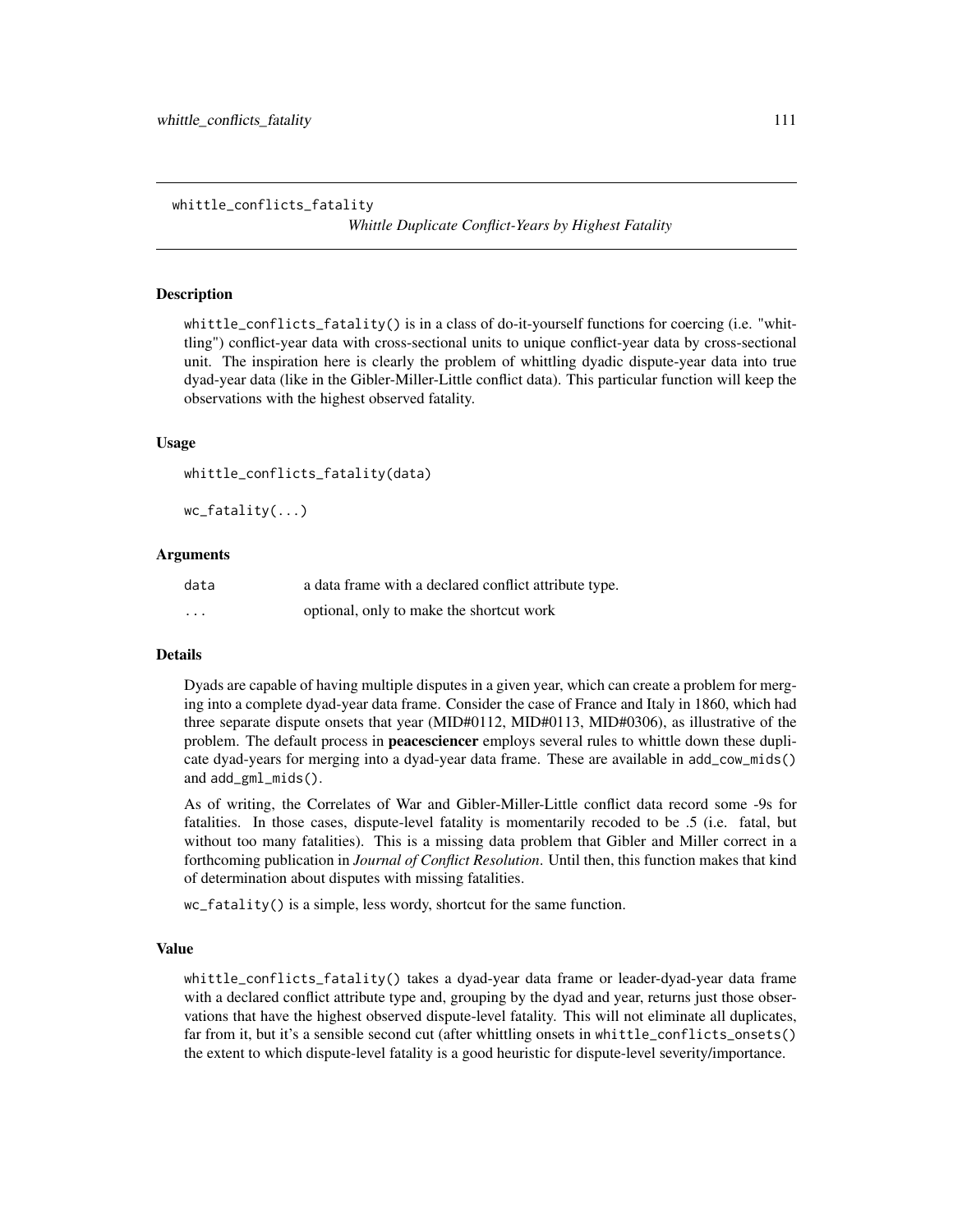### Author(s)

Steven V. Miller

### References

Miller, Steven V. 2021. "How peacesciencer Coerces Dispute-Year Data into Dyad-Year Data". URL: <http://svmiller.com/peacesciencer/articles/coerce-dispute-year-dyad-year.html>

# Examples

```
# just call `library(tidyverse)` at the top of the your script
library(magrittr)
gml_dirdisp %>% whittle_conflicts_onsets() %>% whittle_conflicts_fatality()
```
cow\_mid\_dirdisps %>% whittle\_conflicts\_onsets() %>% whittle\_conflicts\_fatality()

whittle\_conflicts\_hostility *Whittle Duplicate Conflict-Years by Conflict Hostility*

# **Description**

whittle\_conflicts\_hostility() is in a class of do-it-yourself functions for coercing (i.e. "whittling") conflict-year data with cross-sectional units to unique conflict-year data by cross-sectional unit. The inspiration here is clearly the problem of whittling dyadic dispute-year data into true dyad-year data (like in the Gibler-Miller-Little conflict data). This particular function will keep the observations with the highest observed hostility.

### Usage

```
whittle_conflicts_hostility(data)
```
wc\_hostility(...)

### Arguments

| data     | a data frame with a declared conflict attribute type. |
|----------|-------------------------------------------------------|
| $\cdots$ | optional, only to make the shortcut work              |

<span id="page-111-0"></span>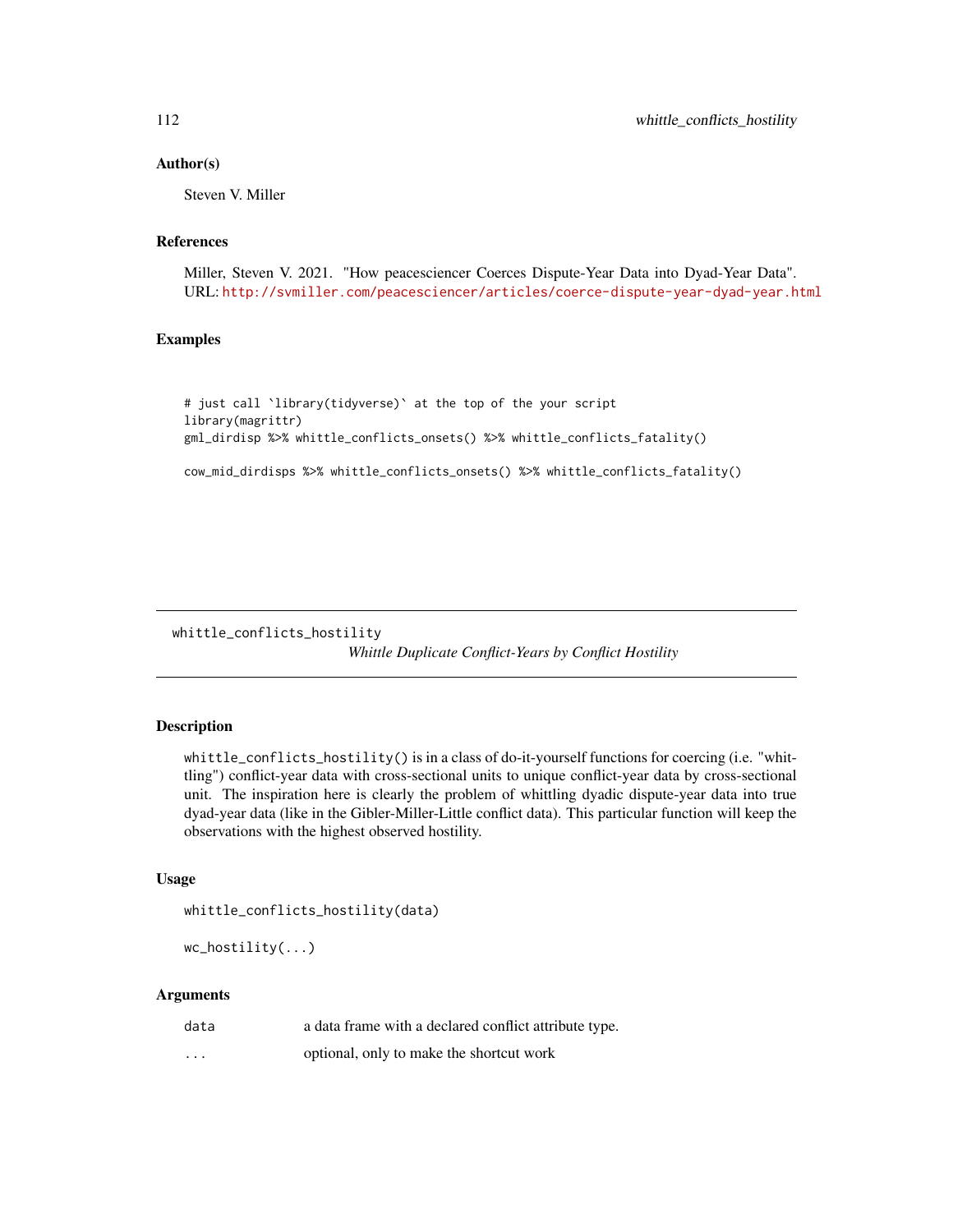### <span id="page-112-0"></span>Details

Dyads are capable of having multiple disputes in a given year, which can create a problem for merging into a complete dyad-year data frame. Consider the case of France and Italy in 1860, which had three separate dispute onsets that year (MID#0112, MID#0113, MID#0306), as illustrative of the problem. The default process in **peacesciencer** employs several rules to whittle down these duplicate dyad-years for merging into a dyad-year data frame. These are available in add\_cow\_mids() and add\_gml\_mids().

wc\_hostility() is a simple, less wordy, shortcut for the same function.

# Value

whittle\_conflicts\_hostility() takes a dyad-year data frame or leader-dyad-year data frame with a declared conflict attribute type and, grouping by the dyad and year, returns just those observations that have the highest observed dispute-level fatality. This will not eliminate all duplicates, far from it, but it's a sensible second or third cut (after whittling onsets in whittle\_conflicts\_onsets() the extent to which dispute-level hostility is a good heuristic for dispute-level severity/importance.

### Author(s)

Steven V. Miller

# References

Miller, Steven V. 2021. "How peacesciencer Coerces Dispute-Year Data into Dyad-Year Data". URL: <http://svmiller.com/peacesciencer/articles/coerce-dispute-year-dyad-year.html>

# Examples

# just call `library(tidyverse)` at the top of the your script library(magrittr) gml\_dirdisp %>% whittle\_conflicts\_onsets() %>% whittle\_conflicts\_hostility() cow\_mid\_dirdisps %>% whittle\_conflicts\_onsets() %>% whittle\_conflicts\_hostility()

whittle\_conflicts\_jds *Whittle Duplicate Conflict-Years by Just Dropping Something ("JDS")*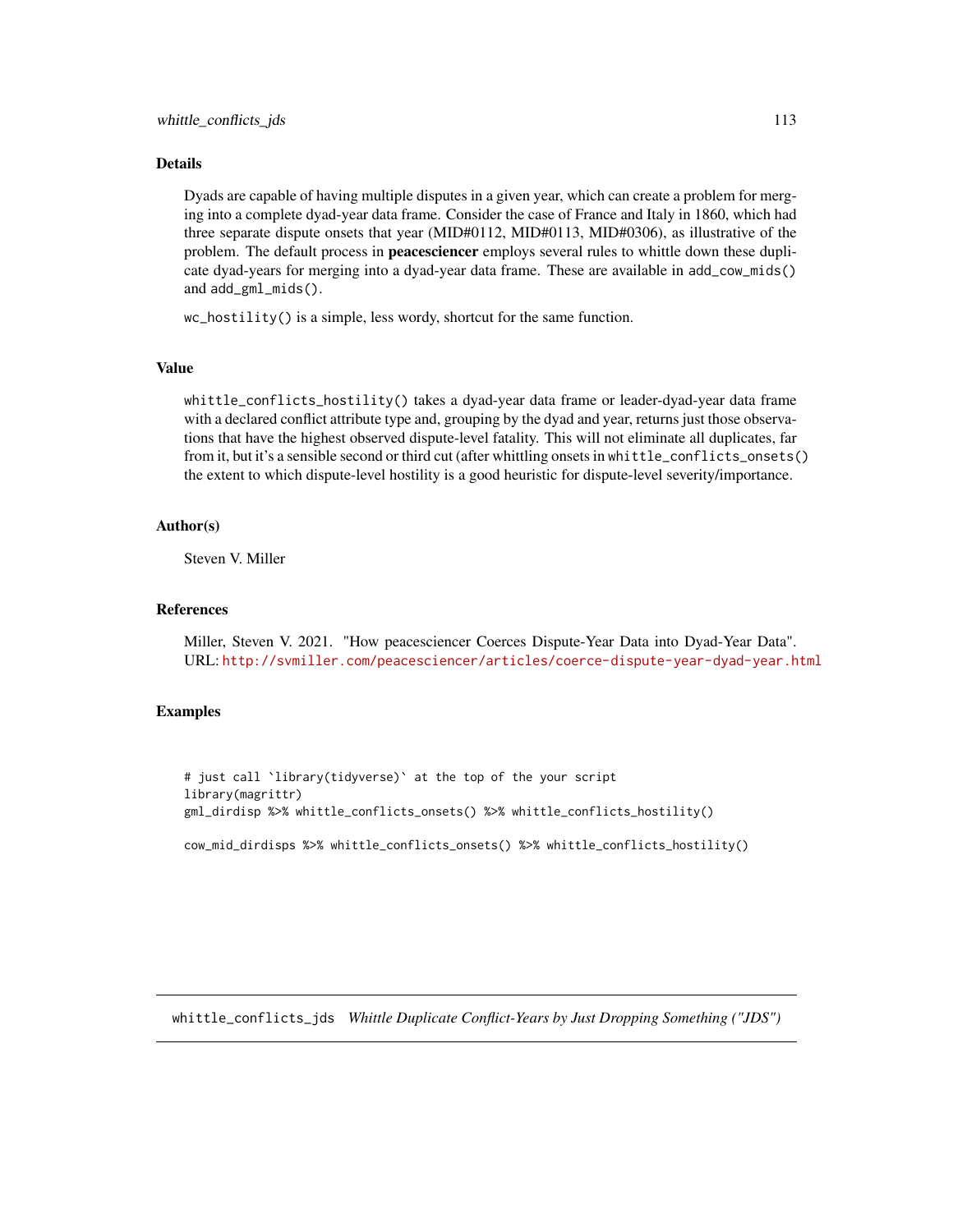### Description

whittle\_conflicts\_jds() is in a class of do-it-yourself functions for coercing (i.e. "whittling") conflict-year data with cross-sectional units to unique conflict-year data by cross-sectional unit. The inspiration here is clearly the problem of whittling dyadic dispute-year data into true dyad-year data (like in the Gibler-Miller-Little conflict data). This particular function will just drop something, as a kind of nuclear option.

# Usage

```
whittle_conflicts_jds(data)
```
 $wc\_jds$  $\dots$ 

# Arguments

| data              | a data frame with a declared conflict attribute type. |
|-------------------|-------------------------------------------------------|
| $\cdot\cdot\cdot$ | optional, only to make the shortcut work              |

### Details

Dyads are capable of having multiple disputes in a given year, which can create a problem for merging into a complete dyad-year data frame. Consider the case of France and Italy in 1860, which had three separate dispute onsets that year (MID#0112, MID#0113, MID#0306), as illustrative of the problem. The default process in **peacesciencer** employs several rules to whittle down these duplicate dyad-years for merging into a dyad-year data frame. These are available in add\_cow\_mids() and add\_gml\_mids().

This really should be the absolute last exclusion rules a researcher uses. It's a "nuclear option", if you will. Assuming you've run other case exclusion rules to isolate onsets and severe disputes, what remains at the end should be duplicates that are functionally equivalent observations. Your data cannot have duplicates, and these remaining observations are basically the same. Therefore, just drop something.

wc\_jds() is a simple, less wordy, shortcut for the same function.

# Value

whittle\_conflicts\_jds() takes a dyad-year data frame or leader-dyad-year data frame with a declared conflict attribute type and, grouping by the dyad and year, returns just those observations that have the lowest start month.

# Author(s)

Steven V. Miller

### References

Miller, Steven V. 2021. "How peacesciencer Coerces Dispute-Year Data into Dyad-Year Data". URL: <http://svmiller.com/peacesciencer/articles/coerce-dispute-year-dyad-year.html>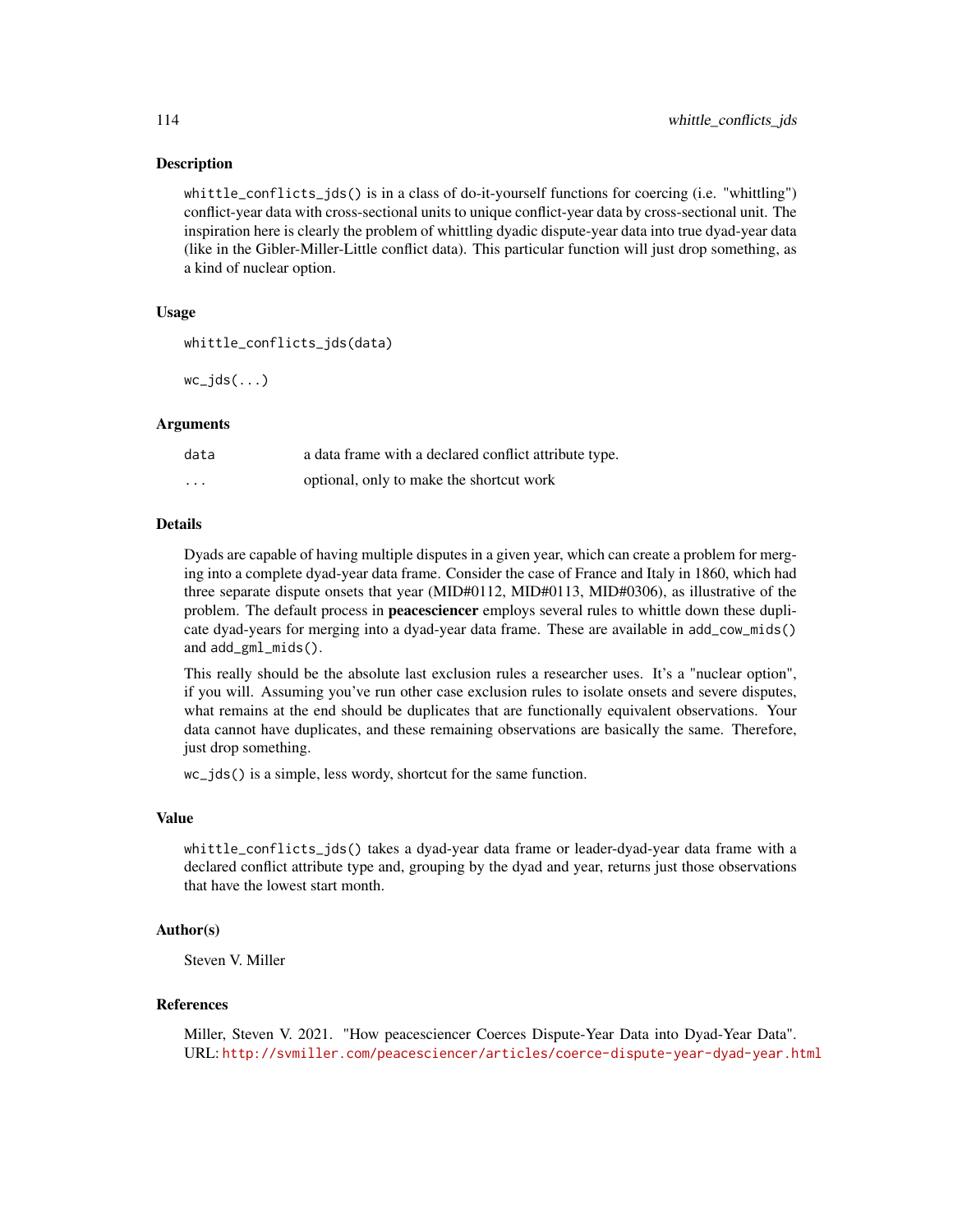# <span id="page-114-0"></span>Examples

```
# just call `library(tidyverse)` at the top of the your script
library(magrittr)
gml_dirdisp %>% whittle_conflicts_onsets() %>% whittle_conflicts_jds()
cow_mid_dirdisps %>% whittle_conflicts_onsets() %>% whittle_conflicts_jds()
```
whittle\_conflicts\_onsets

*Whittle Unique Conflict Onset-Years from Conflict-Year Data*

# Description

whittle\_conflicts\_reciprocation() is in a class of do-it-yourself functions for coercing (i.e. "whittling") conflict-year data with cross-sectional units to unique conflict-year data by crosssectional unit. The inspiration here is clearly the problem of whittling dyadic dispute-year data into true dyad-year data (like in the Gibler-Miller-Little conflict data). This particular function will drop ongoing conflicts in the presence of unique onsets.

### Usage

```
whittle_conflicts_onsets(data)
```
wc\_onsets(...)

# Arguments

| data     | a data frame with a declared conflict attribute type. |
|----------|-------------------------------------------------------|
| $\cdots$ | optional, only to make the shortcut work              |

### Details

Dyads are capable of having multiple disputes in a given year, which can create a problem for merging into a complete dyad-year data frame. Consider the case of France and Italy in 1860, which had three separate dispute onsets that year (MID#0112, MID#0113, MID#0306), as illustrative of the problem. The default process in **peacesciencer** employs several rules to whittle down these duplicate dyad-years for merging into a dyad-year data frame. These are available in add\_cow\_mids() and add\_gml\_mids().

wc\_onsets() is a simple, less wordy, shortcut for the same function.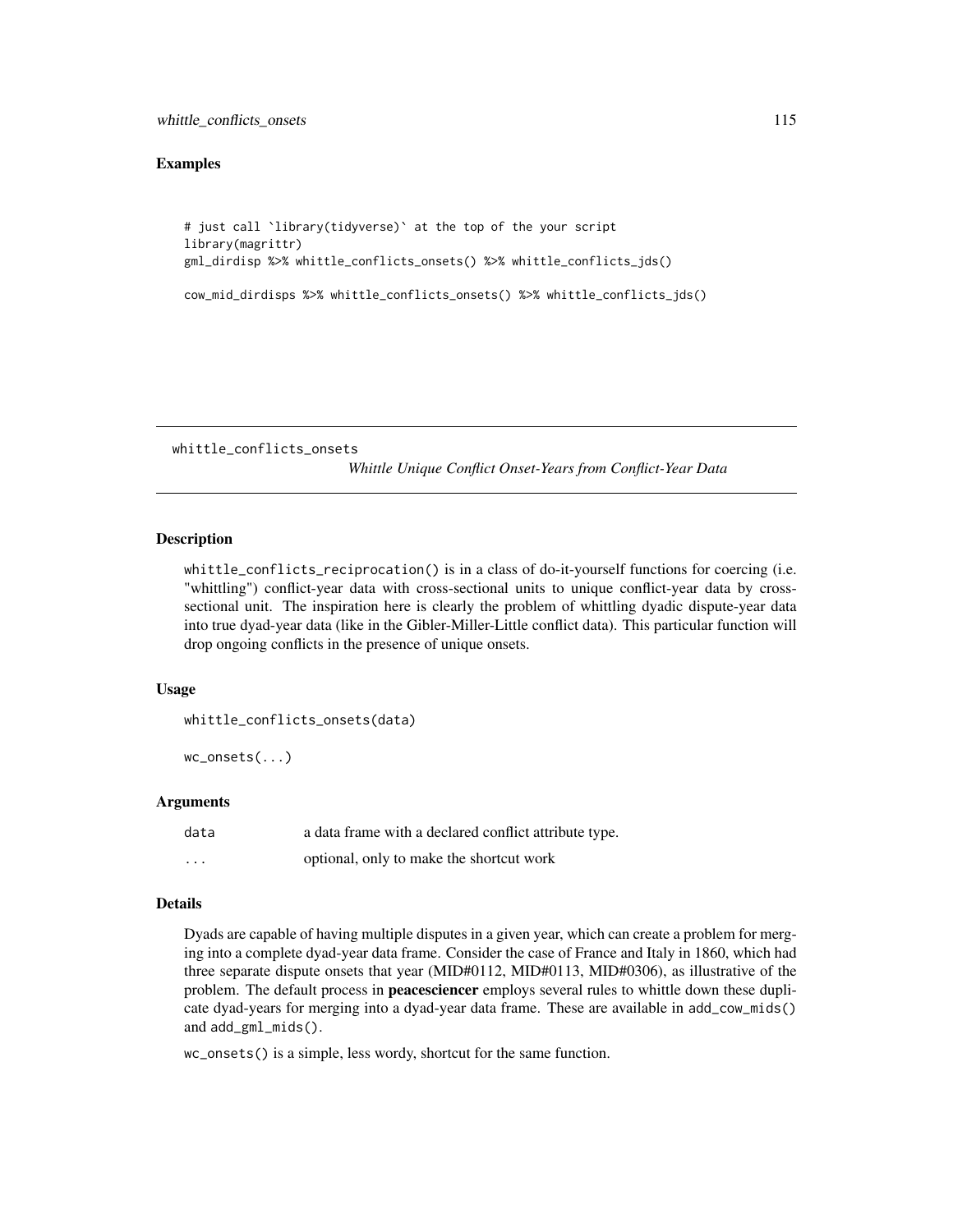# Value

whittle\_conflicts\_onsets() takes a dyad-year data frame or leader-dyad-year data frame with a declared conflict attribute type and, grouping by the dyad and year, returns just those observations with unique onsets where duplicates exist. This will not eliminate all duplicates, far from it, but it's a sensible place to start.

# Author(s)

Steven V. Miller

### References

Miller, Steven V. 2021. "How peacesciencer Coerces Dispute-Year Data into Dyad-Year Data". URL: <http://svmiller.com/peacesciencer/articles/coerce-dispute-year-dyad-year.html>

# Examples

```
# just call `library(tidyverse)` at the top of the your script
library(magrittr)
gml_dirdisp %>% whittle_conflicts_onsets()
```

```
cow_mid_dirdisps %>% whittle_conflicts_onsets()
```
whittle\_conflicts\_reciprocation

*Whittle Duplicate Conflict-Years by Conflict Reciprocation*

# Description

whittle\_conflicts\_reciprocation() is in a class of do-it-yourself functions for coercing (i.e. "whittling") conflict-year data with cross-sectional units to unique conflict-year data by crosssectional unit. The inspiration here is clearly the problem of whittling dyadic dispute-year data into true dyad-year data (like in the Gibler-Miller-Little conflict data). This particular function will keep the observations that are reciprocated (i.e. have militarized actions on both sides of the conflict).

### Usage

whittle\_conflicts\_reciprocation(data)

wc\_recip(...)

<span id="page-115-0"></span>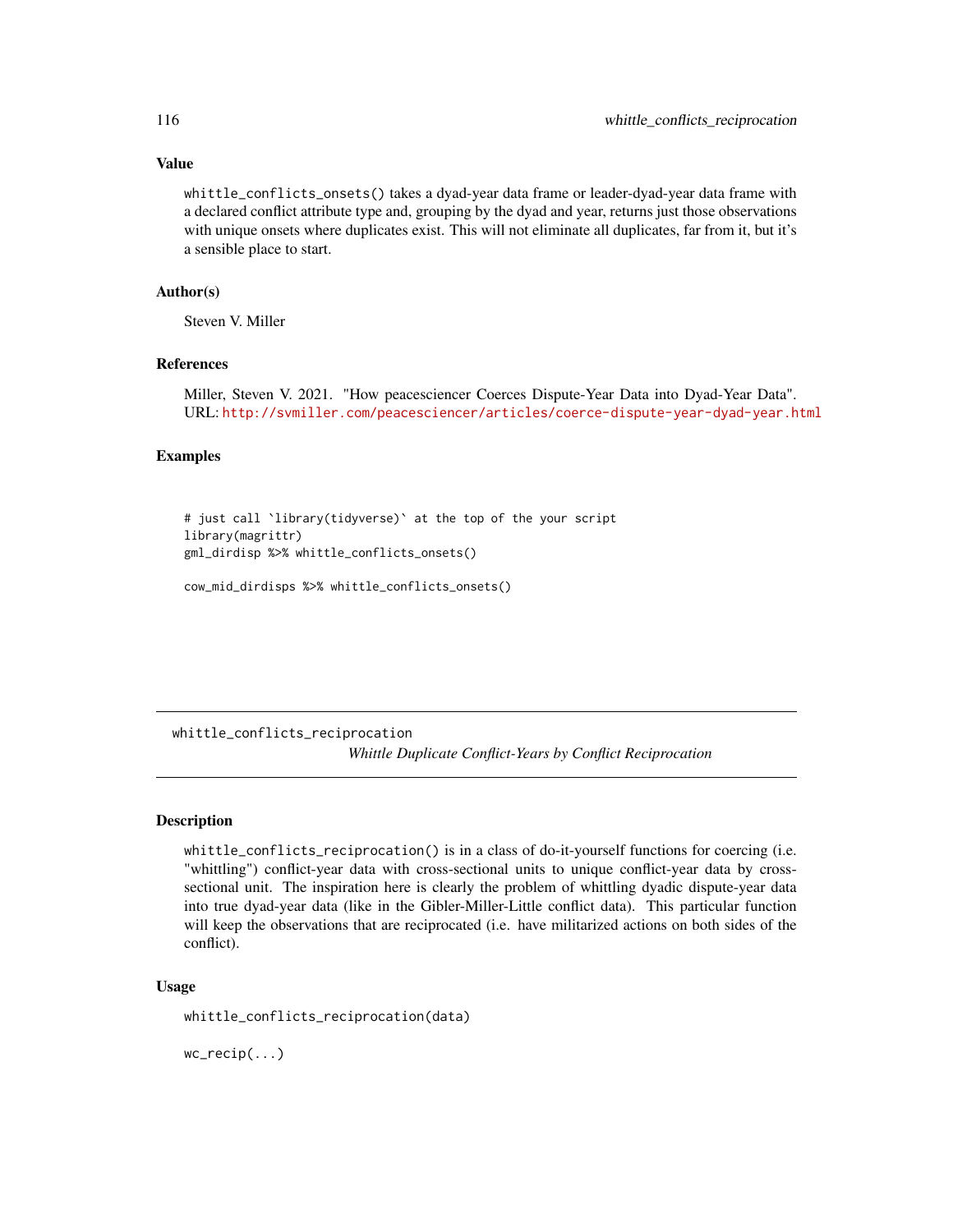### Arguments

| data     | a data frame with a declared conflict attribute type. |
|----------|-------------------------------------------------------|
| $\cdots$ | optional, only to make the shortcut work              |

### Details

Dyads are capable of having multiple disputes in a given year, which can create a problem for merging into a complete dyad-year data frame. Consider the case of France and Italy in 1860, which had three separate dispute onsets that year (MID#0112, MID#0113, MID#0306), as illustrative of the problem. The default process in **peacesciencer** employs several rules to whittle down these duplicate dyad-years for merging into a dyad-year data frame. These are available in add\_cow\_mids() and add\_gml\_mids().

Scholars are free to use this as a heuristic for whittling conflict-year data to be coerced into true dyad-year data, but I would be remiss if I did not offer a caveat about the reciprocation variable in inter-state dispute data. Namely, it is noisy and is not doing what scholars often think it's doing in the inter-state dispute data. Reciprocation is observed only when there is a militarized action on both sides of the conflict. By definition, someone on Side A will have a militarized action. Not every state on Side B does. However, scholars should *not* interpret that as the absence of militarized responses. In a forthcoming article in *Journal of Conflict Resolution*, Doug Gibler and I make the case that reciprocation isn't a useful variable to maintain at all because it can only invite errors (as is often the case in the CoW-MID data) and will obscure the fact that states that are attacked by another side routinely fight back. On many occasions, they also successfully repel the attack. Scholars who uncritically use this variable, certainly for hypothesis-testing on audience costs, are borrowing trouble with this measure.

wc\_recip() is a simple, less wordy, shortcut for the same function.

### Value

whittle\_conflicts\_reciprocation() takes a dyad-year data frame or leader-dyad-year data frame with a declared conflict attribute type and, grouping by the dyad and year, returns just those observations that have militarized actions on both sides of the conflict. This will not eliminate all duplicates, far from it, but it's a sensible cut later into the procedure (after whittling onsets in whittle\_conflicts\_onsets() the extent to which dispute-level reciprocation is a heuristic for dispute-level severity/importance (after some other considerations).

### Author(s)

Steven V. Miller

### References

Miller, Steven V. 2021. "How peacesciencer Coerces Dispute-Year Data into Dyad-Year Data". URL: <http://svmiller.com/peacesciencer/articles/coerce-dispute-year-dyad-year.html>

### Examples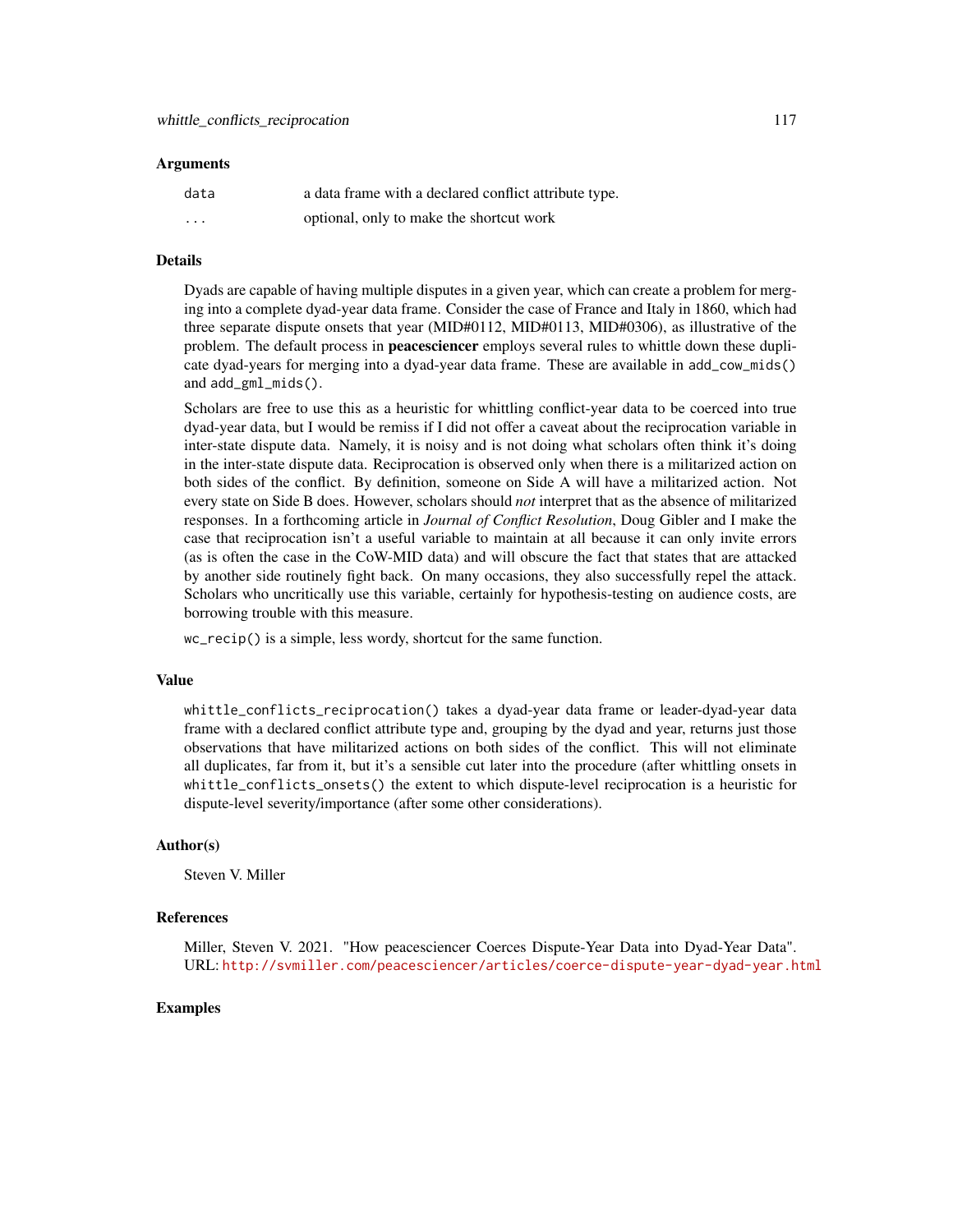```
# just call `library(tidyverse)` at the top of the your script
library(magrittr)
gml_dirdisp %>% whittle_conflicts_onsets() %>% whittle_conflicts_reciprocation()
cow_mid_dirdisps %>% whittle_conflicts_onsets() %>% whittle_conflicts_reciprocation()
```
whittle\_conflicts\_startmonth

*Whittle Duplicate Conflict-Years by Lowest Start Month*

### Description

whittle\_conflicts\_startmonth() is in a class of do-it-yourself functions for coercing (i.e. "whittling") conflict-year data with cross-sectional units to unique conflict-year data by cross-sectional unit. The inspiration here is clearly the problem of whittling dyadic dispute-year data into true dyad-year data (like in the Gibler-Miller-Little conflict data). This particular function will keep the observations that have the lowest start month.

# Usage

whittle\_conflicts\_startmonth(data)

wc\_stmon(...)

### Arguments

| data              | a data frame with a declared conflict attribute type. |
|-------------------|-------------------------------------------------------|
| $\cdot\cdot\cdot$ | optional, only to make the shortcut work              |

# Details

Dyads are capable of having multiple disputes in a given year, which can create a problem for merging into a complete dyad-year data frame. Consider the case of France and Italy in 1860, which had three separate dispute onsets that year (MID#0112, MID#0113, MID#0306), as illustrative of the problem. The default process in **peacesciencer** employs several rules to whittle down these duplicate dyad-years for merging into a dyad-year data frame. These are available in add\_cow\_mids() and add\_gml\_mids().

This really should be one of the last exclusion rules a researcher uses. There is no substantive reason to assume the lower start month matters for the cause of isolating "serious" or "severe" disputes in the presence of duplicates. It's really just a way of isolating which duplicated observation happened first where remaining duplicates are otherwise very similar to each other.

wc\_stmon() is a simple, less wordy, shortcut for the same function.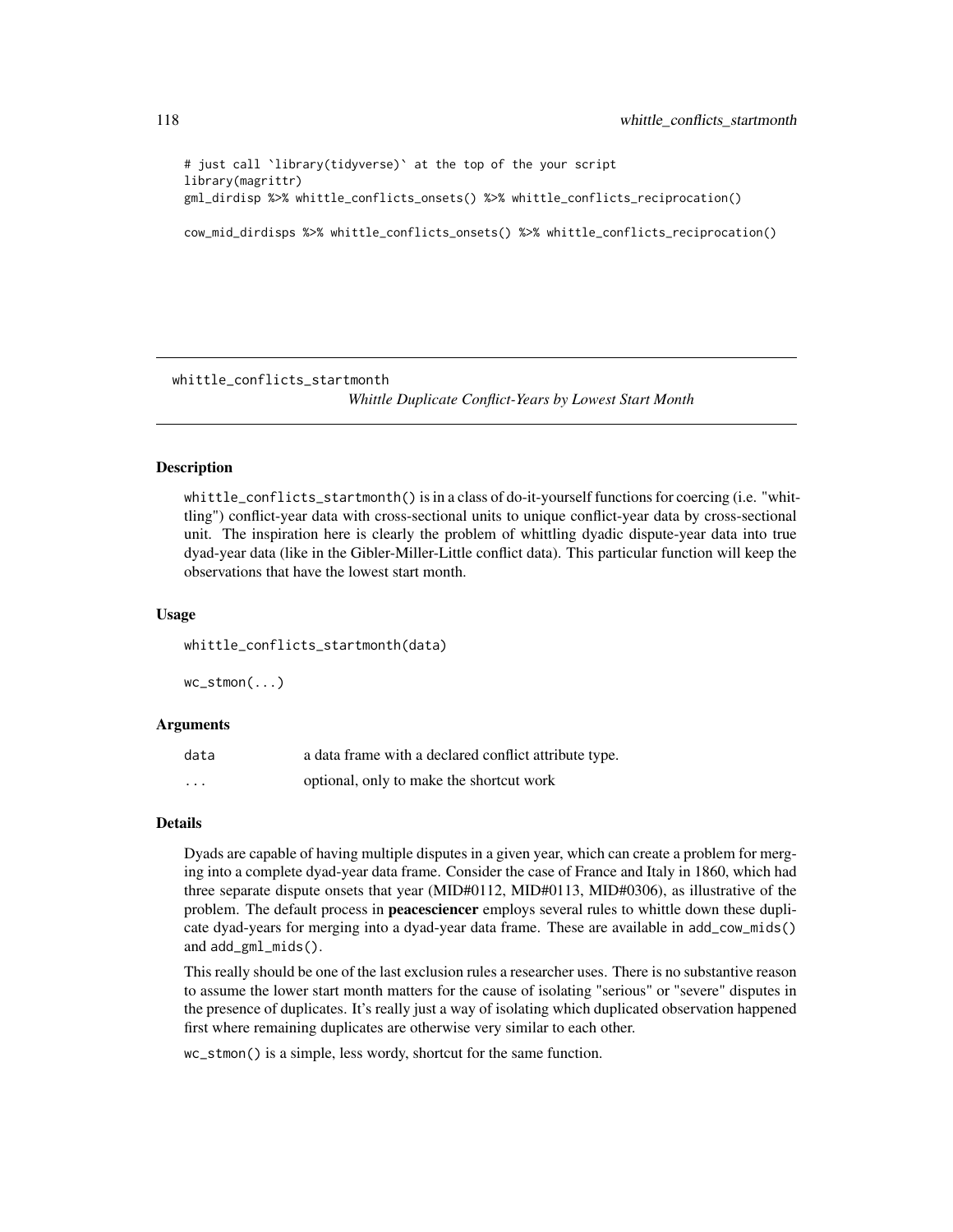# Value

whittle\_conflicts\_startmonth() takes a dyad-year data frame or leader-dyad-year data frame with a declared conflict attribute type and, grouping by the dyad and year, returns just those observations that have the lowest start month.

### Author(s)

Steven V. Miller

# References

Miller, Steven V. 2021. "How peacesciencer Coerces Dispute-Year Data into Dyad-Year Data". URL: <http://svmiller.com/peacesciencer/articles/coerce-dispute-year-dyad-year.html>

# Examples

```
# just call `library(tidyverse)` at the top of the your script
library(magrittr)
gml_dirdisp %>% whittle_conflicts_onsets() %>% whittle_conflicts_startmonth()
```
cow\_mid\_dirdisps %>% whittle\_conflicts\_onsets() %>% whittle\_conflicts\_startmonth()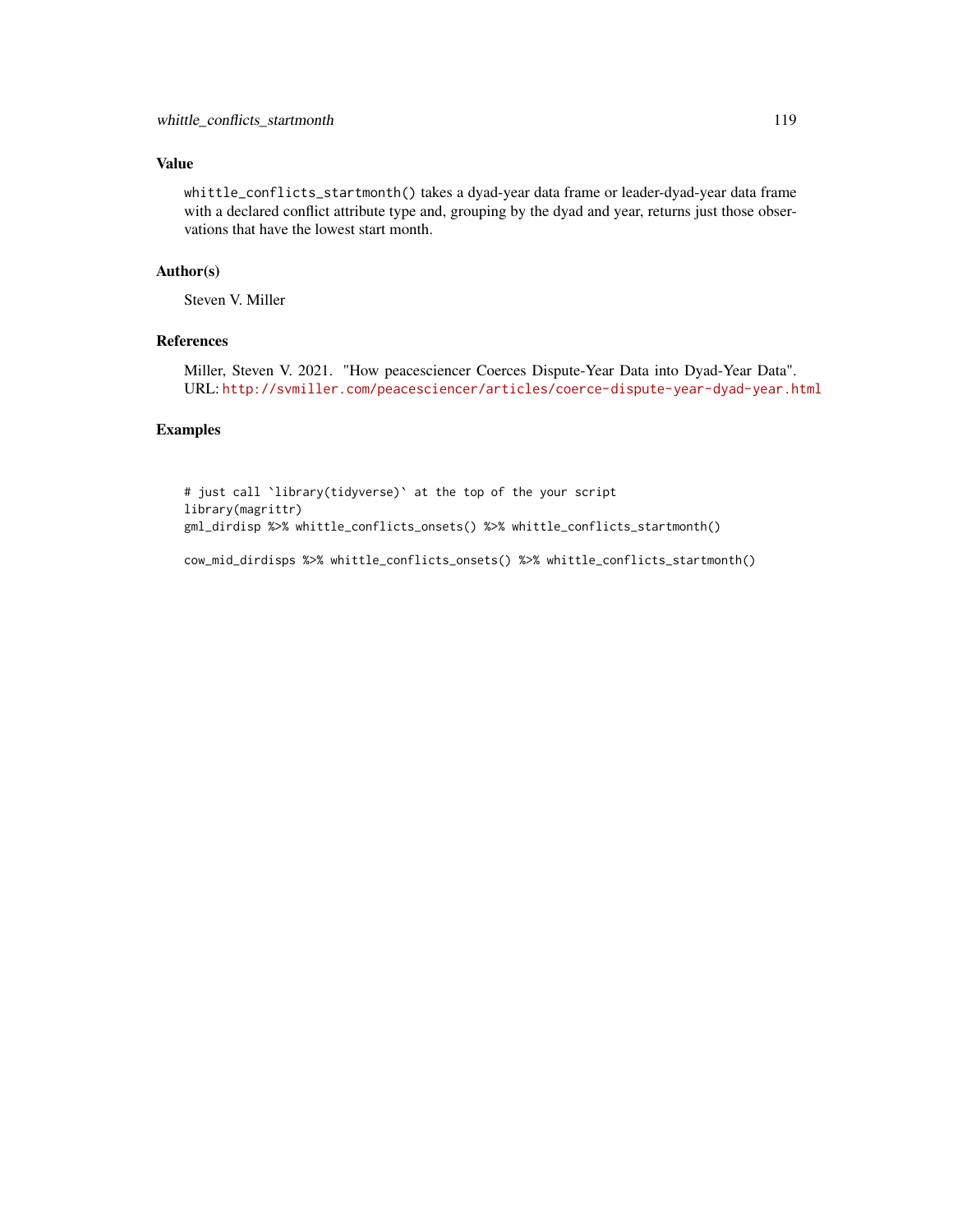# **Index**

∗ datasets archigos , [42](#page-41-0) atop\_alliance , [43](#page-42-0) ccode\_democracy , [44](#page-43-0) cow\_alliance , [45](#page-44-0) cow\_capitals , [46](#page-45-0) cow\_contdir , [47](#page-46-0) cow\_ddy , [48](#page-47-0) cow\_gw\_years , [49](#page-48-0) cow\_igo\_ndy , [49](#page-48-0) cow\_igo\_sy , [50](#page-49-0) cow\_majors , [51](#page-50-0) cow\_mid\_ddydisps , [52](#page-51-0) cow\_mid\_dirdisps , [53](#page-52-0) cow\_mid\_disps , [54](#page-53-0) cow\_mindist , [55](#page-54-0) cow\_nmc , [56](#page-55-0) cow\_sdp\_gdp , [58](#page-57-0) cow\_states , [59](#page-58-0) cow\_trade\_sy , [60](#page-59-0) cow\_war\_inter , [60](#page-59-0) cow\_war\_intra , [62](#page-61-0) creg , [71](#page-70-0) false\_cow\_dyads , [77](#page-76-0) false\_gw\_dyads , [78](#page-77-0) gml\_dirdisp , [80](#page-79-0) gml\_mid\_ddlydisps , [82](#page-81-0) gml\_mid\_ddydisps , [83](#page-82-0) gml\_mid\_dirleaderdisps , [85](#page-84-0) gml\_mid\_disps , [86](#page-85-0) gml\_part , [87](#page-86-0) grh\_arms\_races, [88](#page-87-0) gw\_capitals , [90](#page-89-0) gw\_cow\_years , [91](#page-90-0) gw\_ddy , [92](#page-91-0) gw\_mindist , [93](#page-92-0) gw\_sdp\_gdp , [94](#page-93-0) gw\_states , [95](#page-94-0) gwcode\_democracy , [89](#page-88-0)

hief, [96](#page-95-0) LEAD , [96](#page-95-0) leader\_codes , [97](#page-96-0) lwuf , [98](#page-97-0) maoz\_powers,[99](#page-98-0) ps\_bib , [100](#page-99-0) ps\_data\_version , [102](#page-101-0) rugged , [104](#page-103-0) td\_rivalries , [106](#page-105-0) ucdp\_acd , [107](#page-106-0) ucdp\_onsets,  $108$ add\_archigos , [4](#page-3-0) add\_atop\_alliance , [5](#page-4-0) add\_capital\_distance , [6](#page-5-0) add\_ccode\_to\_gw , [7](#page-6-0) add\_contiguity , [8](#page-7-0) add\_cow\_alliance , [10](#page-9-0) add\_cow\_majors , [11](#page-10-0) add\_cow\_mids , [12](#page-11-0) add\_cow\_trade , [13](#page-12-0) add\_cow\_wars , [14](#page-13-0) add\_creg\_fractionalization , [16](#page-15-0) add\_democracy , [17](#page-16-0) add\_fpsim , [19](#page-18-0) add\_gml\_mids , [22](#page-21-0) add\_gwcode\_to\_cow , [24](#page-23-0) add\_igos , [25](#page-24-0) add\_lead , [26](#page-25-0) add\_lwuf , [27](#page-26-0) add\_minimum\_distance , [28](#page-27-0) add\_nmc , [30](#page-29-0) add\_peace\_years , [31](#page-30-0) add\_rugged\_terrain , [33](#page-32-0) add\_sdp\_gdp , [34](#page-33-0) add\_spells , [36](#page-35-0) add\_strategic\_rivalries , [38](#page-37-0) add\_ucdp\_acd , [39](#page-38-0) add\_ucdp\_onsets , [41](#page-40-0) archigos , [42](#page-41-0)